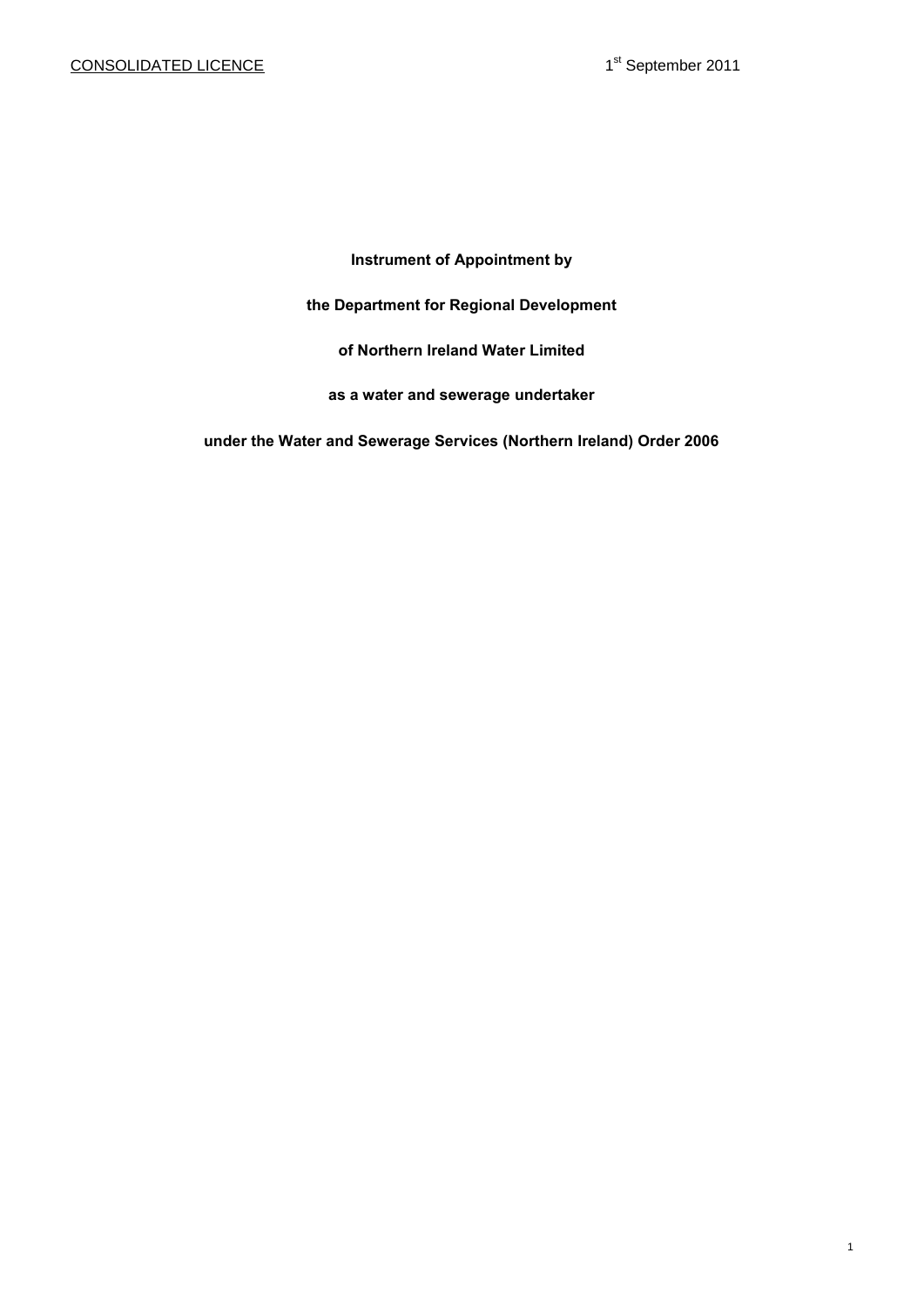## **INSTRUMENT OF APPOINTMENT OF NORTHERN IRELAND WATER LIMITED AS A WATER UNDERTAKER AND AS A SEWERAGE UNDERTAKER**

This publication contains the full text of the Instrument of Appointment of Northern Ireland Water Limited as a water and sewerage undertaker by the Department for Regional Development under Articles 13, 18 and 19 of the Water and Sewerage Services (Northern Ireland) Order 2006.

The text on which this is based is held in the Authority's register and may be inspected during normal office hours at the Northern Ireland Authority for Utilities Regulation, Queens House, 14 Queen Street, Belfast, BT1 6ER.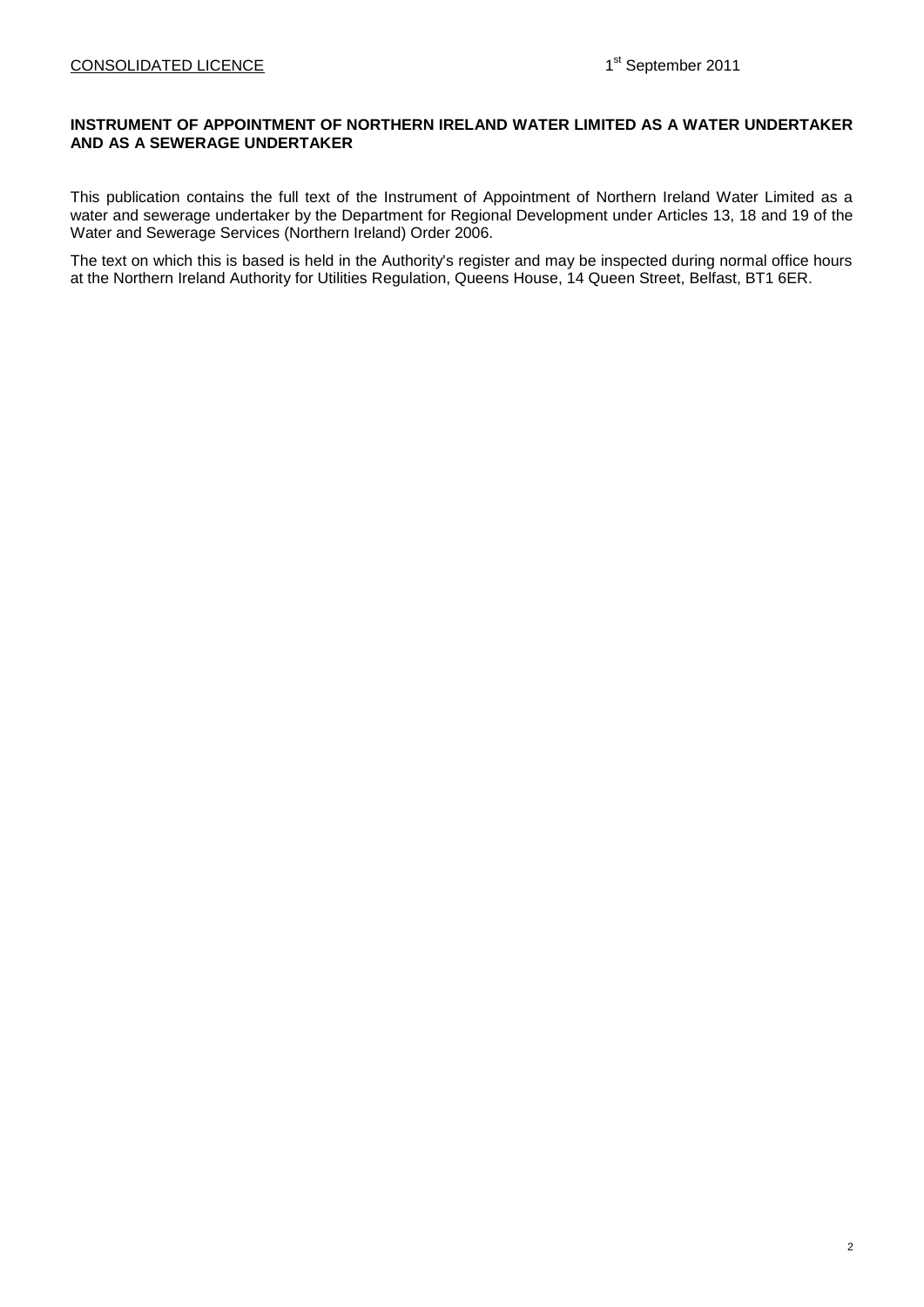# **Table of Contents**

| Condition A: |                                                                                               |  |
|--------------|-----------------------------------------------------------------------------------------------|--|
| Condition B: |                                                                                               |  |
| Part I.      |                                                                                               |  |
|              | Part II. Maximum Allowable Controlled Revenue and control of Standard Charges15               |  |
|              |                                                                                               |  |
|              |                                                                                               |  |
|              | Part V References to the Competition Commission and Modification of this Condition32          |  |
|              |                                                                                               |  |
| Condition C: |                                                                                               |  |
|              |                                                                                               |  |
|              |                                                                                               |  |
| Condition D: |                                                                                               |  |
| Condition E: | Prohibition on Undue Discrimination and Undue Preference                                      |  |
| Condition F  |                                                                                               |  |
|              |                                                                                               |  |
|              |                                                                                               |  |
|              | Condition G: Code of Practice for Customers and relations with the General Consumer Council63 |  |
|              |                                                                                               |  |
|              |                                                                                               |  |
|              |                                                                                               |  |
|              |                                                                                               |  |
|              |                                                                                               |  |
|              |                                                                                               |  |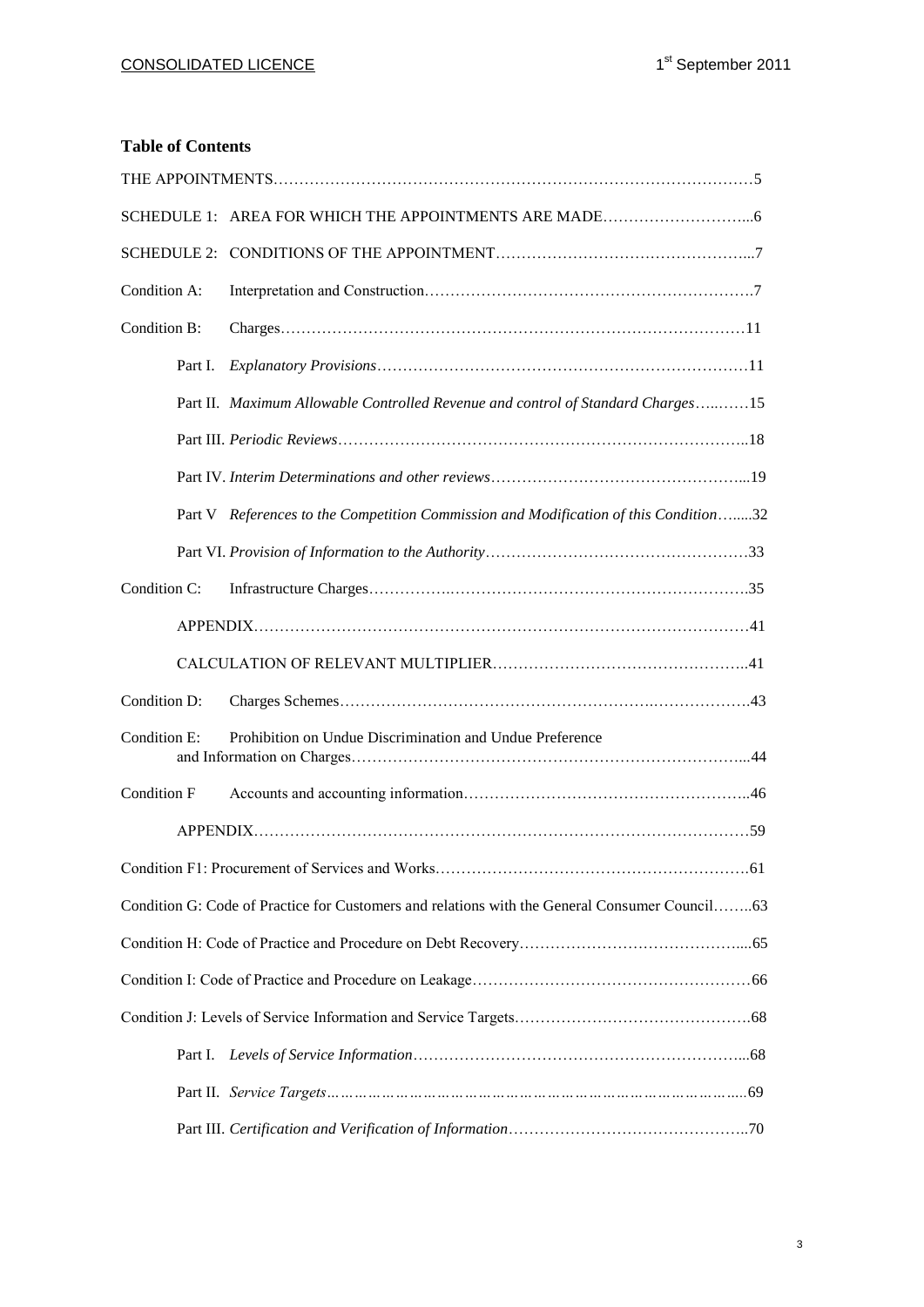# CONSOLIDATED LICENCE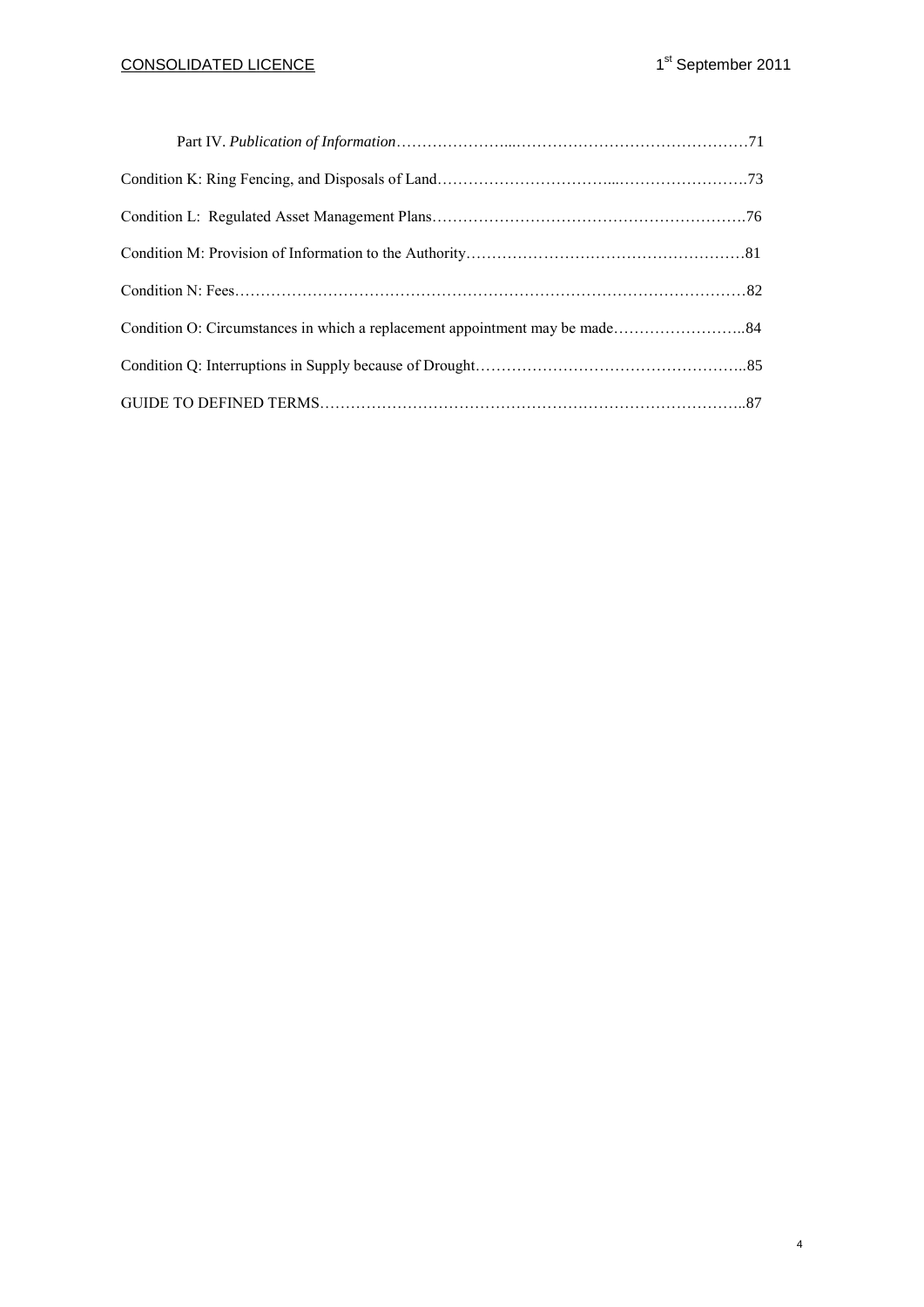## **THE APPOINTMENTS**

- 1. The Department for Regional Development, in exercise of the powers conferred on it by Articles 13, 18 and 19 of the Water and Sewerage Services (Northern Ireland) Order 2006 ("**the Order**") hereby appoints Northern Ireland Water Limited ("**the Appointee**") to be the water undertaker for the area described in paragraph 1 of Schedule 1 and to be the sewerage undertaker for the area described in paragraph 2 of Schedule 1, subject to the Conditions set out in Schedule 2.
- 2. The appointments contained in this instrument ("**the Appointments**") shall come into force on the day appointed as the transfer date under Article 270 of the Order.

Authorised by the Department for Regional Development to sign in that behalf

Name: Nigel McCormick

A senior officer in the Department for Regional Development

Date: 23 March 2007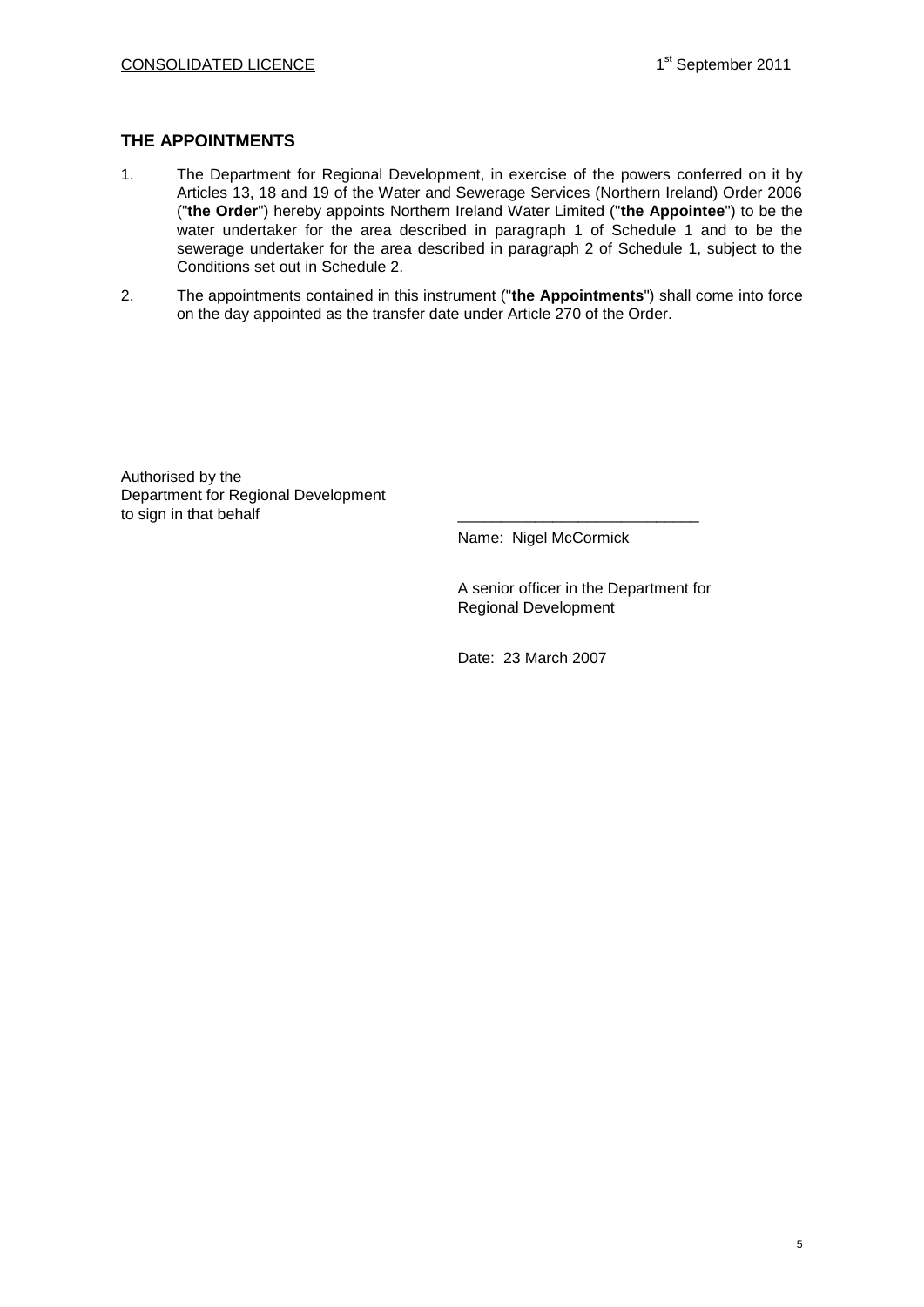## SCHEDULE 1: Area for which the Appointments are made

1. The Water Supply Area

The area for which the Appointee is appointed to be the water undertaker ("**the Water Supply Area**") comprises Northern Ireland.

2. The Sewerage Services Area

The area for which the Appointee is appointed to be the sewerage undertaker ("**the Sewerage Services Area**") comprises Northern Ireland.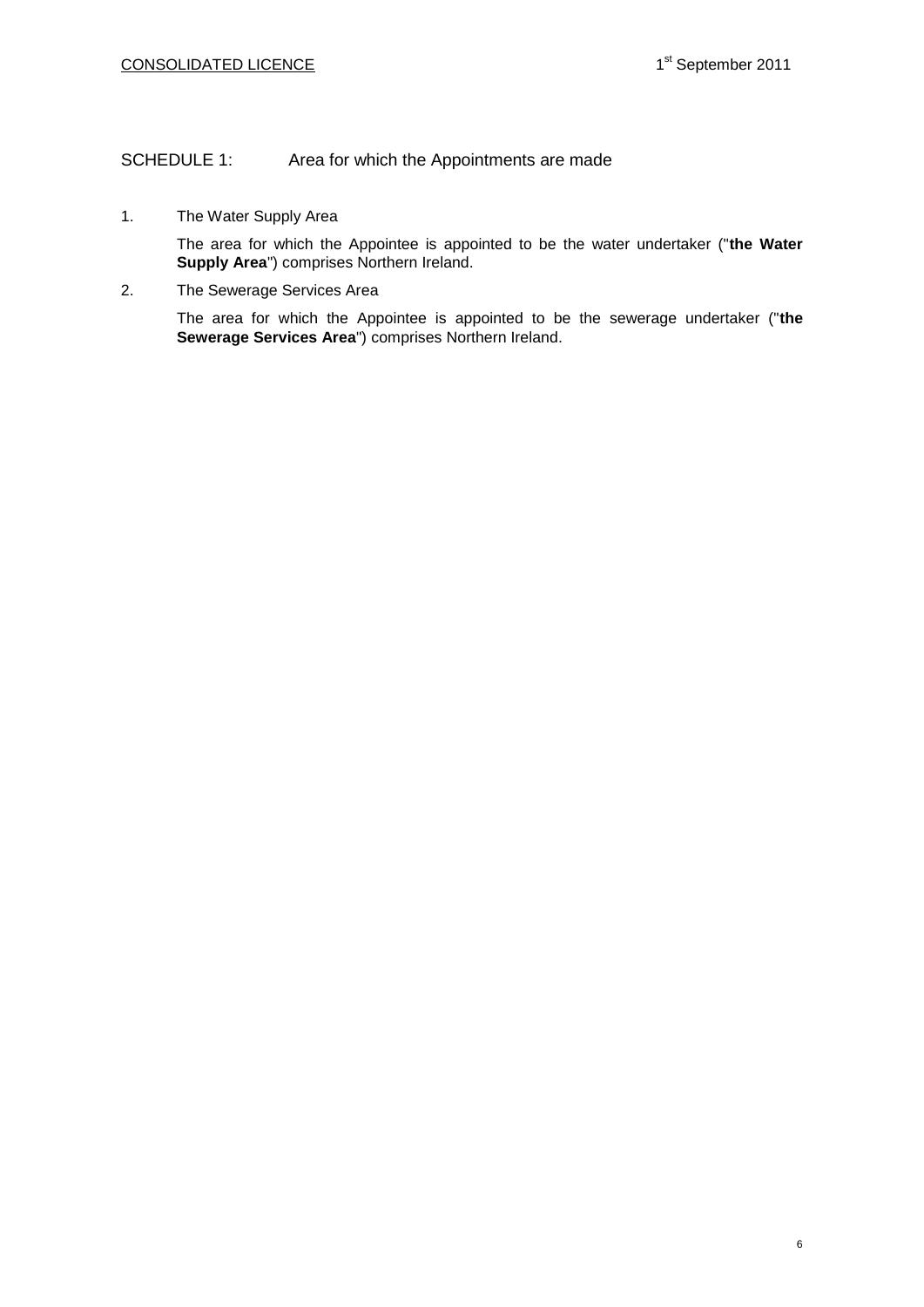## SCHEDULE 2: Conditions of the Appointment

Condition A: Interpretation and Construction

- 1. Unless the contrary intention appears:
	- (1) words and expressions used in these Conditions and references in these Conditions to enactments shall be construed as if they were in a Northern Ireland enactment and the Interpretation Act (Northern Ireland) 1954 applied to them;
	- (2) references in these Conditions to enactments shall include any statutory modification thereof after the transfer date;
	- (3) words and expressions used in these Conditions shall have the same meaning as in any provision of the Order;
	- (4) references in these Conditions to Articles and Schedules are references to Articles of, and Schedules to, the Order; and
	- (5) references in these Conditions to paragraphs are references to paragraphs of the Condition in which the reference appears and references to subparagraphs are references to subparagraphs of the paragraph in which the reference appears.
- 2. In construing these conditions:
	- (1) the heading or title of any Condition or of any paragraph of any Condition shall be disregarded; and
	- (2) any description of the purposes of a Condition shall be construed subject to the provisions of the rest of the Condition in which that description appears and, accordingly, in the event of any conflict between such description and the provisions of the rest of the Condition, the latter shall prevail.
- 3. Unless the context otherwise requires, in these conditions:

**"the 1973 Order"** means the Water and Sewerage Services (Northern Ireland) Order 1973;

**"the 1986 Order"** means the Companies (Northern Ireland) Order 1986;

**"the Appointed Business"** means the business consisting of the carrying out by the Appointee of the Regulated Activities;

**"the Area"** means the area for which for the time being the Appointee holds the appointment as water undertaker, or as the case may be, sewerage undertaker;

**"Associated Company"** means any Group Company or Related Company;

**"the Auditors"** means the Appointee's auditors for the time being appointed in accordance with the 1986 Order;

**"books and records"** means any and all books, records, files, maps, plans, documents, papers, accounts, estimates, returns and other data of whatsoever nature and whether or not created, recorded or maintained in a document;

**"Charging Year"** means a year commencing on 1st April;

**"domestic customer"** means the occupier of domestic premises;

**"domestic premises"** means any premises used wholly or partly as a dwelling or intended for such use;

**"Regulatory Price Control Period"** means the period commencing on the day provided by paragraph 5A of Condition B and continuing through any remaining part of the Charging Year in which that day falls and subsequent Charging Years;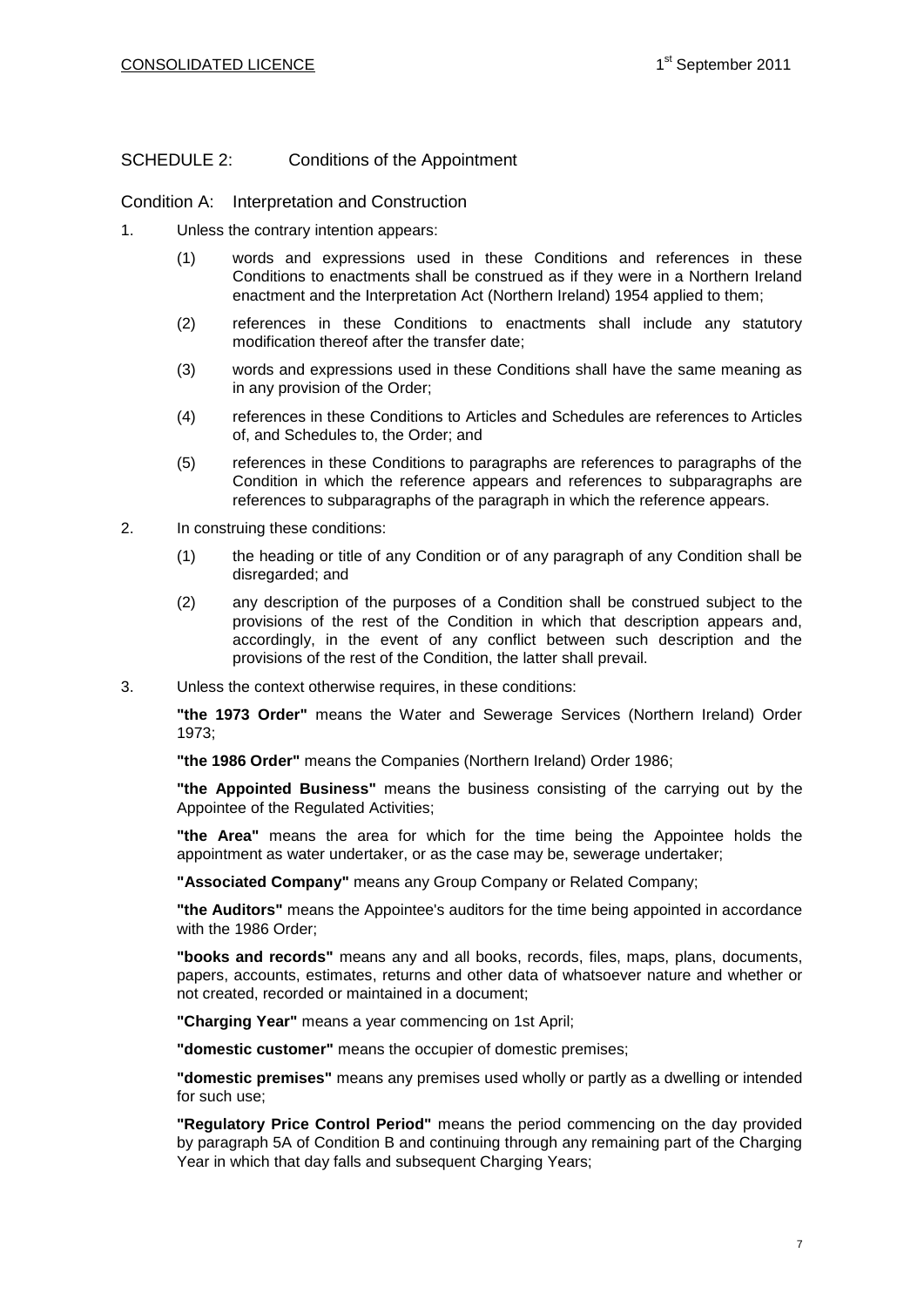**"financial year"** means a financial year of the Appointee beginning and ending on the respective dates referred to in Article 231(2) of the 1986 Order;

**"the General Consumer Council"** means the General Consumer Council for Northern Ireland on which functions in relation to consumer matters are conferred by Chapter III of Part III of the Order;

**"Group Company"** means any subsidiary or holding company (other than a Government department) of the Appointee and any subsidiary of any such holding company of the Appointee (other than the Appointee);

**"Information"** means information which is in the possession of the person required to furnish it or which it can reasonably obtain or which it can reasonably prepare from information which is in its possession or which it can reasonably obtain, and information which is required to be furnished under any of these Conditions shall be furnished, subject to the provisions of the Condition under which that information is required to be furnished, in such form and manner as the Authority may reasonably require;

**"London Stock Exchange"** means the London Stock Exchange plc;

**"Official List"** means the official list of the UK Listing Authority;

**"Ofwat"** means the Water Services Regulation Authority established under section 1A of the Water Industry Act 1991;

**"PPP Contractor"** means the counterparty to:

- (i) long-term arrangements with the Appointee under HM Government's private finance initiative; or
- (ii) broadly equivalent long-term arrangements with the Appointee involving the significant transfer of risk from the Appointee to the counterparty and the provision to the Appointee of capital works, both in relation to the performance by the Appointee of the Regulated Activities,

pursuant to which, in each case, the counterparty provides works (or, as the case may be, such works) whether or not together with facilities or services, which relate to the performance by the Appointee of the Regulated Activities.

**"Periodic Review"** means a review of the Appointed Business carried out under paragraph 10 or 12 of Condition B, and as more particularly described in paragraph 1.2 of Condition B, but so that references in Part IV of Condition B to a Periodic Review shall exclude any review carried out under paragraph 12 of that Condition and shall include the determination by the Competition Commission of the disputed determination referred to it under paragraph 17 of Condition B following the giving of Information to the Authority in accordance with paragraph 10;

**"Prior Year"** means the year commencing 1st April immediately prior to the relevant Charging Year;

**"Reference Notice"** means a notice given to the Authority under paragraph 12 or 15 of Condition B;

**"the Regulated Activities"** means the functions of a water undertaker or, as the case may be, a sewerage undertaker and, for the avoidance of doubt, references to the functions of a water undertaker or, as the case may be, a sewerage undertaker shall include references to the duties imposed on a water undertaker or, as the case may be, a sewerage undertaker;

**"Related Company"** means any company in relation to which the Appointee or any Group Company is a Related Undertaking or which is such a Related Undertaking in relation to the Appointee or any Group Company;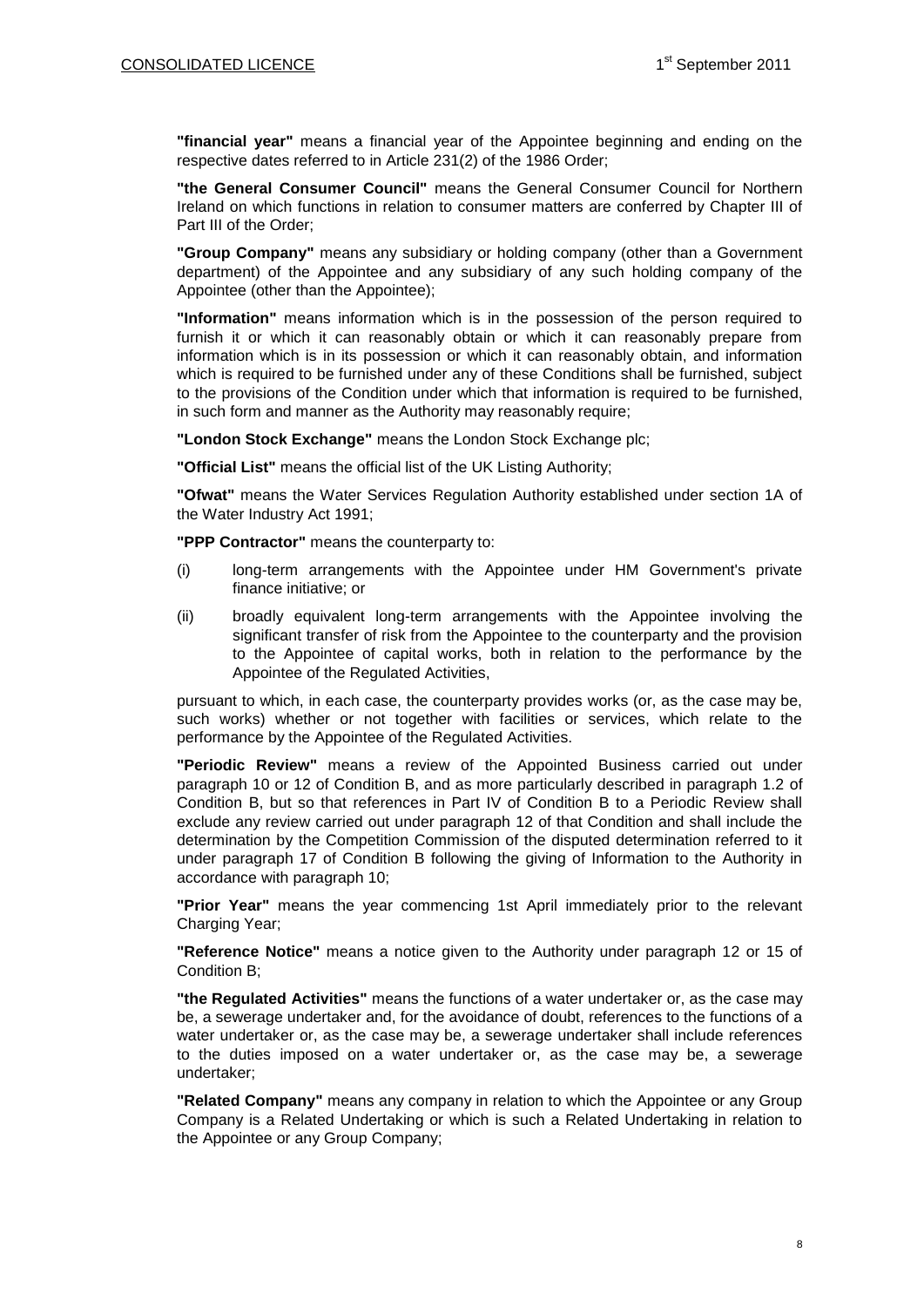**"Related Undertaking"** means, in relation to any company, any body corporate (other than one which is a Group Company in relation to that company or which is a Government department) in which that company holds on a long-term basis a qualifying capital interest for the purpose of securing a contribution to that company's own activities by the exercise of any control or influence arising from that interest. For this purpose, "qualifying capital interest" means, in relation to any body corporate, an interest in shares comprised in the equity share capital of that body corporate of a class carrying rights to vote in all circumstances at general meetings of that body corporate. Where:

- (a) a company holds a qualifying capital interest in a body corporate; and
- (b) the nominal value of any relevant shares in that body corporate held by that company is equal to twenty per cent or more of the nominal value of all relevant shares in that body corporate

it shall be presumed to hold that interest on the basis and for the purpose of securing a contribution to that company's own activities unless the contrary is shown. For this purpose, "relevant shares" means, in relation to a body corporate, any shares in that body corporate comprised in the equity share capital of that body corporate of a class carrying rights to vote in all circumstances at general meetings of that body corporate.

**"the Retail Prices Index"** means the Retail Prices Index published by the Office for National Statistics each month in respect of all items or, if the said index for the month of November is not published by 31st December next following, such index for such month as the Authority may not later than 7th January next following determine to be appropriate in the circumstances, after such consultation with the Appointee as is reasonably practicable, and in such a case references to the Retail Prices Index shall be construed for the purpose of all subsequent calculations for which the value of the Retail Prices Index for that year is relevant as references to that other index;

**"Review Charging Year"** means the first of the Charging Years in respect of which any Periodic Review is carried out;

**"the Review Notice Date"** means the first day of January which is fifteen months before the first day of the Review Charging Year;

**"Sewerage Infrastructure Charge"** means such a charge as is described in Article 206(2)(b) of the Order;

**"PE Budget and Regulatory Price Control Period"** means the period commencing on 1st April 2010 (the fourth Charging Year) and ending on the day provided by paragraph 5A of Condition B;

**"trade effluent"** has the same meaning as in Article 199 of the Order;

**"UK Listing Authority"** means the Financial Services Authority acting in its capacity as the competent authority for the purposes of the Financial Services and Markets Act 2000;

**"Water Service"** means Water Service, an executive agency of the Department for Regional Development, of which the Appointee is the successor company (and references to Water Service include references to the Department for Regional Development acting in its capacity as, or through the agency of, Water Service);

**"Water Infrastructure Charge"** means such a charge as is described Article 206(2)(a) of the Order;

- 4. [Not used.]
- 5. Any notification required or permitted to be given under any Condition shall be given in writing and cognate expressions shall be construed accordingly.
- 6. Where only one of the Appointments is terminated, so much of the provisions of these Conditions as applies or is relevant exclusively to the Appointment which has been so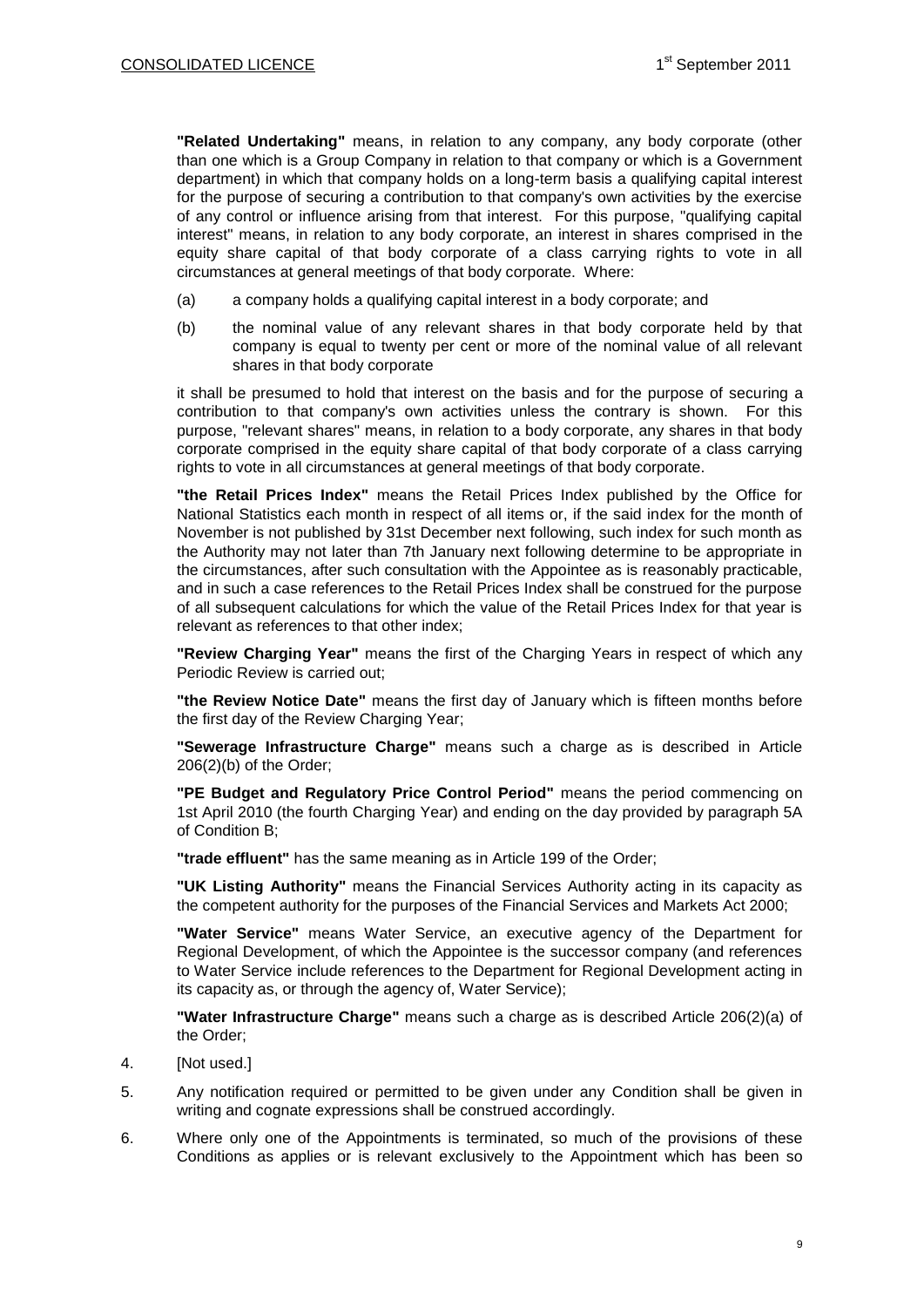terminated or to the activities of an undertaker holding an appointment of the kind which has been so terminated shall cease to have effect as from the date on which the termination of that Appointment takes place.

7. The Appointee may refer to the Department for Regional Development for determination by it (having considered any representations by the Authority, the Appointee and any other water undertaker or as the case may be, sewerage undertaker) any question arising as to whether any area, island, premises or installation is, or, as the case may be, are, comprised within the Water Supply Area or as the case may be, the Sewerage Services Area as that expression is defined in Schedule 1 to this instrument.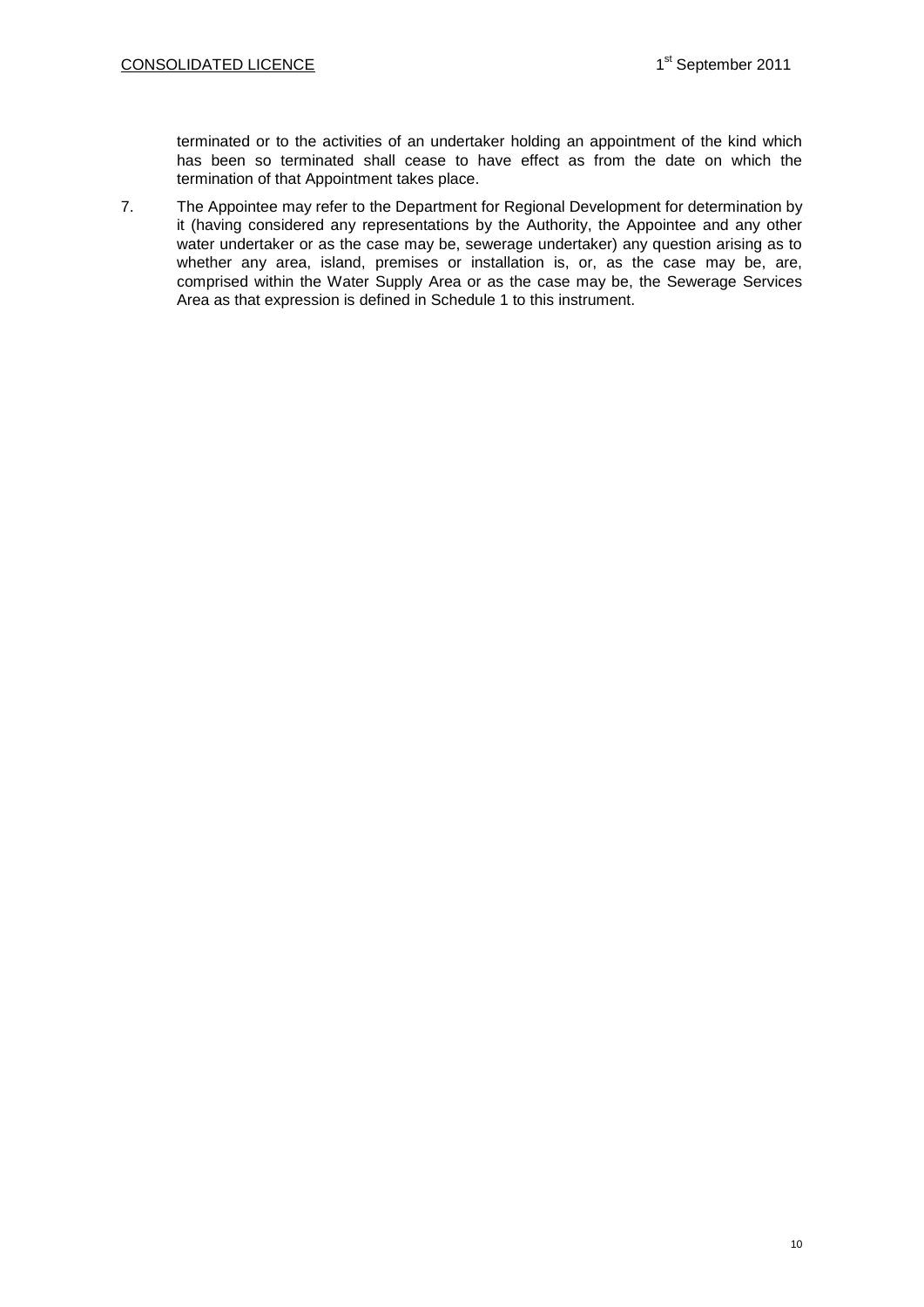## Condition B: Charges

### Part I. *Explanatory Provisions*

1. Introduction

The purposes of this Condition are set out in the following subparagraphs.

1.1 To limit the revenue receivable through increases in Standard Charges for the supply of water, the provision of sewerage services and the reception, treatment and disposal of trade effluent in the fourth Charging Year (commencing on 1st April 2010) and in subsequent Charging Years.

The limits imposed through this Condition apply in two distinct periods:

- First, in the period commencing on 1st April 2010 (the fourth Charging Year) and ending on the day provided by paragraph 5A of Condition B, the **PE Budget and Regulatory Price Control Period**; and
- secondly in the period commencing on the day provided by paragraph 5A of  $\bullet$ Condition B and continuing through any remaining part of the Charging Year in which that day falls and subsequent Charging Years, the **Regulatory Price Control Period**.

The limits that had been imposed between 1 April 2007 and 31 March 2010 have been removed from this Condition

The weighted average increase in the Charging Years within the PE Budget and Regulatory Price Control Period and the Regulatory Price Control Period is limited to the sum of the movement in the Retail Prices Index, an Adjustment Factor, called K, and a Subsidy Factor, called S. The Subsidy Factor is intended to compensate the Appointee for any revenue shortfall that results from non-payment of any subsidy in respect of customers for whom special provision is made and the payment of which has been taken into account by the Authority in determining the Adjustment Factor.

Changes in metered charges are calculated by reference to actual consumption in respect of a Weighting Year (a financial year of the Appointee). Changes in unmetered charges are calculated by reference to changes in average revenue per chargeable supply calculated on the customer base as at the preceding 1st December. Changes are weighted in proportion to the contribution which each type of charge makes to total revenue in the Weighting Year.

These matters are dealt with in Part II under the heading "Maximum Allowable Controlled Revenue and control of Standard Charges."

- 1.2 To provide for Periodic Reviews the Appointed Business to be carried out by the Authority in respect of the following periods:
	- $(i)$  $1<sup>st</sup>$  April 2010 to 31st March 2013 (noting that these dates may change);
	- (ii) 1st April 2013 to 31st March 2018 (noting that these dates may change); and
	- (iii) thereafter at five yearly intervals,

so that the Authority can determine the Adjustment Factor for the periods referred to in (i) and (ii) above and thereafter whether the Adjustment Factor should be changed in relation to (iii) above. Except where expressly provided in this Instrument of Appointment all such reviews will cover periods of five consecutive years. This is dealt with in Part III under the heading "Periodic Reviews."

- 1.3 To enable the Appointee:
	- (1) [Removed]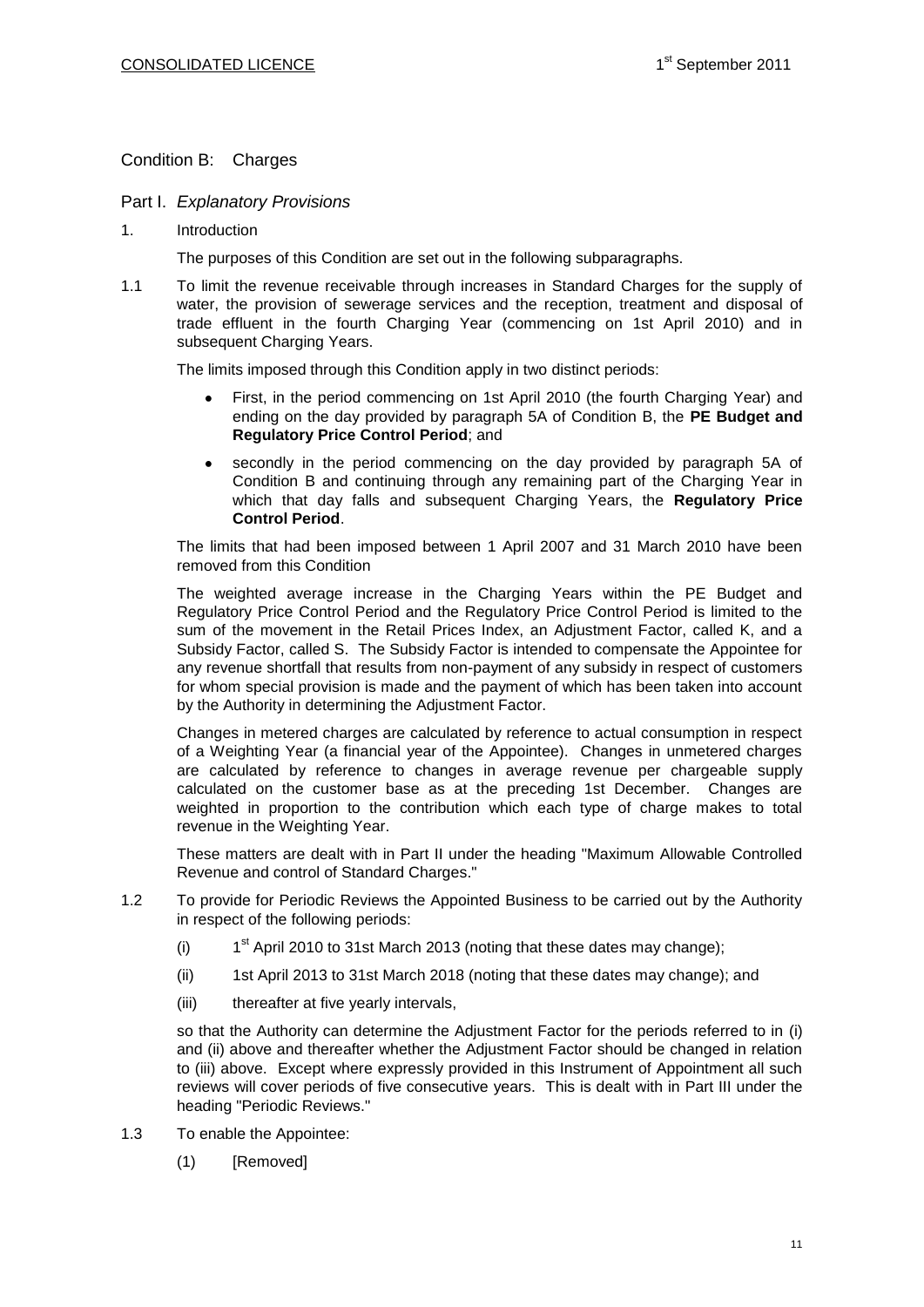- (2) to refer to the Authority for determination from time to time the question of (i) modifying the Adjustment Factor as provided during the PE Budget and Regulatory Price Control Period or (ii) modifying the Adjustment Factor (as appropriate) as provided during the Regulatory Price Control Period to allow for Notified Items and Relevant Changes of Circumstance;
- (3) to refer to the Authority for determination at any time the question of (i) modifying the Adjustment Factor as provided during the PE Budget and Regulatory Price Control Period or (ii) modifying the Adjustment Factor (as appropriate) as provided during the Regulatory Price Control Period where circumstances have a substantial adverse effect on the Appointed Business; and
- (4) where notice to terminate either or both of the Appointments has been given, to refer to the Authority for determination the question of what (i) the Adjustment Factor should be in the future, on the assumption that the relevant Appointment or, as the case may be, the Appointments were to continue in force, for the purpose of facilitating consideration of the terms on which a new appointee could accept transfers of property, rights and liabilities from the Appointee, as provided in Article 16(4) of the Order.

These matters are dealt with in Part IV under the heading "Interim Determinations and other reviews."

- 1.4 To enable the Authority to initiate changes to the Adjustment Factor, to allow for Notified Items and Relevant Changes of Circumstance. This is also dealt with in Part IV.
- 1.4A To provide for a framework within which the Appointee, the Department for Regional Development or the Authority may refer certain questions relating to the funding of the Appointee for determination by the Authority and the Department for Regional Development during the PE Budget and Regulatory Price Control Period.
- 1.5 To enable the Appointee to require the Authority to refer to the Competition Commission matters arising out of determinations by the Authority referred to in subparagraphs 1.2, 1.4 and 1.4A and references referred to in subparagraph 1.3. These matters are dealt with in Part V under the heading "References to the Competition Commission and Modification of this Condition."
- 1.6 To require the Appointee to give Information to the Authority to enable it to make determinations under this Condition. This is dealt with in Part VI under the heading "Provision of Information to the Authority."
- 2. *Defined Terms Which Apply For The Purpose Of All Parts Of This Condition*

In this Condition:

references to the **Appointed Business** shall be construed as if the Appointed Business included the management and holding by the Appointee of any protected land;

**Average Charge per Chargeable Supply** means in respect of a specified Unmeasured Basket Item

for a specified year, the amount 
$$
\frac{R}{N}
$$
, where:

*R* is the annual revenue (exclusive of VAT) which would accrue to the Appointee in respect of the specified Unmeasured Basket Item if all Standard Charges (other than Excluded Charges) made or to be made in respect of that Unmeasured Basket Item in the specified year were applied to all Chargeable Supplies of the Appointee which would have been subject to those Standard Charges as at 1 December preceding the specified year, and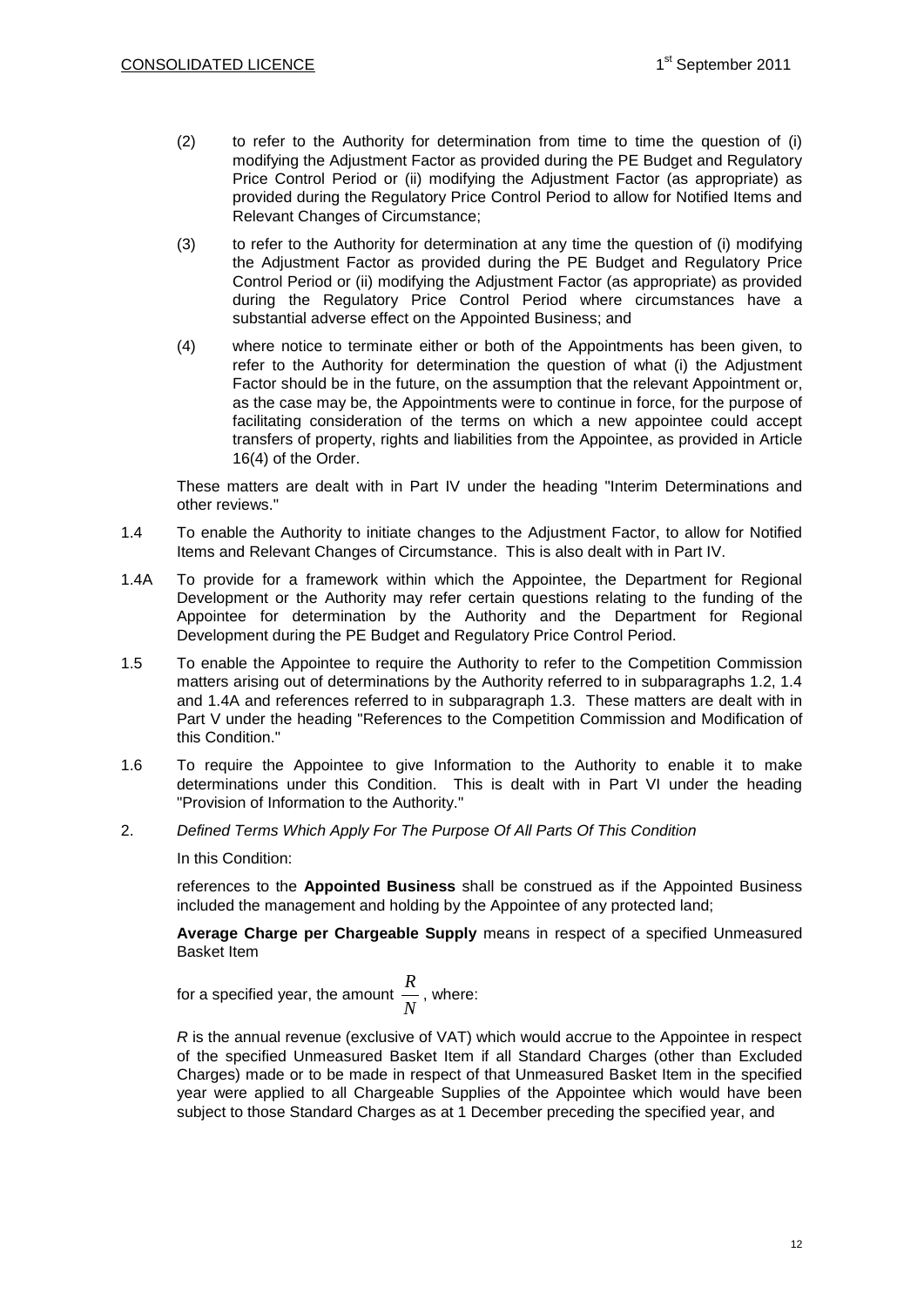*N* is the number of Chargeable Supplies as at such 1 December for which the Appointee would have been entitled to make those Standard Charges, provided that, where the specified year is a Prior Year,

- (a) there shall be included in N the number of any additional Chargeable Supplies which the Appointee would have made as at such 1st December if the Standard Charges to be made in respect of the Unmeasured Basket Item in the relevant Charging Year had applied; and
- (b) there shall be excluded from N the number of any Chargeable Supplies which the Appointee would not have been entitled to make as at such 1st December if the Standard Charges to be made in respect of the Unmeasured Basket Item in the relevant Charging Year had applied;

#### **Basket Items** are:

- (1) unmeasured water supply;
- (2) unmeasured sewerage services;
- (3) measured water supply;
- (4) measured sewerage services; and
- (5) reception, treatment and disposal of trade effluent,

where:

- (a) a measured supply or service is one where all or some of the charges for that supply or service are based on measured quantities of volume and an unmeasured supply or service is any other; and
- (b) sewerage services includes sewage treatment and disposal and excludes reception, treatment and disposal of trade effluent;

**Chargeable Supply** means any supply of water or any provision of sewerage services for which charges are payable;

**Excluded Charges** unless and until otherwise agreed between the Authority and the Appointee, are:

- (1) amounts payable in respect of an unmeasured supply of water by means of standpipes or water tanks and in respect of the erection or maintenance of stand-pipes or water tanks;
- (2) charges for a supply of water provided by the Appointee under Article 98 of the Order;
- (3) charges for the reception and disposal by the Appointee, or other person specified by the Appointee or, as the case may be, Water Service, of matter delivered to the Appointee or such other person by tanker or similar means;
- (4) charges for unmeasured supplies of water to cattle troughs;
- (5) charges for unmeasured building water supplies;
- (6) amounts payable in respect of an unmeasured supply of water by means of bowsers or water tankers;
- (7) charges for unmeasured supplies of water to farm taps and other agricultural water points; and
- (7A) charges in any Charging Year for supplies of water (or for the provision of sewerage services or for the reception, treatment and disposal of trade effluent) to premises where the premises were supplied in the relevant Weighting Year with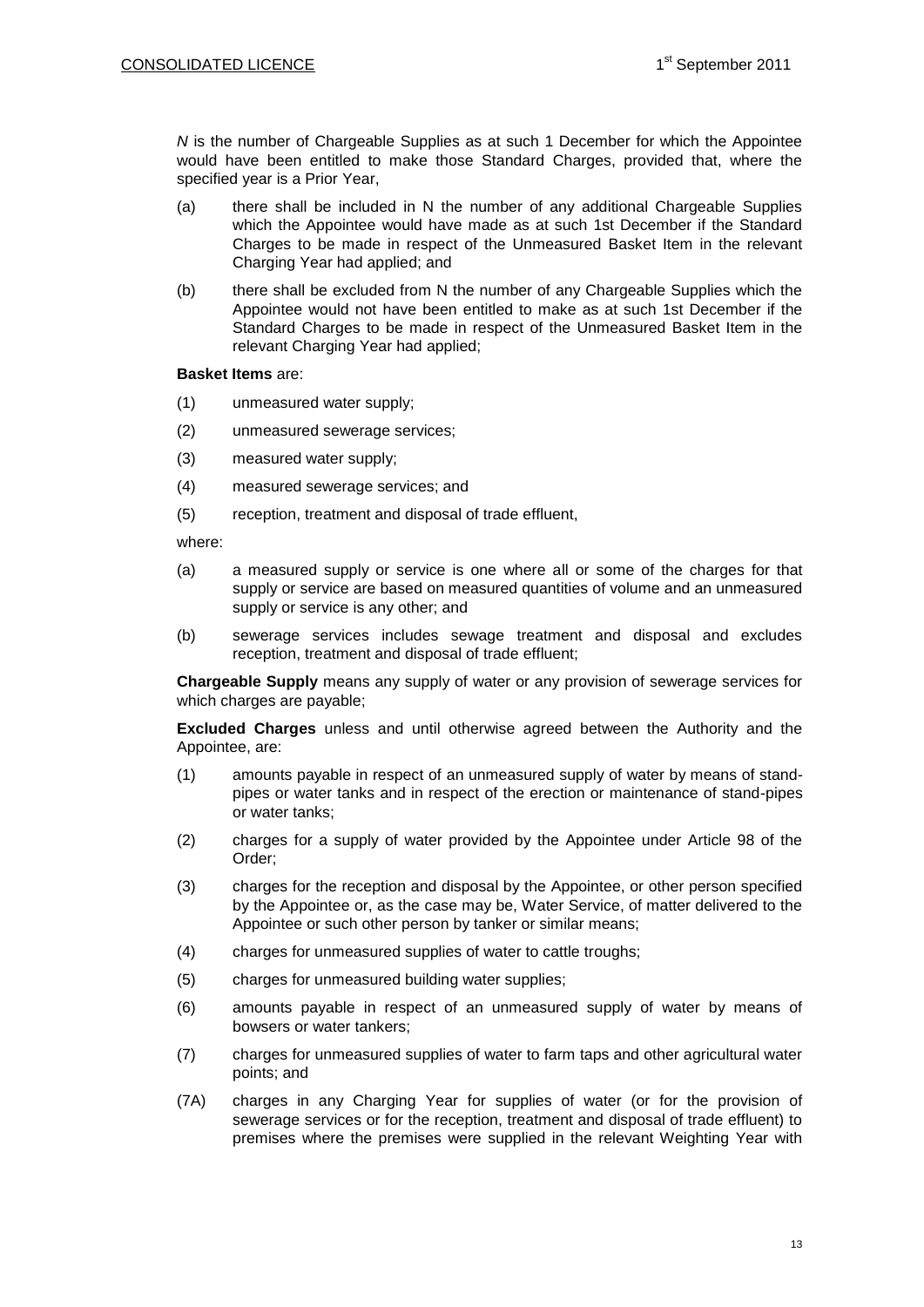not less than such quantity of water as is specified from time to time under Article 14(5)(a) of the Order;

AND, for the avoidance of doubt, but without prejudice to the meaning of Standard Charges in respect of Basket Items, shall also include:

- (8) charges payable for any such connection as is described in Article 206 of the Order; and
- (9) charges for a supply of water in bulk to another water undertaker;

**LIBOR** means the London Inter-Bank Offered Rate for six month deposits in sterling which appears on the display designated as page 3750 on the Dow-Jones telerate monitor (or such other page or service as may replace it for the purpose of displaying London interbank offered rates of leading banks for sterling deposits) provided that, if for any reason that rate does not appear or the relevant page is unavailable the Appointee may request each of the banks whose offered rates would have been used for the purposes of the relevant page if the event leading to the application of this proviso had not occurred, to notify to the Appointee its offered quotation to leading banks for sterling deposits for a six month period, and in that event the rate shall be the arithmetic mean (rounded upwards if necessary to the nearest decimal place) on the respective quotations (being not less than two) notified to the Appointee;

**Measured Basket Items** means items (3), (4) and (5) in the definition of Basket Items;

**Non-volumetric Charge** is a charge which is not based on measured quantities of volume;

**Standard Charges** means:

- (1) charges fixed under any such charges scheme as is referred to in Article 201 of the Order;
- (2) charges payable under any such agreement as is referred to in Article 200 of the Order under or for which all the charges payable are in accordance with standard charges published or fixed by the Appointee;
- (3) charges payable where a discharge is made in pursuance of a consent given by the Appointee for the purposes of the Chapter III of Part VI of the Order under or for which all the charges payable are in accordance with standard charges published or fixed by the Appointee;
- (4) charges payable under or by virtue of Article 17(4) or 53 of the 1973 Order and which, by virtue of the Water and Sewerage Services (2006 Order) (Commencement No.1 and Transitional Provisions) Order (Northern Ireland) 2007, continue to be payable on and after the transfer date to the Appointee;
- (5) charges payable under or by virtue of any consent or direction granted or made under Part V of the 1973 Order and which, by virtue of the Water and Sewerage Services (2006 Order) (Commencement No. 1 and Transitional Provisions) Order (Northern Ireland) 2007, continue to be payable on and after the transfer date to the Appointee,

Provided that no part of this definition shall apply to any charge which is for the time being an Excluded Charge by virtue of (7A) of the definition of Excluded Charges.

In this definition references to standard charges published or fixed by the Appointee or Water Service are to such charges, whether published or fixed under a charges scheme or otherwise;

**Termination Notice** means a notice given in accordance with Condition O;

**Unmeasured Basket Items** means items (1) and (2) in the definition of Basket Items;

**Weighted Average Charges Increase** means the sum calculated as follows: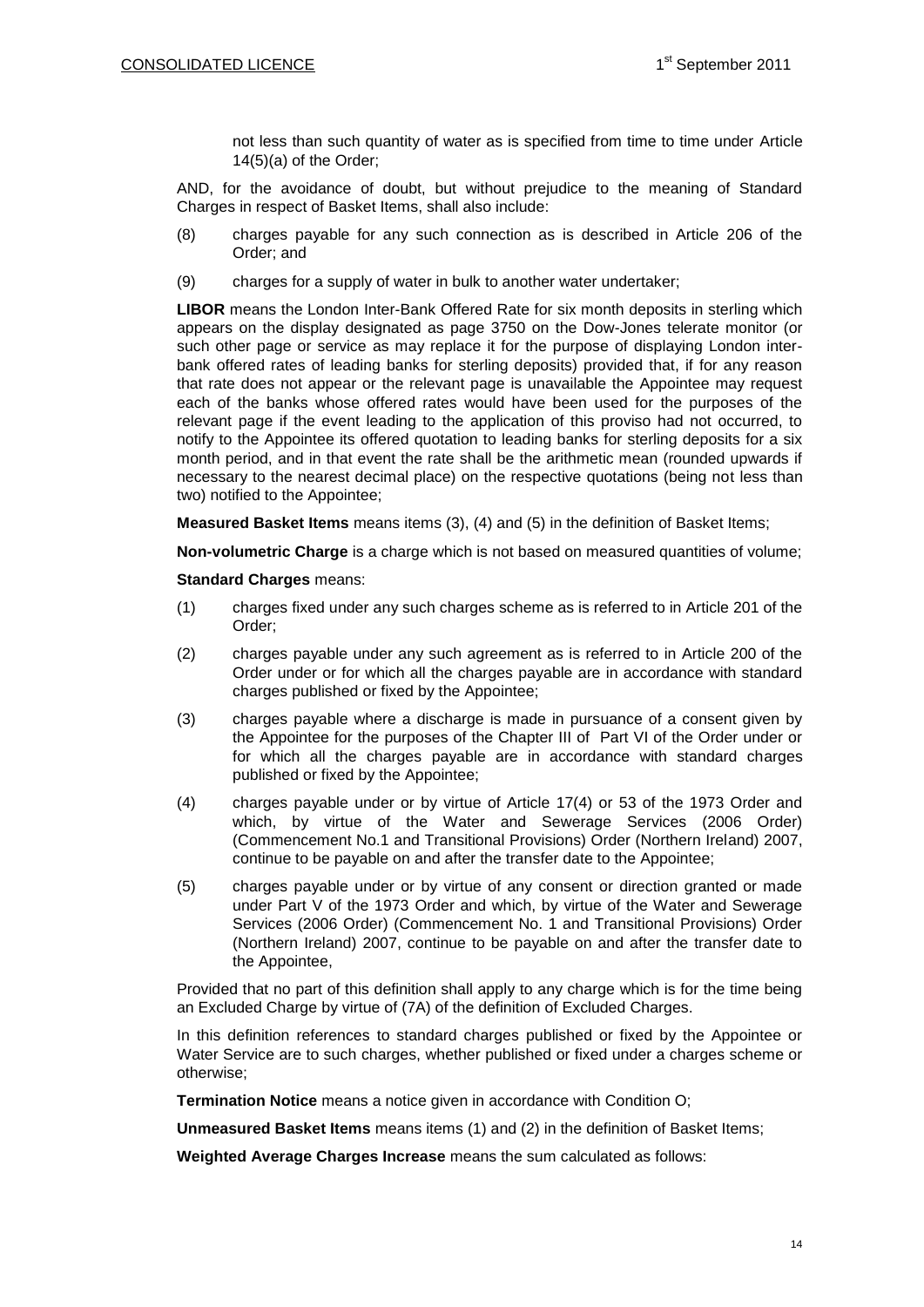$$
W_{t} = \sum_{i} \left( \frac{A_{i}(i)}{A_{t-1}(i)} \cdot r(i) \right) + \sum_{j} \left( \frac{B_{i}(j)}{B_{t-1}(j)} \cdot r(j) \right) - 1
$$

where:

*Wt* is the Weighted Average Charges Increase for the Charging Year;

*i* is an index identifying the two Unmeasured Basket Items;

*j* is an index identifying the three Measured Basket Items;

 $\sum$ requires summation over the two Unmeasured Basket Items;

*i*

Σ requires summation over the three Measured Basket Items;

*j*

*At(i)* is the Average Charge Per Chargeable Supply in respect of Unmeasured Basket Item i for the Charging Year;

*At-1(i)* is the Average Charge Per Chargeable Supply in respect of Unmeasured Basket Item i for the Prior Year;

*Bt(j)* is the Weighting Year Revenue in respect of Measured Basket Item j for the Charging Year

*Bt-1(j)* is the Weighting Year Revenue in respect of Measured Basket Item j for the Prior Year; and

*r(i)* or *r(j)* is the revenue (exclusive of VAT) which accrued to the Appointee in the Weighting Year from all Standard Charges other than Excluded Charges (including, in the case of Measured Basket Items, any Non-volumetric Charge) in respect of Unmeasured Basket Item *i* or Measured Basket Item *j* (as the case may be), divided by the aggregate of such revenues for all five Basket Items;

**Weighting Year** means the financial year of the Appointee ended last before 7 October in the Prior Year; and

( $j$ )  $|-1$ <br>Increase for the Charging Year;<br>Issued Basket Items;<br>Issued Basket Items;<br>Inmeasured Basket Items;<br>Poles and Basket Items;<br>Poles Supply in respect of Unmeasured Basket Item<br>argeable Supply in respect of Unmeasu **Weighting Year Revenue** means the revenue (exclusive of VAT) which would have accrued to the Appointee in the Weighting Year in respect of the specified Measured Basket Item, if all Standard Charges other than Excluded Charges (including any Nonvolumetric Charge) made or to be made in respect of that Measured Basket Item in the Charging Year or, as the case may be, the Prior Year had applied.

3. *[Not used.]*

#### Part II. *Maximum Allowable Controlled Revenue and control of Standard Charges*

4. *Maximum Allowable Controlled Revenue*

*[Removed]*

- 5. *The Charges Limit*
- 5.1 During the PE Budget and Regulatory Price Control Period and the Regulatory Price Control Period, the Appointee shall ensure that the Weighted Average Charges Increase in any Charging Year when expressed as a percentage does not exceed the Charges Limit.
- 5.2 The Charges Limit is the percentage calculated as RPI  $+ K + S$ , where:

RPI is the percentage change (expressed, in the case of an increase, as a positive number, in the case of a decrease, as a negative number and, in the case of no change, as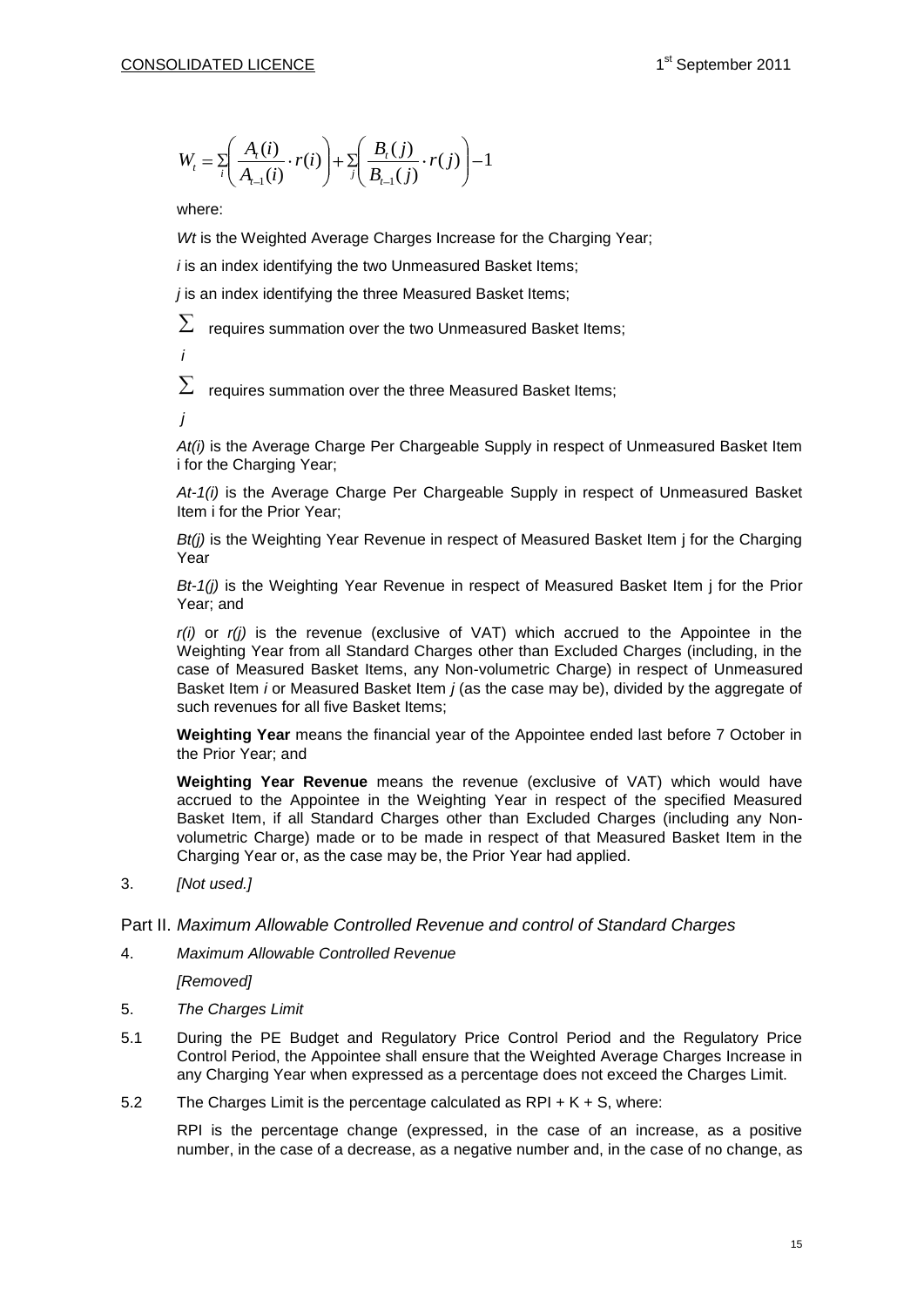zero) in the Retail Prices Index between that published for the month of November in the immediately preceding Charging Year and that published for the immediately preceding November;

K is the Adjustment Factor

S is the Subsidy Factor

- 5.3 The Adjustment Factor is, for each of the successive Charging Years commencing on 1<sup>st</sup> April 2010, such number (which may be a different number for any Charging Year and may be a positive or negative number or zero) as shall have been determined under this Condition or, if none, zero;
- 5.4 If the Weighted Average Charges Increase in any Charging Year is less than the Charges Limit then the Charges Limit for the following Charging Year shall be increased by the amount of such deficiency.
- 5.5 Subject to subparagraphs 5.6, the Subsidy Factor is:
	- (1) for each of the two successive Charging Years commencing on 1st April 2010, zero;
	- (2) for each of the successive Charging Years commencing on 1st April 2012 such number (which may be a positive number or zero but not a negative number) as shall be determined by the Authority on or before 30 April of the preceding Charging Year, and represents the difference (if any) between:
		- (a) the amount which the Department for Regional Development had undertaken to pay under Article 213(1) of the Order in respect of the Charging Year commencing two years before the Charging Year to which the Subsidy Factor relates and which was relied on by the Authority for the purposes of determining the Adjustment Factor for that earlier Charging Year; and
		- (b) the amount in fact paid under Article 213(1) by the Department for Regional Development in respect of that earlier Charging Year

### 5.6 Where:

- (i) any determination is made by the Authority under subparagraph 5.5 above and the Appointee disputes the determination so made; or
- (ii) in relation to any Charging Year in respect of which the Department for Regional Development had undertaken to pay an amount under Article 213(1) of the Order, the Authority fails to make any determination under subparagraph 5.5 within 1 month of the end of that Charging Year

the Appointee may refer the matter to the Department for Regional Development for redetermination or, as the case may be, determination by it (or any person appointed by it for that purpose), in which event the Subsidy Factor shall be such number (which may be a positive number or zero but not a negative number) as may be determined by the Department for Regional Development to represent the difference (if any) referred to in subparagraph 5.5.

#### 5A *End of the PE Budget and Regulatory Price Control Period*

5A.1 The final day of the PE Budget and Regulatory Price Control Period shall be the 31 March 2013 and the Regulatory Price Control Period shall begin on the 1 April 2013 or such other dates as the Authority may notify to the Appointee from time to time for these purposes (following such consultation as the Authority considers appropriate) and this Condition shall be modified by such change (if any) as is necessary in consequence of such notification and which is also so notified by the Authority.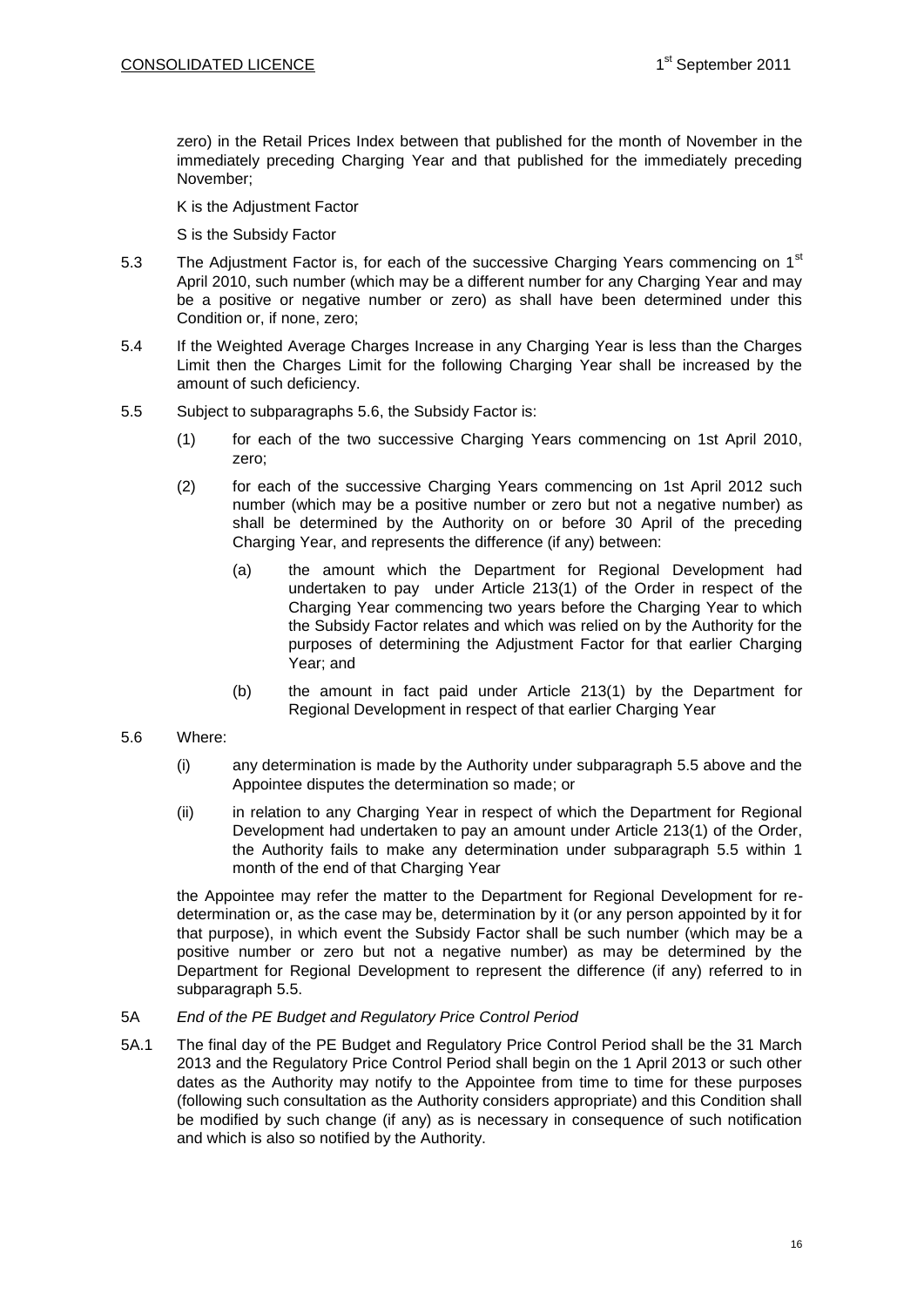- 6. *Matters affecting the Charges Limit and the calculation of the Weighted Average Charges Increase*
- 6.1 Where the Appointee determines:
	- (1) to make a material change (other than one which relates solely to the amount of a charge) to the basis on which it makes or calculates any Standard Charge, or Standard Charges taken as a whole (other than Excluded Charges) for the supply of water, the provision of sewerage services or the reception, treatment and disposal of trade effluent;
	- (2) to make a material change to the scope of any such scheme, agreement or consent as is referred to in the definition of Standard Charges (insofar as such change relates to charges, other than Excluded Charges, for the supply of water, or the provision of sewerage services or the reception, treatment and disposal of trade effluent); or
	- (3) to change the basis on which the Appointee treats supplies of water or provisions of sewerage services as separate supplies or provisions for the purpose of making Standard Charges (other than Excluded Charges) which affects the calculation of Average Charge Per Chargeable Supply

it shall:

- (i) notify the Authority; and
- (ii) furnish to the Authority such explanations and Information relating to such change as the Authority considers requisite or expedient having regard to the purposes of this Condition.
- 6.2 Where there is a material change to the basis of compiling the Retail Prices Index which affects the Maximum Allowable Controlled Revenue determined under this Condition or which is relevant to the calculation of the Charges Limit, this Condition may be modified in such manner as the Authority, after prior consultation with the Appointee, determines to be appropriate in order to take account of such change.
- 7. *Verification of Compliance with the Charges Limit*
- 7.1 Statements

The Appointee shall deliver to the Authority the following statements:

- (1) *[Removed]*
- (2) not later than two months before the start of each Charging Year commencing on or after 1 April 2010 a statement in writing (**a Principal Statement**) of:
	- (i) the revenue which accrued in the Weighting Year from all Standard Charges (including, in the case of Measured Basket Items, any Nonvolumetric Charge), other than Excluded Charges, in respect of each Unmeasured Basket Item i and each Measured Basket Item j;
	- (ii) the aggregate revenue which accrued in the Weighting Year from all such Standard Charges; and
	- (iii) the amount of each and every type or category of charge for the supply of water, the provision of sewerage services or the reception, treatment or disposal of trade effluent which the Appointee proposes to impose of a kind specified in the definition of **Standard Charges** as at the commencement of that Charging Year which are not Excluded Charges (and for this purpose where the Appointee proposes to charge different prices per cubic metre of water supplied depending upon the volume of water supplied or the time of supply or the category of customer or any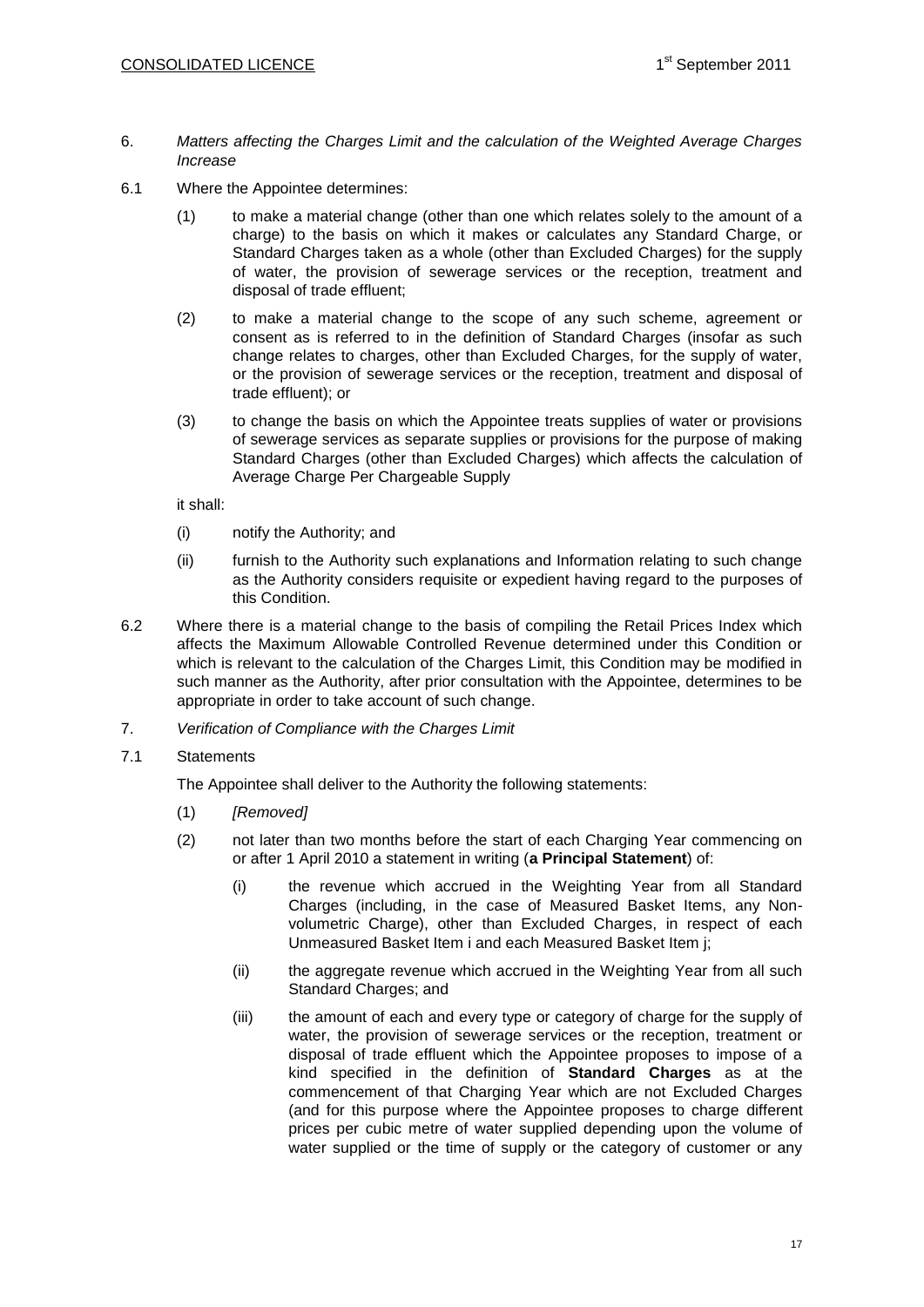other variable factor then each such price shall be treated as a different type or category of charge);

(3) not later than two months, or such later date as the Authority may allow, before the date during any Charging Year as from which the Appointee proposes to impose or fix a new Standard Charge (which is not an Excluded Charge) for the supply of water or the provision of sewerage services or the reception, treatment or disposal of trade effluent or to increase or decrease the amount of any such charge a statement in writing (**a Supplemental Statement**) of the new charge or the amount by which the Appointee proposes to increase or decrease the amount of that charge.

Any Principal Statement or Supplemental Statement shall be accompanied by the information necessary to calculate  $At(i)$  and  $At-1(i)$  and  $Bt(i)$  and  $Bt-1(i)$  in the definition of Weighted Average Charges Increase and a written statement of those calculations.

7.2 Auditors Report

Any Principal Statement shall be accompanied by a report by the Auditors as to whether, in their opinion, the information (if any) included in that Principal Statement under subparagraphs 7.1(2)(i) and (ii) has been properly extracted from the relevant accounting statements prepared and delivered by the Appointee under paragraph 4 of Condition F and from the Appointee's accounting records and such other records of the Appointee as the Auditors consider relevant for the purpose of making their report and as to whether, in their opinion, the calculations delivered by the Appointee with that Principal Statement are in accordance with this Condition and with the Appointees accounting and such other relevant records.

8. [*Removed*]

Part III.*Periodic Reviews*

- 9. *[Removed]*
- 10. *Periodic Reviews of the Appointed Business at Regular Intervals*
- 10.1 The Appointee shall furnish to the Authority such Information as the Authority may reasonably require to enable it to carry out a Periodic Review for the purpose of determining:
	- (i) the Adjustment Factor for each of the three consecutive Charging Years commencing on 1<sup>st</sup> April 2010 or such other number of years as the Authority may notify to the Appointee from time to time for these purposes (following such consultation as the Authority considers appropriate); and
	- (ii) the Adjustment Factor for each of the five consecutive Charging Years commencing on  $1<sup>st</sup>$  April 2013 or such other date as the Authority may notify to the Appointee from time to time for these purposes (following such consultation as the Authority considers appropriate); and
	- (iii) in relation to consecutive Charging Years in any successive five-year periods, the question whether the Adjustment Factor should be changed (and if so, what change should be made to it),

in each case having regard to all the circumstances which are relevant in the light of the principles which apply by virtue of Part II of the Order in relation to the Authority's determination, including, without limitation, any change in circumstance which has occurred since the transfer date or last Periodic Review (as appropriate) or which is to occur.

10.2 The Appointee shall furnish to the Authority such Information (including further detail about or explanation of Information previously supplied, whether or not under this subparagraph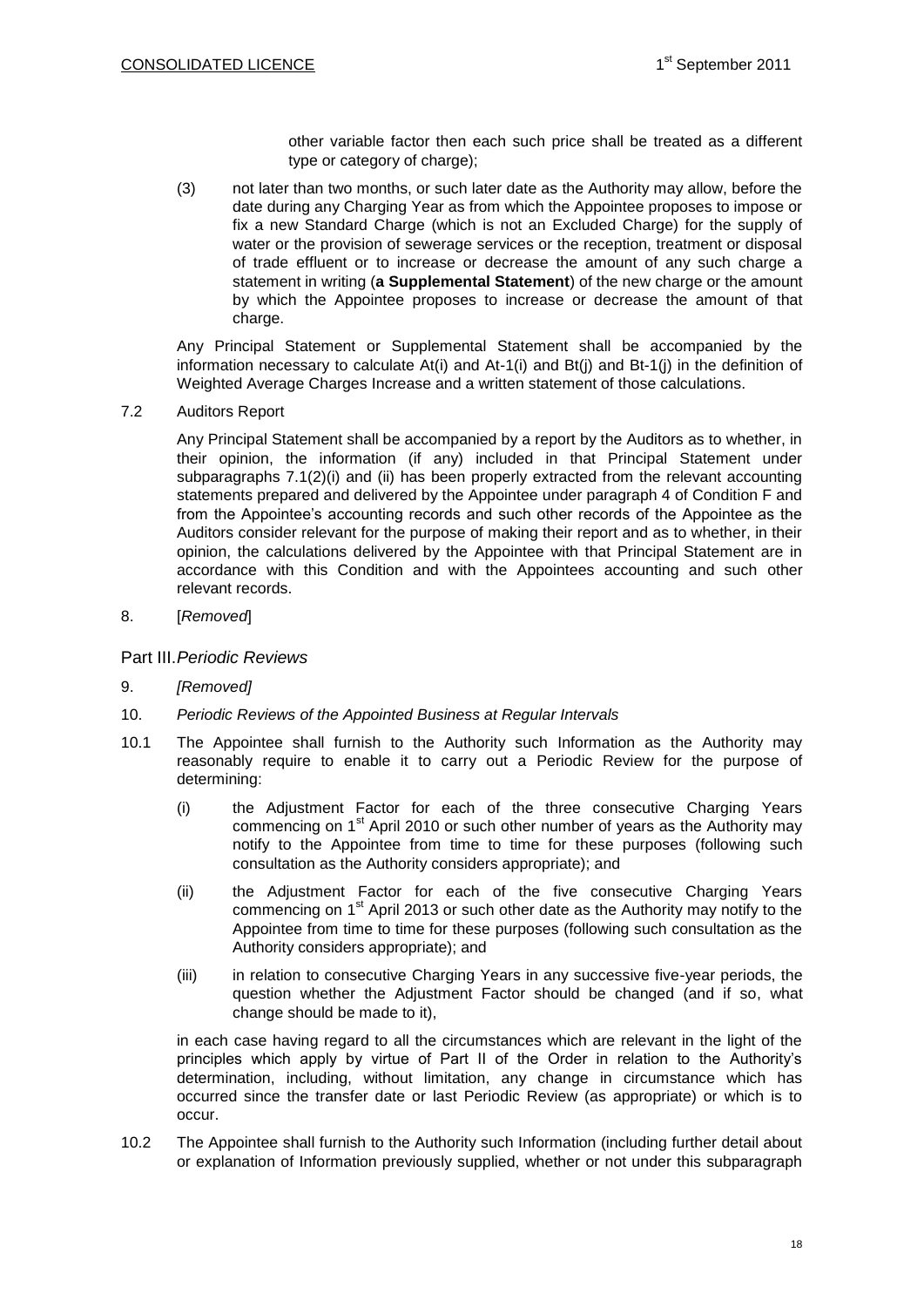10.2) as the Authority may by notice reasonably require to enable it to carry out the Periodic Review.

- 11. [*Removed*]
- <span id="page-18-0"></span>12. *Periodic Reviews of the Appointed Business where a Termination Notice has been given*
- 12.1 Where a Termination Notice has been given by the Department to the Appointee, the Appointee may refer to the Authority for determination by it the question, on the assumption that such a Termination Notice had not been given, of what the Adjustment Factor should be for the ten consecutive Charging Years starting with the Charging Year commencing on 1st April last before the Termination Notice is to expire.
- 12.2 A reference to the Authority under this paragraph [12](#page-18-0) shall be made by notice given to the Authority not earlier than 1st July and not later than 14th July in the Charging Year next but one before that commencing on the said 1st April.
- 13. *Effect of Termination of the Appointments (or either of them) on Periodic* Reviews

Subject to paragraph [12,](#page-18-0) if the Department for Regional Development shall have served a Termination Notice on the Appointee then this Condition shall have effect as though, in the case of the Appointment in respect of which the Termination Notice has been given, references to a Periodic Review being carried out in respect of an initial three consecutive charging years or subsequently a period of five consecutive Charging Years were references to a Periodic Review being carried out in respect of the relevant Appointment in respect of a period of that number of consecutive Charging Years which is the lesser of:

- (1) In the case of a Termination Notice which is to expire on or before 31 March 2010, three years or in any other case five years; and
- (2) the number of consecutive Charging Years (including that in which the day on which the Termination Notice is to take effect falls) in the period starting on the first day of the first of the Charging Years in respect of which that Periodic Review is to be carried out and ending on the day on which the Termination Notice is to expire.

### Part IV. *Interim Determinations and other reviews*

- 14. *Matters of Interpretation and Construction which apply for the purposes of this Part IV*
- 14.1 In this Part of this Condition:

**the Appropriate Discount Rate** means such rate of return as, at the time at which the Appropriate Discount Rate falls to be applied from time to time under this Condition, investors and creditors would reasonably expect of a properly managed company holding the Appointments whose sole business consists of being a water undertaker and a sewerage undertaker and, without excluding other considerations which may also be relevant, having its equity share capital admitted to the Official List and to trading on the London Stock Exchange's market for listed securities, and the same Appropriate Discount Rate shall be applied for all purposes in determining questions the subject of the same reference (including questions determined by the Authority under paragraph [16](#page-30-0) when it determines questions referred to it by the Appointee under paragraph [15\)](#page-25-0);

**equity share capital** has the same meaning as in the 1986 Order;

**Interim Determination** means the determination by the Authority of the relevant questions the subject of a reference by the Appointee under paragraph [15](#page-25-0) or pursuant to paragraph [16](#page-30-0) or, as the case may be, the determination by the Competition Commission of the relevant questions or of the disputed determinations the subject of a reference to it pursuant to subparagraph 17(2) or 17(3), which relates to a reference by the Appointee under paragraph 15 or a determination pursuant to paragraph 16;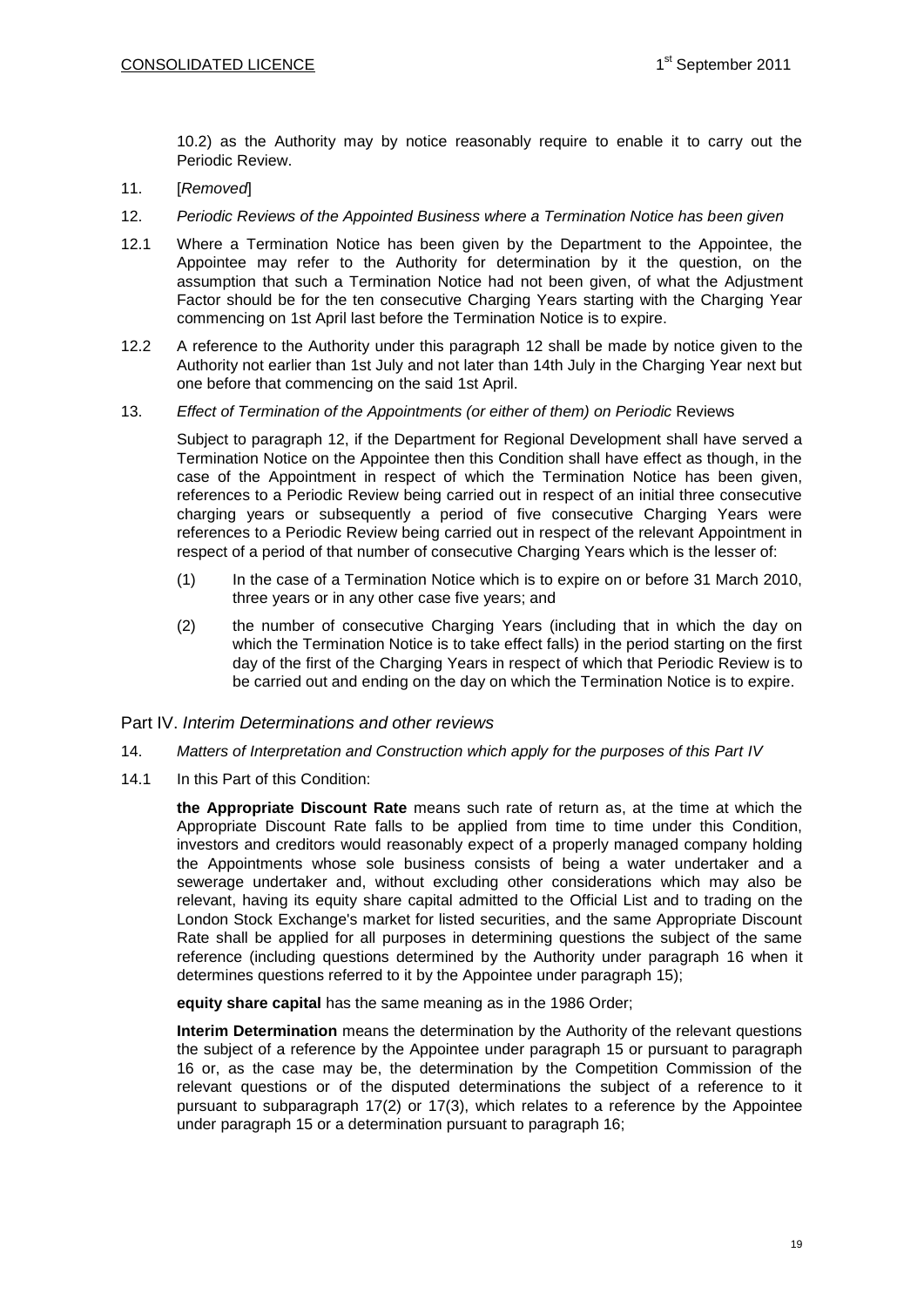**making a Relevant Determination** means determining the Adjustment Factor initially or determining, in carrying out the most recent Periodic Review, or making any subsequent Interim Determination (or, where there has been no Periodic Review, in making any Interim Determination) whether the Adjustment Factor should be changed (and if so, what change should be made to the Adjustment Factor), and **Relevant Determination** shall be construed accordingly;

**Net Present Value** means the net present value calculated as at 30 September in the year in which the relevant Reference Notice is given or, where in any year no Reference Notice is given under paragraph [15](#page-25-0) but the Authority gives a notice to the Appointee under paragraph [16,](#page-30-0) as at 30 September in the year in which the Authority gives the notice, by discounting subsequent cash flows and inflating earlier cash flows at the Appropriate Discount Rate, assuming all cash flows in any Charging Year occur on 30 September in that Charging Year;

a **Notified Item** is any item notified by the Authority to the Appointee (or, as the case may be, Water Service) as not having been allowed for (either in full or at all) in making a Relevant Determination; and for the purpose of this definition:

- (a) where any such item was not allowed for in full then it shall only be a Notified Item to the extent that it was not allowed for; and
- (b) where, in determining whether the Adjustment Factor, as the case may be, should be changed (and if so what change should be made to the Adjustment Factor), the Authority, or, as the case may be, the Competition Commission, allows for any such item as was previously so notified by the Authority (or, as the case may be, the Department for Regional Development) then references in this Condition to Notified Items and Relevant Items shall be taken, for the purposes of any subsequent Interim Determination, to exclude such item to the extent that the Authority, or, as the case may be, the Competition Commission, allowed for it as aforesaid;

#### a **Relevant Change of Circumstance** is any of the following:

- (1) (i) the application to the Appointee of any legal requirement; and
	- (ii) any change to any legal requirement which applies to the Appointee (including any legal requirement ceasing to apply, being withdrawn or not being renewed);
- (2) for any Charging Year in respect of which (i) no grant or subsidy is paid to the Appointee under Article 213(3) or 278 of the Order and (ii) the Authority, notified Water Service or, as the case may be, the Appointee that variations in value received or expected to be received from Relevant Disposals of Land shall constitute a Relevant Change of Circumstance, either of the following circumstances:
	- (a) where for that Charging Year the value received or expected to be received from a Relevant Disposal of any Identified Land is, or is expected to be, different from the value which the Authority notified Water Service or, as the case may be, the Appointee was the value attributable to a Relevant Disposal of that Identified Land for that Charging Year which had been allowed for in making a Relevant Determination; or
	- (b) where for that Charging Year, and to the extent not taken into account under (a) above, the aggregate value received or expected to be received from Relevant Disposals of Non-identified Land is, or is expected to be, different from the value which the Authority notified Water Service or, as the case may be, the Appointee was the value attributable to Relevant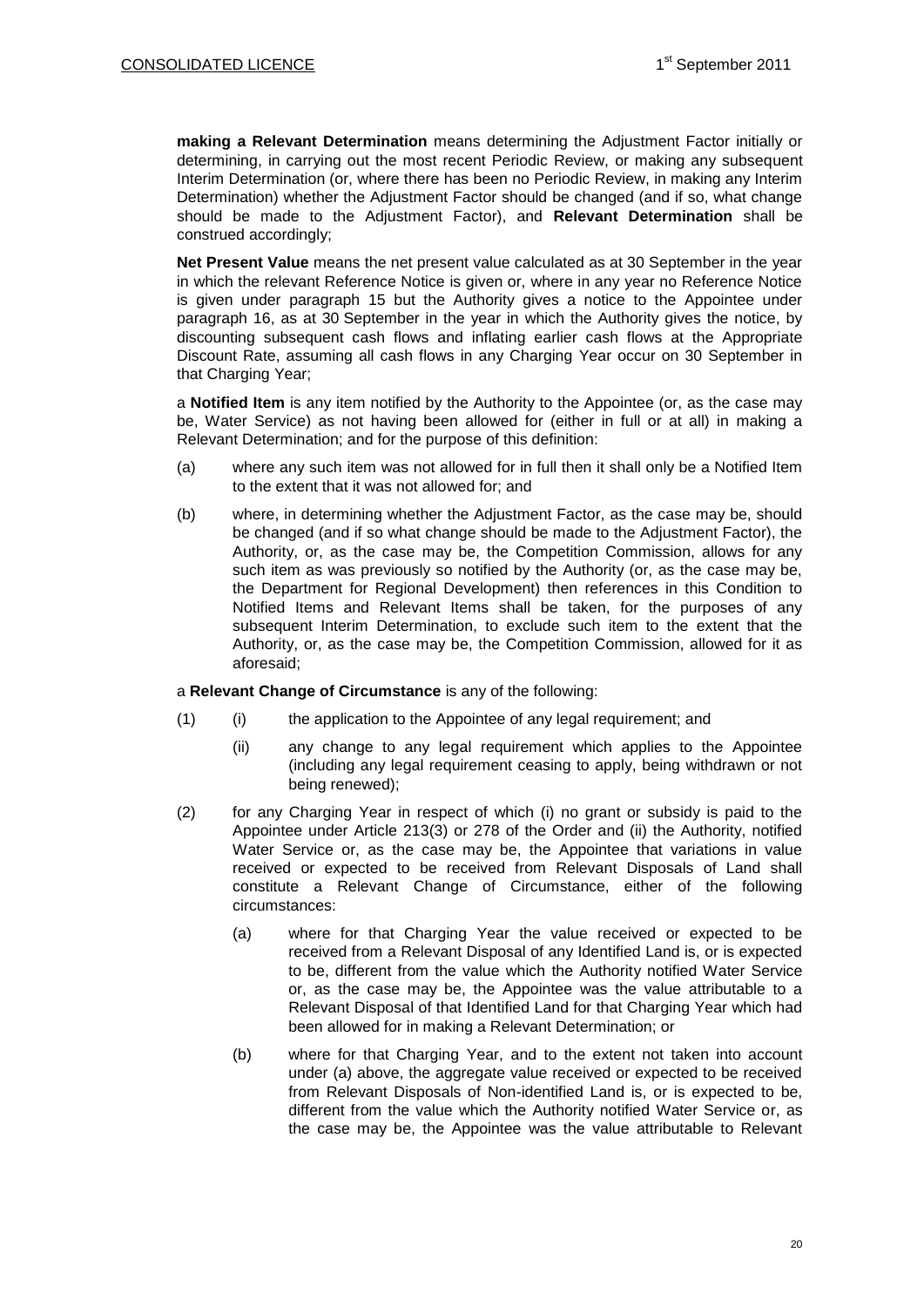Disposals of Non-identified Land for that Charging Year which had been allowed for in making a Relevant Determination,

and so that any notification by the Authority for purposes of this subparagraph (2) shall be relevant for the purposes of this subparagraph (2) to the exclusion of any earlier notification it for the purposes of this subparagraph (2) to the extent that the first-mentioned notification is made in respect of matters in respect of which that earlier notification was made.

For the purposes of this subparagraph (2):

- (i) **"Identified Land"** means any piece or parcel of protected land identified in any such notification referred to in (a) above as is relevant for the time being for the purposes of this subparagraph (2) as being included in that notification;
- (ii) **"land"** includes any interest or right in or over land;
- (iii) **"Non-identified Land"** means any piece or parcel of protected land, not being, or being part of a piece or parcel of protected land identified in any such notification referred to in (a) above as is relevant for the time being for the purposes of this subparagraph (2);
- (iv) **"protected land"** and **"disposal"** have the meanings respectively given to them in Article 2 of the Order;
- (v) a **"Relevant Disposal"** means and includes any disposal by the Appointee;
- (vi) a **"Relevant Disposal of Land"** means and includes a Relevant Disposal of Identified Land and a Relevant Disposal of Non-identified Land;
- (vii) **"value"** includes value of any kind including, without limitation, cash, the value of real or personal property or any interest in such property, the value of any right or benefit (actual or prospective) and the value of any release, in whole or in part, of any obligation or claim, provided that to the extent that any property, right or benefit shall consist of a right to receive cash or any other asset then no value shall be attributed to that property, right or benefit but the cash or other asset the subject thereof shall be included and treated as value received or expected to be received in the Charging Year in which it is received or expected to be received;
- (viii) references to **"value received or expected to be received"** shall be construed so as to include receipts by, and grants to, the Appointee, any Associated Company or any other business in which either the Appointee or any Associated Company has a material direct or indirect interest;
- (ix) in the case of a right or benefit, but subject to the proviso to (vii) above, value shall be deemed to have been received at the time the right is granted or the benefit arises;
- <span id="page-20-0"></span>(3) where:
	- (i) in making a Relevant Determination, an amount has been allowed for on account of steps taken or to be taken for the purpose of securing or facilitating compliance with a legal requirement (not being one to comply with which Water Service or the Appointee has determined to make a change to the basis on which it charges customers for water supply or sewerage services) or achieving a service standard adopted or to be adopted by the Appointee; and
	- (ii) in any such case: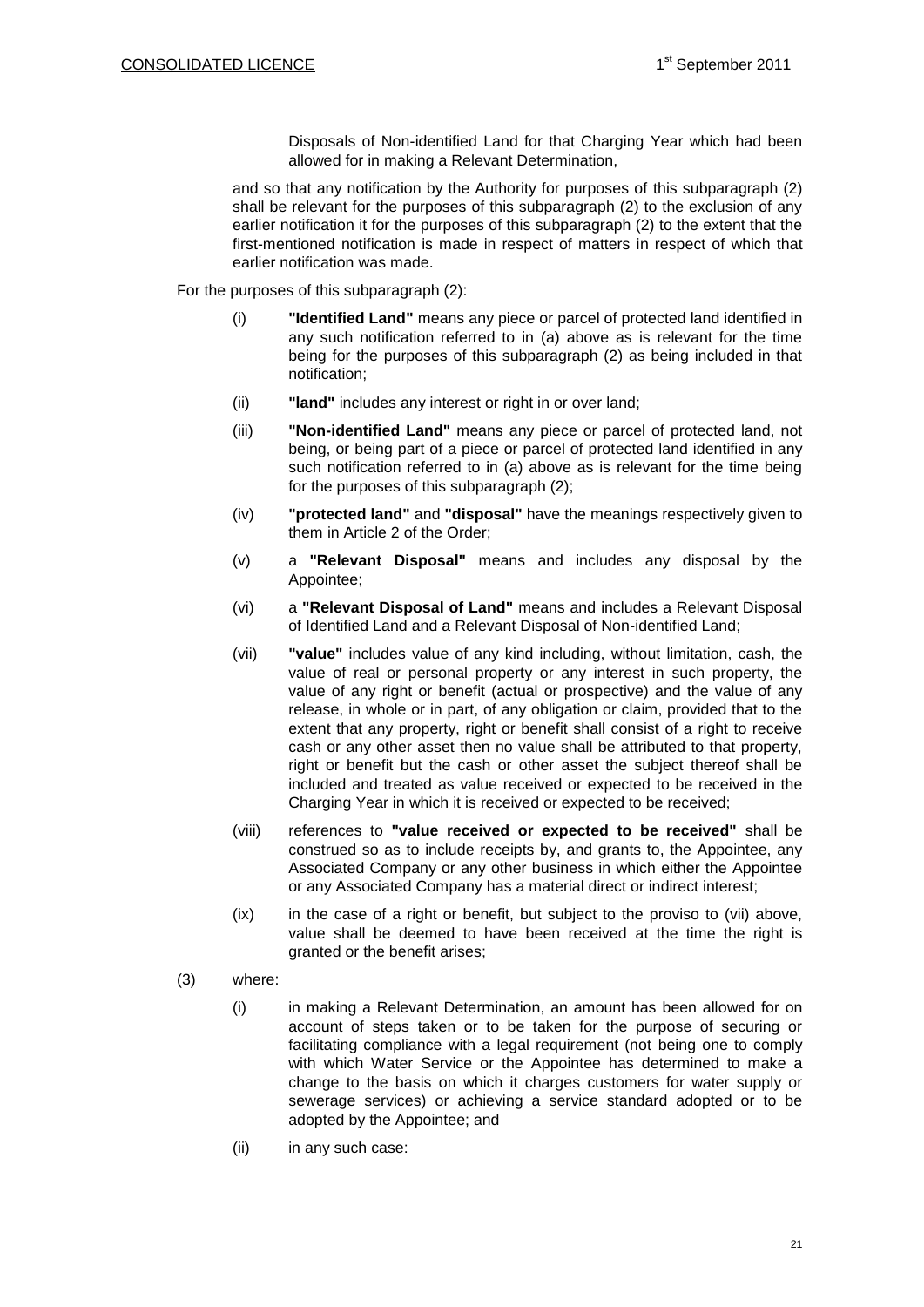- (A) the Appointee has not taken (by the date by which it was assumed for the purposes of assessing the amount allowed for as aforesaid it would take those steps) any or all of those steps which, for the purpose of assessing the amount allowed for as aforesaid, it was assumed it would take; and
- (B) as a result, the amount allowed for as aforesaid is substantially greater than the sum of (a) the costs (if any) actually incurred by the Appointee for the relevant purpose specified in [\(i\) above](#page-20-0) and (b) so much (if any) of that amount as has been otherwise offset by prudent management of the capital programme; and
- (C) that purpose has not been otherwise achieved;
- <span id="page-21-2"></span><span id="page-21-1"></span><span id="page-21-0"></span>(4) where:
	- (i) in making a Relevant Determination an amount has been allowed for on account of capital expenditure to be incurred by the Appointee; and
	- (ii) for any Charging Year ended before the making of the relevant reference under paragraph [15,](#page-25-0) or, as the case may be, the giving of the relevant notice under paragraph [16,](#page-30-0) the Notified Index is at a different level from that which the Authority last notified the Appointee in connection with a Relevant Determination was the level which it had been assumed would pertain in that same Charging Year in which it was assumed for the purpose of assessing the amount allowed for as aforesaid that capital expenditure would be incurred by the Appointee.

For the purposes of this subparagraph [\(4\)](#page-27-0) and subparagraph [15.2:](#page-26-0)

- (A) **the Notified Index** means the index of national construction costs notified by the Authority to the Appointee for the purposes of this condition, or such other index as the Authority, after consultation with the Appointee, determines to be appropriate and reasonable for those purposes as being the index which is to apply for the purposes of the relevant Charging Year;
- (B) where:
	- (x) the Notified Index is not available by 1 September in any year;
	- (y) there is a material change to the basis of compiling the Notified Index; or
	- (z) the level of the Notified Index is revised after the determination of the questions in respect of a Relevant Change of Circumstance falling within this subparagraph [\(4\),](#page-21-0)

then the question as to how changes in construction costs in the relevant Charging Year should be allowed for as a Relevant Change of Circumstance shall be determined by the Authority in such a manner as the Authority in such manner as the Authority, after prior consultation with the Appointee, determines to be appropriate and this condition shall be modified accordingly; and

#### (C) the **Indexed Capital Costs Amount** is the amount found by multiplying A by B, where:

A is the aggregate amount of capital expenditure which, for the purpose of assessing the amount allowed for as described in [\(i\) above,](#page-21-1) it was assumed would be incurred by the Appointee in the relevant Charging Year; and

B is the percentage difference between the level of the Notified Index for the relevant Charging year and the level notified for that same Charging Year by the Authority, as described in [\(ii\) above;](#page-21-2)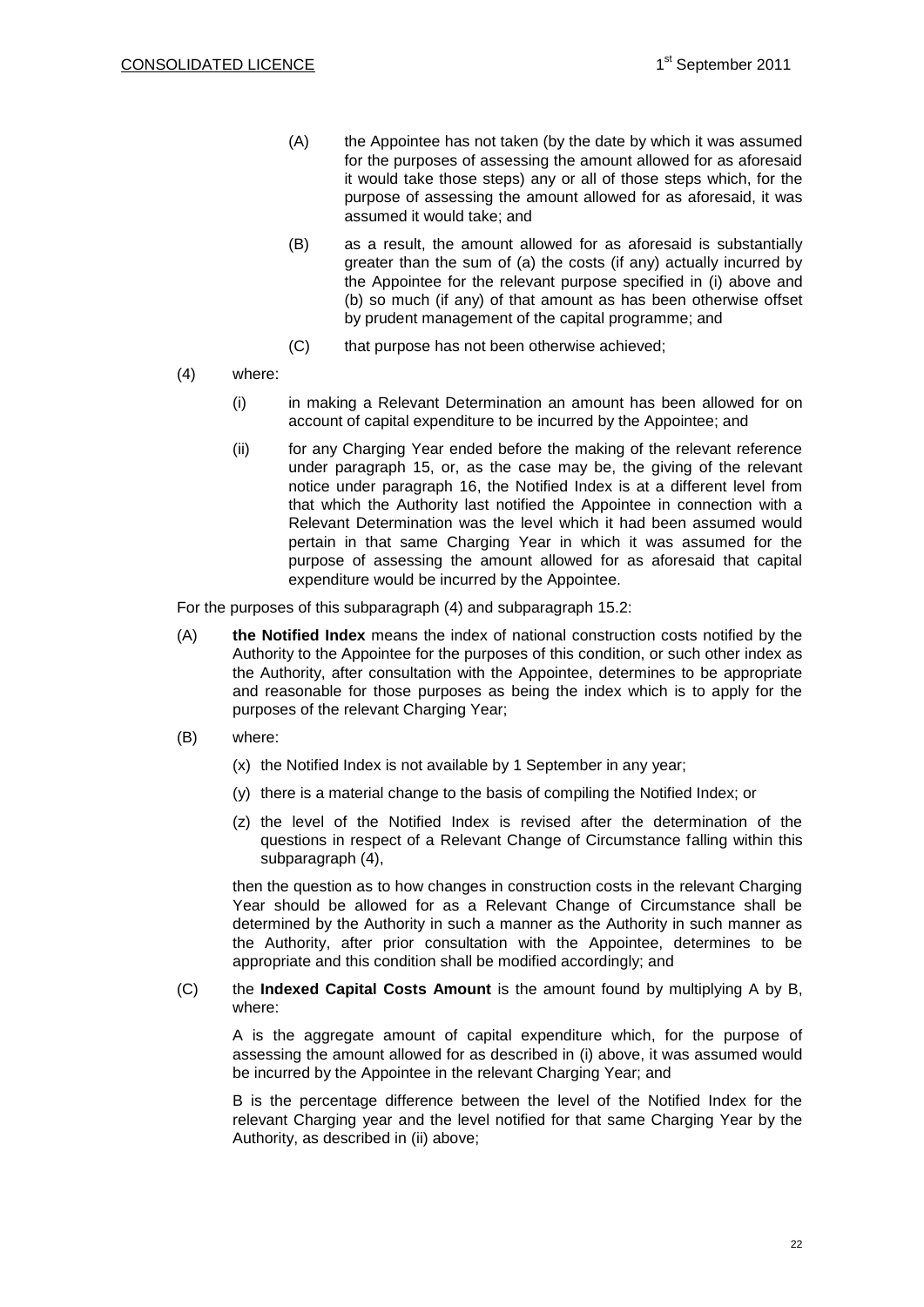a **Relevant Item** is any of the following:

- (1) a Relevant Change of Circumstance (other than a Relevant Change of Circumstance falling within subparagraph (2) of the definition);
- (2) a Notified Item; and
- (3) a Relevant Disposal of Land

and references to a Relevant Item are to a Relevant Change of Circumstance (other than a Relevant Change of Circumstance falling within subparagraph (2) of the definition), a Notified Item or a Relevant Disposal of Land as the context may require.

- <span id="page-22-2"></span><span id="page-22-1"></span><span id="page-22-0"></span>14.2 In the definition of a **Relevant Change of Circumstance** and for the purpose of that definition:
	- (1) a **legal requirement** is any of the following:
		- (i) any enactment or subordinate legislation to the extent that it applies to the Appointee in its capacity as a water undertaker or sewerage undertaker (and for this purpose, but without prejudice to the generality of the foregoing, "subordinate legislation" includes any order made under Article 30 of the Order, and any authorisation granted, approval given, or prohibition imposed, by the Department of the Environment under the Water Supply (Water Quality) Regulations (Northern Ireland) 2002;
		- (ii) any regulation made by the Council or the Commission of the European Communities to the extent that it applies to the Appointee in its capacity as a water undertaker or sewerage undertaker, or decision taken by the said Commission which is binding on the Appointee in its capacity as a water undertaker or sewerage undertaker and to the extent that it is so binding;
		- (iii) any licence, consent or authorisation given or to be given by the Department for Regional Development, the Department of the Environment, the Authority or other body of competent jurisdiction to the Appointee, or given to the Department for Regional Development and transferred to the Appointee by virtue of a transfer scheme made under Article 270 of the Order, for the purpose of carrying on any of the functions of a water undertaker or sewerage undertaker;
		- (iv) any undertaking given by the Appointee to, and accepted by, the Department for Regional Development or, as the case may be, the Authority for the purposes of Article 31 of the Order;
		- (v) other than any such undertaking as is referred to in (iv), any undertaking given by the Appointee to any enforcement authority, and accepted by that enforcement authority, to take all such steps:
			- (i) as are specified by that enforcement authority to be necessary or appropriate for the Appointee to take for the purpose of securing or facilitating compliance with any legal requirement in relation to which that enforcement authority is the enforcement authority; or
			- (ii) the taking of which is specified by that enforcement authority to be a condition or requirement of granting or renewing any such licence, consent or authorisation as is referred to in (iii) above or agreeing not to withdraw the same;
		- (vi) the Conditions of these Appointments; and
		- (vii) any interpretation of law, or finding, contained in any judgment given by a court or tribunal of competent jurisdiction in respect of which the period for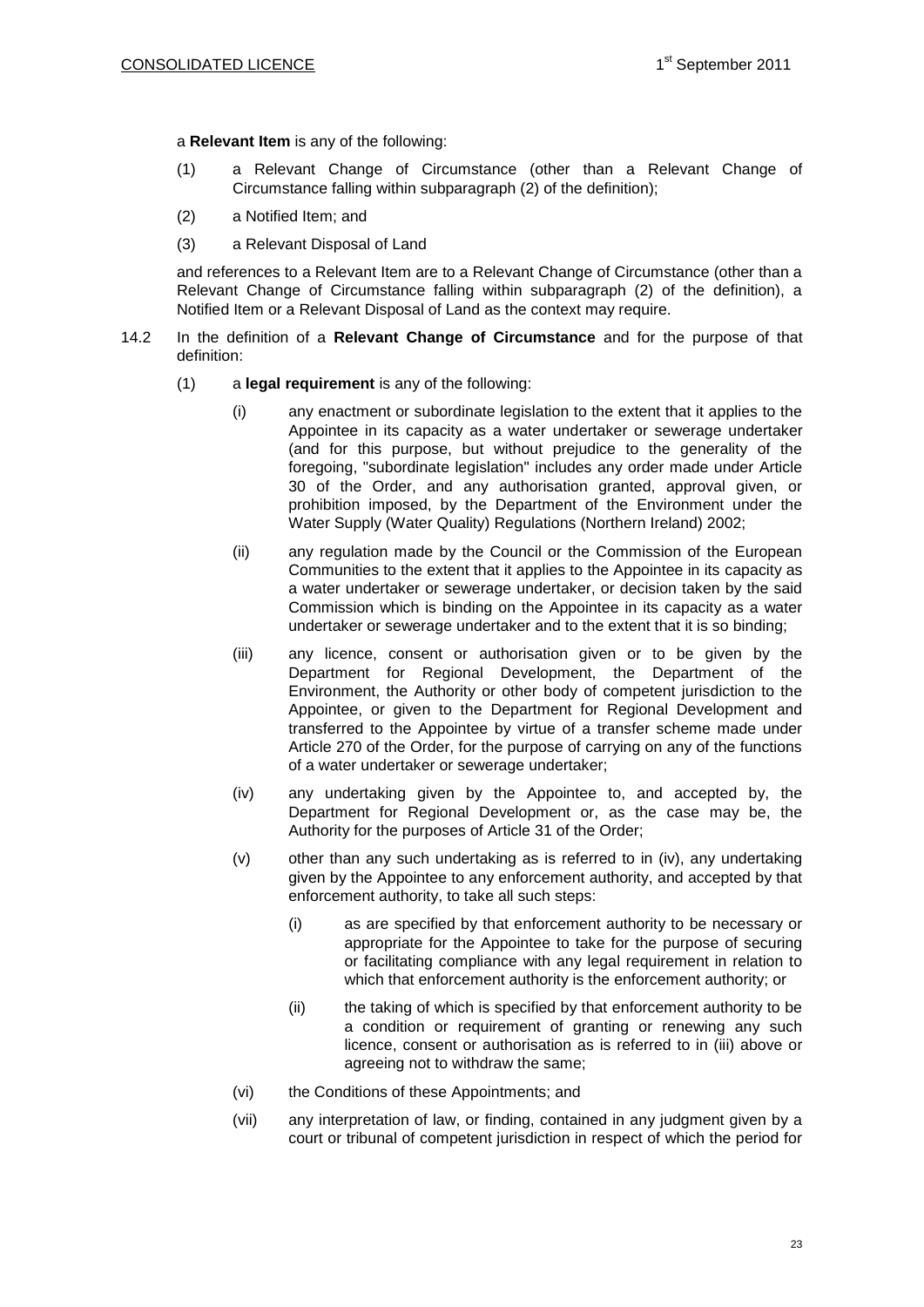making an appeal has expired which requires any legal requirement falling within [\(i\)](#page-22-0) to [\(vi\) above](#page-22-1) to have effect in a way:

- (i) different to that in which it previously had effect; or
- (ii) different to that in which it was taken to have effect:
	- (A) for the purpose of determining the Adjustment Factor; or, as the case may be,
	- (B) in determining whether the Adjustment Factor should be changed (and if so what change should be made to the Adjustment Factor),

but so that nothing in subparagraphs [\(i\)](#page-22-0) to [\(vii\) above](#page-22-2) shall apply so as to include:

- (i) any such legal requirement as is referred to in Article 11 or 21 of the Water (Northern Ireland) Order 1999 or in a scheme made under either of those Articles;
- (ii) those Articles or any such scheme,

to the extent in either case that they require the Appointee to pay fees or charges to the relevant enforcement authority; and

- (2) **enforcement authority** means any person or body having jurisdiction to enforce or to take action under or in respect of the relevant legal requirement.
- <span id="page-23-0"></span>14.3 In paragraph [15](#page-25-0) and in the definition of a **Relevant Change of Circumstance**:
	- (1) references to costs include references to expenditure and loss of revenue and references to costs being incurred include references to expenditure being made and loss of revenue being suffered;
	- (2) references to receipts include references to receipts, cash or other assets of any sort, whether of a capital or revenue nature and including receipts of grants, contributions, gifts and loans; and
	- (3) without prejudice to subparagraph [\(1\) above,](#page-23-0) **Operating Expenditure** in subparagraph 15.2(6) includes those items currently so identified in Ofwat's Regulatory Accounting Guidelines 3 and 4 and in the June Return 2006 Reporting Requirement, line 22 in table 21 and line 21 in table 22 or any substitute which the Authority may from time to time specify for the purposes of this Condition. For the avoidance of doubt, depreciation, the write-down/off of assets, the profits/loss on disposal of assets and infrastructure renewals expenditure or charges are excluded.
- 14.4 (1) For the purposes of subparagraphs 15.2(1) costs, receipts and savings shall be ascertained at the general price level prevailing, or expected to prevail, on 30 September in the year in which the Appointee gives notice under subparagraph [15.1,](#page-25-1) or the Authority gives notice under paragraph 16.1(1).
	- (2) In subparagraphs 15.2(8) and 15.2(9) and subparagraph [\(3\) below](#page-24-0) at **Outturn Prices**, in relation to the amount of any Base Cash Flow or depreciation, means that amount as adjusted to take account of the actual or expected cumulative percentage change in the Retail Prices Index from that prevailing, or expected to prevail, on 30 September in the year in which the Appointee gives notice under subparagraph [15.1](#page-25-1) or the Authority gives notice under subparagraph 16.1, up to and including that prevailing, or expected to prevail, on 30 September in the year in which the Base Cash Flow or depreciation occurred, or is expected to occur.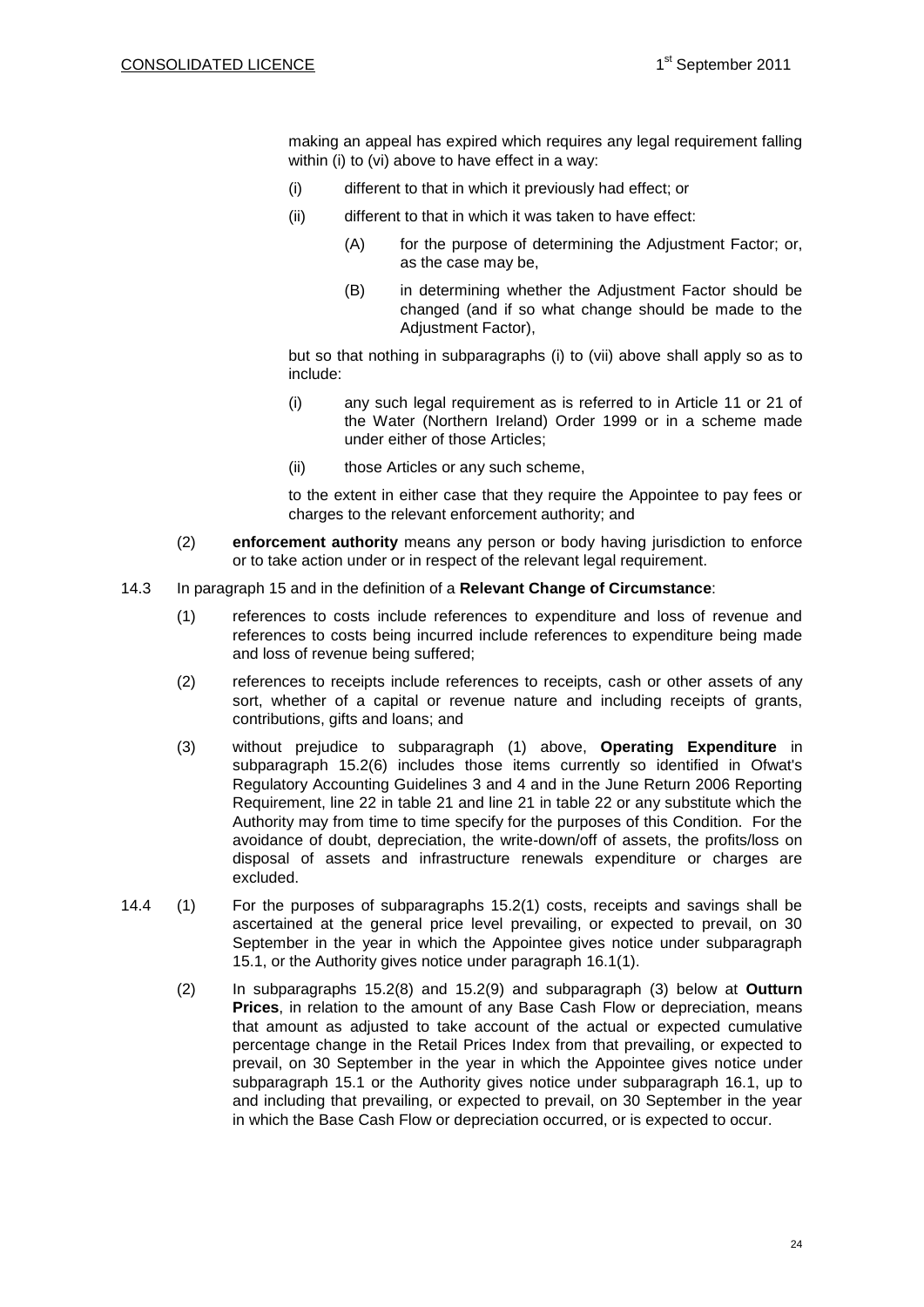- <span id="page-24-0"></span>(3) In subparagraph 15.2(8) **Current Value**, in relation to any Base Cash Flow or depreciation at Outturn Prices, means that amount, as adjusted to take account of the actual or expected cumulative percentage change in the Retail Prices Index from 30 September in the year in which that Base Cash Flow or depreciation occurred or is expected to occur, up to and including 30 September in the relevant year.
- 14.5 For the purpose of Article 20(5)(b) of the Order, the provisions of this Condition, to the extent that they relate to a Relevant Change of Circumstance falling with sub-paragraph (2) of that definition, are provisions of the Appointments which cannot be modified. This subparagraph shall cease to have effect if, but only if, this Condition ceases to contain any provision relating to changes to the Adjustment Factor to allow for Notified Items and Relevant Changes of Circumstance.

#### *14A Application of Part IV*

- 14A.1 Paragraphs 15 and 16 of this Part IV of Condition B shall, save to any extent notified by the Authority to the Appointee from time to time for these purpose (following such consultation as the Authority considers appropriate), have no effect during the PE Budget and Regulatory Price Control Period.
- 14A.2 Paragraph 14B of this Part IV of Condition B shall, save to any extent notified by the Authority to the Appointee from time to time for these purposes (following such consultation as the Authority considers appropriate), have no effect during the Regulatory Price Control Period.
- *14B Reviews during the PE Budget and Regulatory Price Control Period*
- 14B.1 Subject to subparagraphs 14B.2 and 14B.10 the Appointee may from time to time refer to the Authority and the Department for Regional Development for determination by them (having considered the proposals of the Appointee) the questions set out in subparagraph 14B.6.
- 14B.2 The Appointee may only make a reference under subparagraph 14B.1 where such a reference relates to a request for an amount of at least the PE Budget and Regulatory Price Control Period Materiality Amount.
- 14B.3 For the purposes of this paragraph 14B:
	- 14B.3.1 **'PE Budget and Regulatory Price Control Period Materiality Amount'** means the amount of £500,000 or more (calculated as provided in subparagraph 14B.3.2).
	- 14B.3.2 The PE Budget and Regulatory Price Control Period Materiality Amount shall, in any Charging Year within which the Appointee makes a reference under subparagraph 14B.1, be calculated by deducting from the costs reasonably anticipated or reasonably incurred in relation to any particular event or events within that Charging Year, any receipts or savings received, made or reasonably anticipated in the said Charging Year through prudent management action or otherwise.
	- 14B.3.3 whether action constitutes **"prudent management action"** shall be assessed by the Authority and the Department having regard to, amongst other things, the circumstances which were known or which ought reasonably to have been known to the Appointee at the relevant time.
- 14B.4 The Department for Regional Development may from time to time refer to the Authority the questions set out in subparagraph 14B.6, for determination by the said Department and the Authority together (having considered the proposals of the said Department).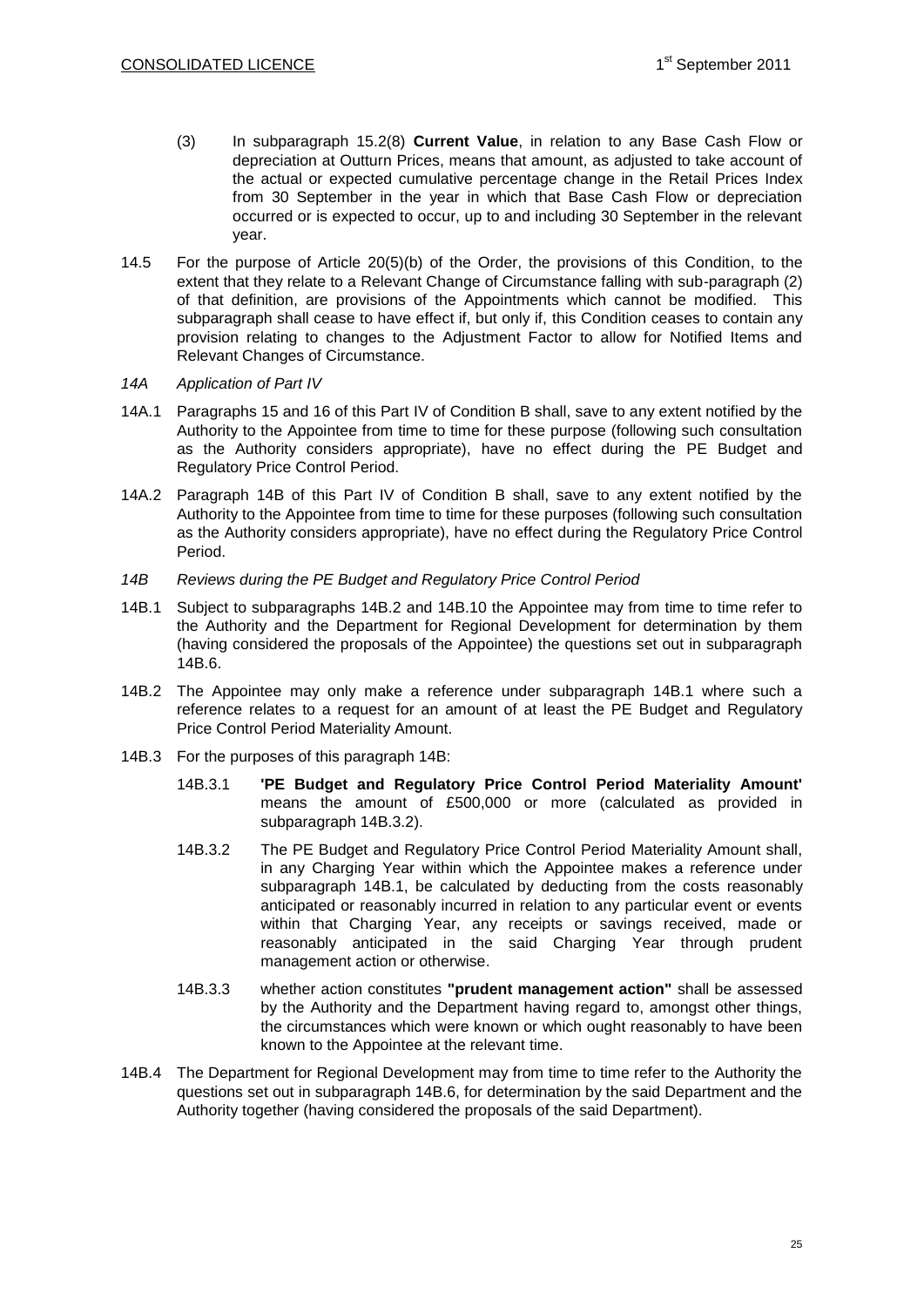- 14B.5 The Authority may from time to time refer the questions set out in subparagraph 14B.6 for determination by the said Authority and the Department for Regional Development together (having considered the proposals of the said Authority).
- 14B.6 The questions that the Appointee, the Department for Regional Development or the Authority as the case may be may refer for determination are:
	- 14B.6.1 Whether the event or events that the Appointee has used as the basis of its calculation of the PE Budget and Regulatory Price Control Period Materiality Amount are such as to merit a review under this paragraph;
	- 14B.6.2 Whether the Appointee's calculation of the PE Budget and Regulatory Price Control Period Materiality Amount is accepted by the Authority and the Department for Regional Development and, if not, what alternative amount they would assess; and
	- 14B.6.3 Whether, having regard to any factors which the Authority and the Department for Regional Development consider relevant, they consider it reasonable for the Appointee to receive additional revenue or to be allowed less revenue and, if so, the appropriate amount of and timing for any such increase or reduction in revenue.
- 14B.7 The Authority and the Department shall consult with such other persons as they consider appropriate as to what determination, if any, it would be reasonable for them to make on the questions set out in subparagraph 14B.6, may agree such processes, factors or guidelines as to their performance of any such consultation and determinations as they consider appropriate and shall notify the Appointee promptly of any such determinations once made.
- 14B.8 Where the Authority and the Department for Regional Development have determined, under subparagraph 14B.6.3 that it would be reasonable for the Appointee to receive additional revenue or to be allowed less revenue, the Authority shall also determine whether, in light of such determination and having regard to any other factors the Authority considers relevant, it would be reasonable to change the Adjustment Factor already determined for any relevant Charging Year or Years and, if so, what change should be made to the Adjustment Factor for such relevant Charging Year or Years; and shall notify the Appointee promptly of any such determinations once made.
- 14B.9 In making a determination under subparagraph 14B.8 the Authority shall consult with such persons as it considers appropriate and shall have regard to any processes, factors or guidelines as to its determination of those questions as it considers appropriate including, without limitation, any such processes, factors or guidelines which it has agreed from time to time with the Department for Regional Development.
- 14B.10 The Appointee shall ensure that when any reference is made under this subparagraph 14B it shall, by such date as the Authority may specify from time to time, submit to the Authority a statement specifying (i) its calculation of the PE Budget and Regulatory Price Control Period Materiality Amount; (ii) any other information the Authority may specify from time to time; and (iii) any representations it wishes to make in relation to the questions set out in subparagraphs 14B.6.
- <span id="page-25-0"></span>15. *References to the Authority relating to Notified Items and Relevant Changes of Circumstance and circumstances having a substantial effect on the Appointed Business*
- <span id="page-25-1"></span>15.1 The Appointee may from time to time refer to the Authority for determination by him (having considered the proposals of the Appointee) the questions set out in subparagraph [15.2](#page-26-0) or, as the case may be, subparagraph [15.3.](#page-30-1) Such reference shall be made by notice given to the Authority, which, in the case of the questions set out in subparagraph [15.2](#page-26-0) shall be given in accordance with subparagraph [15.4.](#page-30-2) For the purposes of subparagraph [15.2](#page-26-0) a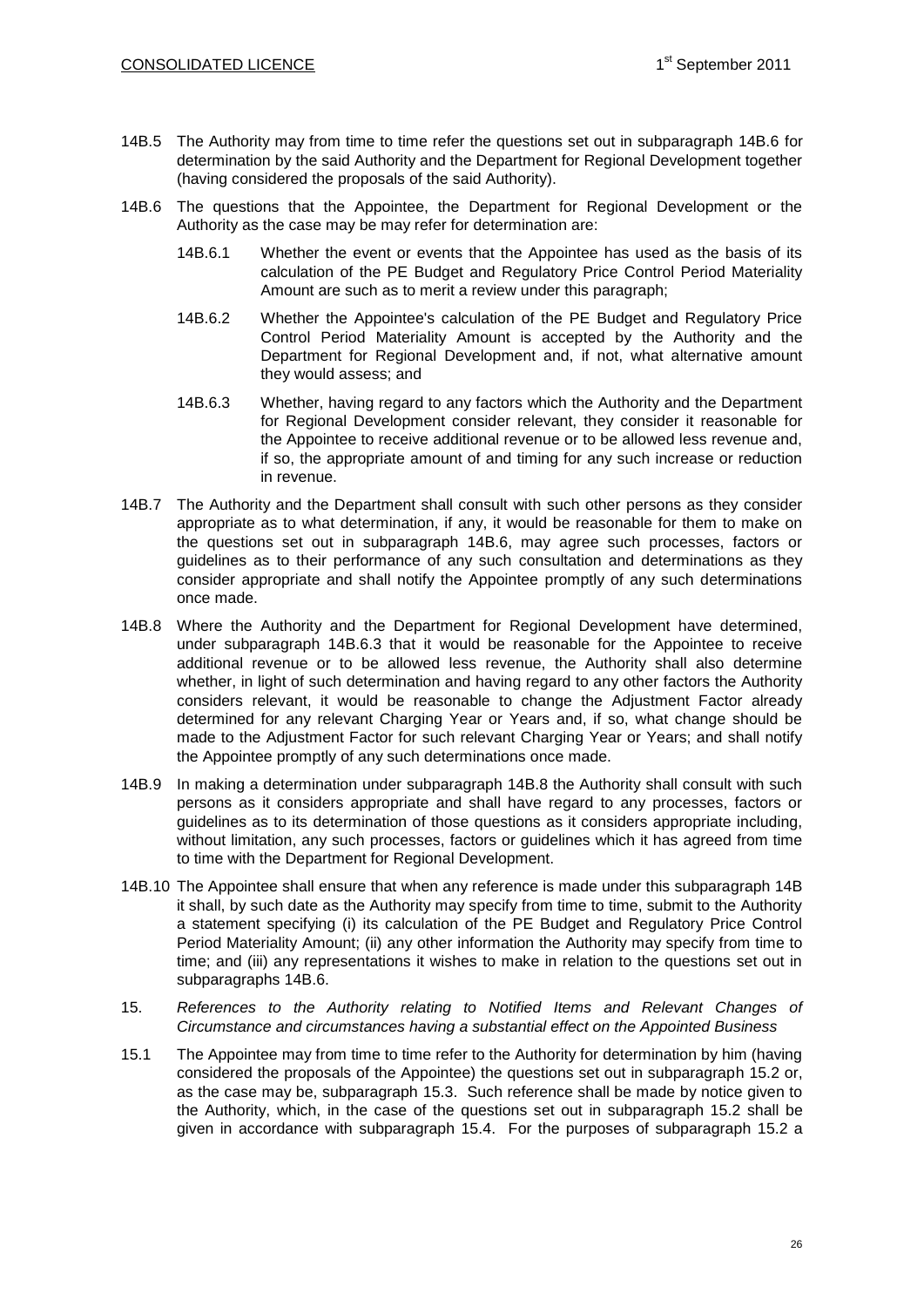single reference may be made in respect of any number of Notified Items and Relevant Changes of Circumstance and subparagraph [15.2](#page-26-0) shall be construed accordingly.

- <span id="page-26-1"></span><span id="page-26-0"></span>15.2 In the case of a Notified Item or where there has been or is to be a Relevant Change of Circumstance all of the following:
	- (1) what are, or are likely to be, the costs, receipts and savings reasonably attributable to the Relevant Item and also, in the case of a Relevant Change of Circumstance falling within subparagraph (2) of the definition, the costs, receipts and savings reasonably connected with the Relevant Disposal of Land. For this purpose, and without prejudice to the generality of the foregoing:
		- (i) the costs reasonably attributable to a Relevant Change of Circumstance falling within subparagraph (1) of the definition by virtue of the revocation or non-renewal of an existing abstraction licence (or the failure to obtain, following due application by Water Service or the Appointee, an abstraction licence for an existing controlled activity (as defined in Schedule 4 to the Water Abstraction and Impoundment (Licensing) Regulations (Northern Ireland) 2006)) or the grant of a new abstraction licence shall, for the avoidance of doubt, include the costs reasonably incurred by the Appointee, in the light of such revocation, non-renewal or grant, for the purpose of or in connection with developing a new source or exercising the power under Article 215 of the Order to abstract water; and
		- (ii) the costs reasonably attributable to a Relevant Change of Circumstance falling within subparagraph [\(4\)](#page-27-0) of the definition shall be taken to be equal to the Indexed Capital Costs Amount;
	- (2) except in the case of a Relevant Change of Circumstance falling with subparagraph (2) of the definition, to what extent:
		- (i) are the costs determined under [\(1\)](#page-26-1) reasonably recoverable through charges for services provided, functions carried out by, and other activities of, the Appointee in its capacity as a water undertaker or sewerage undertaker which are not Standard Charges for Basket Items (not being Excluded Charges);
		- (ii) in the case of receipts and savings (but specifically excluding any receipts from land or property sales), is the Relevant Item relevant to services provided, functions carried out by, and other activities of, the Appointee as a water undertaker or sewerage undertaker which are not Basket Items in respect of which the Appointee makes Standard Charges (not being Excluded Charges),

<span id="page-26-3"></span>and where it is determined that such costs are reasonably recoverable as aforesaid or, as the case may be, that the Relevant Item is relevant as aforesaid, either in full or to an extent, then references hereafter to costs, receipts and savings reasonably attributable to a Relevant Item are to those costs, receipts and savings except to that extent;

- <span id="page-26-2"></span>(3) both of the following:
	- (i) what costs reasonably attributable to, or connected with, the Relevant Item as determined under [\(1\)](#page-26-1) and what timing of incurring of such costs are appropriate and reasonable for the Appointee in all the circumstances to incur and programme, or, as the case may be to have incurred and programmed, by reason of the Relevant Item; and
	- (ii) what receipts and savings reasonably attributable to, or connected with, the Relevant Item as determined under [\(1\)](#page-26-1) and what timing of such receipts and savings is appropriate and reasonable for the Appointee in all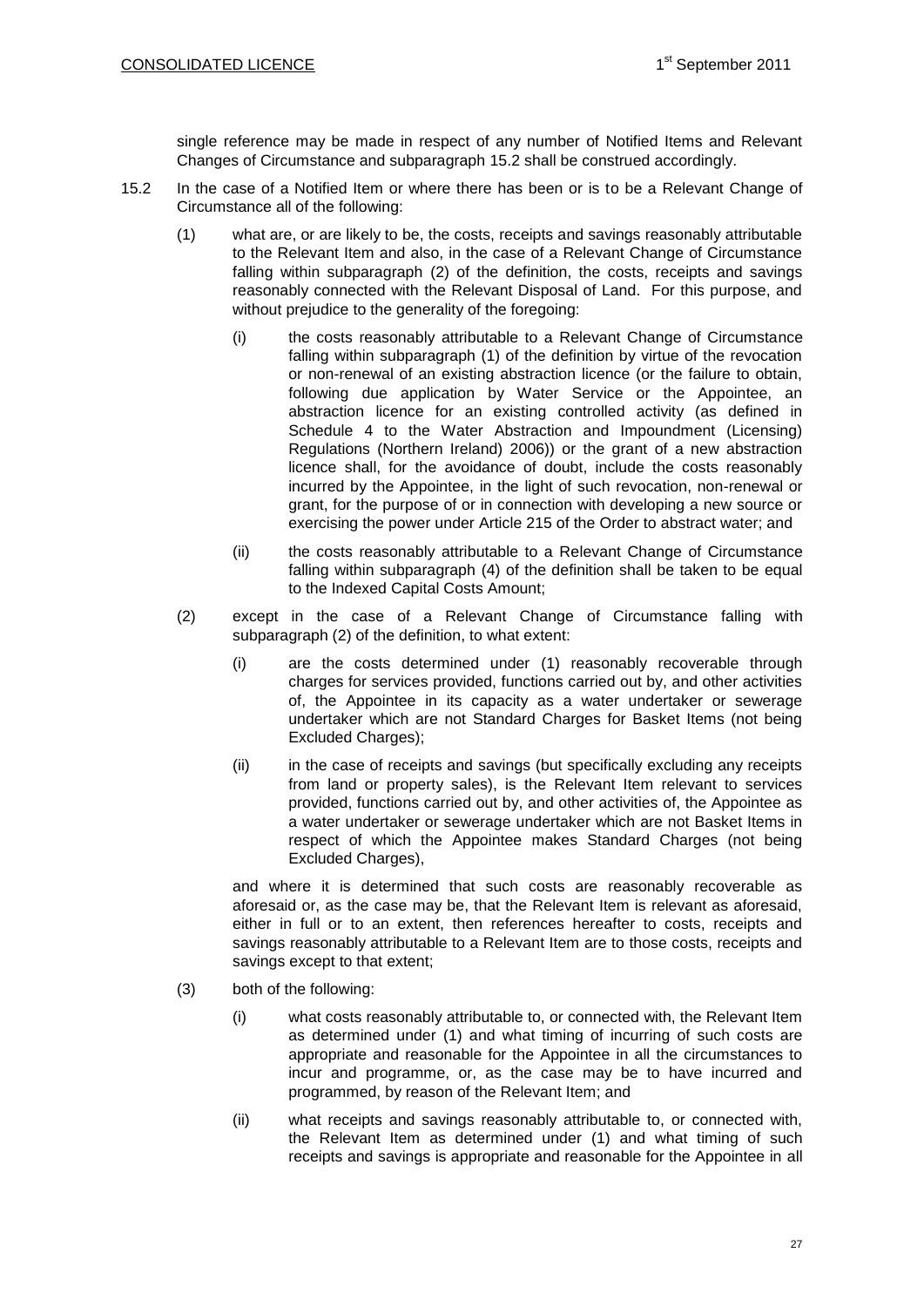the circumstances to achieve and programme or, as the case may be, to have achieved and programmed, by reason of the Relevant Item,

and for the purpose of determining the separate amounts under [\(i\)](#page-21-1) and [\(ii\),](#page-21-2) but without prejudice to the generality of the foregoing:

- (i) no account shall be taken of:
	- (A) any trivial amounts;
	- (B) any costs, to the extent that they would have been, or would be, avoided by prudent management action taken since the transfer date (and for this purpose what constitutes "prudent management action" shall be assessed by reference to the circumstances which were known or which ought reasonably to have been known to the Appointee at the relevant time);
	- (C) any savings achieved by management action taken since the transfer date over and above those which would have been achieved by prudent management action (and for this purpose what constitutes "prudent management action" shall be assessed by reference to the circumstances at the relevant time); or
	- (D) any amounts attributable to matters allowed for in making a Relevant Determination, except to such an extent that such amounts otherwise fall to be taken into account as amounts reasonably attributable to, or connected with, the Relevant Item under this subparagraph [\(3\)](#page-26-2) and subparagraph [\(1\)](#page-26-1) by virtue of the definition of a Notified Item and a Relevant Change of Circumstance; and
- (ii) in the case of a Relevant Change of Circumstance falling within subparagraph [\(1\)](#page-26-1) of the definition, regard shall be had to whether either:
	- (a) the Department of the Environment or the Department for Regional Development has notified the Authority of any change of policy, concerning any environmental or water-quality standard, which has been made since the Adjustment Factor was last determined; or
	- (b) the Appointee has itself given notice to the Authority of the application to it of, or any change to, any legal requirement, before referring that legal requirement to the Authority under subparagraph **[15.1](#page-25-1)**;
- <span id="page-27-0"></span>(4) having determined under [\(3\)](#page-26-2) the separate amounts of costs and of receipts and savings in respect of each Relevant Item, what are the annual cash flows thereof (costs being netted off against the amount of receipts and savings for this purpose) over each Charging year included in the timing determined under [\(3\)](#page-26-2) (those annual cash flows being hereinafter referred to as the **Base Cash Flows**);
- (5) what is the annual aggregate of:
	- (i) one half of the Base Cash Flows in respect of Relevant Changes of Circumstance falling within subparagraph [\(2\)](#page-26-3) of that definition; and
	- (ii) the Base Cash Flows in respect of all other Relevant Changes of Circumstance and Notified Items,

in both cases the subject of the notice or notices under subparagraph **[15.4](#page-30-2)** or paragraph 16;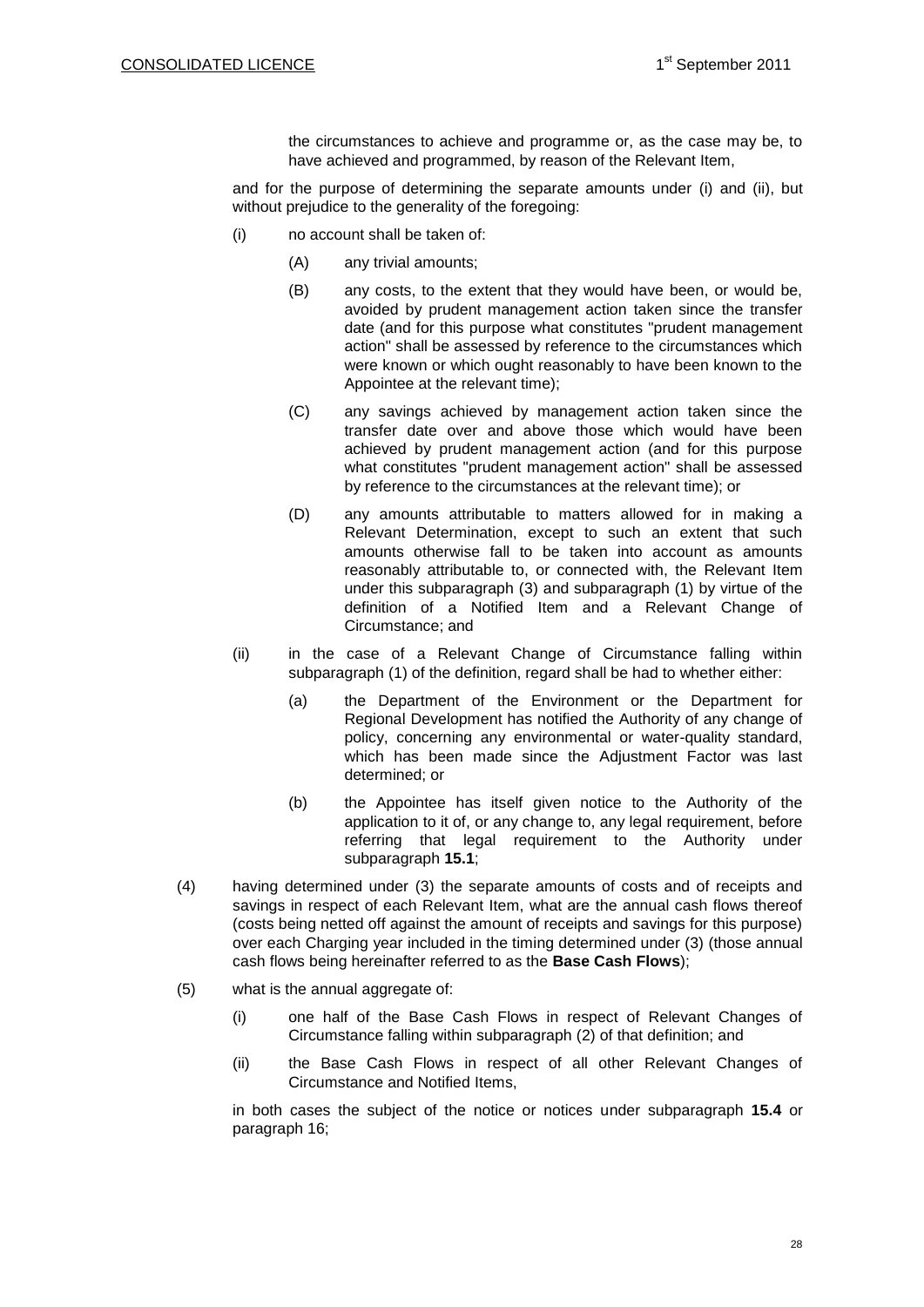- (6) (a) where any part of an annual aggregate derived under subparagraph (5) consists of items to which (b) below does not apply, what is the Net Present Value of that part of the annual aggregate, calculated up to the start of the first of the Charging Years for which the next Periodic Review falls to be carried out;
	- (b) where any part of the annual aggregate derived under subparagraph (5) consists of revenue and/or Operating Expenditure, what is the Net Present Value of that part of the annual aggregate, calculated over 15 years; and
	- (c) what is the aggregate of the Net Present Values calculated under (a) and (b) (**"the Materiality Amount");**
- (7) is the Materiality Amount equal to or does it exceed 10% of the turnover attributable to the Appointed Business in the latest financial year for which accounting statements have been prepared and delivered to the Authority under Condition F, as shown by those accounting statements, and for this purpose where the Materiality Amount is a negative figure it shall be treated as though it were a positive figure;
- (8) if so, for each year (the **relevant year**) until the first of the Charging Years for which the next Periodic Review falls to be carried out (having regard to any Review Notice or Reference Notice which has been given at the time when the reference is made),
	- (i) what are the following amounts:
		- (i) all Base Cash Flows at Outturn Prices attributable to the creation or acquisition of depreciable assets (**Allowable Capital Expenditure**);
		- (ii) all Base Cash Flows at Outturn Prices (save in respect of Relevant Changes of Circumstances falling within subparagraph (2) of that definition, where one half of the Base Cash Flow at Outturn Prices shall be used) attributable to the creation, acquisition or disposal of non-depreciable assets (**Allowable Infrastructure Asset Expenditure**);
		- (iii) all other Base Cash Flows at Outturn Prices (**Other Allowable Expenditure**);
		- (iv) the sum of the Current Value of all Allowable Capital Expenditure occurring up to and including the relevant year, divided by the weighted average expected life of the assets attributable to that Allowable Capital Expenditure at the time those assets were or are expected to be created or acquired (**Allowable Depreciation**);
		- (v) the sum of the Current Value of all Allowable Capital Expenditure occurring up to and including the relevant year less the sum of the Current Value of all Allowable Depreciation occurring up to and including the relevant year (**Allowable Net Asset Value**);
		- (vi) the sum of the Current Value of all Allowable Infrastructure Asset Expenditure occurring up to and including the relevant year (**Allowable Infrastructure Asset Value**);
		- (vii) the Appropriate Discount Rate, adjusted so as to exclude any allowance for changes in the Retail Price Index, multiplied by the sum of:
			- A. the Allowable Net Asset Value for the relevant year; and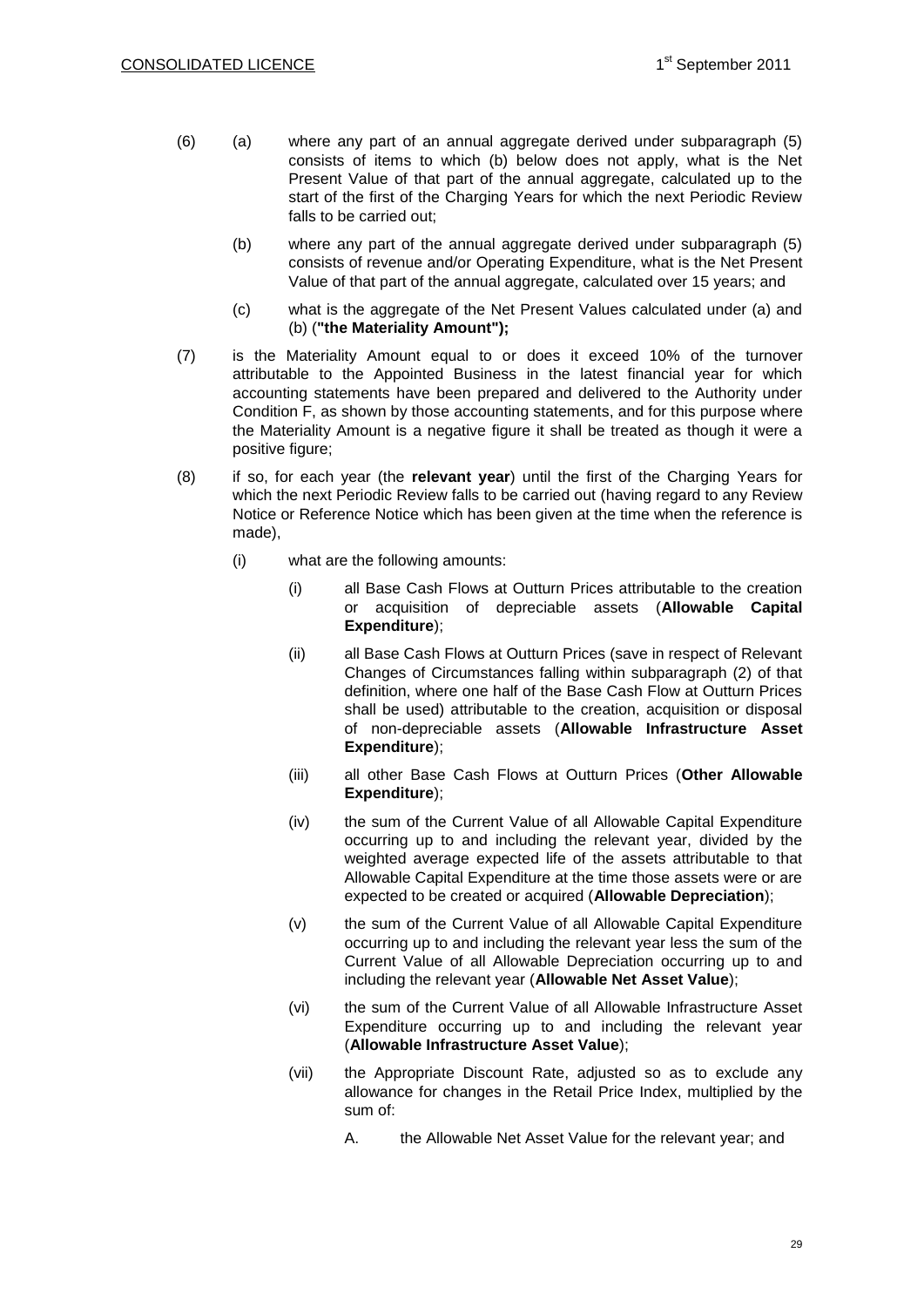B. the Allowable Infrastructure Asset Value for the relevant year;

#### (the **Allowable Return**); and

- (ii) what is the sum of:
	- (i) Other Allowable Expenditure;
	- (ii) Allowable Depreciation; and
	- (iii) the Allowable Return;

#### (the **Annual Allowable Amount**);

(9) what change to:

the Adjustment Factor

over the period until the first of the Charging Years for which the next Periodic Review falls to be carried out (having regard to any Review Notice or Reference Notice which has been given at the time when the reference is made) (the **Relevant Period**) is most likely to allow, or, as the case may be, require, the Appointee to make such charges over the Relevant Period (**Adjusted Charges**), in such a manner as to secure that the increase, or, as the case may be, decrease, in revenue attributable to the making of Adjusted Charges would, in each year of the Relevant Period, be equal to:

- (i) the Annual Allowable Amount for that year; and
- (ii) where Base Cash Flows at Outturn Prices have occurred prior to the first year of the Relevant Period, the amount, which, calculated as a constant annual amount over the Relevant Period, would result in the sum of the Net Present Values of these amounts equalling the sum of the Net Present Values of the Annual Allowable Amounts for each of the years prior to the Relevant Period.

#### Provided that:

- (a) where costs have been allowed for in determining the Annual Allowable Amount, it shall be assumed that those costs will be financed other than by the proceeds of an issue of equity share capital; and
- (b) the revenue attributable to the making of Adjusted Charges over the Relevant Period shall not result in interest cover which, measured both by its level in any one year and by trends in that level over time, is less than that appropriate to the financial position and performance which investors and creditors would reasonably expect of a properly managed company holding the Appointments, whose sole business consists of being a water and sewerage undertaker and having its equity share capital admitted to the Official List and to trading on the London Stock Exchange's market for listed securities,
- (c) the revenue attributable to the making of Adjusted Charges over the relevant period shall not result in cash flow interest cover which, measured both by its level in any one year and by trends in that level over time, is less than that appropriate to the financial position and performance which creditors would reasonably expect to be sufficient for a properly managed company holding the Appointments, whose sole business consists of being a water and sewerage undertaker, to secure an investment grade credit rating for the company.

In this Condition: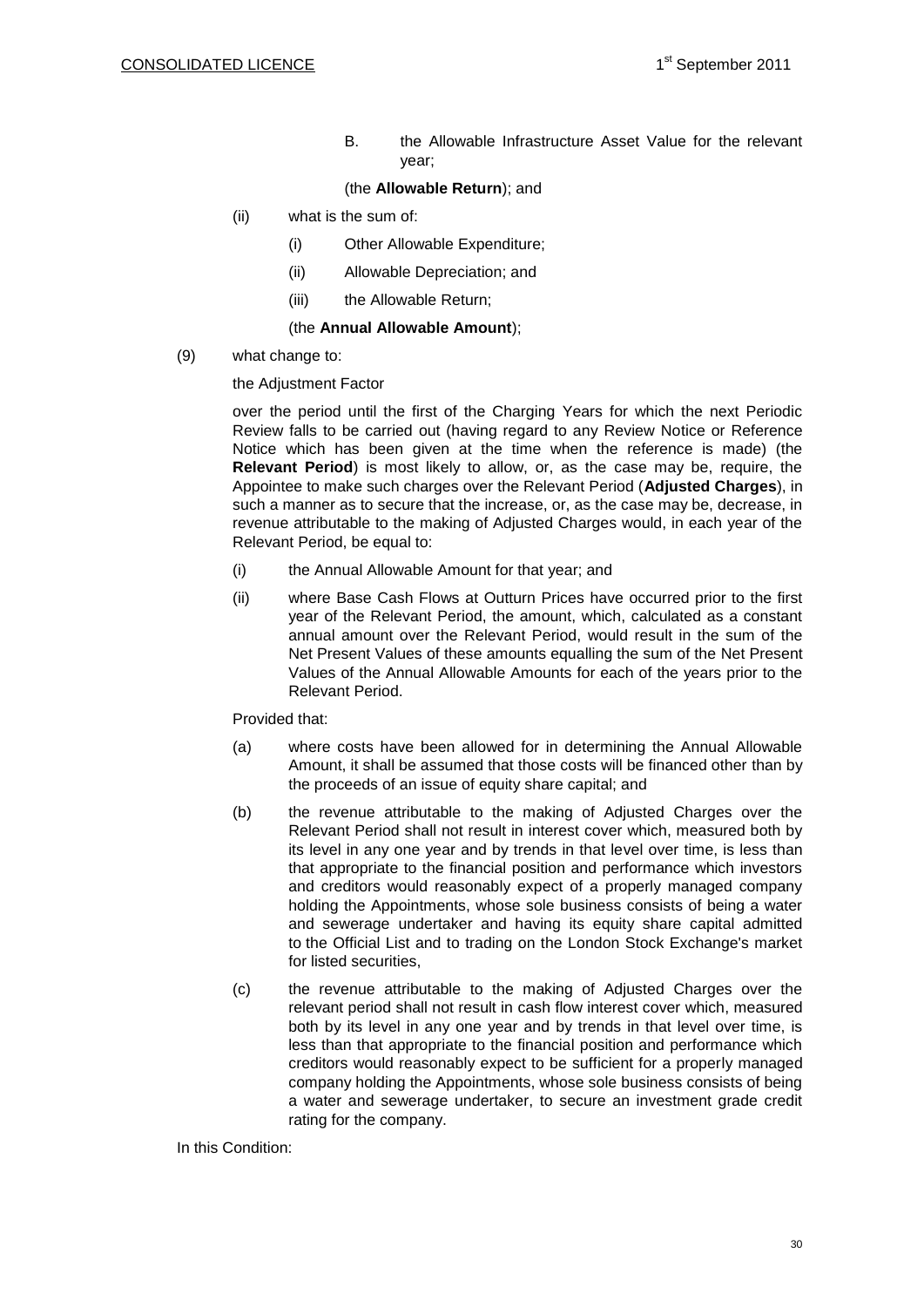**cash flow interest cover** means the ratio of earnings (revenue less operating expenditure as defined in paragraph 14.3(3) of Condition B) to net interest payable (gross interest payable less interest receivable).

- <span id="page-30-1"></span>15.3 All of the following:
	- (1) whether any circumstance (other than a Relevant Change of Circumstance) has occurred which has or will have:
		- (i) a substantial adverse effect on the Appointed Business or on its assets, liabilities, financial position, or profits or losses, not being one which would have been avoided by prudent management action taken since the transfer date; or
		- (ii) a substantial favourable effect on the Appointed Business, or on its assets, liabilities, financial position, or profits or losses, being one which is fortuitous and (ii) not attributable to prudent management action; and
	- (2) if so, what change should be made to the Adjustment factor. For this purpose:
		- (i) what constitutes "prudent management action" shall be assessed by reference to the circumstances which were known or which ought reasonably to have been known to the Appointee at the relevant time;
		- (ii) an effect shall not be regarded as a substantial adverse effect or a substantial favourable effect in any case unless, if the questions set out in subparagraph [15.2](#page-26-0) were to be asked in relation to the circumstance giving rise to it, the answer to that in 15.2(7) (taking the reference in it to 10% as a reference to 20%) would be in the affirmative.
- <span id="page-30-2"></span>15.4 A Reference Notice given to the Authority in respect of subparagraph [15.2](#page-26-0) shall contain or be accompanied by reasonable details of the Relevant Item in respect of which the Reference Notice is given and, unless the Authority otherwise consents, shall be given not later than:
	- (1) the fifteenth day of September immediately preceding the first of the Charging Years in respect of which the Appointee wishes the change to the Adjustment Factor to take effect; or
	- (2) if later, where the Authority has given a notice to the Appointee under subparagraph 16.1 in respect of the same Charging Year, within 14 days from the receipt by the Appointee of that notice.
- <span id="page-30-0"></span>16. *Changes to the Adjustment Factor initiated by the Authority relating to Notified Items and Relevant Changes of Circumstance and circumstances within 15.3(1)(ii)*
- <span id="page-30-3"></span>16.1 In the case of a Notified Item or where any Relevant Change of Circumstance has occurred or is to occur, the Authority may, having given notice to the Appointee specifying the Notified Item or, as the case may be, the Relevant Change of Circumstance, of its intention so to do not later than:
	- (1) the fifteenth day of September immediately preceding the first of the Charging Years in respect of which it proposes the change to the Adjustment Factor to take effect; or
	- (2) if later, where the Appointee has given a Reference Notice to the Authority in respect of subparagraph 15.2 and falling within subparagraph 15.4(1) in respect of the same Charging Year, within 14 days from the receipt by the Authority of that Reference Notice,

determine the questions set out in subparagraph 15.2 in respect of that Notified Item or, as the case may be, that Relevant Change of Circumstance. A single notice may be given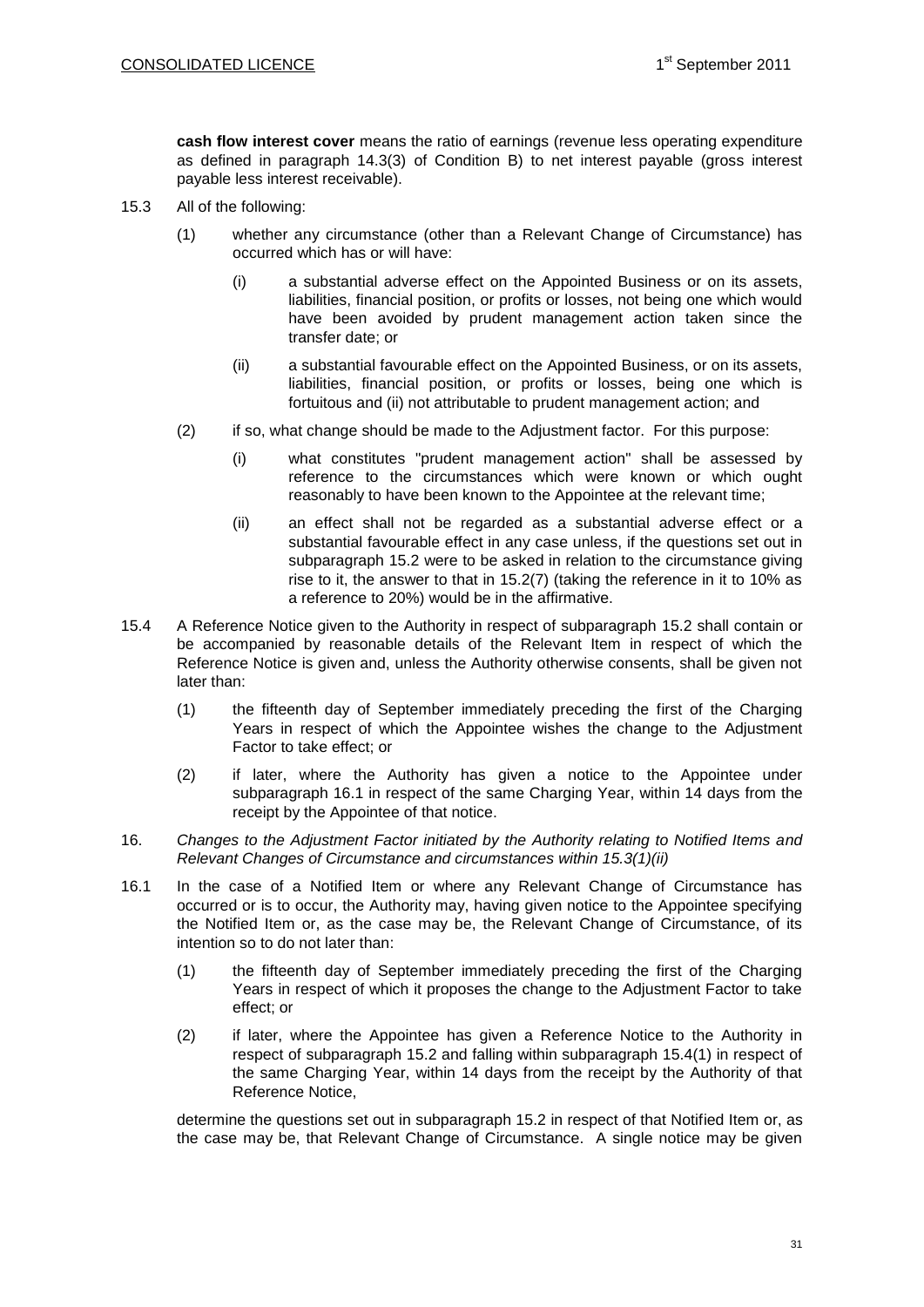under this subparagraph [16.1](#page-30-3) in respect of any number of Notified Items and Relevant Changes of Circumstance and subparagraph 15.2 shall be construed accordingly.

- 16.2 Where subparagraph 15.4(2) or 16.1(2) applies, the questions set out in (5) to (9) inclusive of subparagraph 15.2 shall be determined in respect of all Notified Items and Relevant Changes of Circumstance in respect of which the Appointee and the Authority have given notice, taken as a whole.
- 16.3 In the case of subparagraph 15.3, the Authority shall give notice to the Appointee of its intention to determine the questions set out in subparagraph 15.3 (1)(ii) and (2).

#### Part V. *References to the Competition Commission and Modification of this Condition*

<span id="page-31-2"></span><span id="page-31-0"></span>17. *References to the Competition Commission*

Where:

- (1) pursuant to paragraph 10 or following a reference under paragraph 12, the Authority has not given notice to the Appointee of its determination within one year from the Review Notice Date or, in the case of a reference under paragraph 12, within one year from the date of the relevant Reference Notice;
- <span id="page-31-1"></span>(2) following a reference under paragraph 15, the Authority has not given notice to the Appointee of its determinations (including any determinations under paragraph 16 which fall to be taken into account in determining the questions the subject of the reference under paragraph 15) within three months from the date of the relevant Reference Notice;
- (3) the Appointee disputes any determination made by the Authority under Part III or Part IV of this Condition.

The Appointee may, by notice given to the Authority within:

- (i) 13 months from the Review Notice Date or, in the case of a reference under paragraph 12, from the date of the relevant Reference Notice (in the cases referred to in subparagraph (1));
- (ii) four months from the date of the relevant Reference Notice (in the case referred to in subparagraph (2)); or
- (iii) two months from the date on which the Authority gives notice of its determination to the Appointee (in the cases referred to in subparagraph (3)),

require the Authority to refer to the Competition Commission for determination by it:

- (i) in any case referred to in subparagraph [\(1\)](#page-31-0) or [\(2\),](#page-31-1) the relevant question or questions (including, where relevant, the questions in respect of any Notified Item or Relevant Change of Circumstance the subject of a notice under paragraph [16\)](#page-30-0); or
- (ii) in any case referred to in subparagraph (3), the disputed determination.
- 18. *Modification of this Condition following Periodic Reviews and references to the Authority or the Competition Commission*
- <span id="page-31-3"></span>18.1 Except in the case of a Periodic Review carried out under paragraph 12, this Condition shall be modified by the change (if any) to the Adjustment Factor (which may be a different number for any Charging Year and may be a positive or negative number, or zero) necessary to give effect to any determination made by the Authority or the Competition Commission under, or, as the case may be, following a reference under Part III, Part IV or Part V of this Condition.
- 18.2 Where the Appointee requires the Authority to make a reference to the Competition Commission under paragraph [17](#page-31-2) in the case referred to in subparagraph (3) of that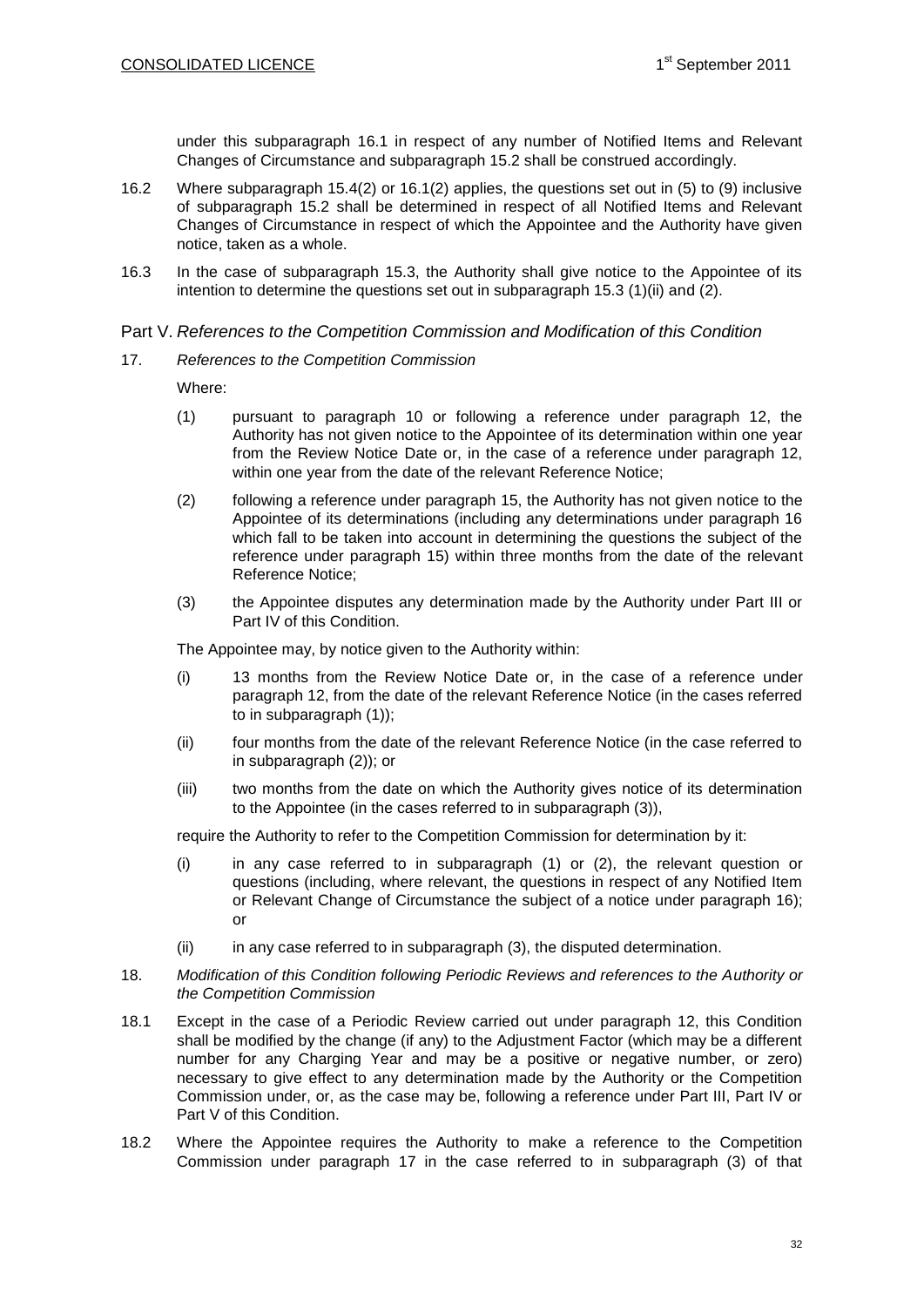paragraph this Condition shall be modified by the change (if any) to the Adjustment Factor necessary to give effect to the Authority's determination but so that subparagraph [18.1](#page-31-3) shall then apply to the determination made by the Competition Commission following such reference.

# Part VI.*Provision of Information to the Authority*

<span id="page-32-0"></span>19.

- 19.1 The Appointee shall furnish to the Authority:
	- (1) [Removed]
	- (2) not later than  $30<sup>th</sup>$  September immediately following the date of the Reference Notice (in the case of a reference under paragraph 12);
	- (3) at the time when it gives the relevant Reference Notice to the Authority (in the case of a reference under paragraph 15 falling within subparagraph 15.4(1));
	- (4) as soon as reasonably practicable and in any event not later than the expiry of one month from the date of the Authority's notice to the Appointee under paragraph [16](#page-30-0) (in case of such a notice, including the case of a reference under paragraph 15 falling within sub paragraph 15.4(2)),

such Information as the Appointee reasonably believes is necessary or, as the case may be, as the Authority may reasonably require in its said notice, to enable the Authority to make its determination. The Appointee shall also furnish to the Authority as soon as reasonably practicable such further Information as the Authority may from time to time by notice to the Appointee reasonably require to make its determination.

- 19.2 The Appointee shall also furnish to the Authority from time to time when so requested by the Authority such Information as the Authority may reasonably require to decide whether or not to make determinations under paragraph [16.](#page-30-0)
- <span id="page-32-1"></span>19.3 Any Information furnished to the Authority under this paragraph [19](#page-32-0) or under paragraph 10 shall, if the Authority so requires to make its determination, be reported on by a person appointed by the Appointee and approved by the Authority (such approval not to be unreasonably withheld) (the **Reporter**).
- <span id="page-32-2"></span>19.4 The Appointee shall enter into a written contract of engagement with the Reporter which shall:
	- (1) where such a report is required by the Authority under subparagraph [19.3,](#page-32-1) require the Reporter to prepare and furnish to the Authority, and separately to the Appointee, a written report addressed jointly to the Authority and the Appointee in form and substance such as may be specified by, or consistent with any guidelines specified by, the Authority at the time when it requires the report to be furnished, the matters so specified being reasonably appropriate to enable the Authority to make its determination (to the extent that the Information in respect of which that report is required to be prepared and furnished is relevant to that determination); and
	- (2) include a term that the Reporter will provide such further explanation or clarification of his report as the Authority may reasonably require and such further Information in respect of, or verification of, the matters which are the subject of his report as the Authority may reasonably require.

The contract of engagement may also include provisions requiring the Reporter, his employees and agents to keep confidential and not to disclose, except to the Authority or as required by law, any Information which the Reporter obtains in the course of preparing his report.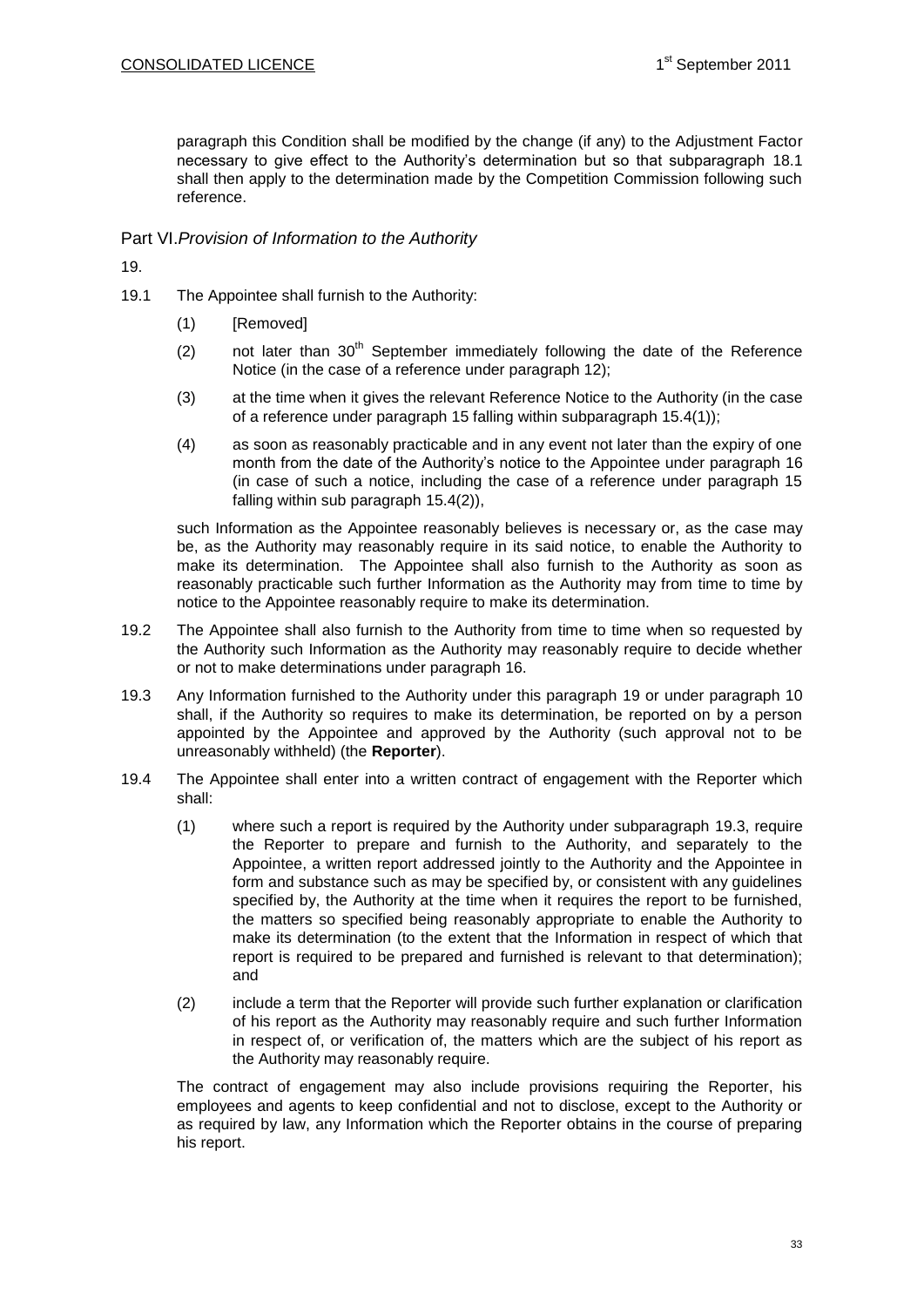- <span id="page-33-0"></span>19.5 The Appointee shall co-operate fully with the Reporter to enable him to prepare his report, including without limitation, so far as is necessary for that purpose:
	- (1) subject to reasonable prior notice to the Appointee, giving to the Reporter access at reasonable hours to any Relevant Plant and to any premises occupied by the Appointee in relation to the Appointed Business; and
	- (2) subject to reasonable prior notice to the Appointee, allowing the Reporter at reasonable hours:
		- (i) to inspect and make photocopies of, and take extracts from, any books and records of the Appointee maintained in relation to the Appointed Business;
		- (ii) to carry out inspections, measurements and tests on or in relation to any such premises or Relevant Plant; and
		- (iii) to take on to such premises or on to or in to any Relevant Plant such other persons and such equipment as may be necessary for the purposes of preparing and completing his report.
- 19.6 Nothing in subparagraph [19.5](#page-33-0) shall require the Appointee:
	- (1) to do anything which is outside its reasonable control; or
	- (2) to do, or to allow the Reporter to do, anything which would materially disrupt the Appointee's business (unless it is essential that that thing be done to enable the Reporter to prepare his report).
- 19.7 In subparagraphs [19.4](#page-32-2) and [19.5:](#page-33-0)
	- (1) references to the Reporter include references to his employees and agents; and
	- (2) **Relevant Plant** means any plant used by the Appointee for the purpose of carrying out the Regulated Activities including, without limitation, water mains, sewers and other pipes and their accessories.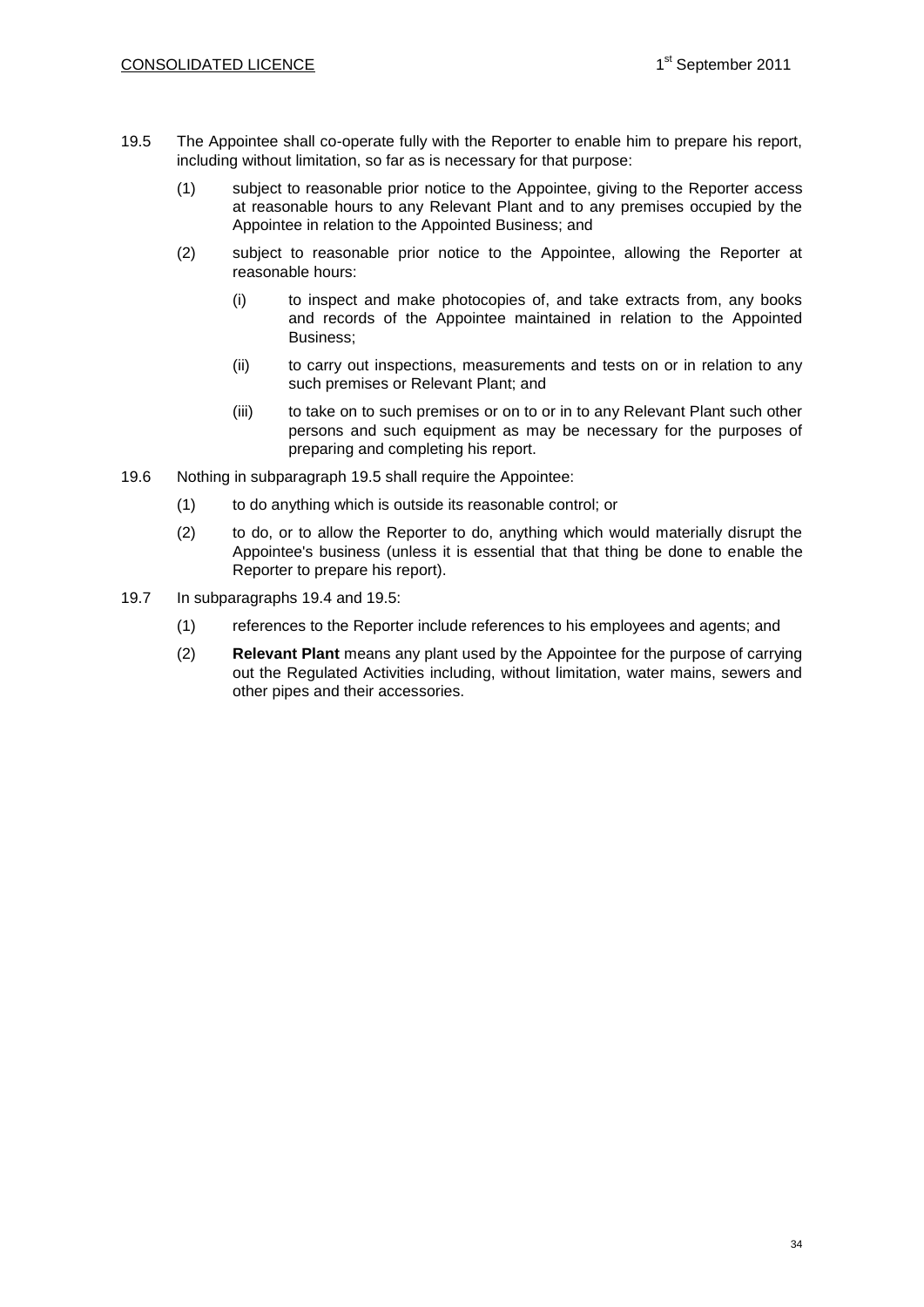# Condition C: Infrastructure Charges

*Explanatory Note*

1.

- 1.1 Article 206 of the Order introduced a power whereby a water and sewerage undertaker could levy a charge for the initial connection of premises to a water supply or to a public sewer for domestic purposes. These charges are termed 'infrastructure charges'. They relate to the additional capital expenditure costs incurred by an undertaker in extending the network of reservoirs, mains, sewers and treatment works, and developing other resources, to provide capacity for new customers.
- 1.2 This Condition places limits on the amount of infrastructure charges for each water or sewerage connection. It also contains provisions for adjusting charges. The Condition is structured as follows:

Paragraph 2 deals with matters of interpretation and contains definitions of terms used in this Condition. (Definitions of terms common to all Conditions are included in Condition A);

Paragraphs 3 to 8 deal with the level of infrastructure charges, and paragraphs 11, 12 and 14 contain general provisions for reviewing the levels of charge;

Paragraphs 9 and 13 are concerned with the provision of information;

Paragraph 10 provides for arbitration in specified circumstances.

The Condition applies only to the charges under Article 206 of the Order, and does not apply for example, to amounts recoverable under Article 77, 79 or 155 of the Order or any local enactment.

- 1.3 The intention of the Condition, in placing a limit on infrastructure charges levied in different situations, is to reflect broadly the expected additional load placed on the system by different categories of property. In the case of houses and flats with a common supply pipe and subject to a common billing agreement for water supply and sewerage services, and in the case of properties (other than houses and flats) served by pipes larger than the standard size, the standard charge set out in paragraph 3 is increased by a multiplier reflecting estimated loadings. The basis on which these loadings are to be calculated is set out in the Appendix to the Condition. Paragraph 3 also provides for the levels of charge to be adjusted annually by the change in the retail prices index.
- 1.4 Where a site is redeveloped or a building is converted paragraph 5 provides that credit shall be given for the number of premises on the site in the five years beforehand, in calculating the limit on infrastructure charges.
- 1.5 Paragraph 6 provides that, where infrastructure charges are calculated on the basis of the multiplier in cases where a Common Billing Agreement exists, and either they are not paid in full within 14 days of the date of the connection, or the agreement is terminated prematurely by the customer, charges can be recovered at the standard rate.
- 1.6 Under paragraph 11 the levels of infrastructure charges can be reviewed at the same time that the K factor specified in Condition B is reviewed. Paragraph 12 provides for interim determinations up to the first Periodic Review, to ensure that the average charge per connection remains at the level originally intended, taking account of fresh information about the mix of connections and their relative loadings.
- 1.7 Paragraph 10 provides for arbitration by the Authority where there is a dispute about the calculation of the multiplier in cases where one applies.
- 1.8 This Condition (and especially the three possible bases for calculating charges see paragraph 1.3 above) will have the effect that individual charges should closely reflect the differing estimates of additional demand for new capacity upon the undertaker's systems,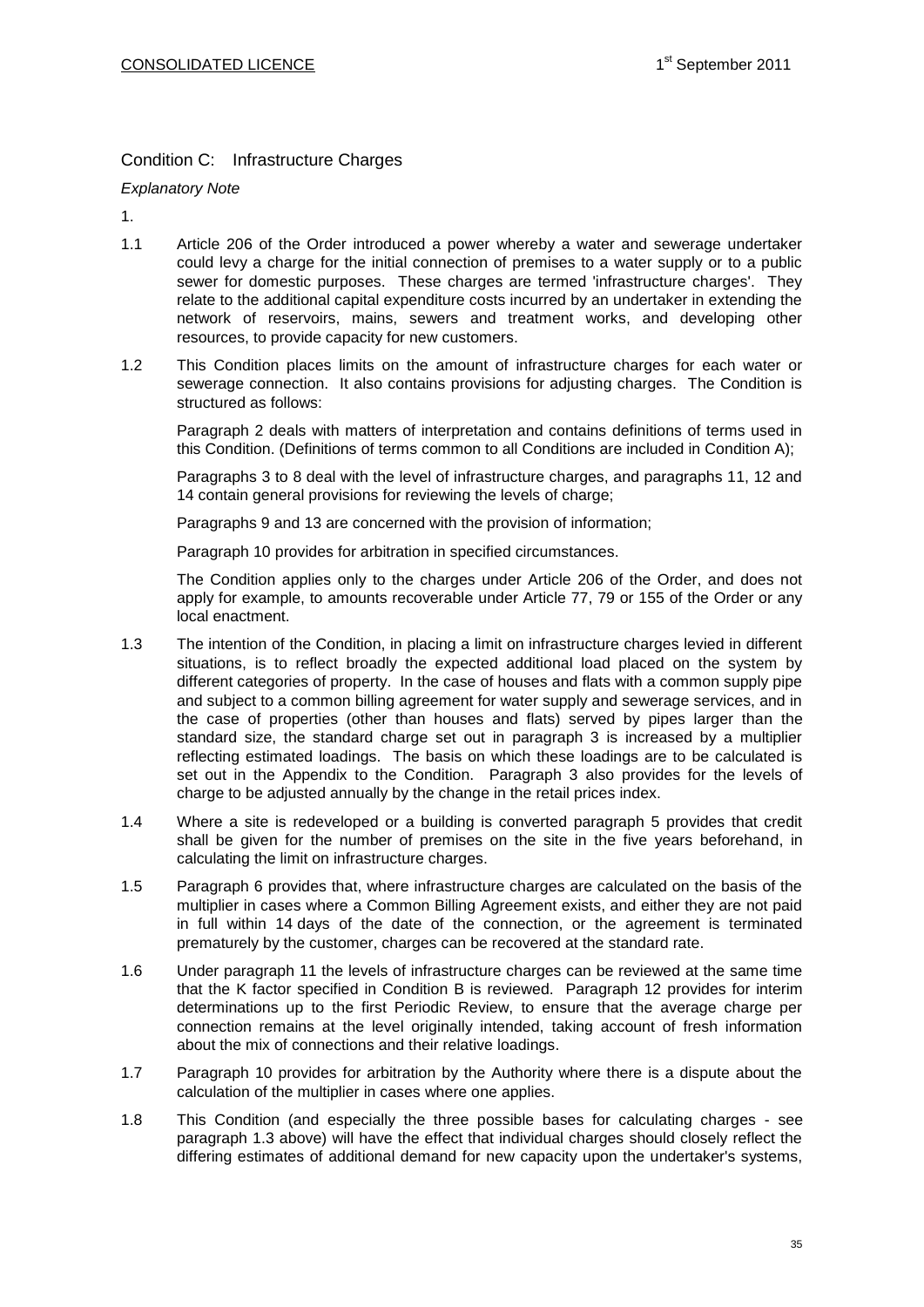which arise from the domestic element of various types of development. In order to assess the extent to which this is achieved, the Authority will collect, from the undertaker(s), information about numbers and types of connections in each category.

2. Interpretation

In this Condition:

- 2.1 **Infrastructure Charge** means a Water Infrastructure Charge or a Sewerage Infrastructure Charge;
- 2.2 **House** means any building or part of a building which is occupied as a private dwelling house or which, if unoccupied, is likely to be so occupied and, accordingly, includes a flat;
- 2.3 **Common Billing Agreement** means an agreement between the Appointee and any other person under which that person has undertaken to pay, on terms agreed between them charges for water supply or sewerage services, or both, in respect of two or more Houses which have a common Supply Pipe and which, in any case where that agreement relates to one of those services only, are also subject to a similar agreement for common billing between that person and the undertaker providing the other service;
- 2.4 **Relevant Multiplier** means a number (which may be one or more or less than one) calculated in the manner set out in the Appendix to this Condition;
- 2.5 **Standard Amount**, in relation to any Infrastructure Charge, means the amount of that charge specified in subparagraph 3.1.3;
- 2.6 **Supply Pipe** means any part of a service pipe which a water undertaker could not be, or have been required to lay under Article 80(2) and (3) of the Order; and
- 2.7 references to a connection are to such a connection as is mentioned in Article 206 of the Order, and references to the Appointee include, where appropriate, references to Water Service.
- 3. *Level of Infrastructure Charges*
- 3.1 Subject to the following provisions of this Condition, in respect of each Charging Year, the amount of any Infrastructure Charge shall be:
	- 3.1.1 in the case of a House subject to a Common Billing Agreement, the Standard Amount multiplied by the Relevant Multiplier for that house;
	- 3.1.2 in the case of premises which do not consist in a House or Houses and to which water is provided by a Supply Pipe with an internal diameter larger than the standard size for the time being adopted by the Appointee for new connections of Houses, the Standard Amount multiplied by the Relevant Multiplier for those premises; and
	- 3.1.3 in the case of any other premises:

Water Infrastructure Charge £250.00

Sewerage Infrastructure Charge £250.00

- 3.2 In respect of each Charging Year starting on or after 1 April 2008:
	- 3.2.1 the amounts specified in subparagraph 3.1.3 shall be adjusted by the percentage of any change in the Retail Prices Index between that published for the month of November in the Prior Year and that published for November 2006; and
	- 3.2.2 subparagraph 6.2 of Condition B shall apply to this Condition as if the reference in it to the Charges Limit were a reference to the Standard Amount.
- 4. Where, prior to 1 April 2007 Water Service has entered into an agreement under which a person has agreed, or Water Service has imposed a term or condition under Article 17(3)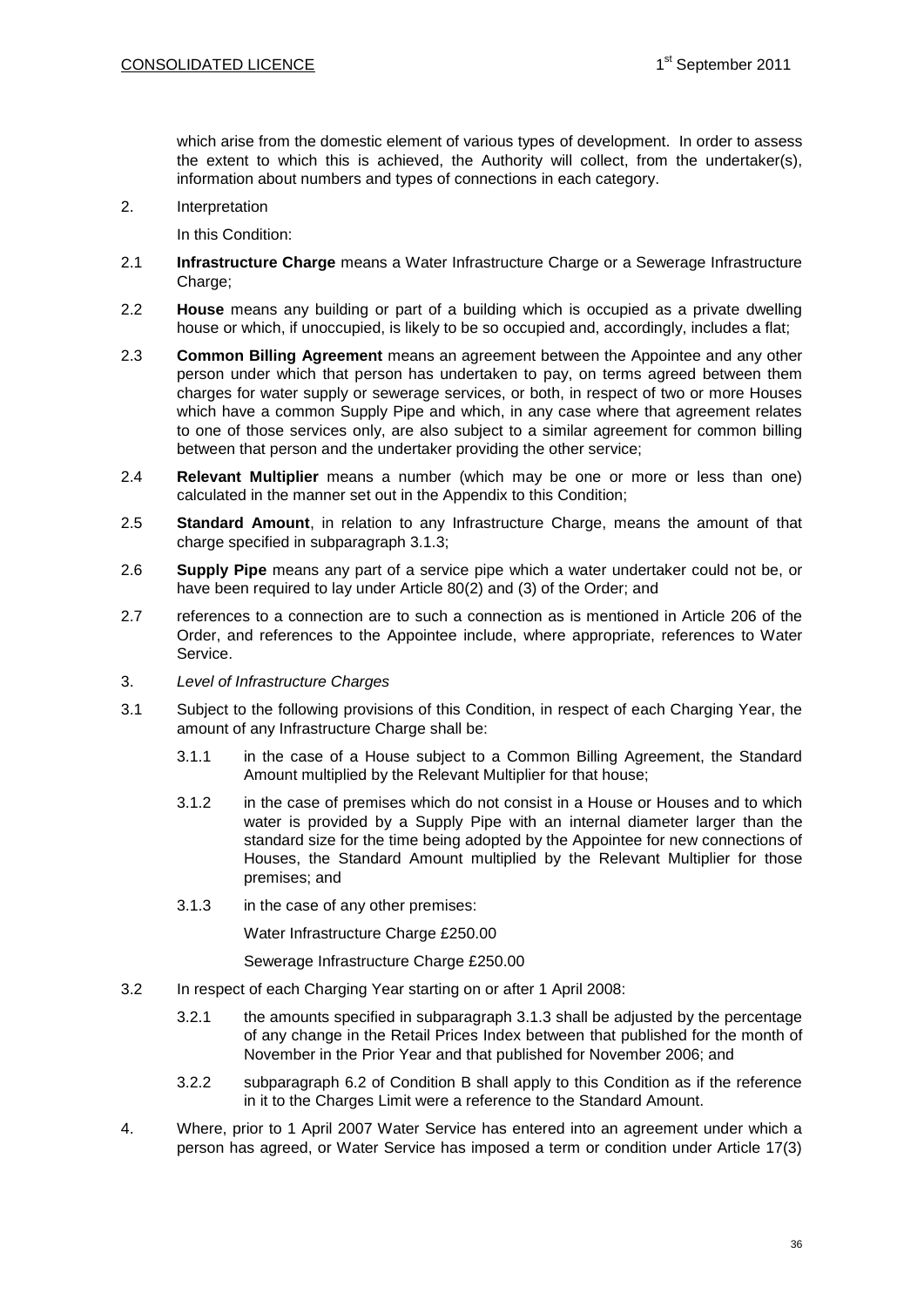of the 1973 Order under which a person is required, to pay an amount in respect of works referable to a connection and that amount is greater than the amount which would otherwise be charged by the Appointee pursuant to paragraph 3, nothing in this Condition shall preclude the Appointee (as successor to Water Service by virtue of a transfer scheme made under Article 270 of the Order) from recovering the greater amount.

- 5.1 Subject to subparagraph 5.2, where a site is developed or redeveloped (including by means of conversion of a building or buildings on it) the total amount of Water Infrastructure Charges or, as the case may be, Sewerage Infrastructure Charges which may be recovered in respect of Houses and other premises on the site resulting from the development or redevelopment shall not exceed the Standard Amount multiplied by X, where X equals:
	- (1) the aggregate of the Relevant Multipliers for all those premises; *less*
	- (2) the maximum number of premises with water or, as the case may be, sewerage connections on the site at any time in the period of five years before the development or redevelopment began.
- 5.2 For the purpose of calculating the amount of the limit imposed by this paragraph:
	- (a) each premises to which subparagraph 3.1.3 applies shall be deemed to have a Relevant Multiplier of 1; and
	- (b) where, by virtue of paragraph 4 of this Condition, the Appointee would be permitted to charge more in respect of any premises resulting from the development or redevelopment than the level otherwise applying under paragraph 3, the limit shall be increased by the amount of the excess.
- 6.1 Subject to subparagraph 6.2, where:
	- (a) a person who has received a demand, or undertaken, to pay Infrastructure Charges in respect of 2 or more Houses subject to a Common Billing Agreement fails to pay them, or any part of them, within 14 days of the date of connection; or
	- (b) a Common Billing Agreement is terminated otherwise than in accordance with its terms by the person who has undertaken to pay charges under it

nothing in this Condition shall preclude the Appointee from recovering, whether from that person or from the occupier of each House subject to the agreement, Infrastructure Charges in respect of that House at the Standard Amount.

- 6.2 Whenever it takes advantage of subparagraph 6.1, the Appointee shall give credit for any amount already paid by way of Infrastructure Charges in respect of that House for the connection concerned.
- 7. Paragraph 3 does not apply to the interest element of any Instalment Amount payable in accordance with Condition D.
- 8.1 Nothing in this Condition precludes the Appointee from charging less in any particular case than the level of Infrastructure Charge applying under paragraph 3.
- 8.2 Nothing in this Condition restricts the recovery or amount of any expenses or charges recoverable otherwise than under Article 206 of the Order or restricts the recovery or level of any Infrastructure Charge by reference to any such amount.
- 9. *Notification to Sewerage Undertakers*

Where the Appointee makes a connection or connections to premises in respect of water supply services, it shall as soon as reasonably practicable inform any sewerage undertaker which provides services to those premises of the number of premises connected, the date or dates of connection, the address(es) of the premises, the name and address of the person(s) responsible for payment of charges for the supply of water to the premises and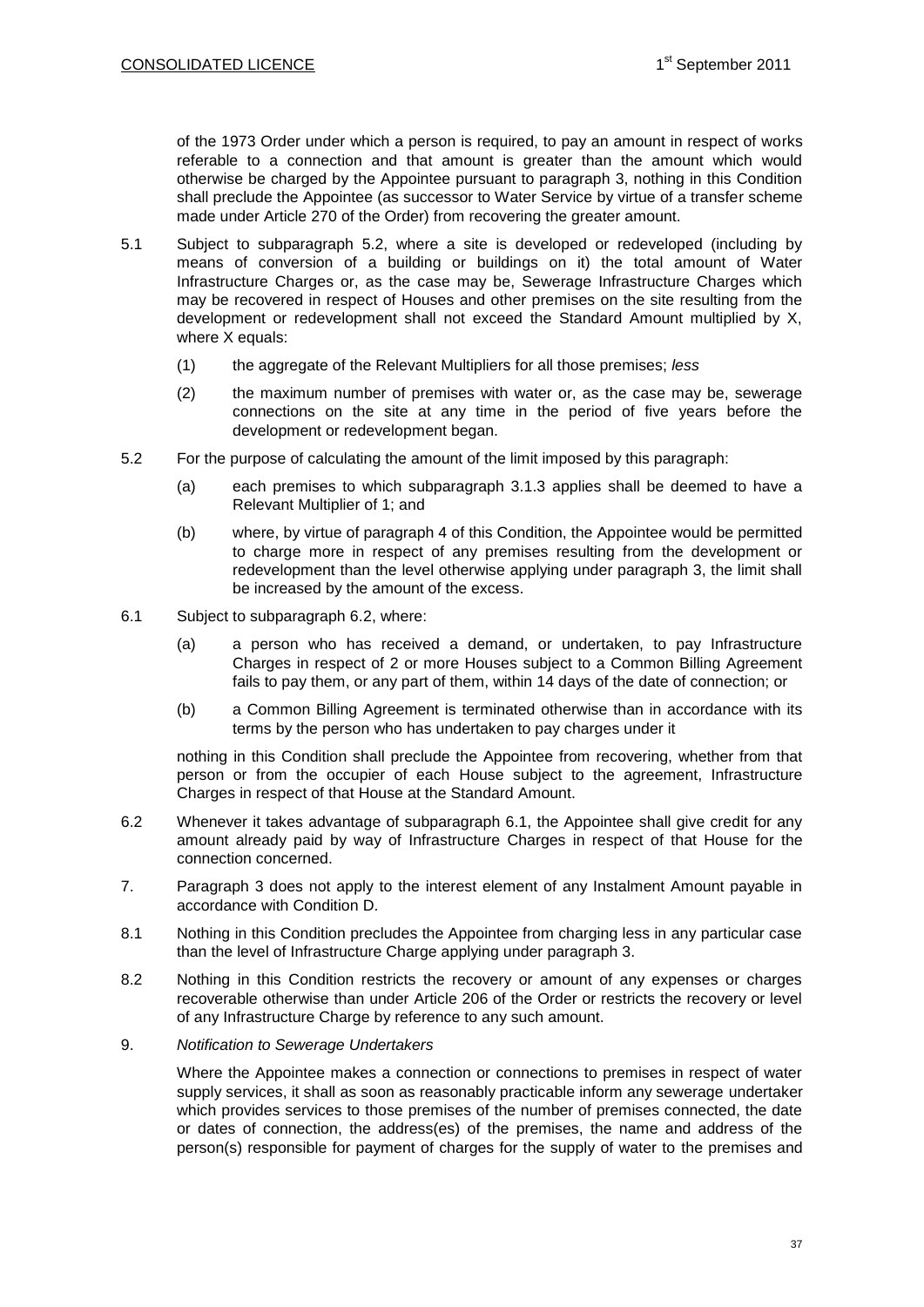(if different) of the person(s) responsible for payment of Infrastructure Charges in respect of the premises and (where appropriate) the Relevant Multiplier(s) for the premises.

10. *Arbitration*

If, in any case to which a Relevant Multiplier applies, there is any dispute between the Appointee and the person on whom any Infrastructure Charge has been levied about the calculation of the Relevant Multiplier, or the number or type of fittings on which that calculation is based, it may be referred by either party for determination by the Authority.

- 11. *Periodic Review of Level of Infrastructure Charges*
- 11.1 Where a Periodic Review is to be carried out under paragraph 10 of Condition B, the Appointee may, by notice given to the Authority in relation to water or sewerage connections or both, refer to the Authority, for determination by it, the question whether any (and if so, what) change to the Standard Amount or the manner of calculation of any Relevant Multiplier should be made for the 5 consecutive Charging Years to which that review relates.
- 11.2 Where a Periodic Review is to be carried out under paragraph 10 of Condition B, the Authority may, after giving notice to the Appointee in relation to water or sewerage connections or both, determine the question specified in subparagraph 11.1.
- 11.3 Notice under subparagraph 11.1 or 11.2 shall be given not later than 30 days after the Review Notice Date for the Periodic Review concerned.
- 12. *Interim Review of Level of Infrastructure Charges*
- 12.1 The Appointee may, by notice given to the Authority in relation to water or sewerage connections or both, refer to the Authority, for determination by it, the question whether any (and if so, what) change to the Standard Amount or the manner of calculation of any Relevant Multiplier should be made, in respect of the Subsequent Period, in order to ensure that:
	- (a) in each Charging Year in that period, the aggregate number of water, or as the case may be, sewerage connections made by the Appointee bears the same proportion to its aggregate revenue from Water Infrastructure Charges or, as the case may be, Sewerage Infrastructure Charges as the aggregate number of such connections assumed by the Department for Regional Development for that year in setting the initial level of those charges under this Condition bears to the aggregate revenue so assumed by that Department; and
	- (b) over the Subsequent Period any shortfall in (or excess of) revenue from Infrastructure Charges in any Charging Year in the Prior Period, compared with the revenue so assumed for that year, is recovered (or, as the case may be, carried forward as a credit) to the extent attributable to any difference in those proportions in respect of that year.
- 12.2 In subparagraph 12.1:
	- (1) the **Subsequent Period** means the period from 1<sup>st</sup> April immediately following the Charging Year in which the reference is made until  $31<sup>st</sup>$  March 2010, unless the reference is made after  $1<sup>st</sup>$  January 2009, in which case the Subsequent Period means the period from 1<sup>st</sup> April immediately following the Charging Year in which the reference is made until  $31<sup>st</sup>$  March 2013; and
	- (2) the **Prior Period** means the period from 1<sup>st</sup> April 2007 until the end of the Charging Year in which the reference is made.
- 12.3 The Authority may, after giving notice to the Appointee in relation to water or sewerage connections or both, determine the question specified in subparagraph 12.1.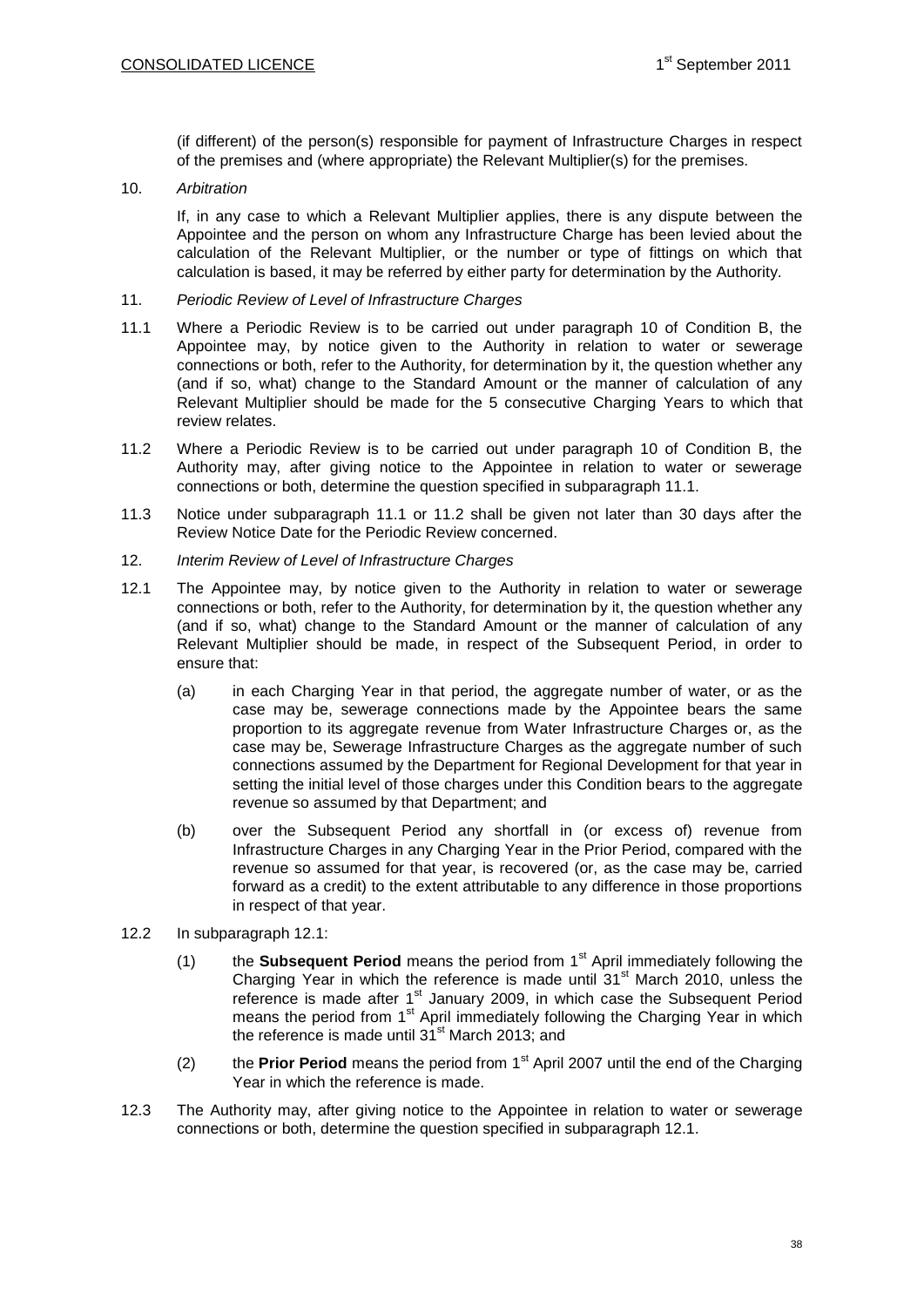12.4 Notice under subparagraph 12.1 or 12.3 may be given not more than once in any Charging Year and not later than 31<sup>st</sup> December.

### 13. *Information*

- 13.1 The Appointee shall furnish to the Authority, at the time when it gives notice to it under subparagraph 11.1 or 12.1, such Information as the Appointee reasonably believes is necessary to enable the Authority to make its determination. The Appointee shall also furnish to the Authority, after receipt by it of notice given under subparagraph 11.2 or 12.3 or this subparagraph, such further Information, specified in the notice, as the Authority may reasonably require to make its determination.
- 13.2 The Appointee shall also furnish to the Authority from time to time, when so requested by it, such Information as it may reasonably require, to decide whether or not to give notice under subparagraph 11.2 or 12.3.
- 13.3 Any Information furnished to the Authority under this paragraph shall, if the Authority so requires to make its determination, be reported on by a person (the **Reporter**) appointed by the Appointee and approved by the Authority (such approval not to be unreasonably withheld). The provisions of subparagraphs 19.4, 19.5(2), 19.6 and 19.7(1) of Condition B shall apply to the engagement and terms of reference of each Reporter appointed pursuant to this Condition as they apply to those of each Reporter appointed pursuant to that Condition, save that the reference in subparagraph 19.4(1) to subparagraph 19.3 of that Condition shall be taken as a reference to this subparagraph.
- 14. *References to the Competition Commission*

Where:

- (1) following the giving of notice under subparagraph 11.1 or 11.2, the Authority has not notified the Appointee of its determination within one year from the Review Notice Date; or
- (2) following the giving of notice under subparagraph 12.1 or 12.3, the Authority has not notified the Appointee of its determination within one month from the date on which the notice under that subparagraph is given; or
- (3) the Appointee disputes any determination made by the Authority under this **Condition**

the Appointee may, by notice given to the Authority within:

- (a) 13 months from the Review Notice Date (in the cases referred to in (1) above); or
- (b) two months from the date on which the notice under subparagraph 12.1 or 12.3 is given (in the cases referred to in (2) above); or
- (c) two months from the date on which the Authority gives notice of its determination to the Appointee (in the cases referred to in (3) above),

require the Authority to refer to the Competition Commission, for determination by it:

- $(i)$  in any case referred to in  $(1)$  or  $(2)$  above, the relevant question; or
- $(ii)$  in the case referred to in  $(3)$  above, the disputed determination.

## 15. *Modification of this Condition*

15.1 This Condition shall be modified by the change (if any) to the Standard Amount or the manner of calculation of any Relevant Multiplier, necessary to give effect to any determination made by the Authority or the Competition Commission under, or, as the case may be, following a reference under, this Condition.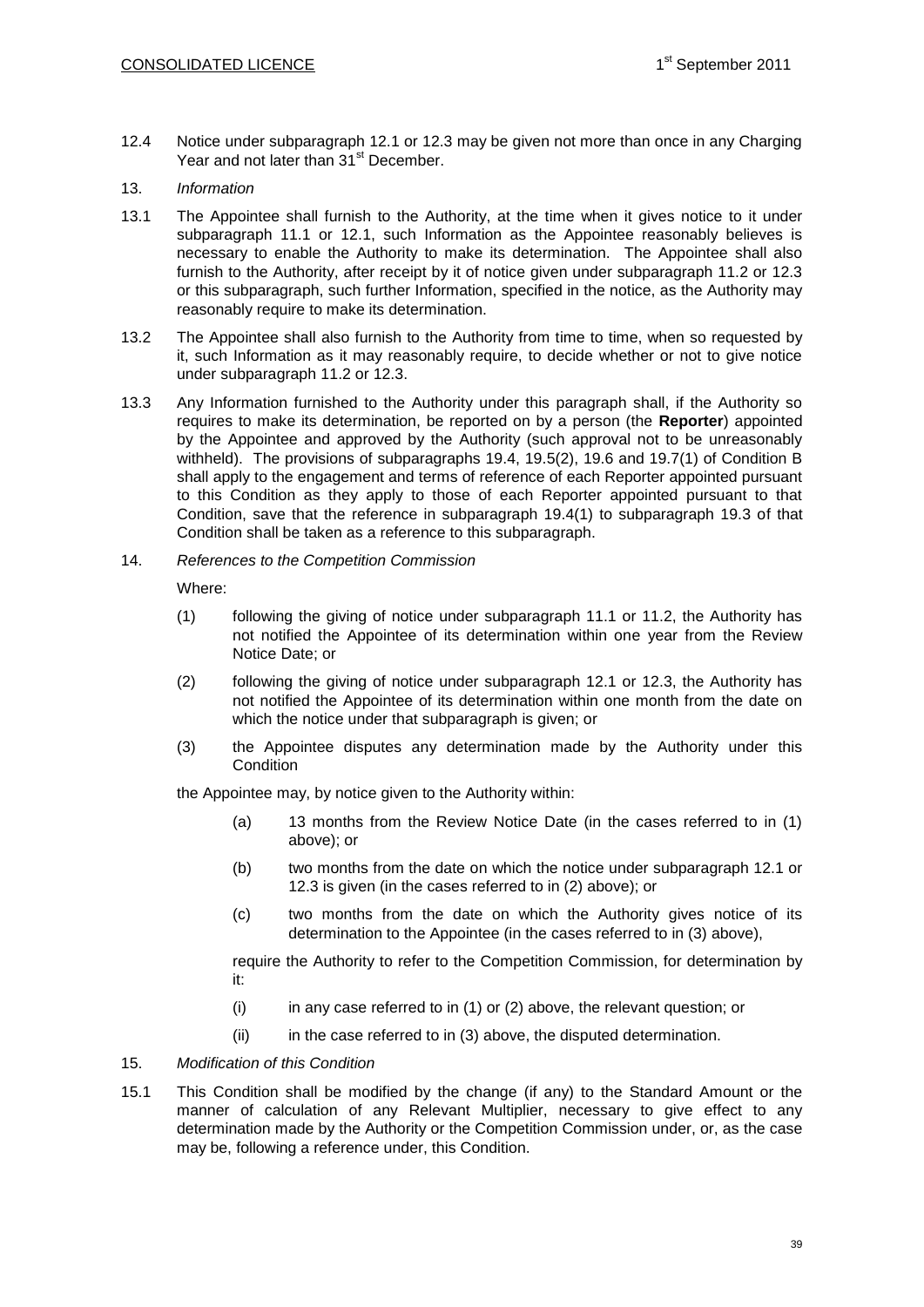- 15.2 Where the Appointee requires the Authority to make a reference to the Competition Commission under paragraph 14, this Condition shall be modified by the change (if any) to the Standard Amount or the manner of calculation of any Relevant Multiplier, necessary to give effect to the Authority's determination, but so that subparagraph 15.1 shall then apply to the determination made by the Competition Commission following that reference.
- 15.3 In this paragraph "this Condition" includes the Appendix to it.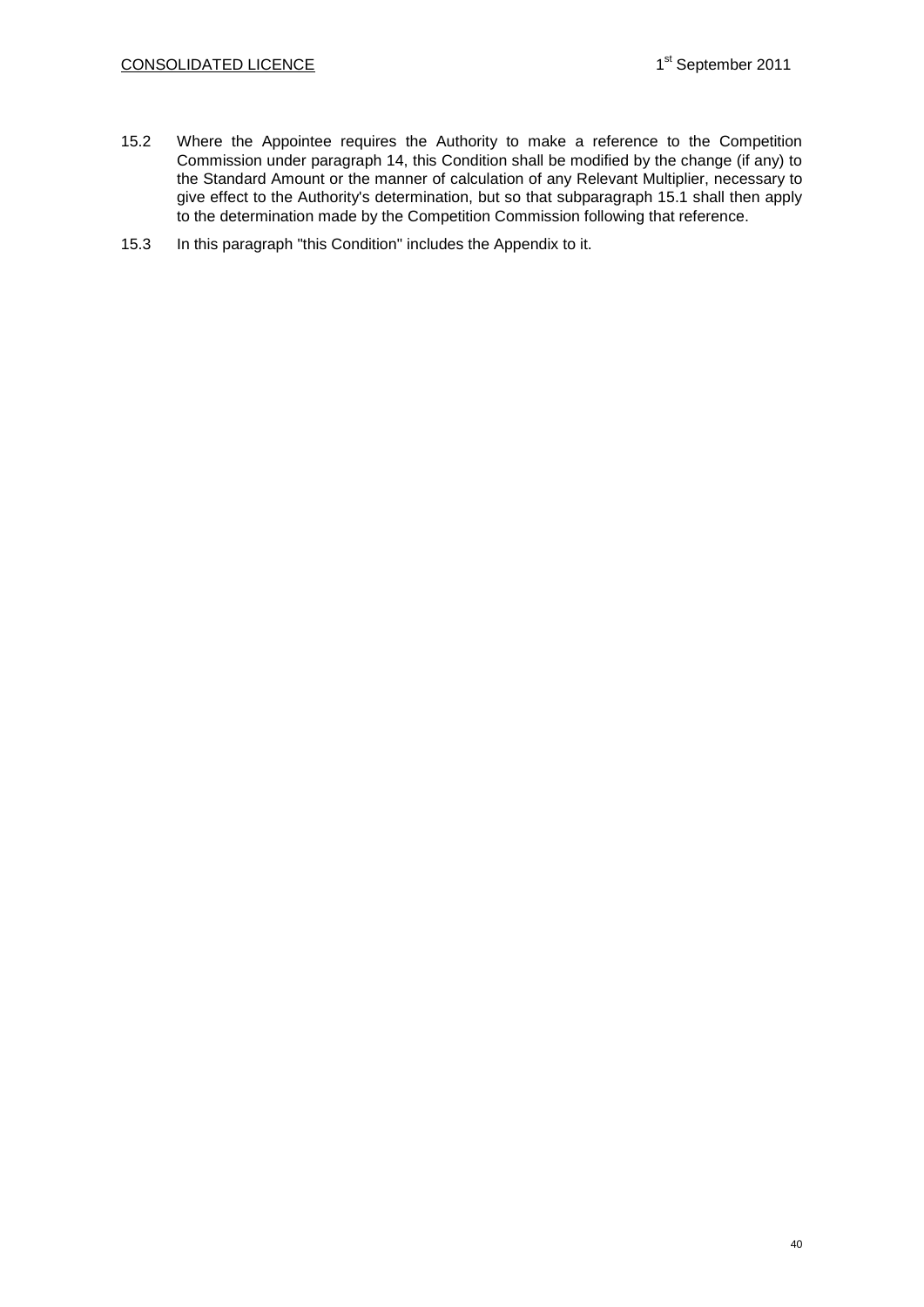# **APPENDIX**

# **CALCULATION OF RELEVANT MULTIPLIER**

- 1. To calculate the Relevant Multiplier for a House to which subparagraph 3.1 of Condition C applies:
- 1.1 ascertain in respect of all the Houses subject to the Common Billing Agreement in question (e.g. all the flats in a block to which such an agreement applies) and all communal facilities shared by all or any of them, the total number of water fittings in all the categories specified in column 1 of the table below;
- 1.2 calculate by reference column 2 of the table the aggregate loading units attributable to that total number of water fittings (and increase the aggregate, where necessary, to take account of the minimum for domestic appliances);
- 1.3 divide that number of loading units by 24 and divide the resulting figure by the number of Houses subject to the Common Billing Agreement;
- 1.4 the resulting number, will be the Relevant Multiplier.
- 2. to calculate the Relevant Multiplier for premises to which subparagraph 3.1 of Condition C applies, ascertain in respect of the premises the total number of water fittings in all the categories specified in column 1 of the Table below; calculate by reference to column 2 of the Table the aggregate loading units attributable to that total number of water fittings; divide the aggregate loading units by 24; and the resulting number will be the Relevant Multiplier, provided that if the resulting number is less than 1, the Relevant Multiplier will be 1.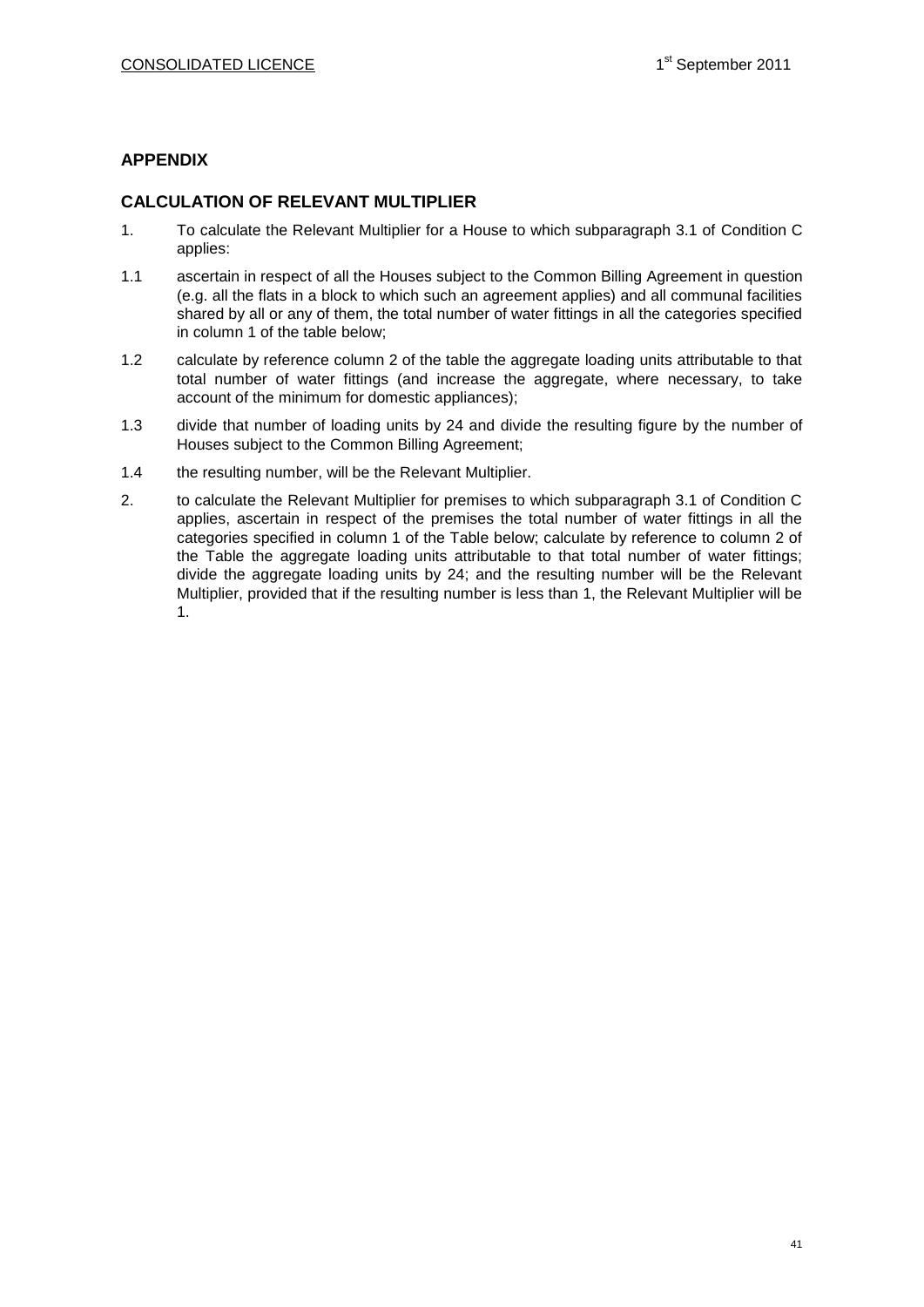TABLE

| Column 1                                                                                       | Column <sub>2</sub>  |
|------------------------------------------------------------------------------------------------|----------------------|
| <b>Water Fitting (note 1)</b>                                                                  | <b>Loading Units</b> |
|                                                                                                |                      |
| <b>WC flushing cistern</b>                                                                     | 2                    |
| Wash basin in a House                                                                          | 1.5                  |
| Wash basin elsewhere                                                                           | 3                    |
| Bath (tap nominal size 3/4 in/20 mm) (note 2)                                                  | 10                   |
| Bath (tap nominal size larger than $\frac{3}{4}$ in/20 mm (note 2)                             | 22                   |
| <b>Shower</b>                                                                                  | 3                    |
| Sink (tap nominal size $\frac{1}{2}$ in/15 mm)                                                 | 3                    |
| Sink (tap nominal size larger than $\frac{1}{2}$ in/15 mm)                                     | 5                    |
| Spray tap                                                                                      | 0.5                  |
| <b>Bidet</b>                                                                                   | 1.5                  |
| Domestic appliance (subject to a minimum of 6 L.U.s per House - (notes 3 & 4)                  | 3                    |
| Communal or commercial appliance (note 3)                                                      | 10                   |
| Any other water fitting or outlet (including a tap but excluding a urine or water<br>softener) | 31                   |

*Notes to be read with the Table:*

- 1. Reference to any fitting includes reference to any plumbing, outlet, dedicated space or planning or other provision for that fitting;
- 2. **Bath** includes a whirlpool bath and a jacuzzi;
- 3. **Domestic appliance** means an appliance (including a dishwasher, a washing machine and waste disposal unit) in a House and **communal** or **commercial appliance** means an appliance (including a dishwasher, a washing machine and a waste disposal unit) elsewhere than in a House (including in communal facilities);
- 4. In any calculation under paragraph 1, a minimum of six loading units shall be included, in respect of each House, for domestic appliances (whether or not the House has any such appliances) except, in the case of any House, where neither a washing machine nor a dishwasher can be provided (and there is no plumbing, outlet, dedicated space or planning or other provision for either appliance) in the House;
- 5. In the case of any premises with a sewerage only connection and no water fittings, the Relevant Multiplier will be one.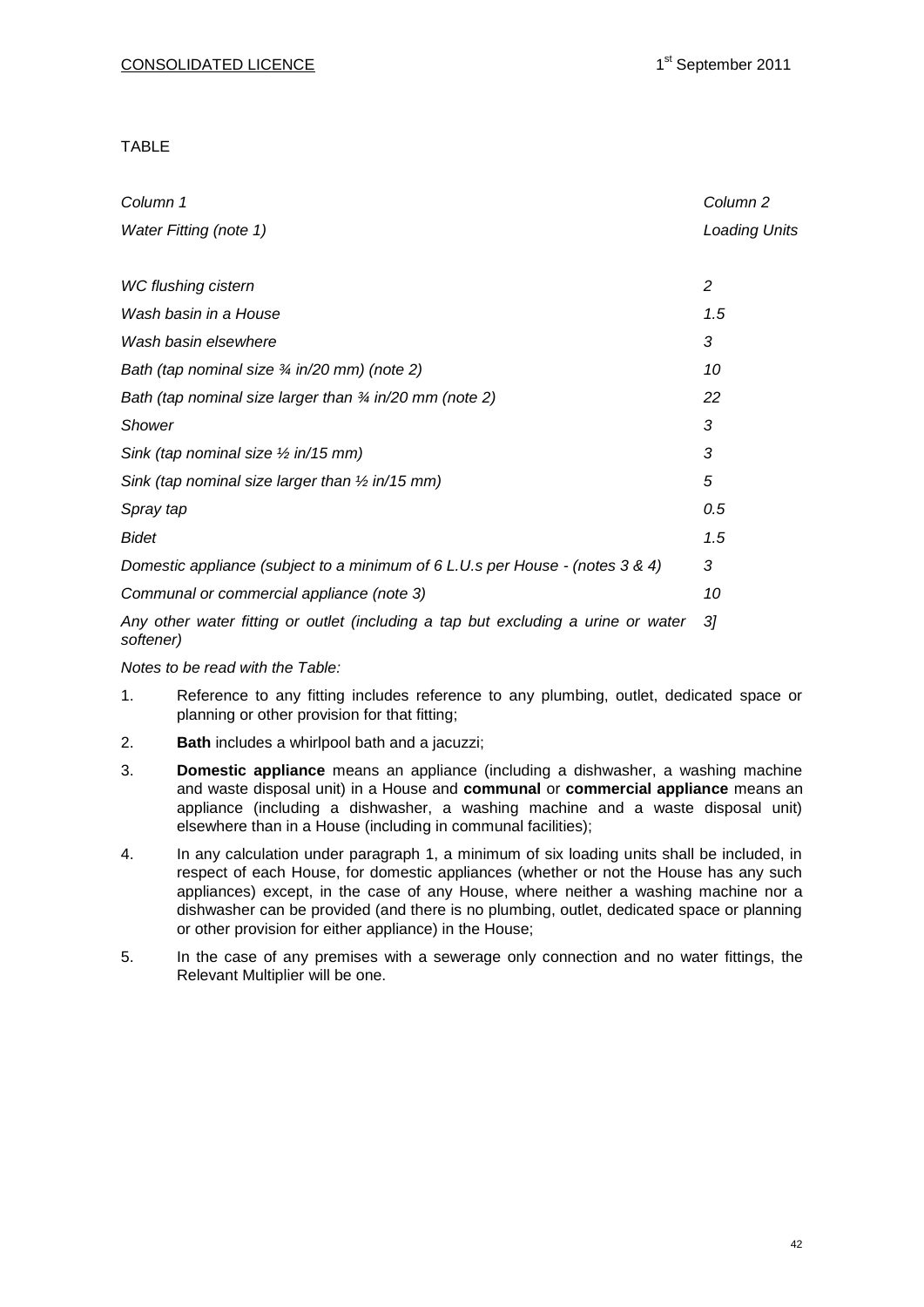# Condition D: Charges Schemes

1. In this Condition:

**the Instalment Amount** means the aggregate amount which would fall to be paid in the relevant year by way of payments of interest and repayments of capital if an amount equal to the Water Infrastructure Charge or, as the case may be, the Sewerage Infrastructure Charge payable for the relevant connection had been borrowed by the Appointee on terms:

- (a) requiring interest to be paid and capital to be repaid in twelve equal annual instalments; and
- (b) providing for the amount of the interest to be calculated at such rate, and in accordance with such other provision, as may have been determined either by the Appointee with the approval of the Authority or, in default of such a determination, by the Authority,

the reference to domestic purposes in relation to the drainage of premises is a reference to the purposes specified in Article 154(5)(a) and in Article 174 of the Order.

- 2. It shall be the duty of the Appointee to ensure that at all times on and after the transfer date there is in effect a charges scheme in accordance with Article 201of the Order by which:
	- (1) It fixes the charges to be paid for supplies of water for domestic purposes and for the drainage for domestic purposes of premises, except where such charges are determined by or in accordance with such an agreement as is referred to in Article 200 of the Order; and
	- (2) It fixes the charges to be paid for such connections as are described in Article 206 of the Order.
- 3. Paragraph 2 shall not apply to charges payable under or by virtue of Article 53 of the 1973 Order as, by virtue of the Water and Sewerage Services (2006 Order) (Commencement No. 1 and Transitional Provisions) Order (Northern Ireland) 2007, continue to be payable to the Appointee on and after the transfer date.
- 4. Any such charges scheme as is required to be in effect by virtue of subparagraph 2(2) shall provide that in the case of a connection to a water supply or, as the case may be, to a public sewer of a building or part of a building which is occupied as a dwelling house immediately before the connection is made:
	- (1) The relevant charges shall be paid in full, within a reasonable period specified by the Appointee after the connection in respect of which those charges are payable is made; or, at the option of the person liable to pay the relevant charges,
	- (2) An amount equal to the Instalment Amount shall be paid in each of the 12 years following the relevant connection being made, subject only to that person giving such undertakings to that effect as the Appointee may reasonably require.
- 5. The Appointee shall:
	- (1) Inform persons who enquire about charges for such connections as are described in Article 206 of the Order that it is required to have in effect a charges scheme in respect of such charges and of the provisions required to be included in that charges scheme by virtue of paragraph 4; and
	- (2) send a copy of any such charges scheme in its latest form free of charge to any person requesting it.
- 6. Nothing in this Condition shall prevent the Appointee from entering into such an agreement as is referred to in Article 200 of the Order.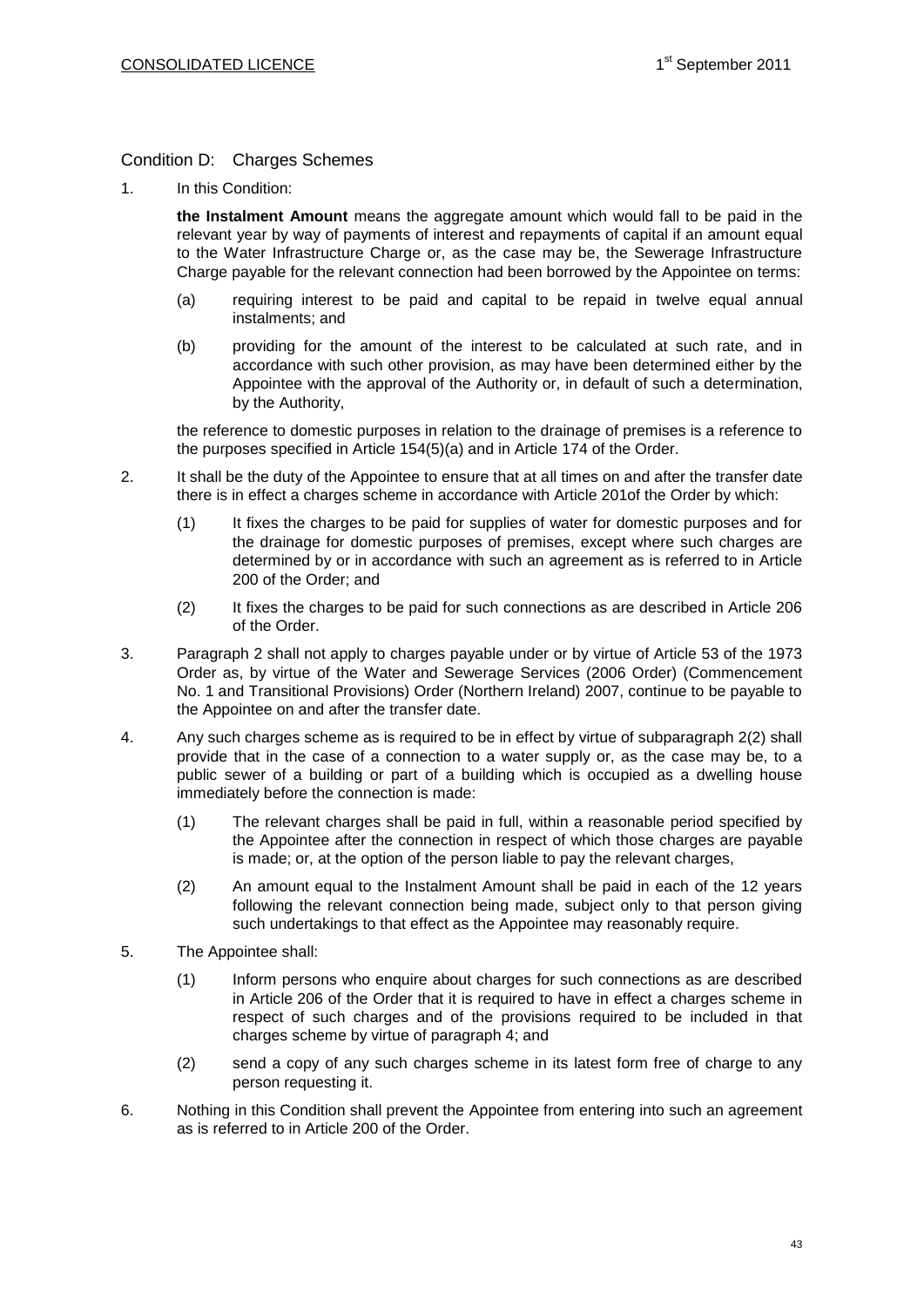- Condition E: Prohibition on Undue Discrimination and Undue Preference and Information on Charges
- 1. This Condition applies in relation to charges:
	- (1) fixed by the Appointee under any such charges scheme as is referred to in Article 201 of the Order, by which the Appointee fixes the charges to be paid:
		- (a) for any water supply or sewerage services provided by the Appointee in the course of carrying out its functions; or
		- (b) in any of the cases described in Article 201 of the Order;
	- (2) for any water supply or sewerage services provided by the Appointee in the course of carrying out its functions or in connection with the carrying out of the Appointee's trade effluent functions payable under any such agreement as is referred to in Article 200 of the Order which are in accordance with standard charges published or fixed by the Appointee;
	- (3) payable where a discharge is made in pursuance of a consent given by the Appointee or, as the case may be, Water Service for the purposes of Chapter III of Part VI of the Order which are in accordance with standard charges published or fixed by the Appointee;
	- (4) for any water supply or sewerage services provided by the Appointee in the course of carrying out its functions or in connection with the carrying out of the Appointee's trade effluent functions payable under any such agreement as is referred to in Article 200 of the Order, which are not in accordance with standard charges published or fixed by the Appointee;
	- (5) payable where a discharge is made in pursuance of a consent given by the Appointee or, as the case may be, Water Service for the purposes of Chapter III of Part VI of the Order which are not in accordance with standard charges published or fixed by the Appointee; and
	- (6) determined by agreement in respect of a supply of water for non-domestic purposes which are not in accordance with standard charges published or fixed by the Appointee.

In this paragraph references to standard charges published or fixed by the Appointee are to such charges, whether published or fixed under a charges scheme or otherwise.

- 2. It shall be the duty of the Appointee in fixing or agreeing charges falling within any of subparagraphs 1(1) to 1(3) inclusive to ensure that no undue preference is shown to, and that there is no undue discrimination against, any class of customers or potential customers.
- 3. It shall be the duty of the Appointee in fixing or agreeing charges falling within any of subparagraphs 1(4) to 1(6) inclusive to ensure that no undue preference is shown to, and that there is no undue discrimination against, any customer or potential customer, but so that nothing in this paragraph shall require the Appointee to have regard to any charges fixed or agreed by the Water Service prior to the transfer date.
- 4. The Appointee shall provide to the Authority such Information as the Authority may reasonably request in order to satisfy itself that the Appointee is complying with this Condition, it being acknowledged that Information with which the Authority is furnished from time to time under Condition F may not be sufficient or relevant of itself for this purpose.
- 5. The Appointee shall provide to the Authority such Information as the Authority may from time to time reasonably request about the nature of any supply, service or trade effluent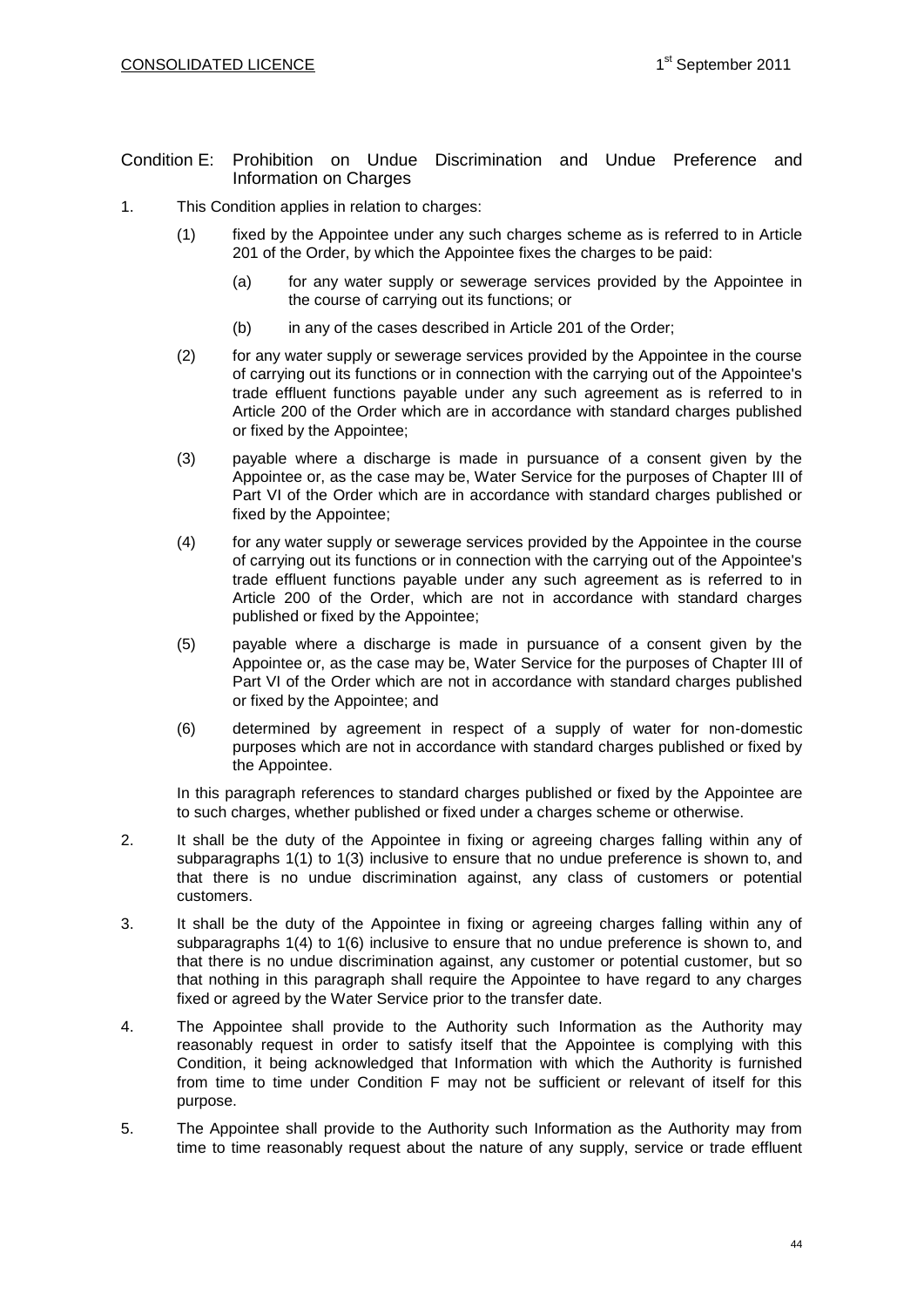function made, provided or carried out under any such agreement or consent as is referred to in subparagraphs 1(4), 1(5) and 1(6) and the terms and conditions on which that supply, service or trade effluent function is made, provided or carried out.

- 6. In determining whether there is undue preference or undue discrimination for the purpose of this Condition, no account shall be taken of any grant or subsidy paid to the Appointee by the Department for Regional Development under paragraph (1) or (3) of Article 213, or Article 278, of the Order and accordingly (but without limitation) nothing in this Condition shall prevent the Appointee from:
	- (1) fixing charges to classes of persons referred to in regulations made under Article 202 of the Order that are lower than the charges payable by other customers; or
	- (2) reducing or discounting charges payable by any customers in a manner which takes account of any grant or subsidy paid to the Appointee by the Department for Regional Development under Article 213(3) or Article 278 of the Order for the purpose of defraying or contributing towards or otherwise in respect of the charges payable by such customers.
- 7. This Condition shall not apply:
	- (1) so as to require the Appointee to contravene any local statutory provision;
	- $(2)$  to:
		- (a) any such terms or conditions as are determined by the Authority (or by a person appointed by it) under Article 95 of the Order;
		- (b) any such terms or conditions of consents or agreements with respect to trade effluent as are imposed by the Department of the Environment or, as the case may be, the Authority under Chapter III of Part VI of the Order;
	- (3) to any Water Infrastructure Charge or Sewerage Infrastructure Charge the amount of which does not exceed the relevant amount specified in Condition C which applies from time to time for the purposes of that Condition;
	- (4) to any terms and conditions on which any supply of water in bulk is given by the Appointee to another water undertaker; or
	- (5) to any charging arrangements having effect immediately before the transfer date and which continue to have effect on and after the transfer date by virtue of Article 270 of the Order (and/or the transfer scheme made under it) or any transitional provision made under Article 1(5) or 306 or any other provision of the Order.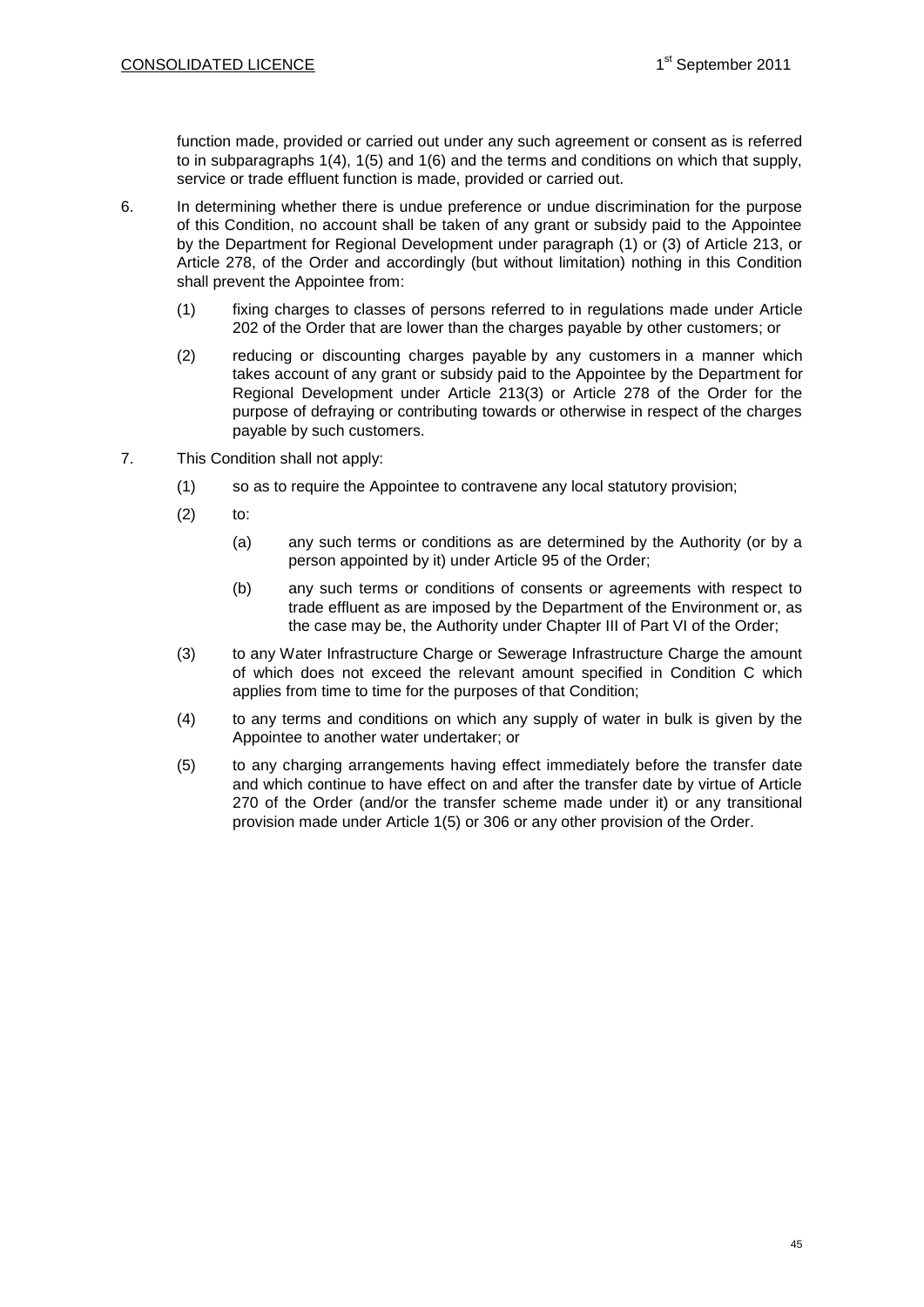Condition F Accounts and accounting information

1. *Introduction*

The purposes of this Condition are to ensure that:

- (1) the financial affairs of the Appointed Business can be assessed and reported on separately from other businesses and activities of the Appointee, as if its sole business consisted of being a water undertaker having its equity share capital admitted to the Official List and to trading on the London Stock Exchange's market for listed securities;
- (2) information on revenues, costs, assets and liabilities attributable to specified activities of the Appointed Business can be provided and reported on;
- (3) transactions between the Appointed Business and any other business or activity of the Appointee or any Associated Company can be assessed and reported on;
- (4) there is no cross-subsidy between the Appointed Business and any other business of the Appointee or between the Appointed Business and any Associated Company;
- (4A) The transfer of assets (including the provision of financial support) to Associated Companies does not adversely affect the Appointee's ability to carry out its functions as a water and sewerage undertaker or to finance those activities;
- (5) the Authority is furnished with regular accounting and other information to enable it to compare the financial position and performance (including, without limitation, costs) of the Appointed Business and of so much of the respective businesses and activities of undertakers holding appointments in England and Wales made under Chapter I of Part II of the Water Act 1989 or in Northern Ireland made under Chapter I of Part III of the Order as consists of the carrying out of the Regulated Activities; and
- (6) the Appointee has at its disposal sufficient financial and managerial resources to carry out the Regulated Activities (including any investment programme necessary to fulfil its obligation under the Appointment(s)).
- 2. *Interpretation and Construction*
- 2.1 In this Condition and for the purposes of this Condition:

references to "**the Appointed Business**" shall be construed as if the Appointed Business included the management and holding by the Appointee of any protected land.

### "**infrastructure assets**" means

- (1) Network Assets; and
- (2) all of the following:
	- (a) valves and hydrants forming part of the water and trunk main systems;
	- (b) impounding and pumped raw water storage reservoirs;
	- (c) dams;
	- (d) sludge pipe lines; and
	- (e) outfall pipes and other pipes for the conveyance of effluent from any sewage disposal works of the Appointee which discharge directly into the sea or coastal waters;

"**infrastructure renewals expenditure**" means expenditure on maintaining or restoring the original operating capability, qualitative performance and condition of infrastructure assets,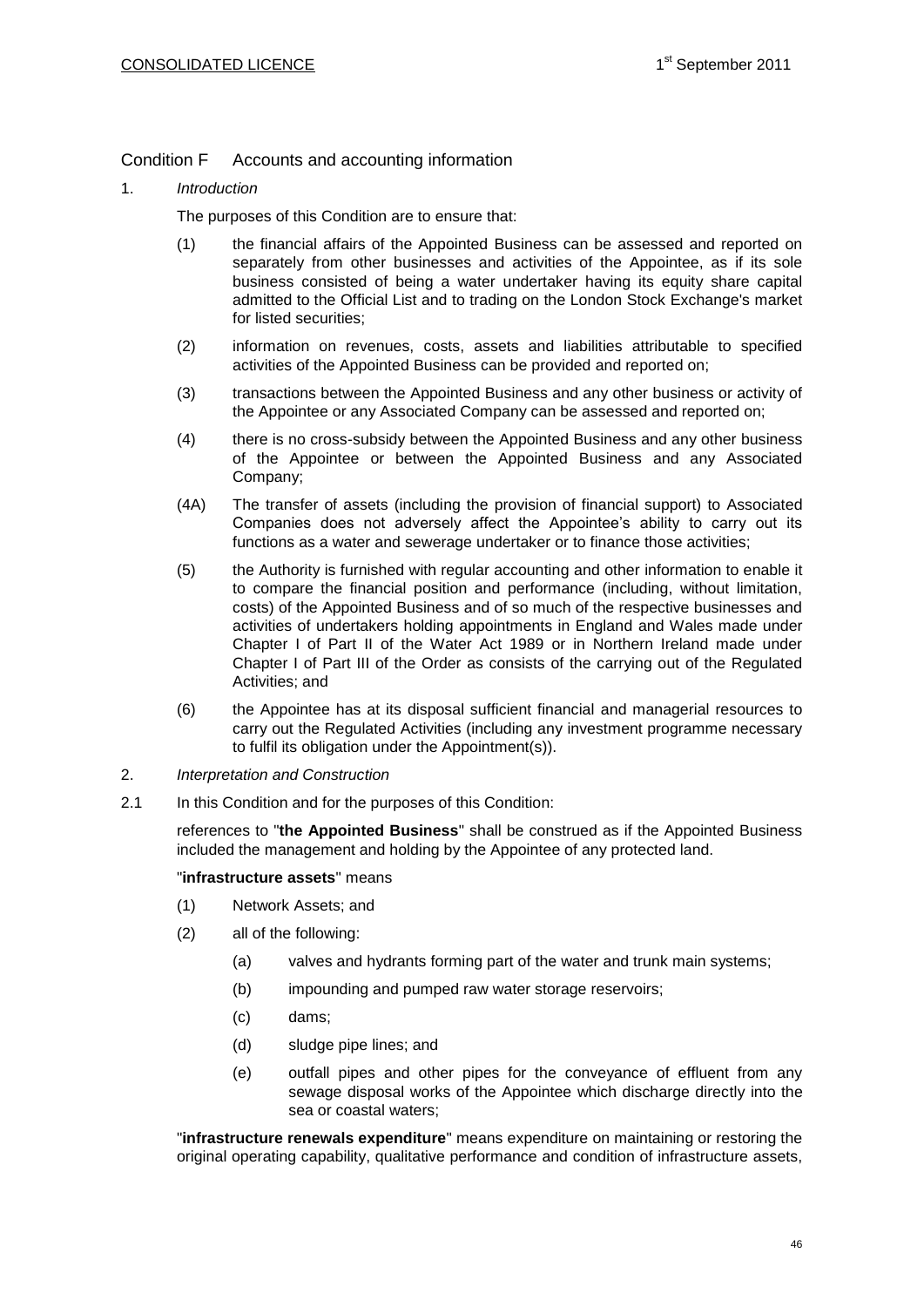other than expenditure which is capitalised and routine day to day maintenance expenditure which is charged as an operating cost to the profit and loss account;

### "**Network Assets**" means

- (1) in respect of a water undertaker:
	- (a) water mains and trunk mains (other than any pumps, valves and hydrants);
	- (b) resource mains and discharge pipes; and
	- (c) so much of any service pipe as is vested in the water undertaker; and
- (2) in respect of a sewerage undertaker:
	- (a) public sewers (other than any pumps);
	- (b) any outfall pipe or other pipe for the conveyance of effluent from any sewage disposal works of the sewerage undertaker; and
	- (c) any pipe vested in the sewerage undertaker and used for the drainage of one building or of any buildings or yards appurtenant to buildings within the same artilage

but excluding any pipe which discharges directly into the sea or coastal waters

### "**PPP contract**" means:

- (i) any long-term arrangements with the Appointee under HM Government's private finance initiative; or
- (ii) broadly equivalent long-term arrangements with the Appointee involving the significant transfer of risk from the Appointee to the counterparty and the provision to the Appointee of capital works, both in relation to the performance by the Appointee of the Regulated Activities,

pursuant to which, in each case, the counterparty provides works (or, as the case may be, such works) whether or not together with facilities or services, which relate to the performance by the Appointee of the Regulated Activities;

## "**Principal Services**" means

- (1) water supply; and
- (2) sewerage services,

and references to a Principal Service are to either and each of water supply and sewerage services;

"**sewerage services**" includes sewage treatment and disposal and reception, treatment and disposal of trade effluent.

- 2.2 Except where otherwise expressly provided, references in this Condition to costs or liabilities shall be construed as including taxation, and references to any profit and loss account shall be construed accordingly.
- 2.3 For the purposes of this Condition:
	- (1) all forms of property shall be assets, whether situated in the United Kingdom or not, including:
		- (a) options, debts and incorporeal property generally; and
		- (b) any currency including sterling;
	- (2) references to the supply of a service include references to anything (including the service of any employee) being made available; and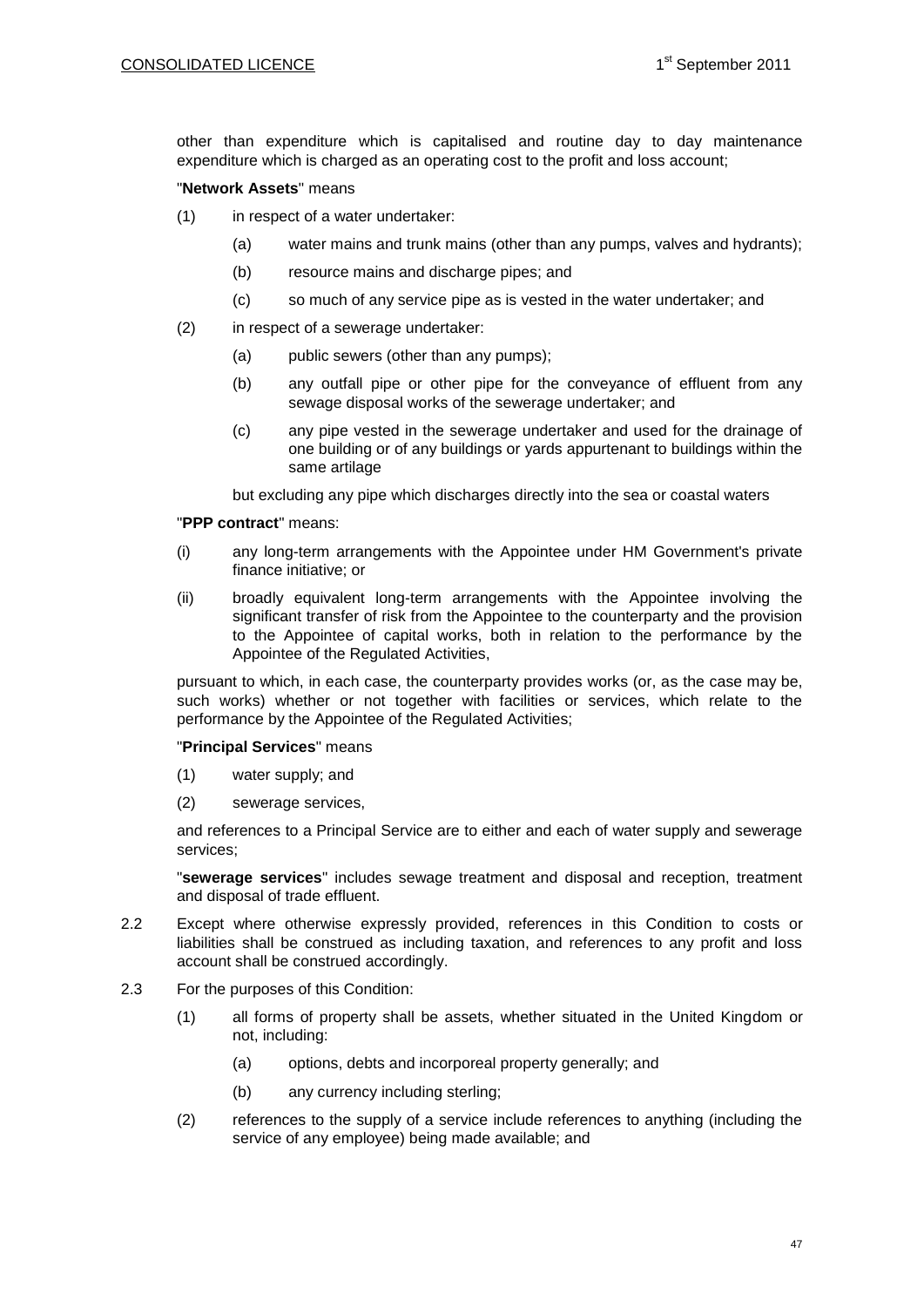(3) references to a transfer of an asset or liability include references to a part transfer of an asset or liability and, without limitation, there is a part transfer of an asset where an interest or right in or over the asset is created.

3. *Accounting Records*

The Appointee shall keep proper accounting records in a form which enables the revenues, costs, assets and liabilities of, or reasonably attributable to, the respective businesses and activities of the Appointee described in this Condition and the other matters mentioned in this Condition to be separately identified, having regard to the terms of any guidelines notified from time to time by the Authority to the Appointee under paragraph 5, 6, 7, or 8.

- 4. *Accounting Statements*
- 4.1 The Appointee shall prepare on a consistent basis in respect of each financial year ending after the transfer date accounting statements which shall comprise, and show separately in respect of each of:
	- (1) the Appointed Business;
	- (2) on an aggregated basis, all businesses and activities of the Appointee other than the Appointed Business; and
	- (3) on an aggregated basis, all businesses and activities of the Appointee including the Appointed Business

a profit and loss account, a statement of assets and liabilities and a statement of source and application of funds, together with notes thereto, setting out the revenues, costs (including depreciation, where charged), assets and liabilities thereof, or reasonably attributable thereto.

- 4.2 Accounting statements prepared under subparagraph 4.1 shall:
	- (1) so far as reasonably practicable having regard to the purposes of this Condition, have the same content as the annual accounts of the Appointee prepared under the 1986 Order and be prepared in accordance with the formats and the accounting policies and principles which apply to those accounts; and
	- (2) state the principal accounting policies applied.
- 5. *Segmental Information*
- 5.1 Accounting statements prepared under paragraph 4 shall show or disclose separately:
	- (1) an analysis of total operating costs (excluding interest and taxation) of the Appointed Business showing separately for each Principal Service:
		- (a) manpower costs
		- (b) other costs of employment
		- (c) power
		- (d) local authority rates
		- (e) water charges (including abstraction charges and amounts payable for taking supplies of water in bulk)
		- (f) local authority sewerage agencies
		- (g) materials and consumables
		- (h) hired and contracted services
		- (i) PPP contract costs;
		- (j) charges for bad and doubtful debts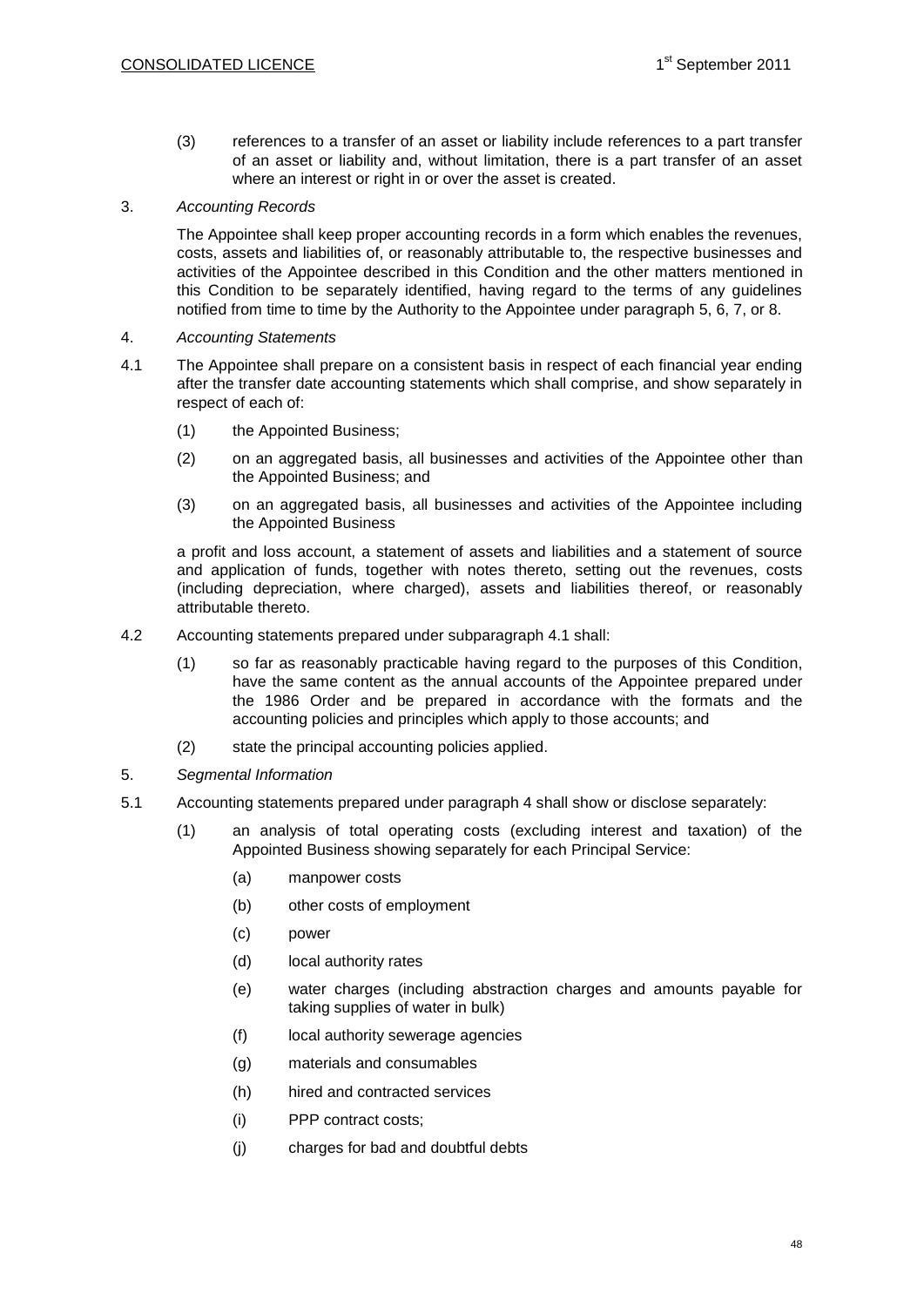- (k) depreciation and amortisation (where charged)
- (l) intangible assets written off
- (m) infrastructure renewals expenditure
- (n) exceptional items, and
- (o) on an aggregated basis, all other operating costs.

The analysis shall include the details reasonably necessary to reconcile the operating costs shown in it with the total operating costs (excluding interest and taxation) of the Appointee shown in the accounting statements prepared under paragraph 4 in respect of the same period;

- (2) an analysis of total turnover of the Appointed Business showing separately turnover attributable to:
	- (a) water supply and, separately on an aggregated basis, sewerage and sewage treatment and disposal (excluding reception, treatment and disposal of trade effluent), distinguishing in each case between the provision of those services on a measured and unmeasured basis respectively;
	- (b) on an aggregated basis, reception, treatment and disposal of trade effluent;
	- (c) grants; and
	- (d) on an aggregated basis, all other sources;
- (3) an analysis of total tangible fixed assets attributable to the Appointed Business showing separately:
	- (a) for each of the items included in the annual accounts of the Appointee prepared under the 1986 Order required to be disclosed under section B of Part I of Schedule 4 to the 1986 Order; or
	- (b) for each of the items included in such other analysis of tangible fixed assets by asset type as is disclosed in those annual accounts; and
	- (c) if not separately disclosed in those annual accounts, for infrastructure assets

amounts attributable to each Principal Service, and as a separate category, on an aggregated basis tangible fixed assets which are not attributable to either Principal Service.

The analysis shall include:

- (i) the details reasonably necessary to reconcile the tangible fixed assets shown in it with the tangible fixed assets shown in the analysis prepared under this subparagraph in respect of the immediately preceding financial year (including details of grants);
- (ii) a statement of any assets which have been re-classified as current assets during the relevant financial year; and
- (iii) to the extent that information is required to be given in respect of any of the items included in the annual accounts of the Appointee prepared under the 1986 Order referred to in this subparagraph 5.1(3) by virtue of Part III of Schedule 4 to the 1986 Order, the same information in respect of those items. In the case of the first analysis prepared under this subparagraph the reconciliation required to be included under (i) above shall be with the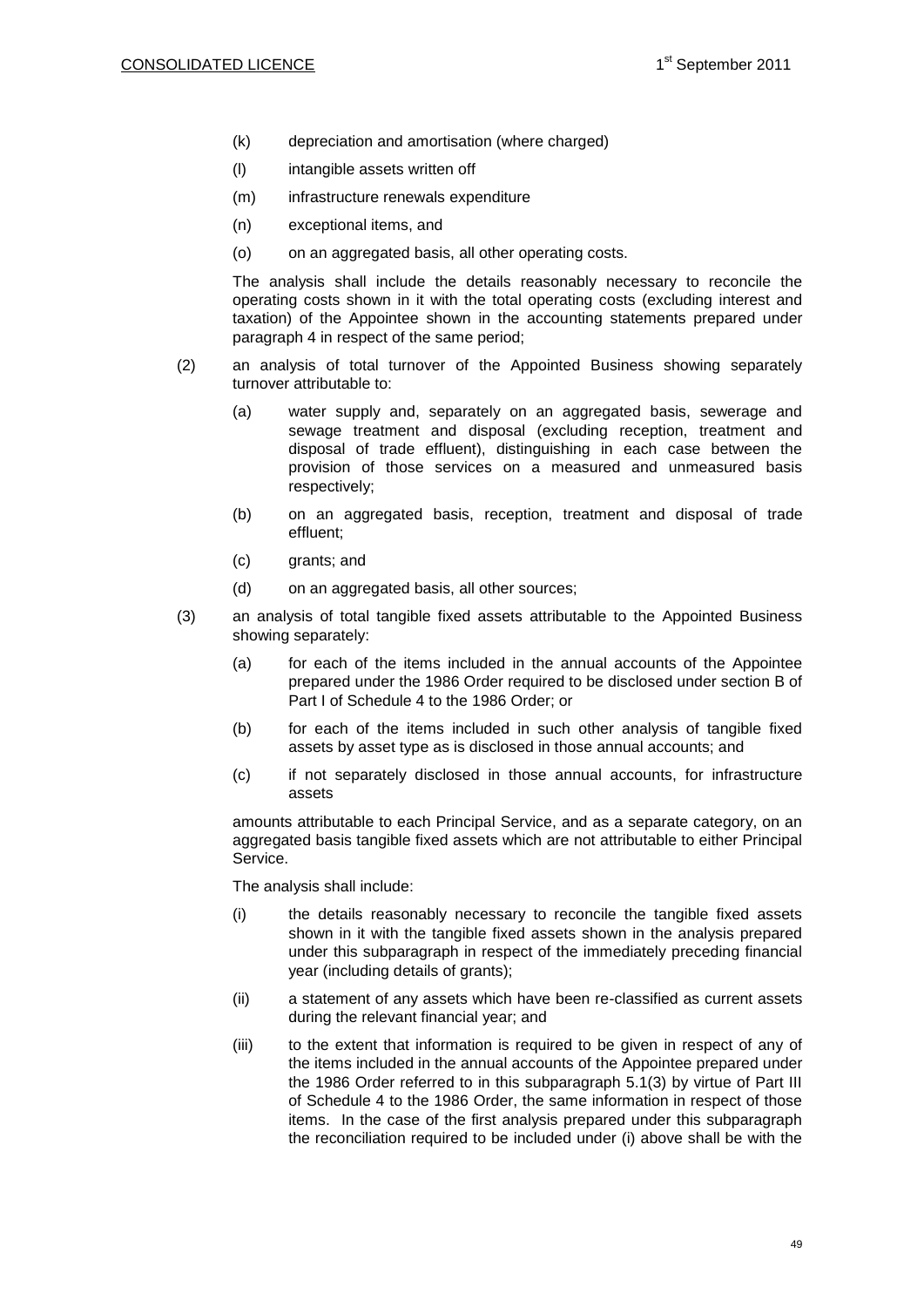analysis prepared by the Water Service in respect of the financial year ended last before the transfer date; and

- (4) details necessary to reconcile expenditure made or incurred in relation to infrastructure assets with the expenditure made or incurred in relation to Network Assets during the same financial year as shown (in relation to a financial year commencing on or after 1 April 2010) in the statement required to be delivered to the Authority under subparagraph 5.3 of Condition L.
- 5.2 Accounting statements prepared under paragraph 4 shall show separately for each item relating to sewerage services included in the analyses under subparagraphs 5.1(1) (operating costs) and 5.1(3) (tangible fixed assets) an analysis between amounts which are attributable to sewerage (including reception of trade effluent) and sewage treatment and disposal (including treatment and disposal of trade effluent).
- 5.3 The Authority may, after consulting with such bodies as are reasonably representative of undertakers holding appointments under Chapter I of Part III of the Order, or if none, the Appointee, from time to time by reasonable notice to the Appointee specify in such guidelines as are reasonable and appropriate for the purpose set out in subparagraph 1(5), variations of:
	- (1) the matters required to be shown or disclosed under subparagraph 5.1(1) (but not so as to require separate analyses of matters comprised within any of the items listed in that subparagraph); and
	- (2) the items in respect of which the analysis of total fixed assets is to be prepared under subparagraph 5.1(3),

and thereafter the Appointee shall show or disclose information under subparagraph 5.1(1) in respect of those matters or, as the case may be, shall prepare the analysis under subparagraph 5.1(3) in respect of those items, in each case as so varied from time to time.

- 6. *Transactions entered into by the Appointee or the Appointed Business with or for the benefit of Associated Companies or other businesses or activities of the Appointee*
- 6.1 The Appointee shall ensure that every transaction between the Appointed Business and any Associated Company (or between the Appointed Business and any other business or activity of the Appointee) is at arm's length, so that neither gives to or receives from the other any cross-subsidy.
- 6.2 Subject to subparagraphs 6.3 to 6.7**,** accounting statements prepared under paragraph 4 shall disclose in relation to each transaction of a description specified in the first column of the Appendix to this Condition which took place during the financial year to which those statements relate, the company or, as the case may be, the business or activity which was party to the transaction with the Appointee or, as the case may be, the Appointed Business or which otherwise benefited from the transaction and the information in relation to that transaction specified in the second column of that Appendix.
- 6.3 Subject to subparagraph 6.4, any amount required to be disclosed in relation to a transaction specified in paragraph 3, 4, 5, or 6 of the Appendix may be aggregated with any amount relating to any other transaction falling within the same paragraph with the same company or other business or activity of the Appointee.
- 6.4 Subject to subparagraph 6.7, if the amount to be disclosed under subparagraph 6.2 in respect of any single transaction between the Appointee and any Associated Company (or between the Appointed Business and any other business or activity of the Appointee) exceeds 0.5% of the turnover of the Appointed Business, or £100,000, whichever is the greater, then that transaction shall not be aggregated under subparagraph 6.3 and the Appointee shall include in any accounting statement prepared under paragraph 4 the information about that transaction which is specified in the Appendix in relation to a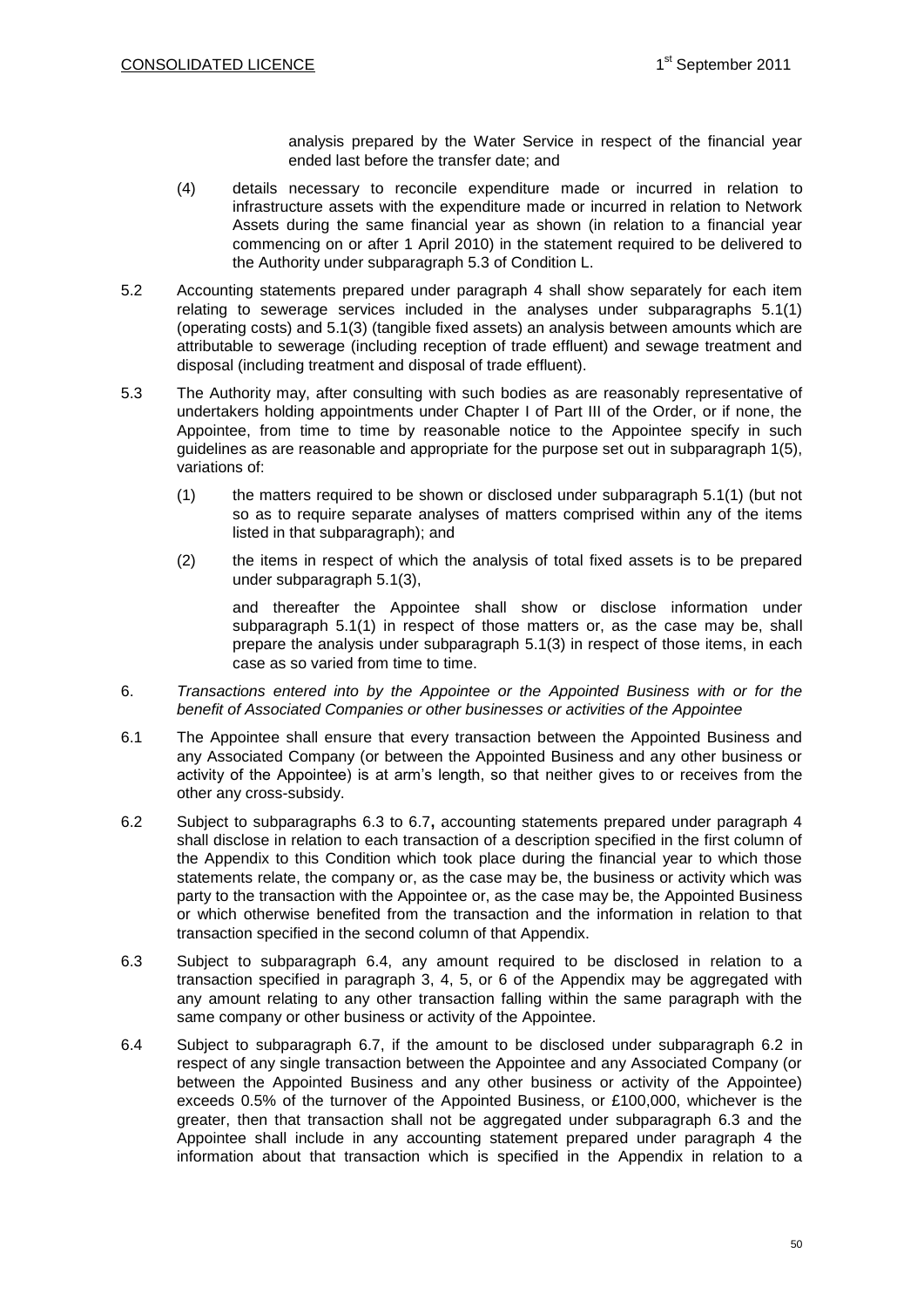transaction of that kind and which complies with any guidelines issued by the Authority for this purpose.

- 6.5 The Appointee shall, when submitting accounting statements prepared under paragraph 4 to the Authority, report to it the turnover of any Associated Company with which the Appointed Business has undertaken any transaction of any kind specified in the Appendix.
- 6.6 Nothing in subparagraph 6.2 shall require the disclosure of any information if the aggregate of any amounts required to be disclosed under paragraphs 3, 4, 5, and 6 of the Appendix relating to transactions with the same company or other business or activity of the Appointee is not material to the Appointed Business as a whole. For the avoidance of doubt, if the aggregate of such amounts is material to the Appointed Business as a whole then information shall be disclosed in accordance with this paragraph and the Appendix in relation to each such transaction (subject always to subparagraph 6.3). For the purpose of this subparagraph the question whether an amount is material to the Appointed Business as a whole shall be determined by the Auditors by reference to whichever is the greater of:
	- (1) The book value of the asset or liability the subject of, or affected by, the transaction; and
	- (2) The consideration or other charge given, paid or waived.
- 6.7 Nothing in this paragraph 6 or the Appendix shall require the disclosure of information which relates solely to a transaction wholly unconnected with the Appointed Business.
- 6.8 The Appointee shall not, in respect of any Charging Year make any payments to any Associated Company in respect of the services rendered to the Appointee by that company, which exceeds:
	- (i) such prices in respect of the service in question which the Appointee has ascertained by market testing in accordance with such arrangements as the Authority may have approved for the purpose of this paragraph and as set out in any part of Ofwat's Regulatory Accounting Guideline 5 (Transfer Pricing in the Water and Sewerage Industry) or any substitute which the Authority may from time to time specify for the purposes of this Condition and which is notified to undertakers holding appointments under Chapter I of Part III of the Order, provided that those arrangements have no prejudicial effect upon the proper carrying out of the Appointee's functions or any of them; or
	- (ii) if, in the opinion of the Authority, the Appointee has demonstrated that market testing as described in (i) above is inappropriate, such proportion as the Authority may agree of the Associated Company's costs in providing to the Appointee the service in question (including a reasonable return to the Associated Company).
- 6.9 Without prejudice to paragraphs 6.1 to 6.7 above, the Appointee shall obtain from any Associated Company referred to in paragraph 6.8, such information about the latter's costs as the Authority may reasonably require.
- 6.10 The Appointee shall not, without the consent of the Authority and otherwise than in compliance with its directions concerning the valuation of the asset and the treatment of the consideration in the Appointee's accounts, transfer to any Associated Company to which paragraph 6.8 applies any right or asset to which paragraph 3 of Condition K applies.
- 6.11 (1) The Appointee shall not, without the consent of the Authority:
	- (i) give any guarantee of any liability of any Associated Company; or
	- (ii) make to any such company any loan.
	- (1A) The Appointee shall not, without the consent of the Authority, enter into an agreement or incur a commitment incorporating a cross-default obligation.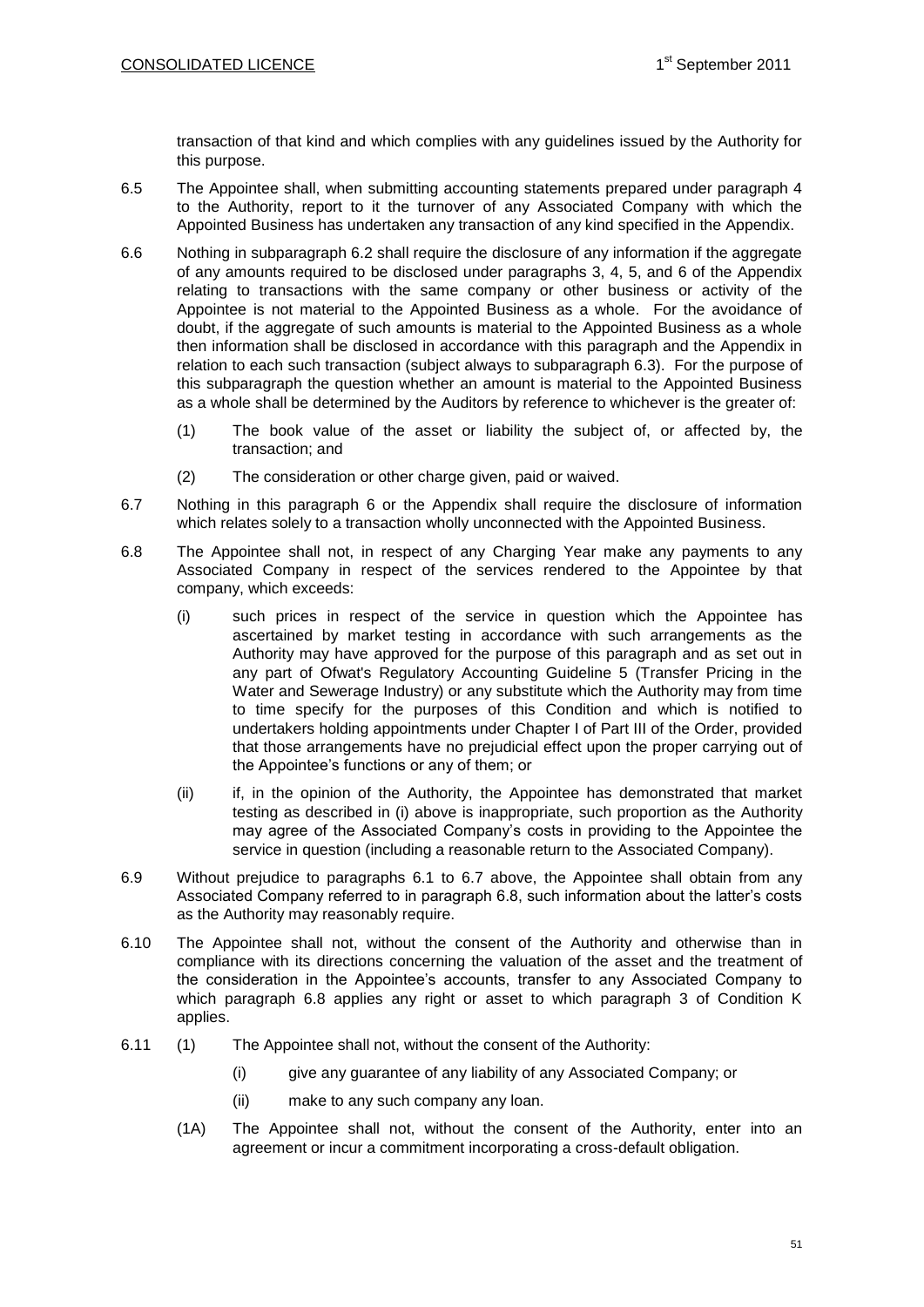- (B)(2) For the purposes of this paragraph 6.11:
	- (a) "**liability**" includes the creation of any mortgage, charge, pledge, lien or other form of security or encumbrance, the making of any loan and the undertaking of any other indebtedness;
	- (b) "**loan**" includes the transfer or lending, by any means, of any sum of money or of any rights in respect of that sum; and
	- (c) "**cross-default obligation**" means a term of any agreement or arrangement whereby the Appointee's liability to pay or repay any debt or other sum arises or is increased or accelerated by reason of a default of any person other than the Appointee.
- 6.12 Without prejudice to the application of paragraph 6.2, the Appointee shall declare or pay dividends only in accordance with a dividend policy which has been approved by the board of directors of the Appointee and which complies with the following principles:
	- (i) the dividends declared or paid will not impair the ability of the Appointee to finance the Appointed Business; and
	- (ii) under a system of incentive regulation, dividends would be expected to reward efficiency and the management of economic risk.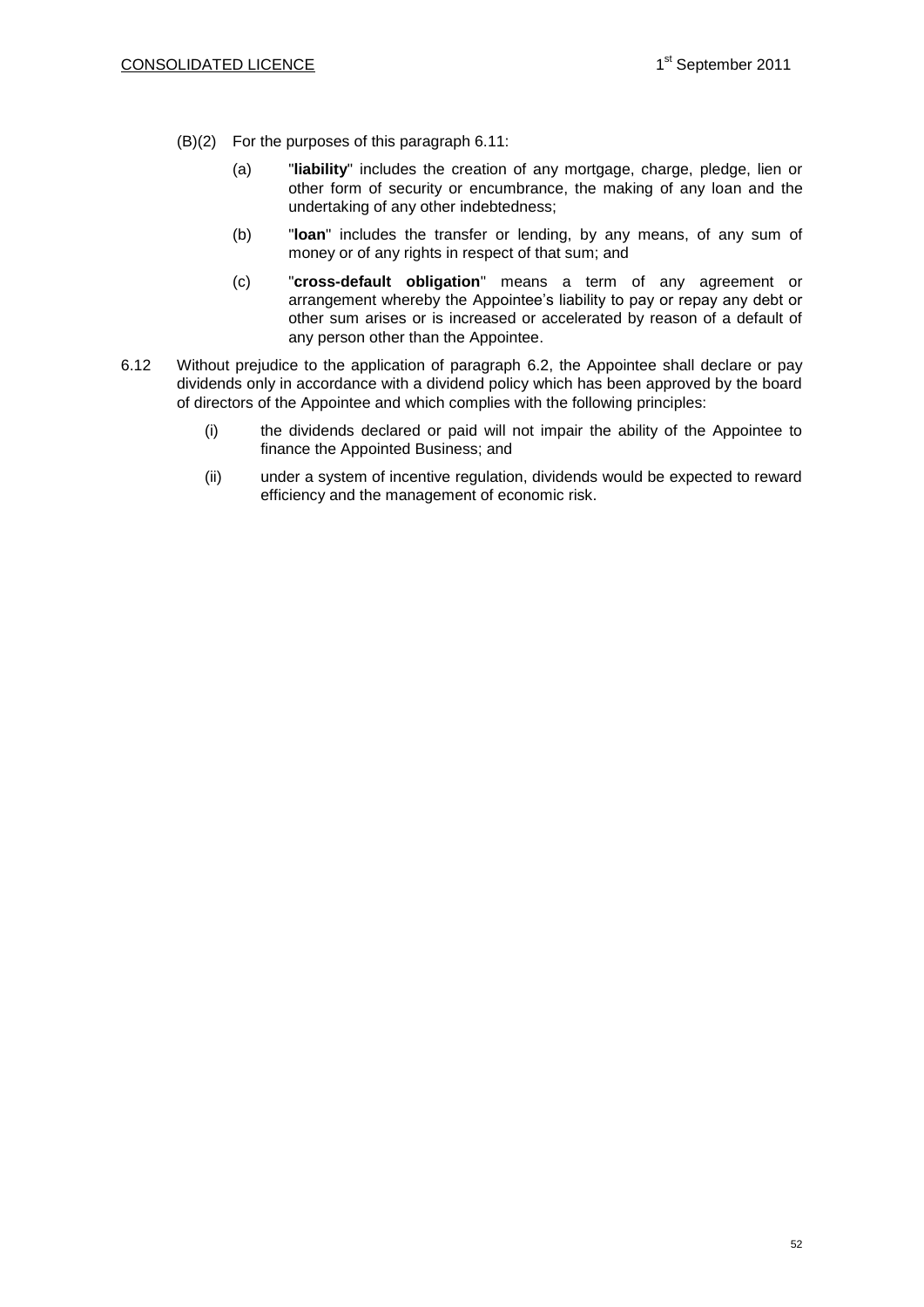### *Ring-Fencing*

6A.1 (1) The Appointee shall at all times act in the manner best calculated to ensure that it has adequate:

- (i) financial resources and facilities;
- (ii) management resources; and
- (iii) systems of planning and internal control

to enable it to secure the carrying out of the Regulated Activities including the investment programme necessary to fulfil its obligations under the Appointments. The above requirements must not be dependent upon the discharge by any other person of any obligation under, or arising from, any agreement or arrangement under which that other person has agreed to provide any services to, or carry out works for, the Appointee in its capacity as a Relevant Undertaker.

- (1A) For the purposes of subparagraph (1)(iii) above, the Appointee shall ensure that its systems of planning and internal control comply with such guidance as the Authority may, from time to time, specify in writing for the purposes of this Condition.
- (1B) Paragraph 10 in this Condition F (Reference of disputed matters to the Competition Commission) shall apply to the guidance referred to in subparagraph (1A) above, as it applies to the guidelines mentioned in subparagraph 10.1.
- 6A.2A The Appointee shall, at the same time as it complies with subparagraph 9.3 (submission of Accounting Statements) submit to the Authority a Certificate in the following terms:
	- (1) that in the opinion of the directors the Appointee will have available to it sufficient financial resources and facilities to enable it to carry out, for at least the next 12 months, the Regulated Activities (including the investment programme necessary to fulfil the Appointee's obligations under the Appointments);
	- (2) that in the opinion of the directors the Appointee will, for at least the next 12 months, have available to it:
		- (i) management resources; and
		- (ii) methods of planning and internal control which are sufficient to enable it to carry out those functions as required by subparagraph (1) in 6A.1 above; and
	- (3) that in the opinion of the directors, all contracts entered into with any Associated Company include all necessary provisions and requirements concerning the standard of service to be supplied to the Appointee, to ensure that it is able to meet all its obligations as a water and a sewerage undertaker.
- 6A.2B (1) The Appointee shall, when it complies with paragraph 6A.2A, submit with each certificate a statement of the main factors which the directors have taken into account in giving that certificate.
- 6A.2B (2) Without prejudice to paragraph 6A.3 below, the directors shall inform the Authority in writing as soon as they become aware of any circumstances which causes them to believe that the most recent certificate under paragraph 6A.2A could not be repeated in the light of that circumstance.
- 6A.3 (1) Whenever the directors become aware that the Appointee or any Group Company is proposing to embark upon any activity which is not one of those described in subparagraph 6A.1 and which may be material in relation to the Appointee's ability to finance the carrying out of the functions mentioned in that subparagraph, they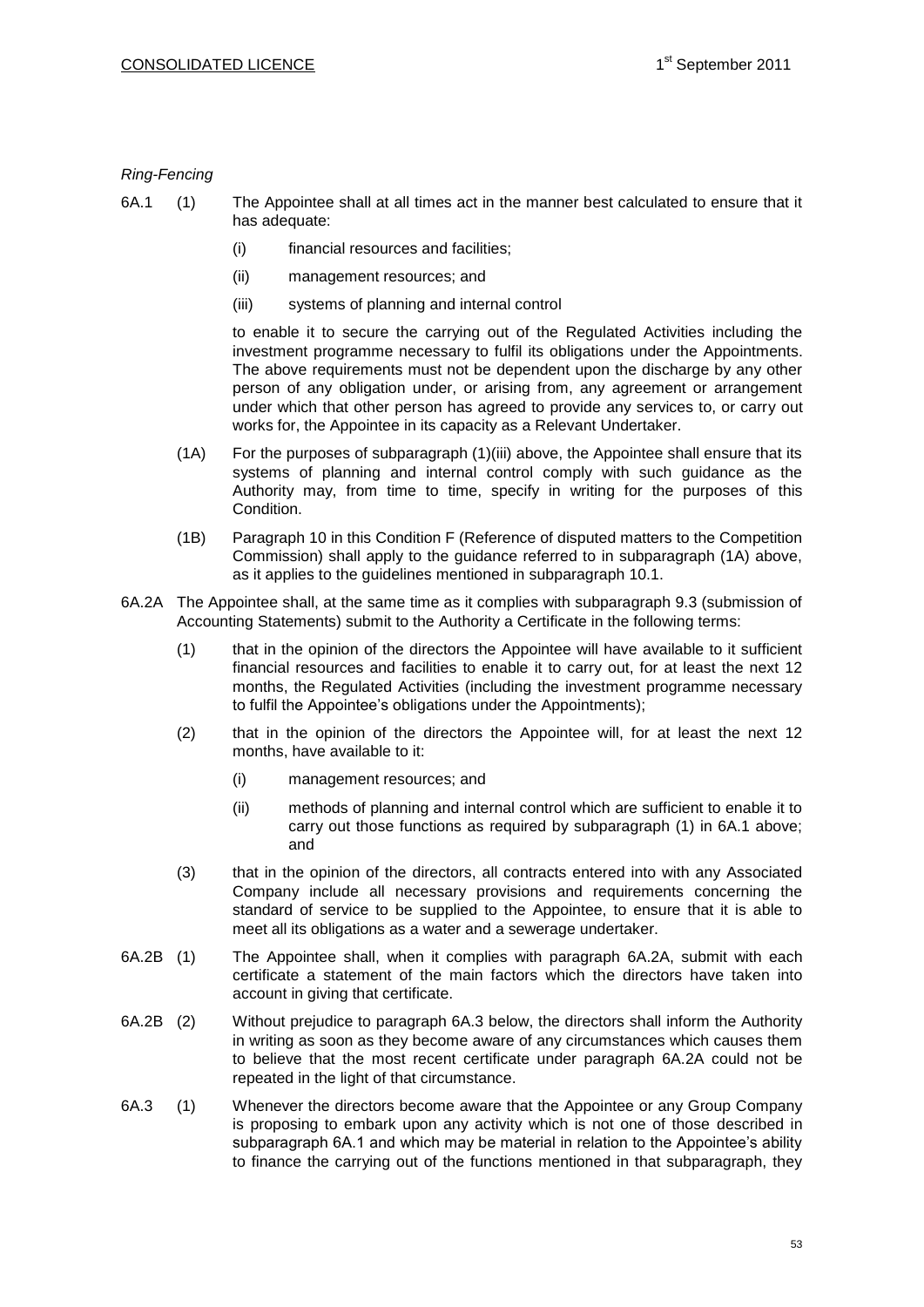shall as soon as is practicable, having regard to the purposes of this Condition, notify the Authority about that proposal.

- 6A.3 (2) Not later than 14 days after the directors become aware that the Appointee or any Group Company has embarked upon any activity to which subparagraph 6A.3 (1) applies, they shall submit to the Authority a Certificate in the terms specified in subparagraph 6A.2A.
- 6A.4 Each certificate under subparagraph 6A.2A, 6A.2B or 6A.3 shall be either:
	- (1) signed by the directors of the Appointee for the time being; or
	- (2) approved by a duly-convened meeting of the board of directors of the Appointee for the time being, signed (in confirmation of that approval) by a director or the secretary of the Appointee and have attached to it a certified copy of an extract of the minutes of the relevant meeting containing the resolution to approve it.
	- (3) (a) Each certificate under paragraph 6A.2A, shall be accompanied by a report prepared by the Appointee's Auditors and addressed to the Authority, stating whether they are aware of any inconsistencies between that certificate and either the statements referred to in paragraph 9.3 or any information which the Auditors obtained in the course of their work as the Appointee's Auditors and, if so, what they are.
		- (b) Each certificate under paragraph 6A.2A(2) shall be accompanied by a report prepared by the Appointee's Reporter and addressed to the Authority, setting out the Reporter's opinion about the extent to which the Appointee has, during the preceding 12 months complied with its obligation in subparagraph (1)(iii) and paragraph (1A) in 6A.1 of this condition.
- 6A.5A The Appointee shall, at all times, conduct the Appointed Business as if it were substantially the Appointee's sole business and the Appointee were a separate listed public limited company. The Appointee should have particular regard to the following in the application of this Condition:
	- (a) the composition of the board of directors of the Appointee should be such that the directors, acting as such, are able to act independently of the parent company or controlling shareholder and exclusively in the interests of the Appointee;
	- (b) the Appointee must ensure that each of its directors must disclose, to the Appointee and the Authority, conflicts between duties of the directors as directors of the Appointee and other duties;
	- (c) where potential conflicts exist between the interests of the Appointee as a water and a sewerage undertaker and those of other Group Companies, the Appointee and its directors must ensure that, in acting as directors of the Appointee, they should have regard exclusively to the interests of the Appointee as a water and a sewerage undertaker;
	- (d) no director of the Appointee should vote on any contract or arrangement in which he has an interest by virtue of other directorships although nothing in this subparagraph shall prevent any director of the Appointee from voting on the declaration, recommendation, payment or making of a dividend or other form of distribution. This arrangement should be reflected in the Articles of Association of the Appointee;
	- (e) the Appointee should inform the Authority without delay when:
		- (i) a new director is appointed;
		- (ii) the resignation or removal of a director takes effect; or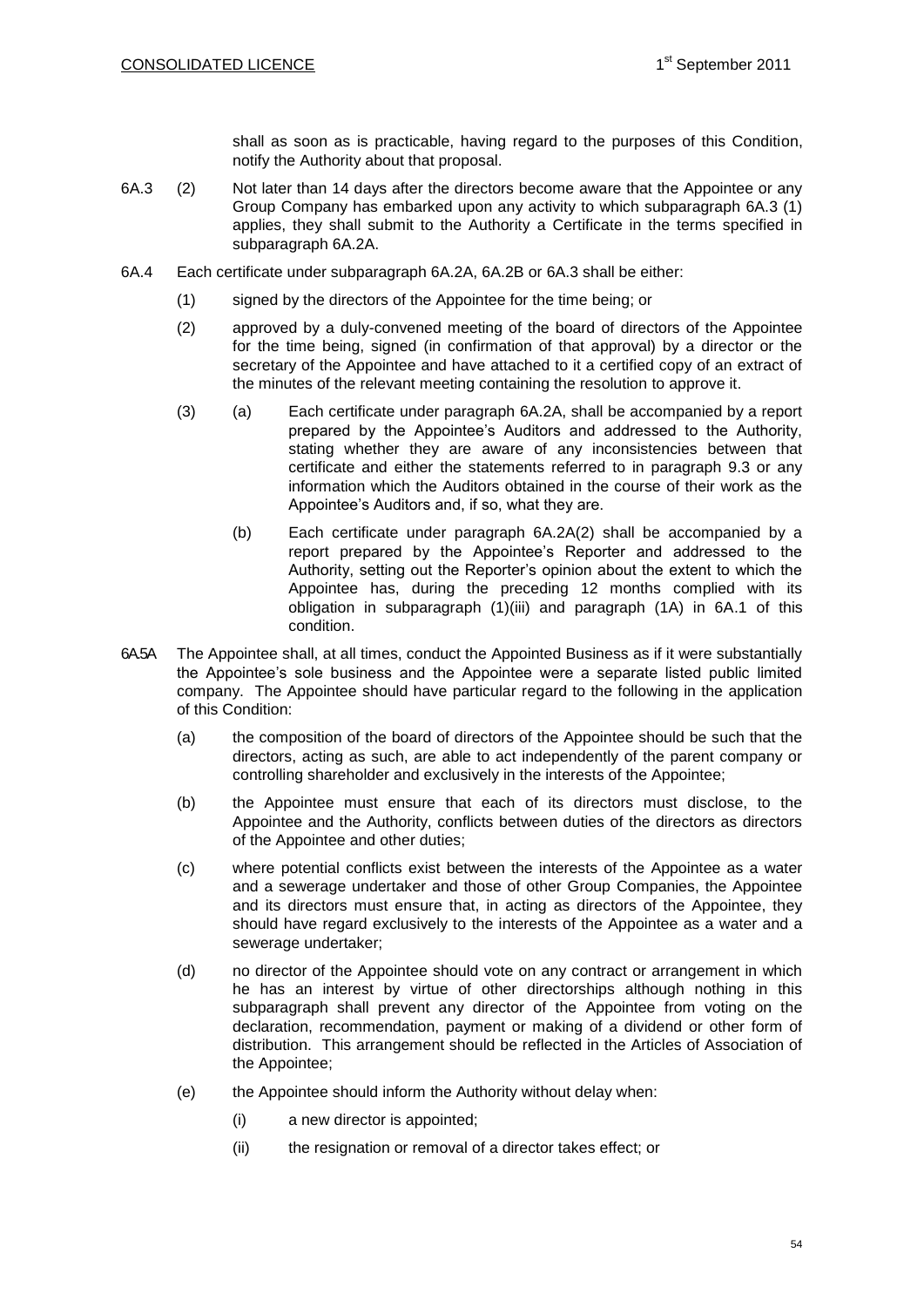(iii) any important change in the functions or executive responsibilities of a director occurs.

The Appointee should notify the Authority of the effective date of the change and, in the case of an appointment, whether the position is executive or non-executive and the nature of any specific function or responsibility;

- (f) the dividend policy adopted by the Appointee and the implications of paragraph 6.12 of this Condition F; and
- (g) the Principles of Good Governance and Code of Best Practice (or any successor document having a similar purposes and content) as may from time to time be incorporated into or approved for the purposes of the Listing Rules of the Financial Services Authority.
- 6A.5B The Appointee shall, at such times and in such ways as may from time to time be required by the Listing Rules of the Financial Services Authority, publish such information about its annual interim and final results as is by those rules required to be announced by a company whose shares are for the time being admitted to the Official List and to trading on the London Stock Exchange's market for listed securities.
- 6A.6(1) The Appointee shall ensure that it, or any Associated Company as issuer of corporate debt on its behalf, obtains by 31st March 2008 a shadow rating and obtains by 30 June 2009, and thereafter maintains at all times, an issuer credit rating. The Appointee shall have as its objective the obtaining, and maintaining thereafter, of an investment grade rating by 30 June 2009.
- 6A.6(2) Once an issuer credit rating has been obtained in accordance with paragraph 6A.6(1), the Appointee shall not transfer, lease, license or lend any sum or sums, asset, right or benefit to any Associated Company save in accordance with paragraph 6A.6(3)**,** if:
	- (a) the Appointee does not hold an investment grade rating;
	- (b) where the Appointee holds more than one issuer credit rating, one or more of the ratings so held is not investment grade; or
	- (c) any issuer credit rating held by the licensee is BBB- by Standard & Poor's Ratings Group (or any of its subsidiaries) or Fitch Ratings Ltd or Baa3 by Moody's Investors Service, Inc. (or such higher issuer credit rating as may be specified by any of these credit rating agencies from time to time as the lowest investment grade credit rating), or is an equivalent rating from another reputable credit rating agency which has comparable standing in the United Kingdom and the United States of America and:
		- (i) is on review for possible downgrade; or
		- (ii) is on Credit Watch or Rating Watch with a negative designation;
		- or, where neither (i) nor (ii) applies:
		- (iii) the rating outlook of the Appointee as specified by any credit rating agency referred to in subparagraph (c) which at the relevant time has assigned the lower or lowest investment grade issuer credit rating held by the licensee has been changed from stable or positive to negative.
- 6A.6(3) Where subparagraph 6A.6(2) applies, the Appointee may not without the prior written consent of the Authority (following disclosure of all material facts) transfer, lease, license or lend any sum or sums, asset, right or benefit to any Associated Company otherwise than by way of:
	- (a) payment properly due for any goods, services or assets in relation to commitments entered into prior to the date on which the circumstances described in paragraph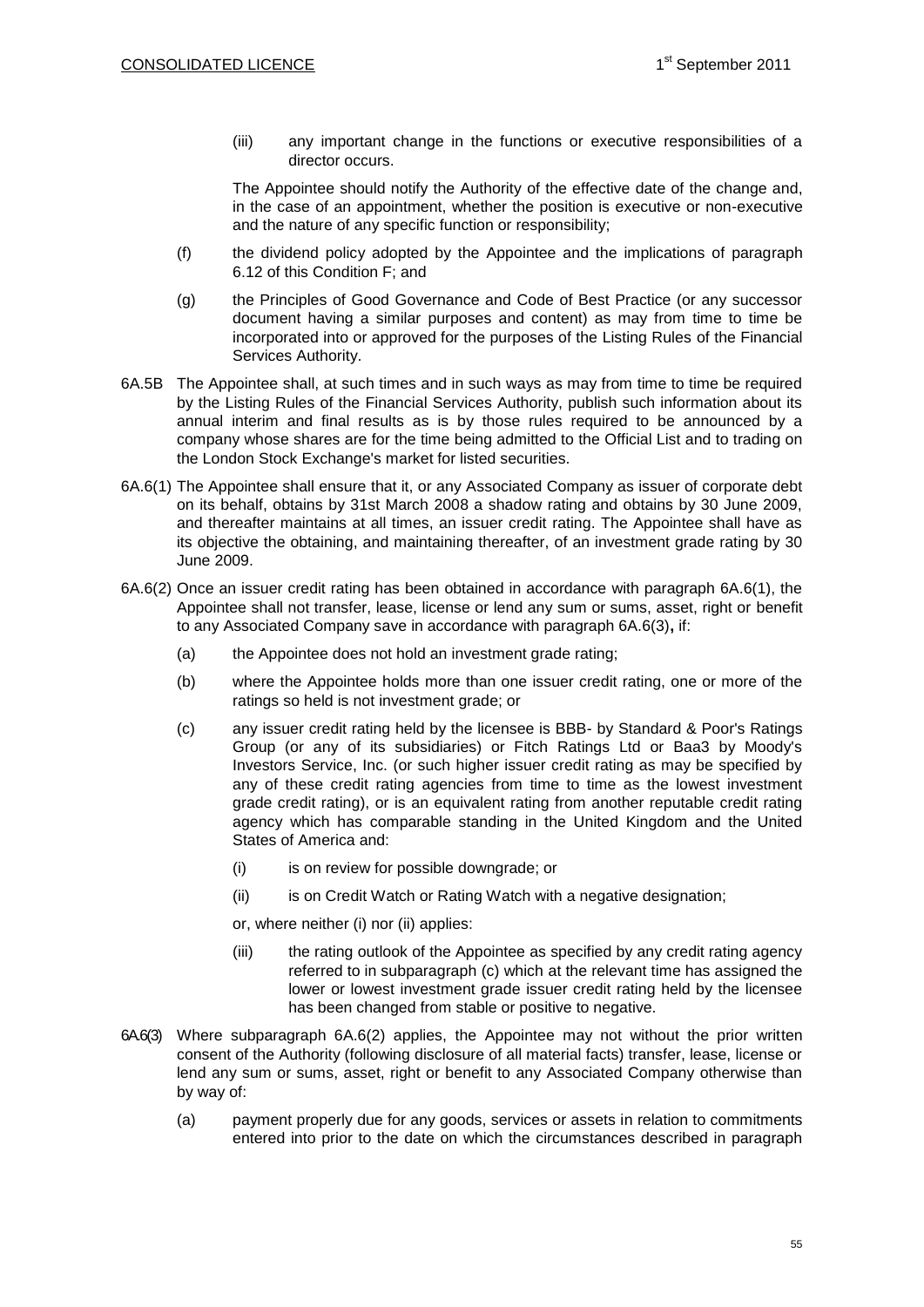6A.6(2) arise, and which are provided on an arm's length basis and on normal commercial terms;

- (b) a transfer, lease, licence or loan of any sum or sums, asset, right or benefit on an arm's length basis, on normal commercial terms and where the value of the consideration due in respect of the transaction in question is payable wholly in cash and is paid in full when the transaction is entered into;
- (c) repayment of, or payment of interest on, a loan not prohibited by Condition F and which was contracted prior to the date on which the circumstances in paragraph 6A.6(2) arise, provided that such payment is not made earlier than the original due date for payment in accordance with its terms; and
- (d) payments for group corporation tax relief or for the surrender of Advance Corporation Tax calculated on a basis not exceeding the value of the benefit received, provided that the payments are not made before the date on which the amounts of tax thereby relieved would otherwise have been due.

### 6A.6(4) In this condition:

**"Investment grade rating**" means a stand alone rating not being a shadow rating recognised as investment grade by Standard and Poor's Rating Group (or any of its subsidiaries), by Moody's Investors Services Incorporated (or any of its subsidiaries) or by Fitch Ratings Limited, or any other reputable credit rating agency which has comparable standing in the United Kingdom and the United States of America.

**"Issuer credit rating"** means a credit rating assigned to an issuer of corporate debt by Standard and Poor's Rating Group (or any of its subsidiaries), by Moody's Investors Services Incorporated (or any of its subsidiaries) or by Fitch Ratings Limited, or any other reputable credit rating agency which has comparable standing in the United Kingdom and the United States of America.

**"Shadow rating"** means a credit rating (not being an issuer credit rating) assigned to the Appointee by any reputable financial institution or firm of accountants applying principles, methodology and standards that are analogous to and consistent with those adopted by reputable credit rating agencies.

**"Stand alone rating"** means, in relation to the Appointee, a rating that has been assigned to the Appointee on a basis that disregards the effect of any ownership or guarantee provided by the Department for Regional Development or any other government entity.

- 7. *Basis of allocations and apportionments*
- 7.1 The analyses of operating costs and tangible fixed assets prepared under subparagraphs 5.1(1) and 5.1(3) and 5.2 shall give a description of the bases of any apportionments or allocations of costs and assets and shall be prepared in accordance with any guidelines which may be issued from time to time by the Authority under subparagraph 7.3**.**
- 7.2 Accounting statements prepared under paragraph 4 and, where relevant, the description of transactions prepared under paragraph 6 shall:
	- (1) describe the basis of any apportionment or allocation of revenues, costs, assets and liabilities between the Appointed Business and any other business or activity of the Appointee or between the Appointee and any Associated Company;
	- (2) specify the nature of the revenues, costs, assets or liabilities which have been so apportioned or allocated; and
	- (3) specify between which business, activity or Associated Company the revenues, costs, assets or liabilities have been so apportioned or allocated.
- 7.3 The Authority may, after consulting such bodies as are reasonably representative of undertakers holding appointments made under Chapter I of Part III of the Order, or if none,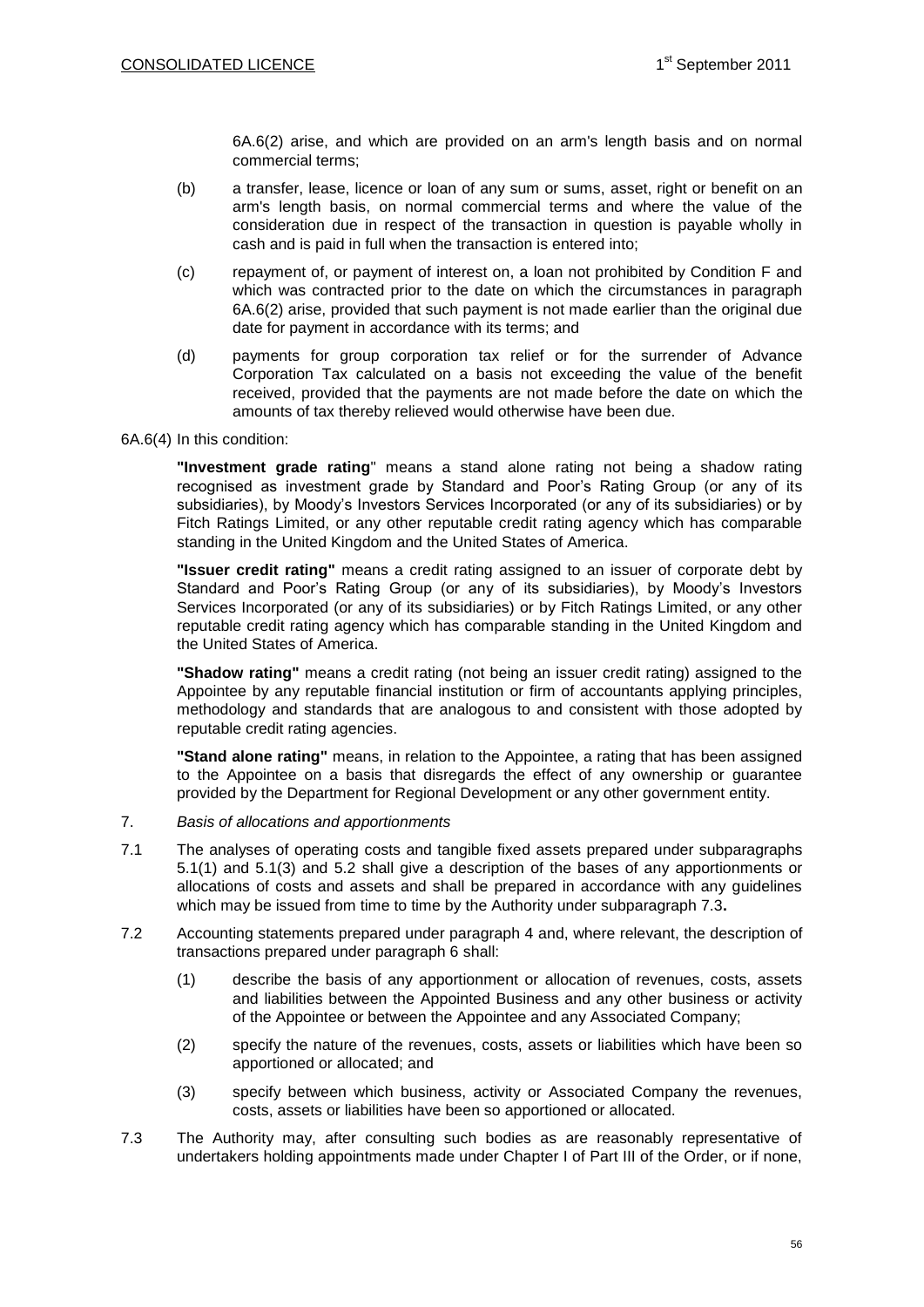the Appointee, from time to time by reasonable notice to the Appointee issue such guidelines as are reasonable and appropriate for the purpose set out in subparagraph 1(5) as to the bases of allocations and apportionments to be adopted in preparing the analyses required under subparagraphs 5.1(1) and 5.1(3) and 5.2 and in making the allocations and apportionments referred to in subparagraph 7.2(1) and thereafter the Appointee shall prepare the analyses and make the allocations and apportionments in accordance with such guidelines as may apply from time to time.

### 8. *Current Cost Accounting Statements*

- 8.1 In addition to preparing accounting statements under paragraph 4, the Appointee shall prepare accounting statements, on the current cost basis in respect of the same period in accordance with such guidelines as are reasonable and appropriate for the purposes of this Condition as the Authority may from time to time, after consulting with such bodies as are reasonably representative of undertakers holding appointments made under Chapter I of Part III of the Act, or if none the Appointee, notify to the Appointee for the purposes of this paragraph.
- 8.2 Guidelines notified by the Authority to the Appointee under subparagraph 8.1 may:
	- (1) specify the form and content of current cost accounting statements, including information on specified types of revenue, cost, asset or liability and information on the revenues, costs, assets and liabilities attributable to specified activities, provided that the guidelines may not require the Appointee to disclose information in such current cost accounting statements in respect of items in respect of which the Appointee is not required to give information in accounting statements prepared under paragraph 4 from time to time;
	- (2) require any reconciliation that may be required with the annual accounts of the Appointee prepared under the 1986 Order;
	- (3) specify the accounting principles and the bases of valuation to be used in preparing current cost accounting statements; and
	- (4) specify the nature of the report by the Auditors required to be given in respect of accounting statements.
- 9. *Audit and publication of Accounting Statements*
- 9.1 The Appointee shall procure the following reports by the Auditors addressed to the Authority:
	- (1) in respect of each set of accounting statements prepared under this Condition, a report stating whether in their opinion:
		- (a) proper accounting records have been kept by the Appointee as required by paragraph 3; and
		- (b) that set of accounting statements (including the information required to be shown or disclosed under paragraphs 5, 6 and 7) is in agreement with the Appointee's accounting records and complies with the relevant paragraphs (including any relevant guidelines) or, in the case of accounting statements prepared under paragraph 8, complies with the relevant guidelines;
	- (2) in respect of each set of accounting statements prepared under paragraph 4, a report stating whether in their opinion that set of accounting statements represents a true and fair view of the revenues, costs, assets and liabilities of, or reasonably attributable to, the business and activities mentioned in paragraph 4; and
	- (3) in respect of each set of accounting statements prepared under paragraph 8, a statement of opinion as to such other matters as may be specified in the guidelines applying to those accounting statements.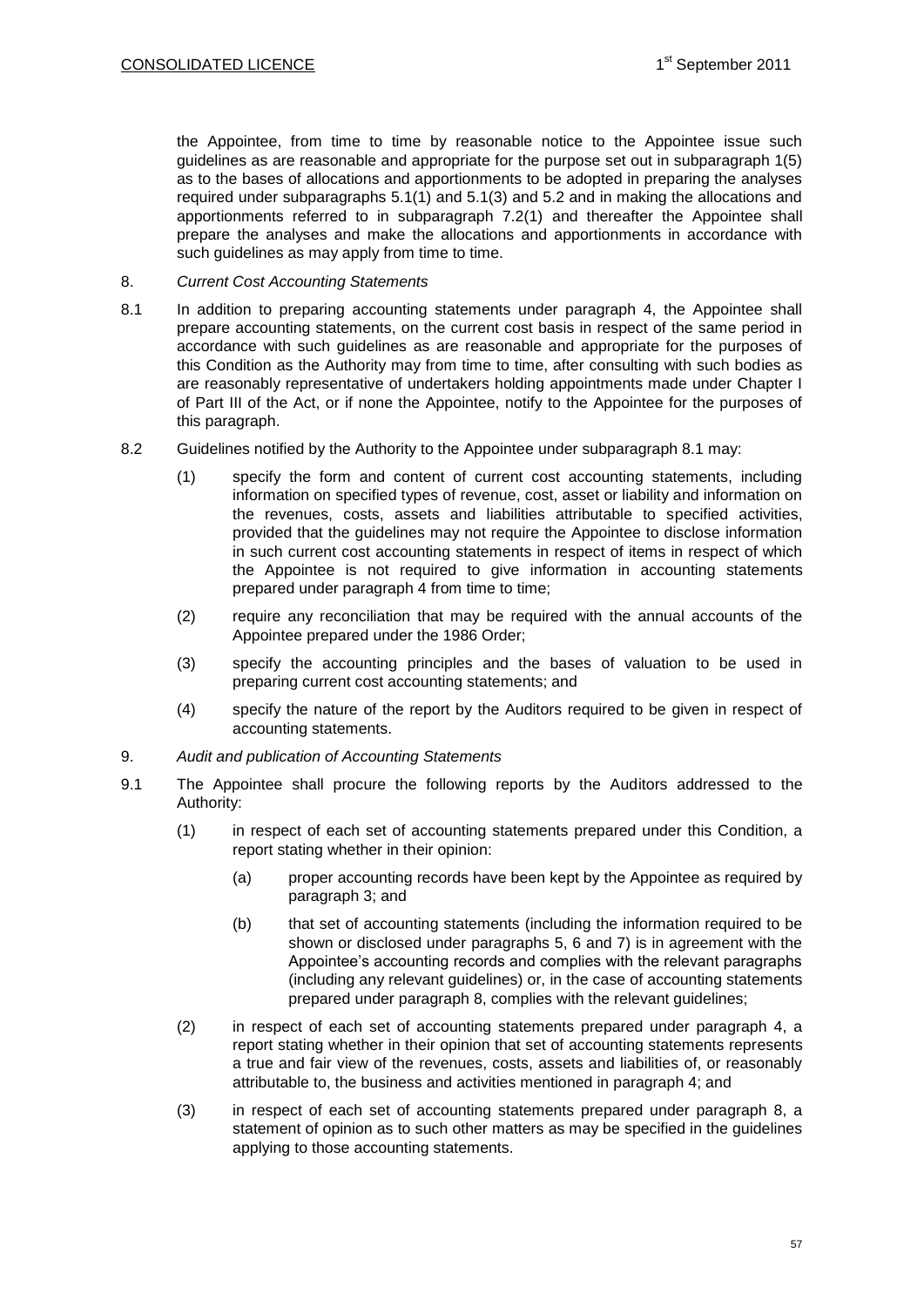- 9.2 The Appointee shall enter into a contract of appointment with the Auditors which shall include a term that the Auditors will provide such further explanation or clarification of their reports, and such further Information in respect of the matters which are the subject of their reports, as the Authority may reasonably require.
- 9.3 The Appointee shall deliver to the Authority a copy of each set of accounting statements prepared under this Condition and of each report referred to in subparagraph 9.1 as soon as reasonably practicable and in any event not later than 15 July following the end of the financial year to which they relate.
- 9.4 Accounting statements prepared under this Condition (excluding the information required to be disclosed under subparagraphs 5.1(4) and 5.2, paragraph 6 and subparagraphs 7.1 and 7.2 and any information exempted from this subparagraph from time to time by the Authority by notice to the Appointee), together with the Auditors' reports delivered to the Authority under subparagraph 9.3 in respect of those accounting statements (but excluding any part of any such report to the extent that it relates specifically to any information excluded or exempted from this subparagraph as aforesaid), shall be published with the annual accounts of the Appointee prepared under the 1986 Order or, at the Appointee's option, with the annual accounts of its holding company prepared under the 1986 Order and copies thereof made available upon request to customers.
- 10. *Guidelines and references to the Competition Commission*
- 10.1 The Appointee may, by notice given to the Authority within one month of the date of any such notice or notification as is referred to in paragraphs 5, 6, 7 and 8, require the Authority to refer to the Competition Commission for determination by it the question whether the guidelines the subject of the relevant notice or notification are appropriate and reasonable for the purposes specified in the relevant paragraph.
- 10.2 Where the Appointee requires the Authority to make a reference to the Competition Commission under subparagraph 10.1 any guidelines issued by the Authority which are the subject of that reference shall not apply unless and until the Commission determines that they shall apply.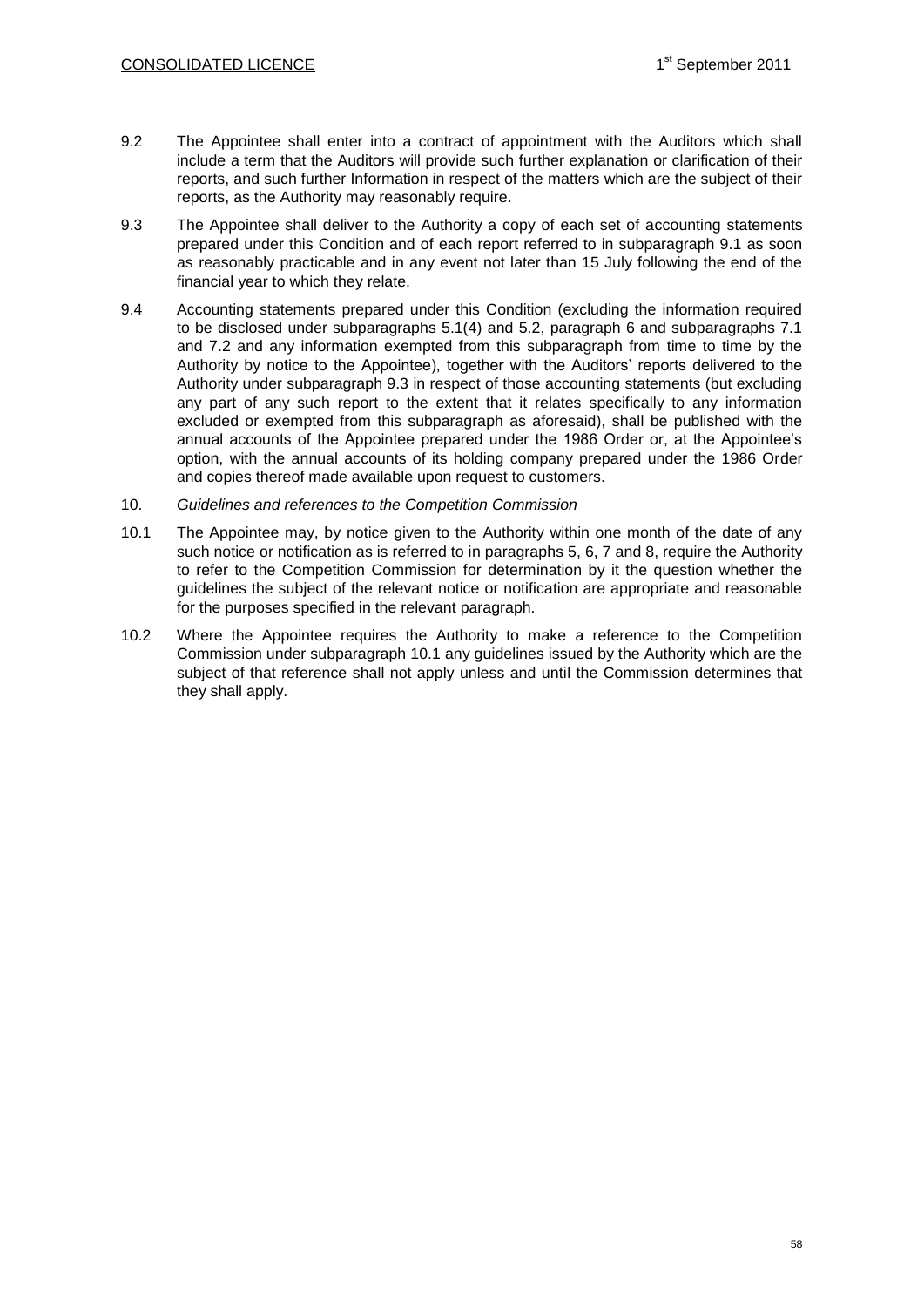# **APPENDIX**

| <b>COLUMN1</b> |                                                                                                                                                                                                                               | <b>COLUMN2</b>  |                                                                                                                                                                                                                                                                   |  |
|----------------|-------------------------------------------------------------------------------------------------------------------------------------------------------------------------------------------------------------------------------|-----------------|-------------------------------------------------------------------------------------------------------------------------------------------------------------------------------------------------------------------------------------------------------------------|--|
| 1.             | Any borrowings or sums lent:                                                                                                                                                                                                  | $\mathcal{I}$ . | The<br>principal<br>of<br>the<br>amount<br>borrowed or lent, the date on which<br>dates<br>the<br>between<br>which<br>or<br>repayment is to be made and the<br>rate of interest payable.                                                                          |  |
|                | by or to the Appointed Business to or<br>by any other business or activity of<br>the Appointee; or                                                                                                                            |                 |                                                                                                                                                                                                                                                                   |  |
|                | by or to the Appointee to or by any<br>Associated Company.                                                                                                                                                                    |                 |                                                                                                                                                                                                                                                                   |  |
| 1A             | Any dividend paid to any Associated<br>Company.                                                                                                                                                                               | 1A              | The basis on which the dividend has<br>been established.                                                                                                                                                                                                          |  |
| 2.             | The giving of any guarantee or any<br>other form of security by the<br>Appointee for or in respect of any<br>obligations<br>any<br>Associated<br>оf<br>Company.                                                               | 2.              | The form of the guarantee or other<br>security given, the assets,<br>the<br>subject of the security, the amount of<br>obligation<br><i>(including</i><br>the<br>where<br>relevant the rate of interest payable)<br>and the date of maturity of the<br>obligation. |  |
| 3.             | The transfer of any asset or liability:                                                                                                                                                                                       | 3.              | The asset or liability the subject of<br>transfer, the amount of the<br>the<br>consideration for the transfer and the<br>value attributed to the asset or<br>liability in the accounting records<br>kept by the Appointee.                                        |  |
| (a)            | to or by the Appointee by or to an<br>Associated Company; or                                                                                                                                                                  |                 |                                                                                                                                                                                                                                                                   |  |
| (b)            | to or by the Appointed Business by<br>or to any other business or activity of<br>the Appointee.                                                                                                                               |                 |                                                                                                                                                                                                                                                                   |  |
| 4.             | The supply of any service by or to<br>the Appointee to or by an Associated<br>Company or by or to the Appointed<br>Business to or by any other business<br>or activity of the Appointee.                                      | 4.              | The nature of the service supplied,<br>the terms on which it was supplied<br>and the total charge made for the<br>service.                                                                                                                                        |  |
| 5.             | The omission by the Appointee or<br>any Associated Company to exercise<br>a right as a result of which the value*<br>of the aggregate assets less the<br>aggregate liabilities (net assets) of<br>the Appointee is decreased. | 5.              | The company omitting to exercise<br>the right and the amount by which<br>the value* of the net assets of the<br>Appointee is decreased.                                                                                                                           |  |
| 6.             | The waiver by the Appointee or the<br><b>Business</b><br>Appointed<br>оf<br>any<br>consideration, remuneration or other<br>payment<br>it<br>by<br>owed<br>to<br>any<br>other<br>Associated Company<br>or                      | 6.              | The amount or the consideration,<br>remuneration of payment waived.                                                                                                                                                                                               |  |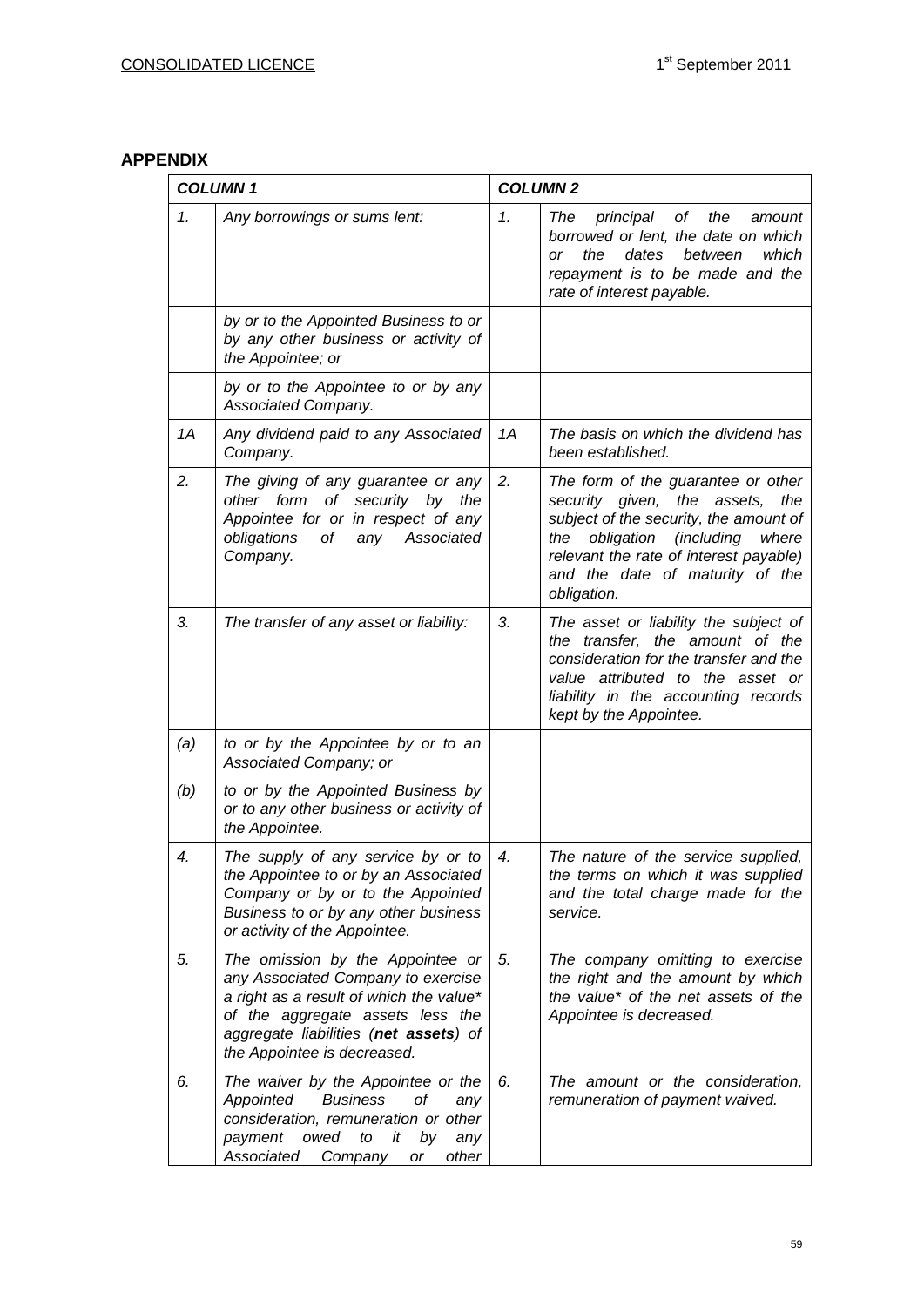| r activity of the Appointee.<br><i>ousiness or</i> |  |  |
|----------------------------------------------------|--|--|
|----------------------------------------------------|--|--|

\*For this purpose the value shall be taken to be the value attributed to the relevant items in the accounting records kept by the Appointee or, in case of an interest in land or buildings which is affected by the omission, the open market value of that interest.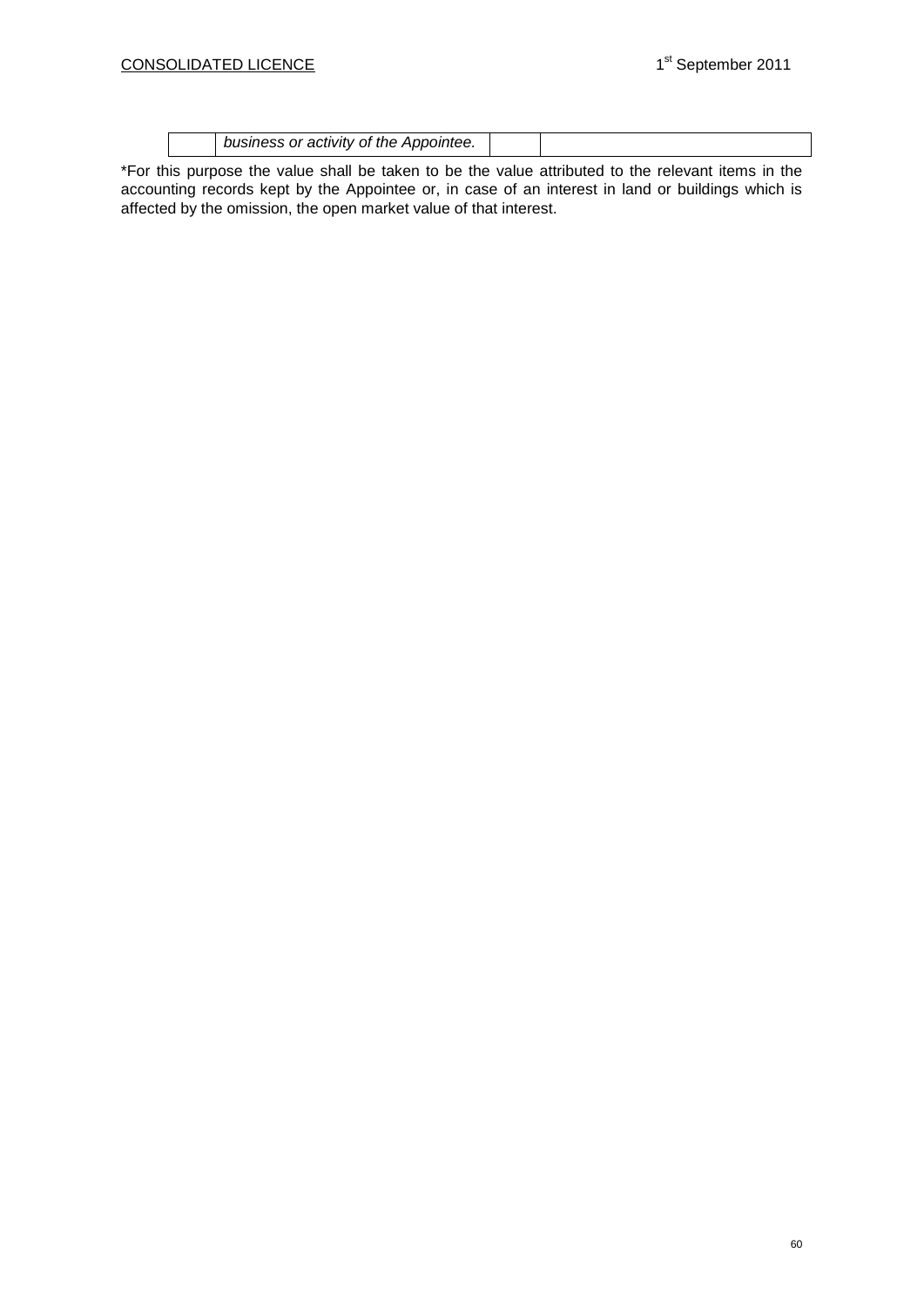# Condition F1: Procurement of Services and Works

### **Purpose**

1. This Condition is required to ensure that the Appointee achieves effective and fair competitive tendering of whatever services and works it may, from time to time, decide not to provide for or carry out itself in the performance of the Regulated Activities.

### **Obligations**

- 2. All procurement of services and works by the Appointee must comply with all applicable laws – including without limitation the Transfer of Undertakings (Protection of Employment) Regulations 1981, the Utilities Contracts Regulations 2006 and the Competition Act 1998.
- 3. All procurement of services and works by the Appointee must be such as to ensure, as far as possible, that no existing contractor has any competitive advantage, by virtue of its status as such, over other prospective contractors.
- 4. (1) The Appointee's procurement of services and works must:
	- (a) have regard to the need to facilitate the development of a fully competitive market for the provision of outsourced services or (as the case may be) works necessary for the discharge of its functions as a water and a sewerage undertaker;
	- (b) demonstrate that it retains sufficient control of all its assets, and its ability at all times to discharge its functions as a water and a sewerage undertaker (including those occasions when a contractor's performance is in breach of its contractual obligations, or a change of contractor is required for any reason); and
	- (c) ensure that its contractors will give to the Appointee all such information as may be necessary to enable the Appointee to comply with the requirements of the Conditions of the Appointments.
- 5. (1) The Appointee shall submit to the Authority, not later than 1 September 2007, a Procurement Plan covering in detail at least the following three financial years. Thereafter the Appointee shall submit no less frequently than every 18 months a revised and updated Procurement Plan. The Procurement Plan shall set out how the Appointee intends to comply with the primary obligations in paragraphs 2 to 4 of this Condition during the following three financial years.
	- (2) Without prejudice to the second sentence in subparagraph (1), the Authority may at any time require the Appointee to submit a revised Procurement Plan if, following any reports submitted under paragraphs 7, 9 or 12 below, it appears to him that the Appointee's performance of its obligations in paragraphs 2 to 4 above is unsatisfactory.
- 6. The Procurement Plan shall include the following:
	- (1) an explanation of the Regulated Activities to which the plan relates;
	- (2) an assessment of the current contestability of market(s) associated with each of those activities, as they may be performed in different parts of its Water Supply Area or, as the case may be, its Sewerage Service Area;
	- (3) an explanation of the number, mix and type of contracts which are currently let or proposed to be let under the plan, which must be clearly linked to and consistent with the assessment required under subparagraph (2);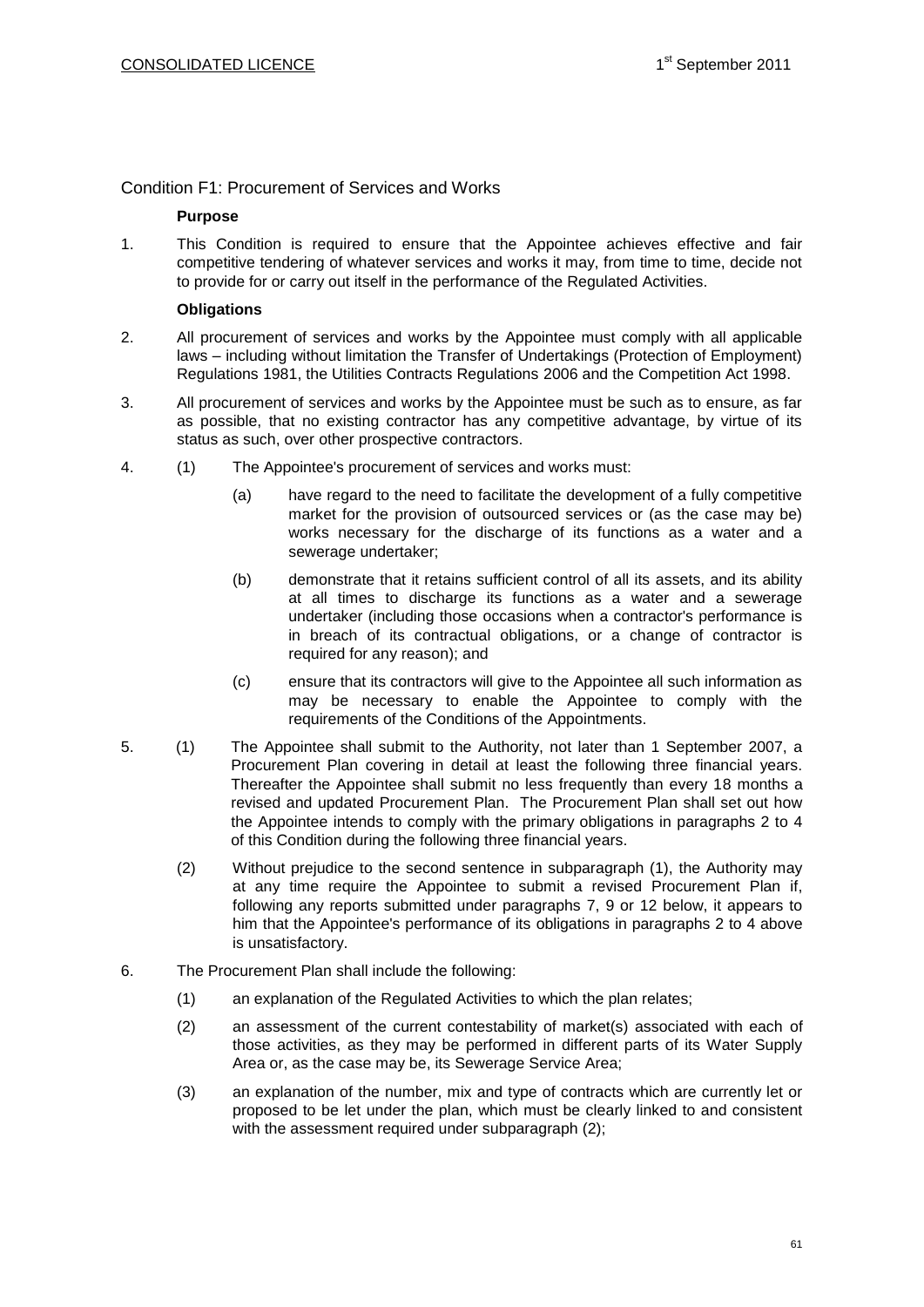- (4) details of the procurement process(es), terms and conditions of contract. These must be supported by an explanation of how the Appointee intends to ensure that it retains proper and effective control over the prospective contractor's operations. Particular attention must be paid to the regulatory requirements relating to the quality of drinking water (and associated matters), the protection of the environment, the provision of proper service to its customers and conformity with the guidance of the Authority;
- (5) details of how the Appointee will ensure that any of its assets, which are to be operated by any contractor, will be properly maintained to deliver stable or improving serviceability to customers.
- 7. The Reporter shall submit to the Authority at the same time as the Appointee submits the Procurement Plan to the Authority a report assessing the viability and completeness of the Procurement Plan in light of the purpose and general provisions of this Condition.
- 8. The Appointee will, at the request of any person or body, supply them with a copy of the current Procurement Plan and a summary of the report on the Plan prepared by the Reporter under paragraph 7.
- 9. At the same time as the Appointee submits its Accounting Statements, and at other such times as the Authority may require, it must submit to the Authority a written report on its procurement activities.
- 10. The report required in paragraph 9 shall set out the extent of the Appointee's compliance with the Procurement Plan, together with a full schedule of the number and content of the contracts let or activities that have been brought in-house.
- 11. In all cases of non-compliance with the Procurement Plan the report must set out a full explanation of the reasons and of the measures taken or proposed, to remedy it.
- 12. Each report submitted under paragraph 9 to the Authority shall be reviewed by the Appointee's Reporter, who shall submit his or her written assessment to the Authority, copied to the Appointee.
- 13. The Appointee must co-operate with the Reporter to enable him or her to carry out the activities required of the Reporter under this Condition.
- 14. The Appointee shall not either:
	- (i) make any arrangement (whether contractual or otherwise) whose effect (actual or intended) is that responsibility for its functions as a Relevant Undertaker is (or may be) whether wholly or in part, transferred or delegated to any other person; or
	- (ii) if it is prosecuted for any alleged offence contrary to any provision in the Order or the Water (Northern Ireland) Order 1999 or any regulations made thereunder, which is alleged to have been committed in relation to any of its functions as the Appointee whose performance was, at the relevant time, covered by any contract, agreement or arrangement with any other person, raise any defence of due diligence such as that in Article 110(3)(b) of the Order (or any provision to similar effect) solely on the grounds that responsibility for compliance rested with that other person by virtue of that contract, agreement or arrangement.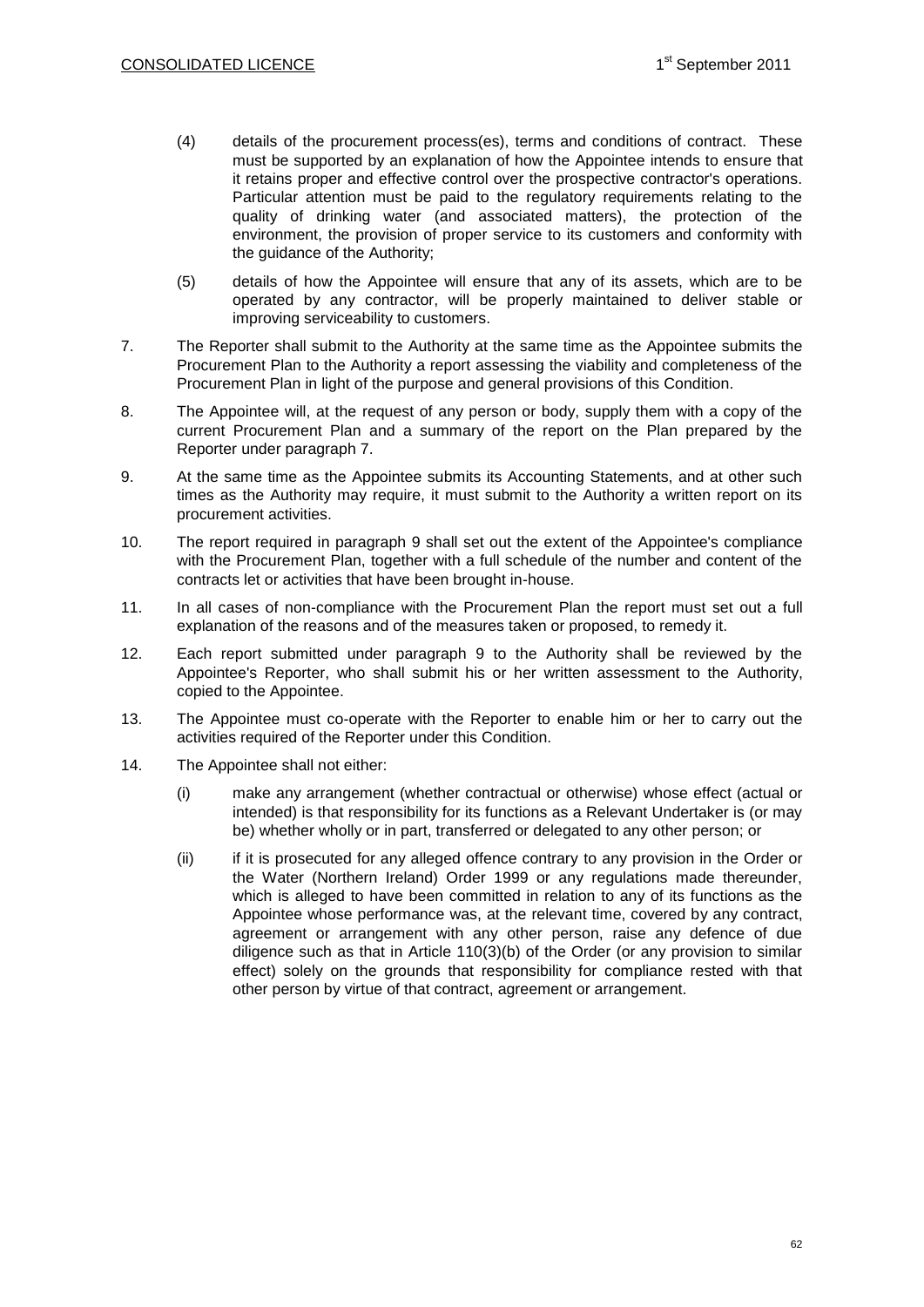Condition G: Code of Practice for Customers and relations with the General Consumer Council

- 1. The Appointee shall within two months after the transfer date prepare and submit to the Authority for its approval a Code of Practice:
	- (1) describing the nature of the services to domestic customers provided by the Appointee in the course of the Appointed Business;
	- (2) describing the tariffs charged to domestic customers (including any subsidised or discounted tariffs) and such other terms on which those services are provided as the Appointee considers appropriate for inclusion;
	- (3) describing arrangements for the payment of bills by domestic customers including information about payment by instalments and budget plans;
	- (4) describing the procedure for handling complaints from domestic customers established by the Appointee under paragraph 7;
	- (5) setting out information as to the availability of, facilities for, and any amount payable in respect of, the testing of meters and describing the method of proof and effect of a meter reading, liability for charges after ceasing to occupy metered premises and the offences referred to in Article 237 of the Order (Offences of tampering with meters etc.);
	- (6) informing customers what they should do in cases of emergency and when making enquiries of the Appointee; and
	- (7) describing the functions of the General Consumer Council under the Order and informing customers where they can contact the General Consumer Council.
- 2. The Appointee shall, not less frequently than once every three years and if and whenever requested to do so by the Authority but not more frequently than once a year, review the Code and the manner in which it has operated, with a view to determining whether any modification should be made to it or to the manner of its operation.
- 3. In carrying out any review of, or making any substantive revision of, the Code or its operation (whether under paragraph 2 or otherwise) the Appointee shall consult the General Consumer Council and shall consider any representations made by it about the Code or the manner in which it is likely to be or, as the case may be, has been operated.
- 4. The Appointee shall submit to the Authority for its approval any revision of the Code which, after consulting the General Consumer Council if so required under paragraph 3, it wishes to make.
- 5. The Appointee shall make such modifications to the Code and any revision of the Code as the Authority, after prior consultation with the Appointee, may specify within two months after the date on which the Code or, as the case may be, the relevant revision is submitted to him under paragraph 1 or, as the case may be, under paragraph 4 as a condition of approving the Code under paragraph 1 or, as the case may be, approving any revision of the Code under paragraph 4, being such modifications as in the Authority's opinion are necessary to ensure that the Code complies with the requirements specified in paragraph 1. The Authority's approval shall be deemed to have been given if, within the said period of two months, it shall not have specified any such modifications to the Code or, as the case may be, the relevant revision.
- 6. The Appointee shall:
	- (1) send a copy of the Code and each revision of it (in each case in the form approved, or deemed approved, by the Authority) to the General Consumer Council;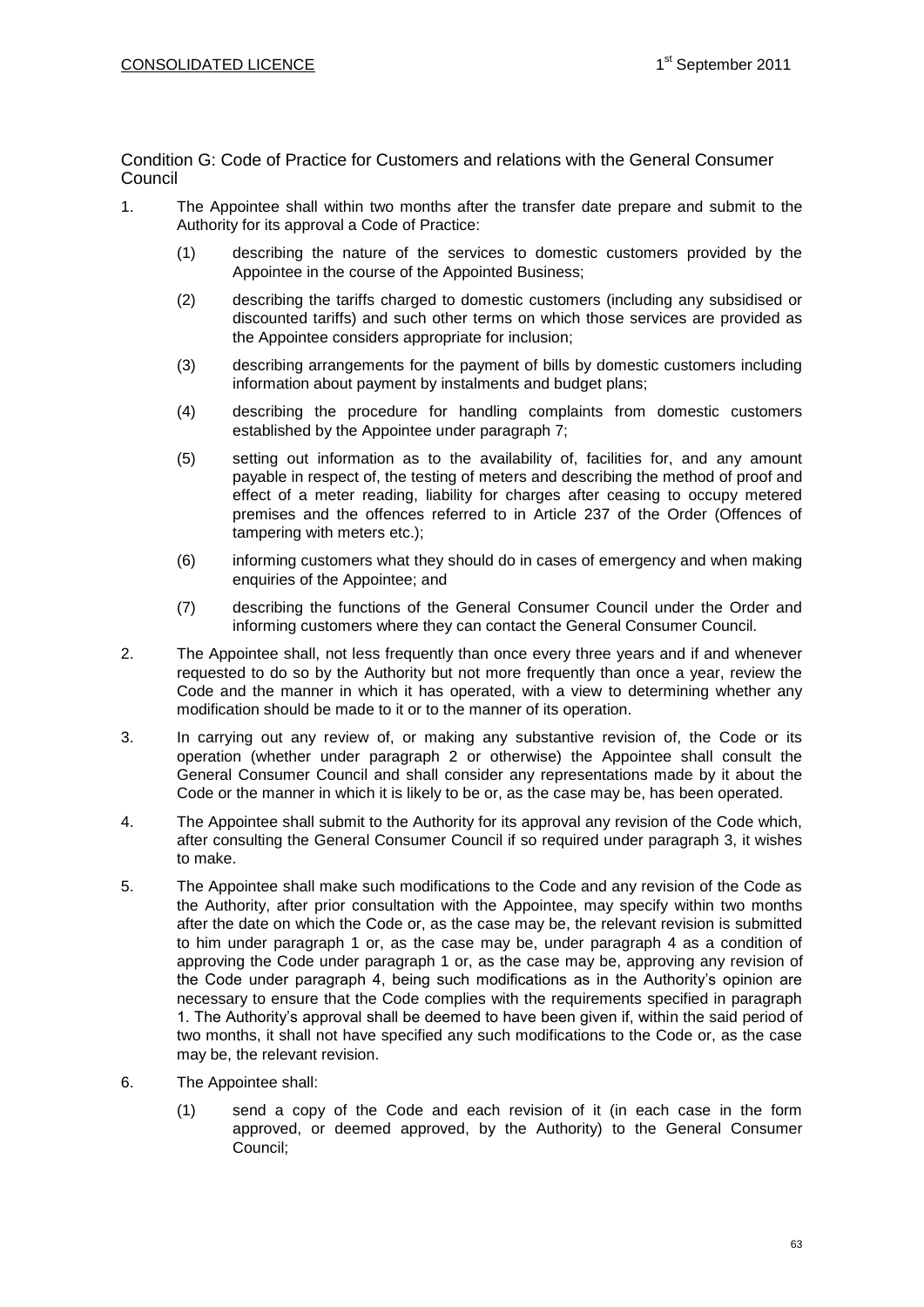- (2) draw the attention of domestic customers to the existence of the Code and each substantive revision of it and how they may inspect or obtain a copy of the Code in its latest form;
- (3) send a copy of the Code in its latest form free of charge to any person requesting it;
- (4) make a copy of the Code in its latest form available; and
- (5) provide the information referred to in subparagraph (5) of paragraph 1 with every demand for payment of charges which are fixed by reference to metered volume.
- 7. The Appointee shall establish within two months after the transfer date a procedure for handling complaints from customers about the manner in which the Appointee carries out the Appointed Business, which shall include particulars of the training to be given to staff in the handling of complaints.
- 8. The Appointee shall provide special means of identifying officers authorised by the Appointee when they visit customers' premises.
- 9. Subject to paragraph 10, the Appointee shall at the request of the General Consumer Council meet the General Consumer Council not less frequently than twice in each Charging Year and on such other occasions as the General Consumer Council may reasonably request.
- 10. At not less than one meeting in each Charging Year held pursuant to paragraph 9 the Appointee shall be represented by at least one Director of the Appointee.
- 11. The Appointee shall in due time consult with the General Consumer Council in relation to:
	- (a) its policies for the conduct of its business activities relating to the supply of water and the provision of sewerage services insofar as they may affect consumers; and
	- (b) the general arrangements for their implementation.
- 12. The Appointee shall:
	- (a) give to the General Consumer Council reasonable notice of any significant change in such policies or the general arrangements for their implementation in so far as they may affect consumers and consult with the General Consumer Council on any such change prior to its implementation; and
	- (b) give to the General Consumer Council as the General Consumer Council may reasonably request an explanation of any significant change in such policies or the general arrangements for their implementation.
- 13. Nothing in this Condition shall require the Appointee to disclose any information the nondisclosure of which is required by:
	- (a) any order of any court of competent jurisdiction or any competent judicial, governmental or regulatory body; or
	- (b) the rules of any listing authority or stock exchange on which the shares of the Appointee or any Group Company are listed or traded; or
	- (c) the laws or regulations of any country or jurisdiction to which the Appointee or any Group Company or their affairs are subject.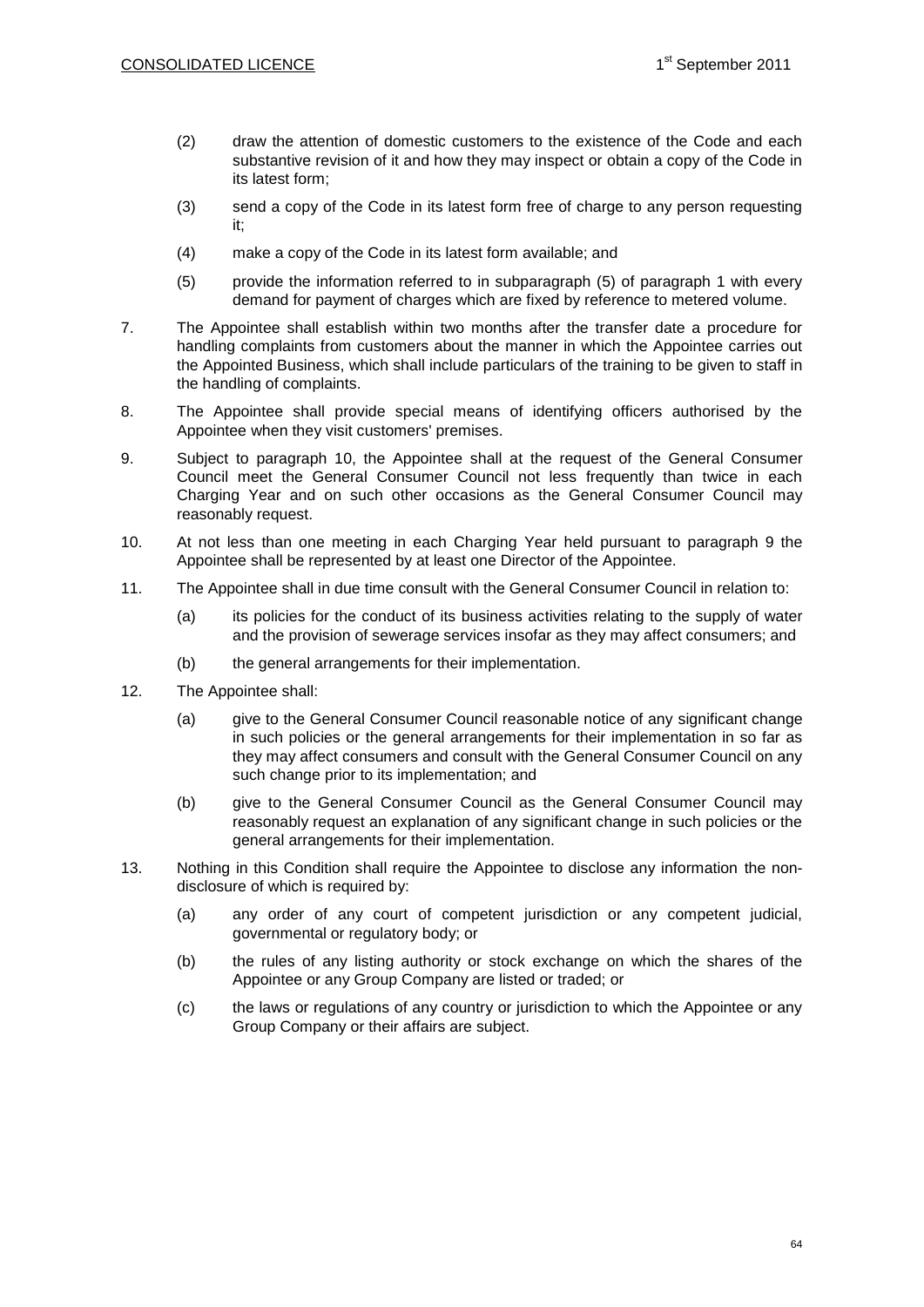Condition H: Code of Practice and Procedure on Debt Recovery

- 1. The Appointee shall within two months after the transfer date prepare and submit to the Authority for its approval a Code of Practice which shall:
	- (1) give guidance to domestic customers who have difficulty in paying their bills;
	- (2) describe the range of procedures which may be adopted by the Appointee to collect outstanding debt from domestic customers; and
	- (3) contain such other information as the Appointee considers appropriate.
- 2. The Appointee shall, not less frequently than once every three years and if and whenever requested to do so by the Authority but not more frequently than once a year, review the Code and the manner in which it has been operated, with a view to determining whether any modification should be made to it or to the manner of its operation.
- 3. In carrying out any review of, or making any substantive revision of, the Code or its operation (whether under paragraph 2 or otherwise) the Appointee shall consult the General Consumer Council and shall consider any representations made by it about the Code or the manner in which it is likely to be or, as the case may be, has been operated.
- 4. The Appointee shall submit to the Authority for its approval any revision of the Code which, after consulting the General Consumer Council if so required under paragraph 3, it wishes to make.
- 5. The Appointee shall make such modifications to the Code and any revision of the Code as the Authority, after prior consultation with the Appointee, may specify within two months after the date on which the Code or, as the case may be, the relevant revision is submitted to him under paragraph 1 or, as the case may be, paragraph 4 as a condition of approving the Code under paragraph 1 or, as the case may be, approving any revision of the Code under paragraph 4, being such modifications as in the Authority's opinion are necessary to ensure that the Code complies with the requirements specified in subparagraph 1(1) and 1(2). The Authority's approval shall be deemed to have been given if, within the said period of two months, it shall not have specified any such modifications to the Code or, as the case may be, the relevant revision.
- 6. The Appointee shall:
	- (1) send a copy of the Code and each revision of it (in each case, in the form approved, or deemed approved, by the Authority) to the General Consumer Council;
	- (2) with every demand for payment of charges made after the expiry of the period of two months after the Authority has given the approval referred to in subparagraph 1, draw the attention of domestic customers to the existence of the Code in its latest form and how they may inspect or obtain a copy and with every final demand for payment of charges made after such expiry, send to domestic customers a copy of the Code in its latest form;
	- (3) make a copy of the Code in its latest form available; and
	- (4) send a copy of the Code in its latest form free of charge to any person requesting it.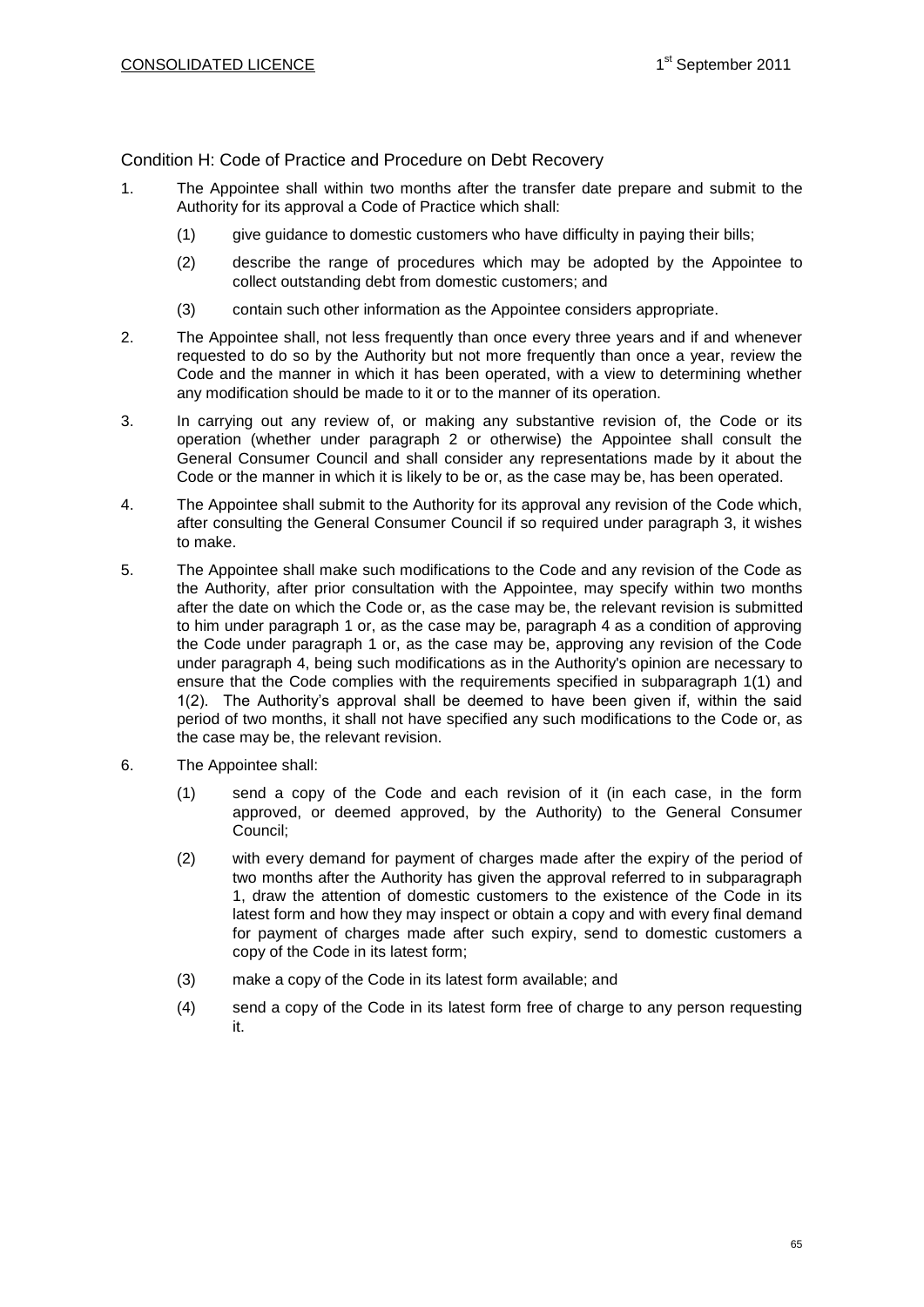# Condition I: Code of Practice and Procedure on Leakage

- 1. In this Condition "supply pipe" means that part of the service pipe for which the owner is responsible.
- 2. The Appointee shall within two months after the transfer date prepare and submit to the Authority for its approval a Code of Practice concerning liability for charges of domestic customers occupying metered premises where there is an unidentified leak on the supply pipe. The Code shall contain information as to the procedures described in paragraph 8 and such other information as the Appointee considers appropriate.
- 3. The Appointee shall, not less frequently than once every three years and if and whenever requested to do so by the Authority but not more frequently than once a year, review the Code and the manner in which it has been operated, with a view to determining whether any modification should be made to it or the manner of its operation.
- 4. In carrying out any review of, or making any substantive revision of, the Code or its operation (whether under paragraph 3 or otherwise) the Appointee shall consult the General Consumer Council and shall consider any representations made by it about the Code or the manner in which it is likely to be or, as the case may be, has been operated.
- 5. The Appointee shall submit to the Authority for its approval any revision of the Code which, after consulting the General Consumer Council if so required under paragraph 4, it wishes to make.
- 6. The Appointee shall make such modifications to the Code and any revision of the Code as the Authority, after prior consultation with the Appointee, may specify within two months of the date on which the Code or, as the case may be, the relevant revision is submitted to him under paragraph 2 or, as the case may be, under paragraph 5 as a condition of approving the Code under paragraph 2 or, as the case may be, approving any revision of the Code under paragraph 5, being such modifications as in the Authority's opinion are necessary to ensure that the Code contains the information required by paragraph 2. The Authority's approval shall be deemed to have been given if, within the said period of two months, it shall not have specified any such modifications to the Code or, as the case may be, the relevant revision.
- 7. The Appointee shall:
	- (1) send a copy of the Code and each revision of it (in each case in the form approved, or deemed approved, by the Authority) to the General Consumer Council;
	- (2) with every demand for payment of charges which are fixed by reference to volume, draw the attention of domestic customers to the existence of the Code in its latest form and how they may inspect or obtain a copy;
	- (3) make a copy of the Code in its latest form available; and
	- (4) send a copy of the Code in its latest form free of charge to any person requesting it.
- 8. The Appointee shall follow the procedures described in this paragraph in relation to domestic customers.
- 8.1 At the time when a meter is installed, the Appointee shall check the supply pipe between the meter and the customer's tap to establish if there are significant leaks in that pipe. Where as a result of that check a leak is detected in the supply pipe which can be repaired without additional excavation at the time the meter is installed the Appointee shall repair the leak at the Appointee's expense. Where as a result of that check a leak is detected which cannot be repaired without additional excavation, the Appointee shall notify the customer of the leak and ask the customer to repair it at the customer's expense. If the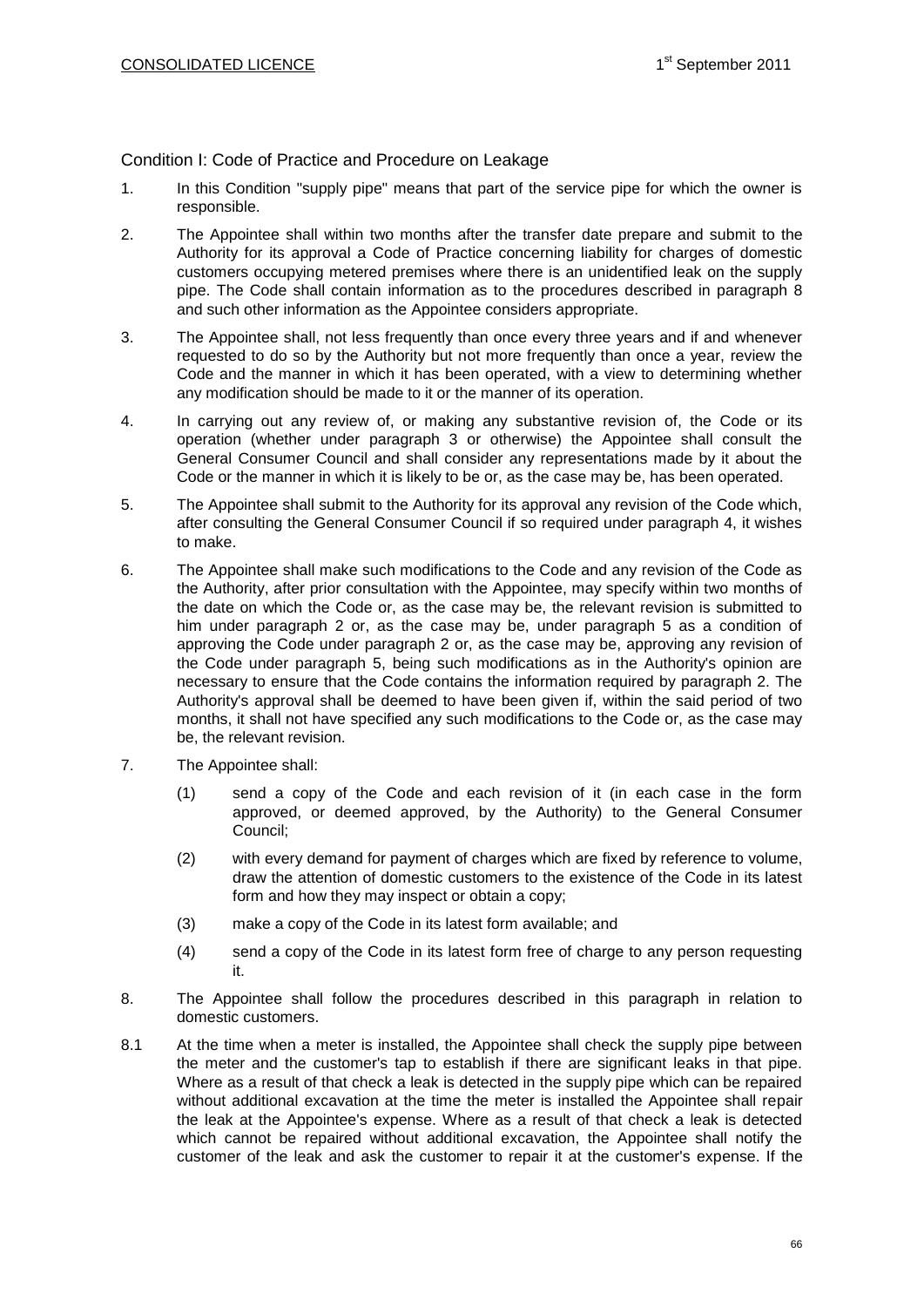customer then fails to repair the leak, the Appointee shall be entitled to treat any subsequent loss of water as consumption by the customer and to charge the customer accordingly.

- 8.2 Subject to subparagraph 8.1, where, after a meter has been installed, a subsequent meter reading indicates that a customer has an abnormally high consumption which could be due to an undetected leak in the supply pipe, then if a leak is subsequently discovered the Appointee shall make an adjustment to the customer's measured charges provided that the customer (or the owner responsible for the supply pipe) carries out the necessary remedial work at the customer's, or as the case may be, the owner's direction and expense within a reasonable period of time specified by the Appointee. The Appointee shall not be required to make such an adjustment in the event of a subsequent leak or where a leak has been caused through the negligence of the customer (or the owner responsible for the supply pipe) or their respective agents or where the customer knew or ought to have known that there was a leak and failed to repair it.
- 8.3 Where the Appointee is required to make an adjustment to the customer's measured charges under subparagraph 8.2, the adjustment shall be based upon the customer's past normal consumption. Where there is no record of past consumption, the adjustment shall be based upon typical usage for property of a similar type and the customer's measured charges shall be further adjusted if the customer's subsequent actual usage is significantly different.
- 8.4 Where the Appointee is required to make an adjustment to a customer's measured charges for water supply under this paragraph it shall make a similar adjustment to the customer's measured charges for sewerage services, provided that where sewerage services are provided in relation to the same premises by a different undertaker then the Appointee shall inform that undertaker as soon as reasonably practicable that the Appointee is required to make such an adjustment to the customer's measured charges for water supply and of the basis on which the adjustment has been, or will be, made.
- 8.5 Where the Appointee is informed by any water undertaker that it is required to make an adjustment to a customer's measured charges for a supply of water to any premises in relation to which the Appointee provides sewerage services the Appointee shall make an adjustment to the customer's measured charges for sewerage services on a basis similar to that made by that water undertaker.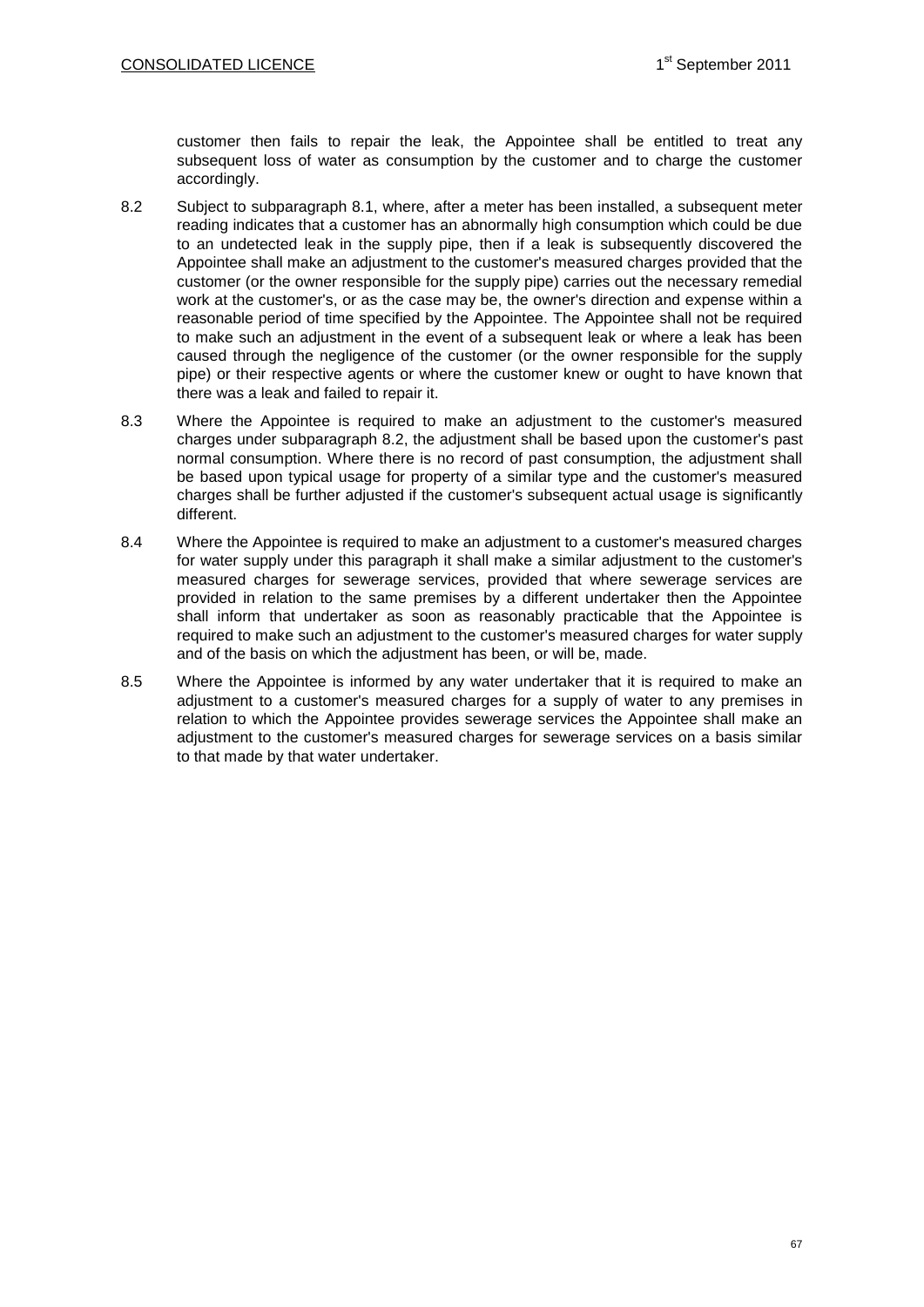Condition J: Levels of Service Information and Service Targets

## Part I. *Levels of Service Information*

- 1. *Provision of Information*
- 1.1 The Appointee shall in respect of each Charging Year furnish Information to the Authority once in each Charging Year in respect of the matters specified in, and otherwise in accordance with, Appendix A to the letter entitled "Levels of Service" from the Department for Regional Development to Northern Ireland Water Limited of even date with the date of these Appointments ("the Levels of Service Letter").
- 1.2 Where the Authority is satisfied that the provision of Information in respect of the matters specified in Appendix A to the Levels of Service Letter is inadequate to enable it properly to keep the quality of the services provided by the Appointee in the course of the Appointed Business ("Services") under review the Authority may, subject to prior consultation with the Appointee, by notice to the Appointee vary the matters specified in that Appendix in respect of which Information is to be furnished under subparagraph 1.1 in a manner which is reasonable having regard to the Authority's duties under Article 60 of the Order and thereafter the Appointee shall in respect of each Charging Year furnish Information to the Authority in respect of those matters as so varied. The Authority may, subject as aforesaid, make variations from time to time under this subparagraph and references in this subparagraph to the matters specified in Appendix A to the Levels of Service Letter shall be read and construed as though they were references to the matters specified in Appendix A as varied from time to time.
- 1.3 Where the Authority considers it requisite or expedient for the purpose of deciding whether to make an application to the Department for Regional Development under Article 69 or 152 of the Order (and, if so, what provisions should be set out in the application) or to require the Appointee to notify a Service Target under subparagraph 3.2, the Appointee shall furnish to the Authority:
	- (1) such further Information as the Authority reasonably requires in respect of the quality of Services; and
	- (2) Information in respect of the quality of Services in respect of any reasonable period other than a Charging Year and/or more frequently than once in a Charging Year (but not more frequently than is reasonable) as may be specified by the Authority. Such Information, at the Appointee's option, may consist of updating Information previously furnished to the Authority under subparagraph 1.1, 1.2 or 1.3(1).
- 1.4 In this Condition references to the quality of Services shall include references to the manner in which the Appointee carries out the Regulated Activities.
- 2. *Reports, Certificates etc*
- 2.1 Information furnished to the Authority by the Appointee under paragraph 1 (other than under subparagraph 1.3) and, where the Authority so requires, Information furnished to it by the Appointee under that subparagraph, ("**Levels of Service Information**") shall be accompanied by:
	- (1) a report, signed by or on behalf of the Appointee, containing such information as the Authority may reasonably specify as to the methods used, and the steps taken, by the Appointee for the purpose of monitoring, assessing and reporting on the matters in respect of which Levels of Service Information has been furnished; and
	- (2) a statement, signed by or on behalf of the Appointee, of the reasons why, and the extent to which, (if such be the case) the quality of any Services shall have been such that any standard by reference to which Levels of Service Information has been furnished shall not have been met. The statement shall include, without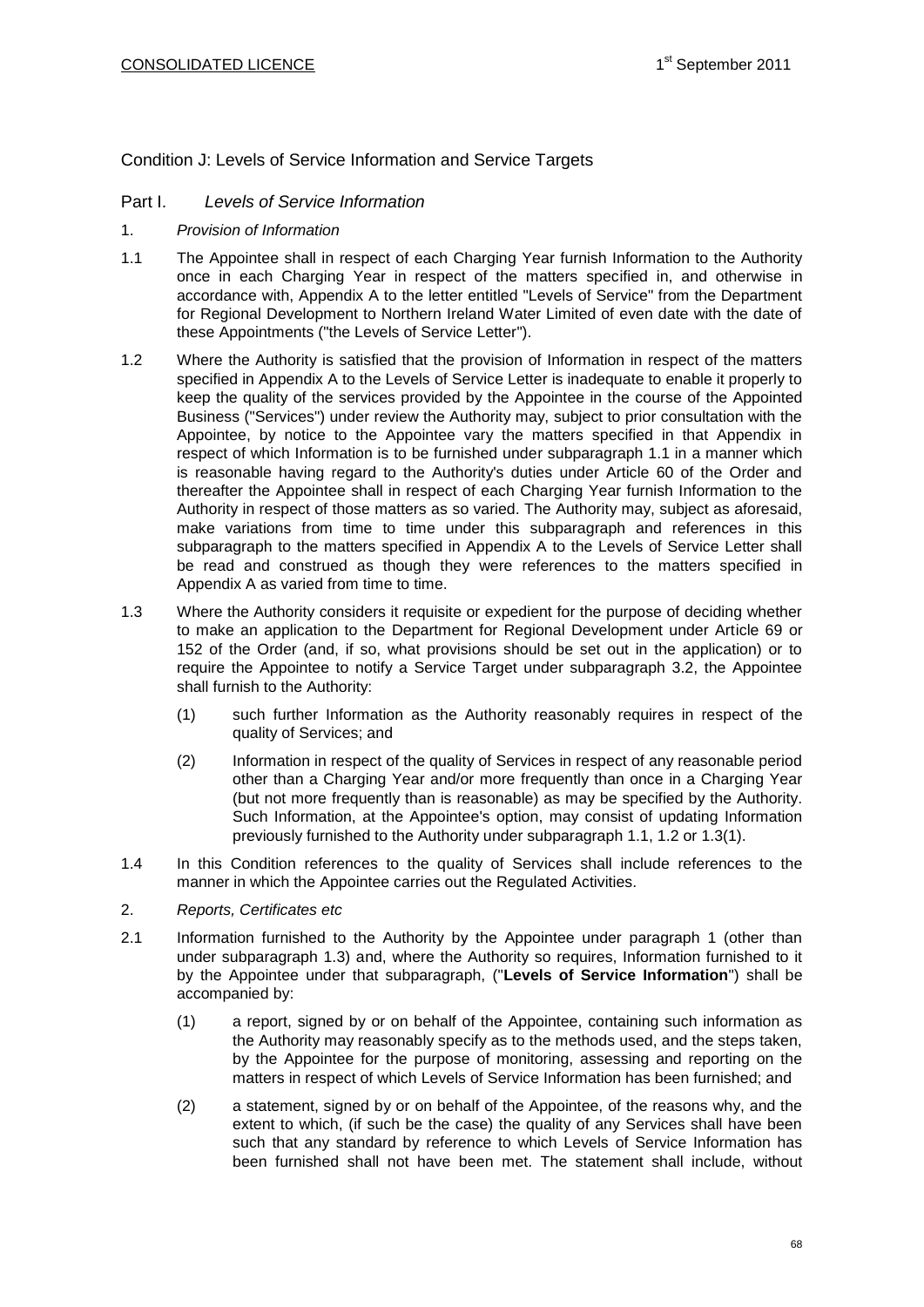limitation, information as to the categories of persons to whom those Services have been so provided or who have been affected by the carrying on of the Appointed Business in that manner and their geographical distribution.

## Part II. *Service Targets*

### 3. *Setting of Service Targets by the Appointee*

- 3.1 The Appointee shall once in each Charging Year notify the Authority of its intentions as to the quality of such Services as are specified in Appendix B to the Levels of Service Letter in respect of each Charging Year falling within the period beginning at the start of the Charging Year in which the notification falls to be given and ending on the expiry of such number of Charging Years as is specified in that Appendix and otherwise in accordance with the procedures specified in that Appendix.
- 3.2 Where the Authority considers it requisite or expedient for the purpose of enabling it properly to keep the quality of Services under review the Authority may require the Appointee to notify it of its intentions as to the quality of such other Services in accordance with such requirements as the Authority may reasonably specify.
- 3.3 The Appointee's intentions shall be expressed in any notification under subparagraph 3.1 or 3.2 as a target (a "Service Target") for achievement by such date or over such period or at such times during such period as may be specified in Appendix B to the Levels of Service Letter or, as the case may be, as the Authority may have specified when it requires the Appointee to notify it of its intentions under subparagraph 3.2 and in respect of the whole or such part of the Area as may be specified in the said Appendix B or, as the case may be, as the Authority may have so specified and so as to be capable of verification in accordance with this Condition.

### 4. *Monitoring of Service Targets*

The Appointee shall keep under review during each Charging Year the quality of Services as compared with any relevant Service Target notified by it to the Authority under paragraph 3 as a target for achievement during that Charging Year or by a date or at a time during that Charging Year or over a period including that Charging Year. For this purpose the Appointee shall take such steps to monitor and assess the quality of Services as may be necessary to enable such comparison to be made and to enable the Appointee to make the report referred to in paragraph 5.

- 5. *Reporting on Service Targets*
- 5.1 The Appointee shall furnish to the Authority a written report (a "Service Target Report") as to the quality of Services as compared with any relevant Service Target.
- 5.2 A Service Target Report shall include:
	- (1) all such Information as in the opinion of the Appointee is necessary to provide a proper explanation of the Report and of the quality of Services as compared with any relevant Service Target;
	- (2) a statement of the methods used by the Appointee to keep the quality of Services under review in accordance with paragraph 4 and the steps taken by it to monitor and assess the quality of Services in accordance with that paragraph; and
	- (3) if a Service Target in respect of foul flooding has been notified by the Appointee to the Authority relating to the Charging Year in respect of which the relevant Service Target Report is furnished, a statement as to the Appointee's practice in dealing with claims arising out of loss or damage alleged to have been caused by foul flooding.
- 5.3 Without prejudice to the generality of subparagraph 5.2, a Service Target Report may include a statement of: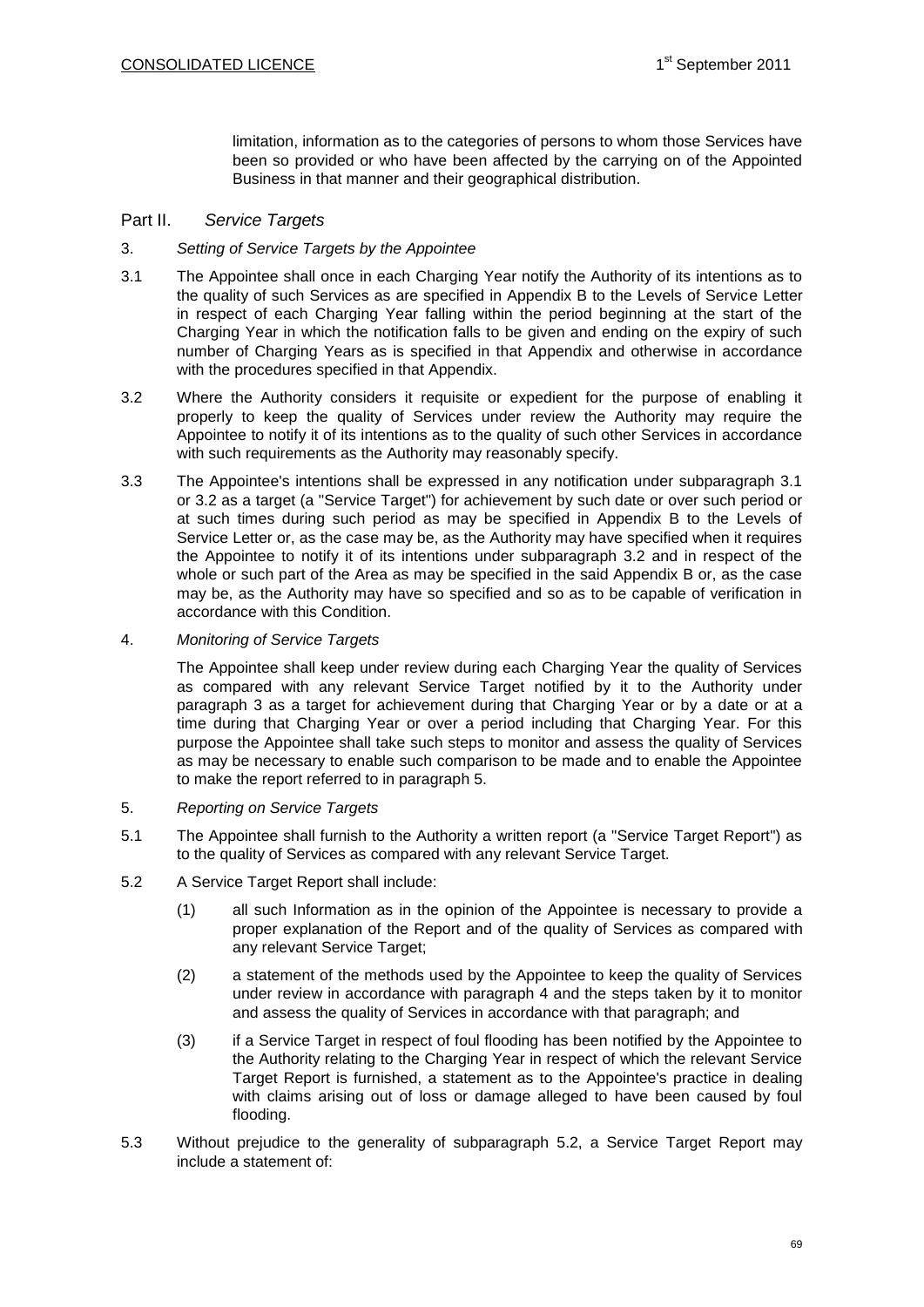- (1) any matters which, in the opinion of the Appointee, will or may result in the Appointee being unable to achieve any Service Target or which have resulted in the Appointee being unable to achieve any Service Target to the extent that it was expressed in the notification to the Authority under paragraph 4 to be a target for achievement during the relevant Charging Year or by a date or at a time during that Charging Year;
- (2) any matters which have made it impossible for the Appointee to ascertain, either at all or with reasonable accuracy, whether or not any Service Target has been, or is likely to be, achieved; and
- (3) any exceptional matters or matters out of the ordinary course and in each case outside the reasonable control of the Appointee which have affected the quality of any Services and which could fairly be said to render or to have rendered the achievement of any Service Target substantially more onerous.
- 5.4 The Appointee may also specify in a Service Target Report any revision of any Service Target which the Appointee has determined to make having regard to any matters included in that Service Target Report, including, without limitation, such matters as are referred to in subparagraph 5.3. Such revision may be, without limitation, as to the date by, or the period over, or the times at, which during any period the relevant Service Target was intended to be achieved, or the part of the Area in respect of which the relevant Service Target was intended to be achieved. Any such revised Service Target is hereinafter referred to as a "Revised Service Target". Paragraphs 4, 5 (including this subparagraph) and 6 to 13 inclusive shall apply mutatis mutandis to any Revised Service Target.
- 5.5 The Appointee shall once in each Charging Year furnish a Service Target Report to the Authority in respect of that Charging Year, provided that, if the Authority considers it requisite or expedient for the purpose of deciding whether to make an application to the Department for Regional Development under Article 69 or 152 of the Order (and, if so, what provisions should be set out in the application) the Appointee shall furnish a Service Target Report more frequently (but not more frequently than is reasonable).
- 6. *Measures to achieve Service Targets*
- 6.1 Where, following receipt by the Authority of any Service Target Report, it considers it requisite or expedient for the purpose of deciding whether to make an application to the Department for Regional Development under Article 69 or 152 of the Order (and, if so, what provisions should be set out in the application), the Appointee shall furnish to the Authority in writing within such reasonable period as the Authority may specify such further Information as the Authority may reasonably require, including, but not limited to, Information as to:
	- (1) the respective measures required to be taken to achieve any Service Target and the respective costs of such measures (and, where more than one measure is available, whether or not subject to the expenditure of money, the Appointee shall give details of the alternative measures); and
	- (2) the measures being taken or proposed to be taken to achieve any Service Target.

# Part III. *Certification and Verification of Information*

7. Levels of Service Information and Service Target Reports required to be furnished once in each Charging Year shall be accompanied by a certificate, signed by the Auditors (or by such other person as the Authority may approve, such approval not to be unreasonably withheld) stating whether, in their opinion, the relevant Levels of Service Information and Information contained in the relevant Service Target Report has been ascertained by the use of the methods and the taking of the steps which the Appointee has informed the Authority it has used and taken and whether, in their opinion, the methods used and the steps taken are adequate for the purpose of ascertaining that Levels of Service Information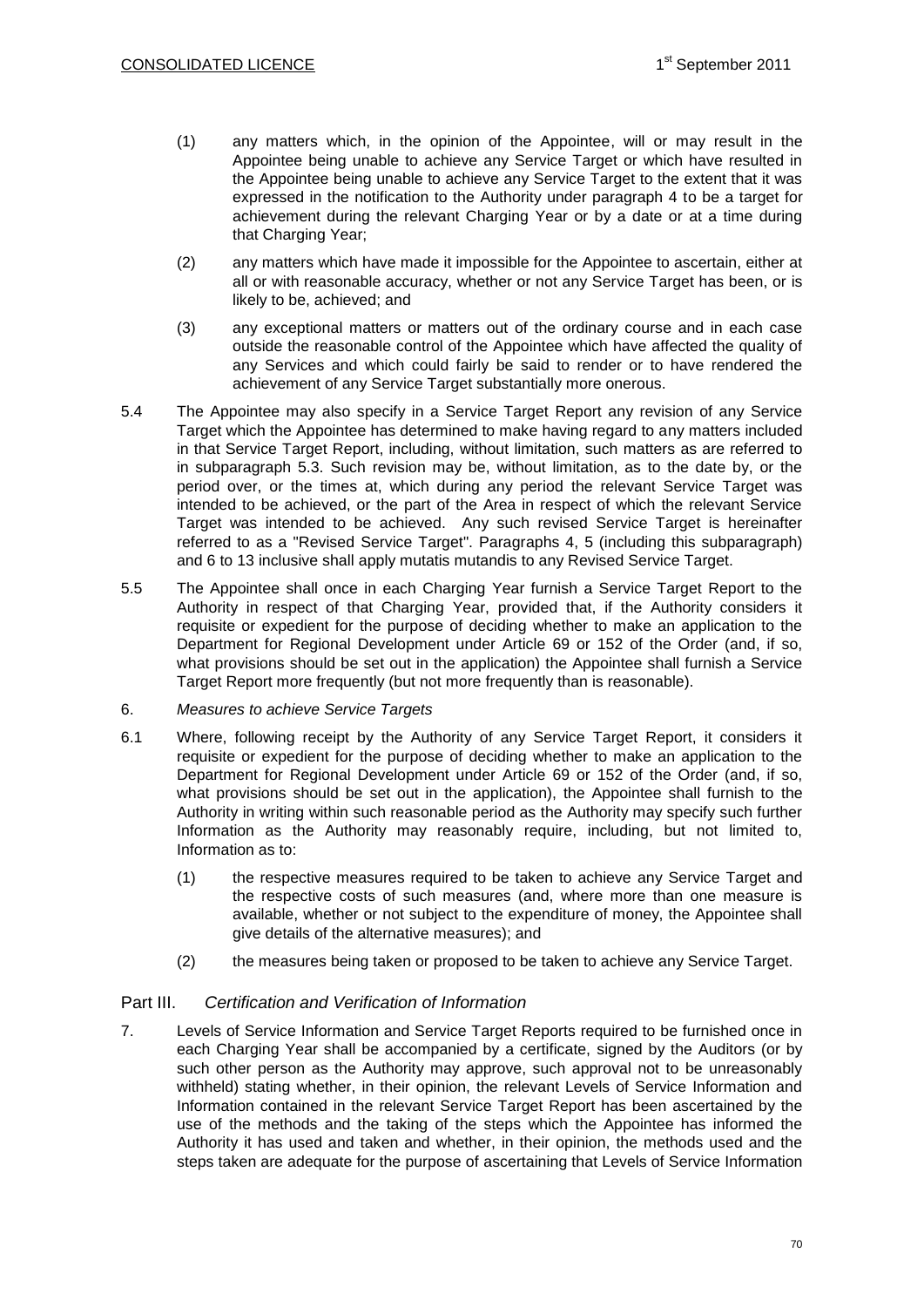and the Information contained in that Service Target Report. To the extent that Levels of Service Information and a Service Target Report contain the same Information and are furnished at the same time only one certificate need be provided under this paragraph. Levels of Service Information and Service Target Reports furnished in accordance with any requirement of the Authority under subparagraph 1.3 or subparagraph 5.5 shall also be accompanied by a like certificate if the Authority so requires.

- 8. The Appointee shall co-operate fully with the Authority in any investigation of:
	- (1) the accuracy and sufficiency of any Information furnished by the Appointee to the Authority under this Condition;
	- (2) the methods used and steps taken by the Appointee to ascertain any such Information; and
	- (3) whether any Service Target has been achieved

which the Authority may carry out for the purpose of deciding whether to make an application to the Department for Regional Development under Article 69 or 152 of the Order.

- 9. Such co-operation shall include, without limitation:
	- (1) subject to reasonable prior notice to the Appointee, giving to the Authority access at reasonable hours to any Relevant Plant and to any premises occupied by the Appointee in relation to carrying out the Regulated Activities; and
	- (2) subject to reasonable prior notice to the Appointee, allowing the Authority at reasonable hours:
		- (a) to inspect and make photocopies of, and take extracts from, any books and records of the Appointee maintained in relation to the Appointed Business;
		- (b) to carry out inspections, measurements and tests on or in relation to any such premises or Relevant Plant; and
		- (c) to take on to or in to any such premises or Relevant Plant such other persons and such equipment as may be necessary for the purpose of such investigation.
- 10. Nothing in paragraphs 8 and 9 shall require the Appointee:
	- (1) to do anything which is outside its reasonable control; or
	- (2) to do, or to allow the Authority to do, anything which would materially disrupt the Appointee's business (unless it is essential for the purposes of the investigation that that thing be done).
- 11. The Appointee shall not be liable to the Authority for any loss or damage to persons or property which arises out of the Authority having such access or doing any such thing as is mentioned in paragraphs 8 and 9 except to the extent that such loss or damage is caused by the Appointee's negligence or wilful default.
- 12. In paragraphs 9, 10 and 11:
	- (1) references to the Authority include references to its employees and agents; and
	- (2) "Relevant Plant" means any plant used by the Appointee for the purpose of the Appointed Business including, without limitation, water mains, sewers and other pipes and their accessories.
- Part IV. *Publication of Information*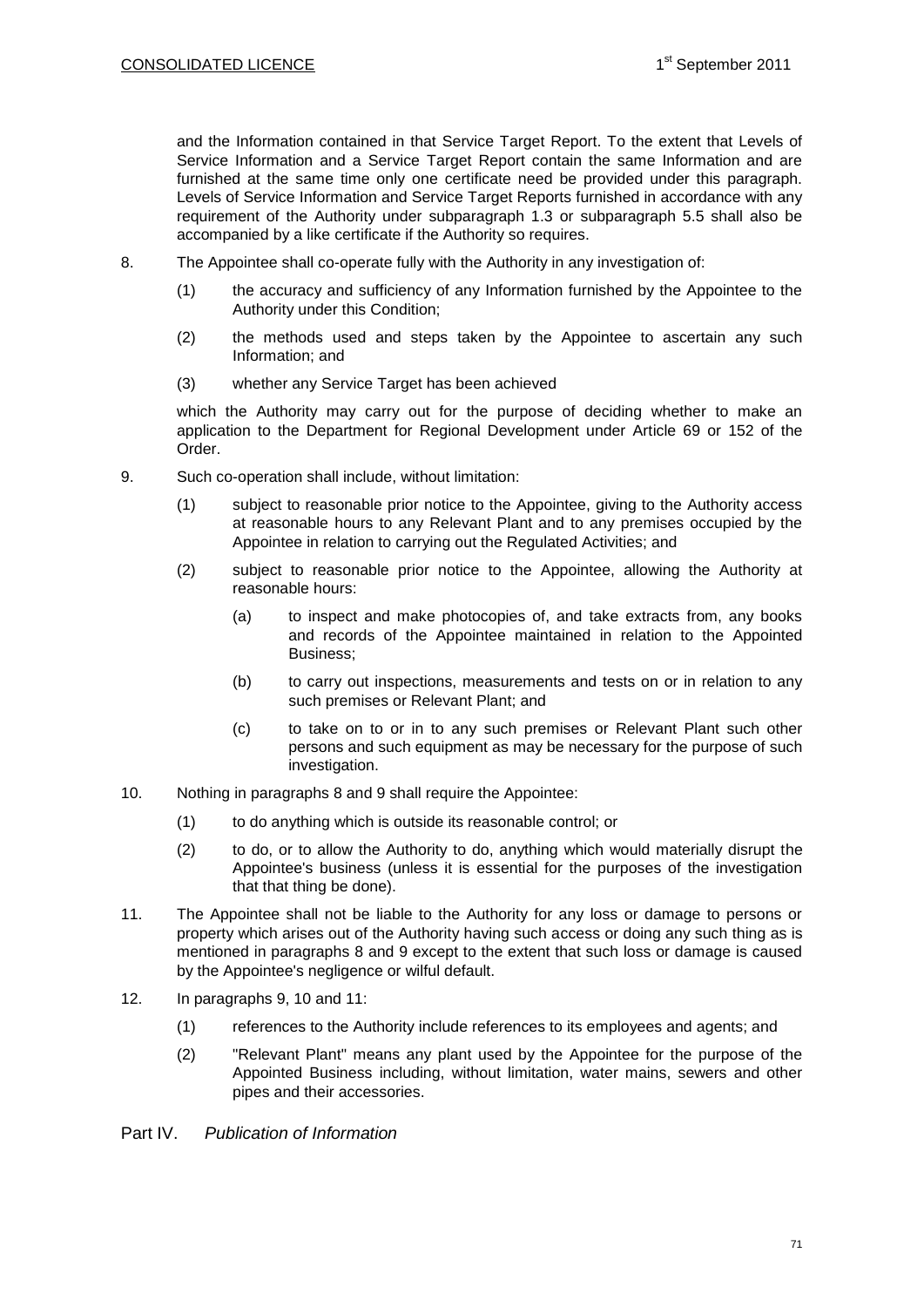- 13. Unless the Authority otherwise consents in writing (such consent not to be unreasonably withheld) pursuant to an application to it in that behalf by the Appointee when the relevant Information and Reports are furnished to the Authority under this Condition, the Appointee shall:
	- (1) draw the attention of customers to the existence of Levels of Service Information (excluding any report or statement furnished under paragraph 2) and Service Target Reports furnished to the Authority under this Condition in respect of a Charging Year;
	- (2) make a copy of the most recent Levels of Service Information (excluding any report or statement furnished under paragraph 2) and Service Target Report available; and
	- (3) send a copy of the most recent Levels of Service Information (excluding any report or statement furnished under paragraph 2) and Service Target Report to any person requesting it.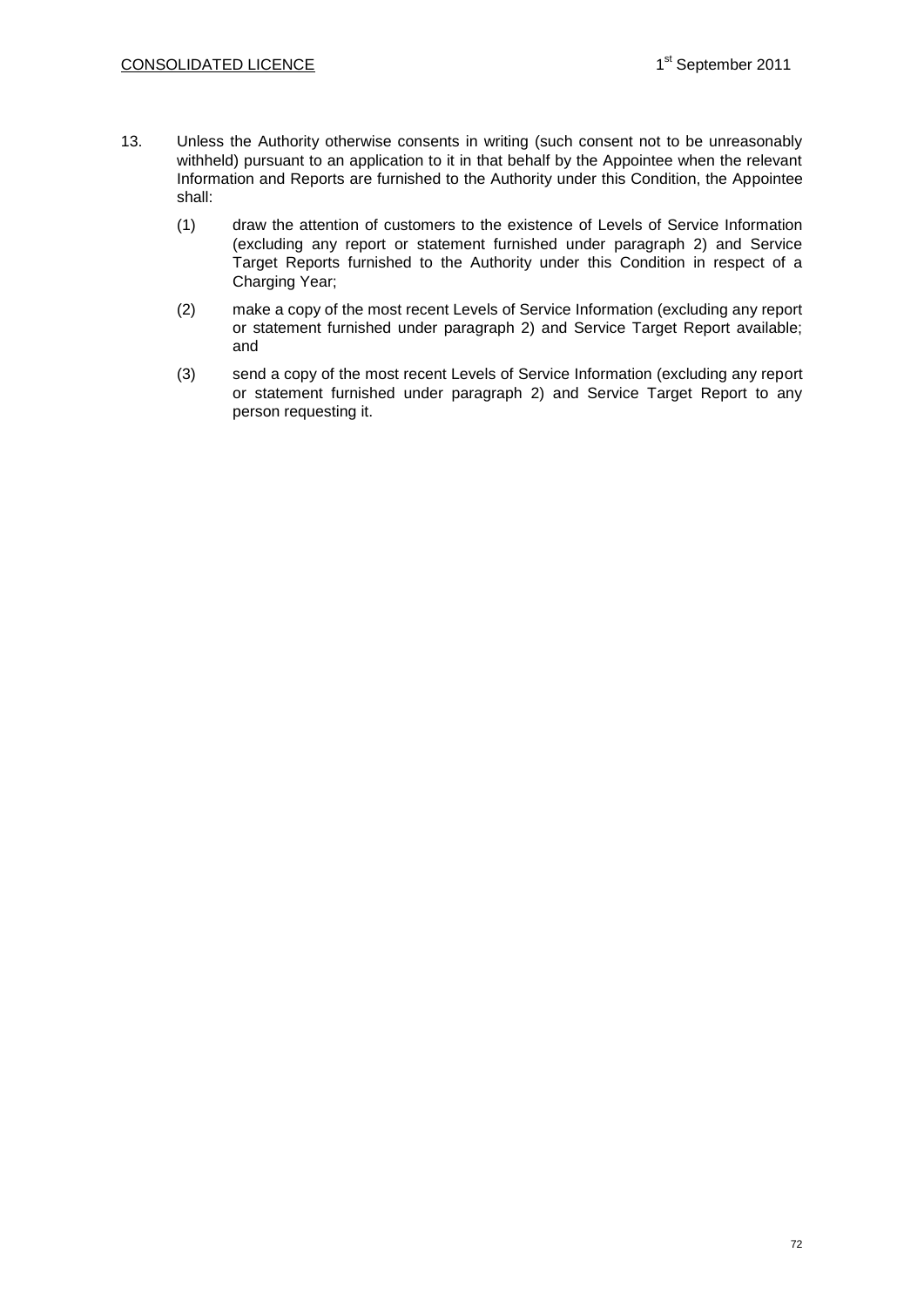Condition K: Ring Fencing, and Disposals of Land

# **1. Introduction**

The purposes of this Condition are to ensure:

- (1) that the Appointee retains sufficient rights and assets for the purpose described in subparagraph 3.1;
- (2) that the Appointee obtains the prior approval of the Authority to any disposal of land to which this Condition applies subject to the exceptions described in subparagraph 4.2; and
- (3) that the Appointee produces and maintains an Estate Management Plan and produces an Annual Land Disposal Return.

### **2. Interpretation and Construction**

2.1 In this Condition and for the purposes of this Condition:

**the Materiality Amount** for the purpose of any disposal of land is £500,000 or, in the case of a disposal of land to an Associated Company is £250,000, or, in either case, such greater amount as may from time to time be determined by the Authority;

a **proposed disposal** is any such disposal to which paragraph 4 applies;

**protected land** and **disposal** have the meanings respectively given to them in Article 2 of the Order and cognate expressions shall be construed accordingly;

**Short term Disposal** means a disposal which consists of the creation of any interest or right in or over protected land which the Appointee has an unconditional right to terminate without penalty at any time and from time to time by not more than 30 months' notice or which expires or otherwise ceases in accordance with its terms within 30 months of the date of its creation without any other interest or right arising on such expiry or cessation; and

**value** includes value of any kind including, without limitation, cash, the value of real or personal property or any interest in such property and the value of any right or benefit, actual or prospective, and the value of any release, in whole or in part, of any obligation or claim.

### **3. Ring Fencing**

- 3.1 The Appointee shall at all times ensure, so far as is reasonably practicable, that if a special administration order were made in respect of the Appointee, the Appointee would have available to it sufficient rights and assets (other than financial resources) to enable the special administrator so to manage the affairs, business and property of the Appointee that the purposes of such order could be achieved, provided that this paragraph shall not require the Appointee to seek to re-negotiate the terms of any contract or obligation which, in accordance with a scheme under Article 270 of the Order, is transferred to the Appointee.
- 3.2 The Appointee shall publish with its audited accounts for each financial year a statement as to whether the Appointee was in compliance with subparagraph 3.1 as at the end of that financial year.
- 3.3 Where any such rights and assets as are mentioned in subparagraph 3.1 are provided or made available by any Group Company, the Appointee's obligations under subparagraph 3.1 in respect of such rights and assets shall be such as they would be if the words "so far as reasonably practicable" and the proviso were omitted from that subparagraph.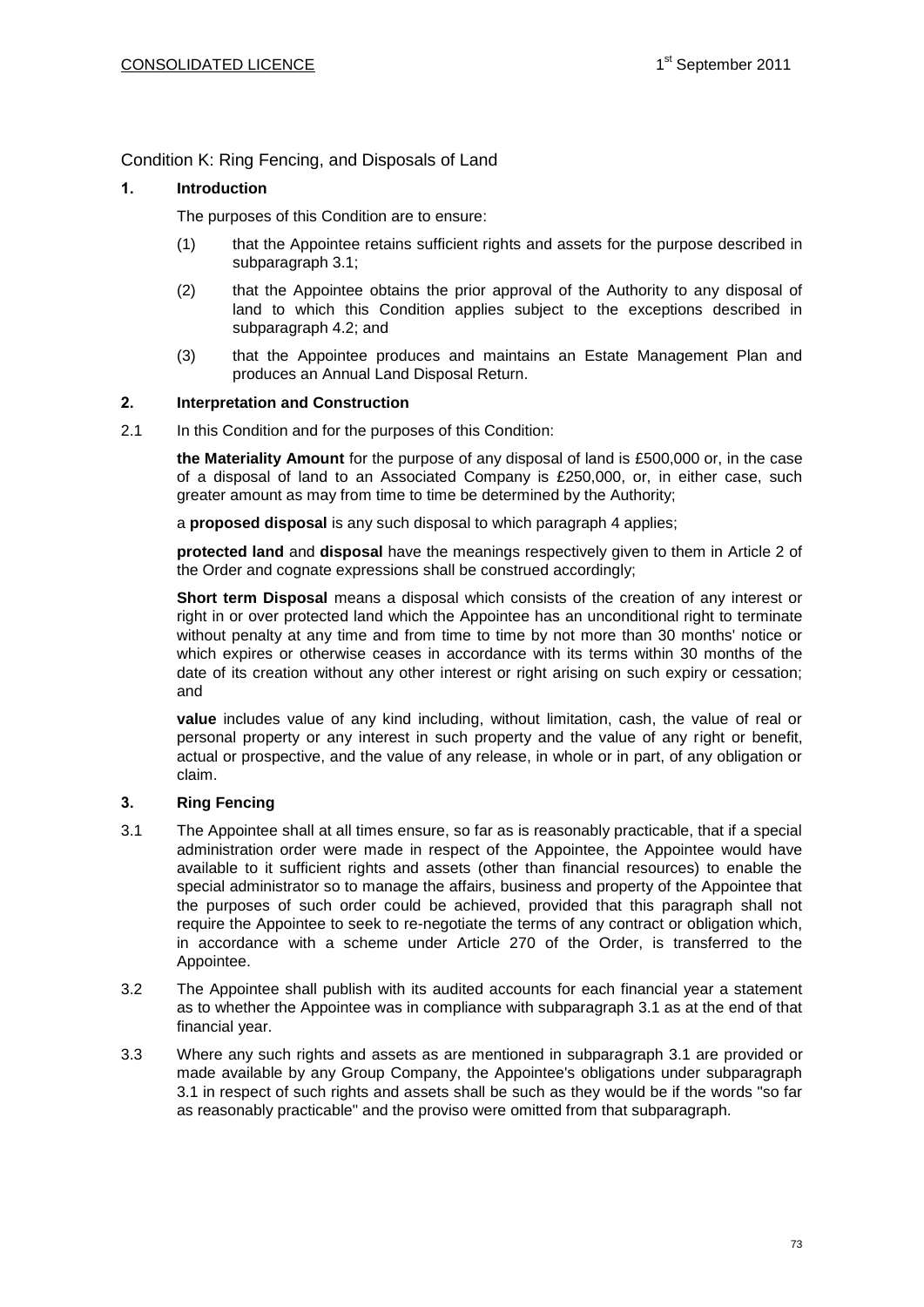3.4 The state, condition and capacity of assets used by the Appointee in the Appointed Business are the subject of Conditions J and L and accordingly subparagraph 3.1 shall not apply thereto.

### **4. Disposals of protected land**

- 4.1 Subject to subparagraph 4.2, the Appointee shall not make any disposal of any protected land, without the prior written consent of the Authority, such consent not to be unreasonably withheld or delayed, and in any event to be given (or notification to be given that consent is to be withheld) not later than the date of expiry of 2 months from the date of the Appointee's notice to the Authority under subparagraph 4.3, or such later date as the Appointee and the Authority may agree.
- 4.2 Subparagraph 4.1 shall not apply:
	- (1) to any Short term Disposal;
	- (2) to any disposal of any protected land the value of which, when aggregated with:
		- (a) the value of any other protected land which affects or might affect the value of such protected land or the value of which is or might be affected by such protected land; and
		- (b) to the extent not taken into account under (a), the value of any other protected land the subject of any other disposal which has taken place, is proposed or contemplated and which in the honestly held and reasonable opinion of the Appointee is or might be related to, or connected or interdependent with, the first mentioned disposal

does not exceed the Materiality Amount;

- (3) to any disposal of any protected land made pursuant to any obligation entered into by Water Service prior to the transfer date; or
- (4) to any lease or licence of any protected land to any PPP Contractor in relation to the provision by the PPP Contractor of services and/or works to the Appointee in connection with the Appointee's Regulated Activities provided that such lease or licence provides for its expiry or termination at or before the time that, or in circumstances where, the PPP Contractor ceases to provide such services or completes such works, or the contract under which they are provided is terminated by the Appointee,

provided that sub-paragraphs (3) and (4) shall not apply in the case of a disposal to an Associated Company.

- 4.3 The Appointee shall:
	- (1) prior to the Appointee entering into an obligation (whether unconditional or subject to conditions) which requires or might require it to make the proposed disposal, furnish to the Authority a notice which:
		- (a) identifies the protected land the subject of the proposed disposal both by written description and by a plan showing such protected land;
		- (b) describes the interest or right in or over the protected land to be disposed of;
		- (c) sets out the terms of the proposed disposal;
		- (d) describes the consideration to be received or expected to be received or, if the appointee proposes to make the disposal by auction or formal tender, the reserve price (if any); and
		- (e) states whether or not the proposed disposal is to an Associated Company;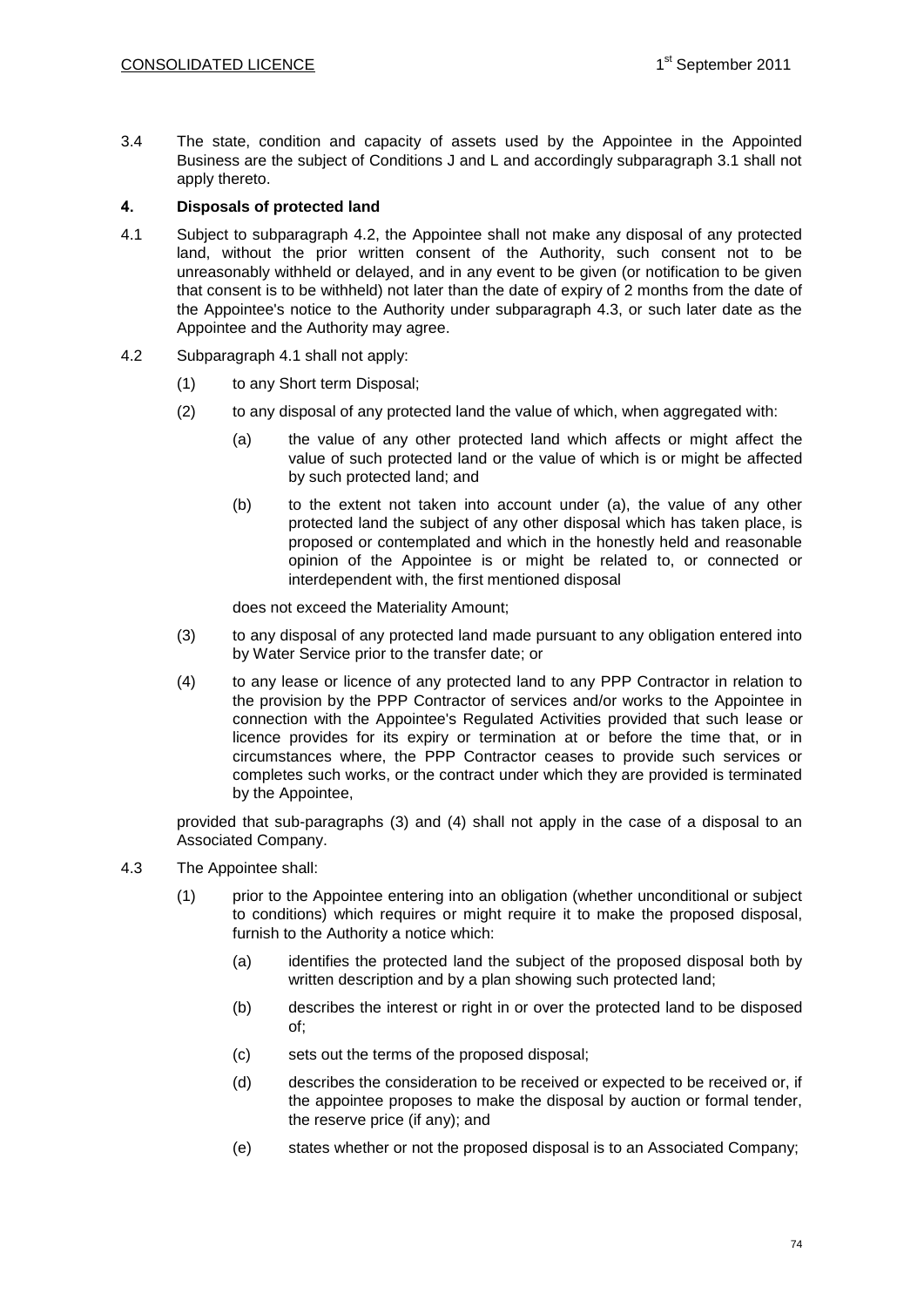(2) prior to entering into the relevant obligation, furnish to the Authority in writing such further Information regarding the proposed disposal which the Authority may reasonably request.

### **5. Estate Management Plan and Annual Land Disposal Return**

- 5.1 The Appointee shall prepare and not later than 1 April 2009 furnish to the Authority an Estate Management Plan:
	- (i) identifying land which the Appointee considers likely to be surplus to its operational requirements within the period commencing 1 April 2010 and ending on 31<sup>st</sup> March 2018 comprising the two Periodic Review periods as described in subparagraph 1.2 (i) and (ii) of Condition B ("Surplus Land");
	- (ii) setting out the Appointee's proposals in respect of the disposal or development of Surplus Land; and
	- (iii) providing the Appointee's estimate, to be prepared with reasonable diligence and with the benefit of such professional advice as is appropriate in the circumstances, of the likely proceeds of disposal or return on development (as the case may be) of Surplus Land.
- 5.2 The Appointee shall keep the Estate Management Plan prepared under subparagraph 5.1 under review and shall prepare a revised Estate Management Plan from time to time and in any event by each Review Date and shall furnish to the Authority any such revised Estate Management Plan.
- 5.3 The Appointee shall prepare and not later than 30 June 2007 furnish to the Authority an Annual Land Disposal Return identifying land which the Appointee proposes to dispose of during the Charging Year beginning 1 April 2007. The Appointee shall prepare and not later than 1 April in each subsequent Charging Year furnish to the Authority a revised Annual Land Disposal Return in relation to that Charging Year.
- 5.4 For the purposes of this paragraph, "Review Date" shall have the same meaning as in Condition L; and, for the avoidance of doubt, nothing in this paragraph shall prohibit the disposal in accordance with paragraph 4 of any land not identified for disposal pursuant to this paragraph.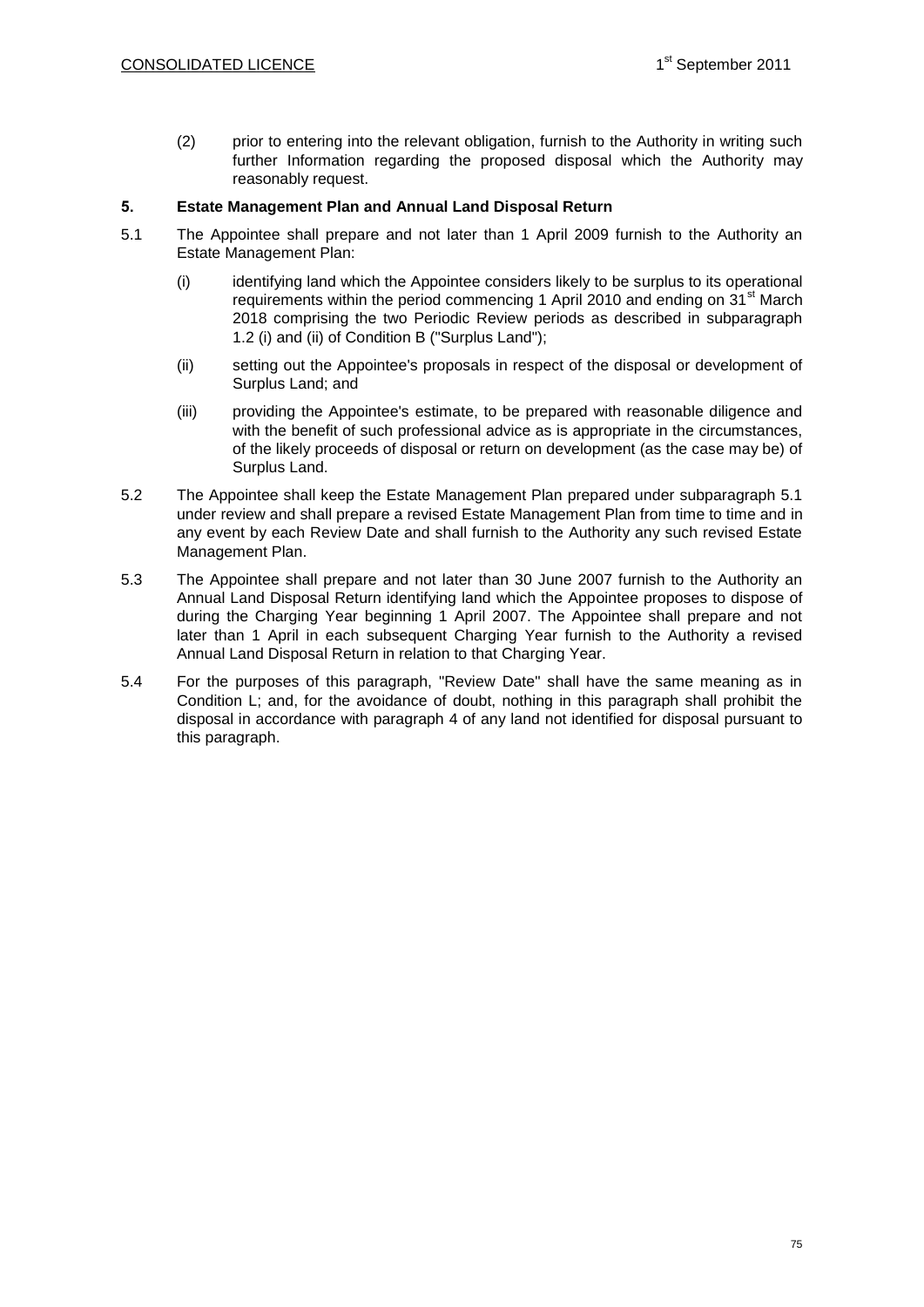### Condition L: Regulated Asset Management Plans

1. *Interpretation and Construction*

In this Condition:

"**the Appointment Obligations**" means the Appointee's obligations under the Appointments and for this purpose and for this purpose only the Appointee shall be deemed to be subject to an obligation under the Appointments to achieve any Service Target or Revised Service Target notified to the Authority by the Appointee under Condition J;

#### "**Regulated Assets**" means

- (1) in respect of a water undertaker:
	- (a) reservoirs and other water storage facilities;
	- (b) water treatment plants;
	- (c) water mains and trunk mains;
	- (d) resource mains and discharge pipes; and
	- (e) so much of any service pipe as is vested in the water undertaker;
- (2) in respect of a sewerage undertaker:
	- (a) waste water treatment works;
	- (b) public sewers;
	- (c) any outfall pipe or other pipe for the conveyance of effluent from any sewage disposal works of the sewerage undertaker; and
	- (d) any pipe vested in the sewerage undertaker and used for the drainage of one building or of any buildings or yards appurtenant to buildings within the same curtilage

including any such assets owned or operated by a PPP Contractor and made available under the terms of its contract with the Appointee exclusively (i) to the Appointee or (ii) for the purposes of the Regulated Activities, but excluding any pipe which discharges directly into the sea or coastal waters;

"**Regulated Assets Expenditure**" means expenditure in relation to any Regulated Assets (whether, having regard to the respective purposes referred to in subparagraph 2.1, such expenditure is to be made or incurred in or in relation to creating, acquiring, renewing, repairing, maintaining or improving any Regulated Assets or executing works or procuring the execution of works by other persons in relation to any Regulated Assets or otherwise);

"**the Plan Period**" means such period as the Appointee shall specify, being a period of not less than fifteen years commencing on:

- (1) in the case of the Regulated Asset Management Plan required to be furnished under subparagraph 2.1, 1 April 2010;
- (2) in the case of any revised Regulated Asset Management Plan required to be furnished under subparagraph 2.4, the date of such revised Regulated Asset Management Plan or, in the case of a revised Regulated Asset Management Plan prepared for the purposes of a Periodic Review, the start of the relevant Review Charging Year;

a "**Review Date**" means the first date specified in the relevant paragraphs of Condition B by which the Appointee is required to furnish Information to the Authority for the purpose of any Periodic Review.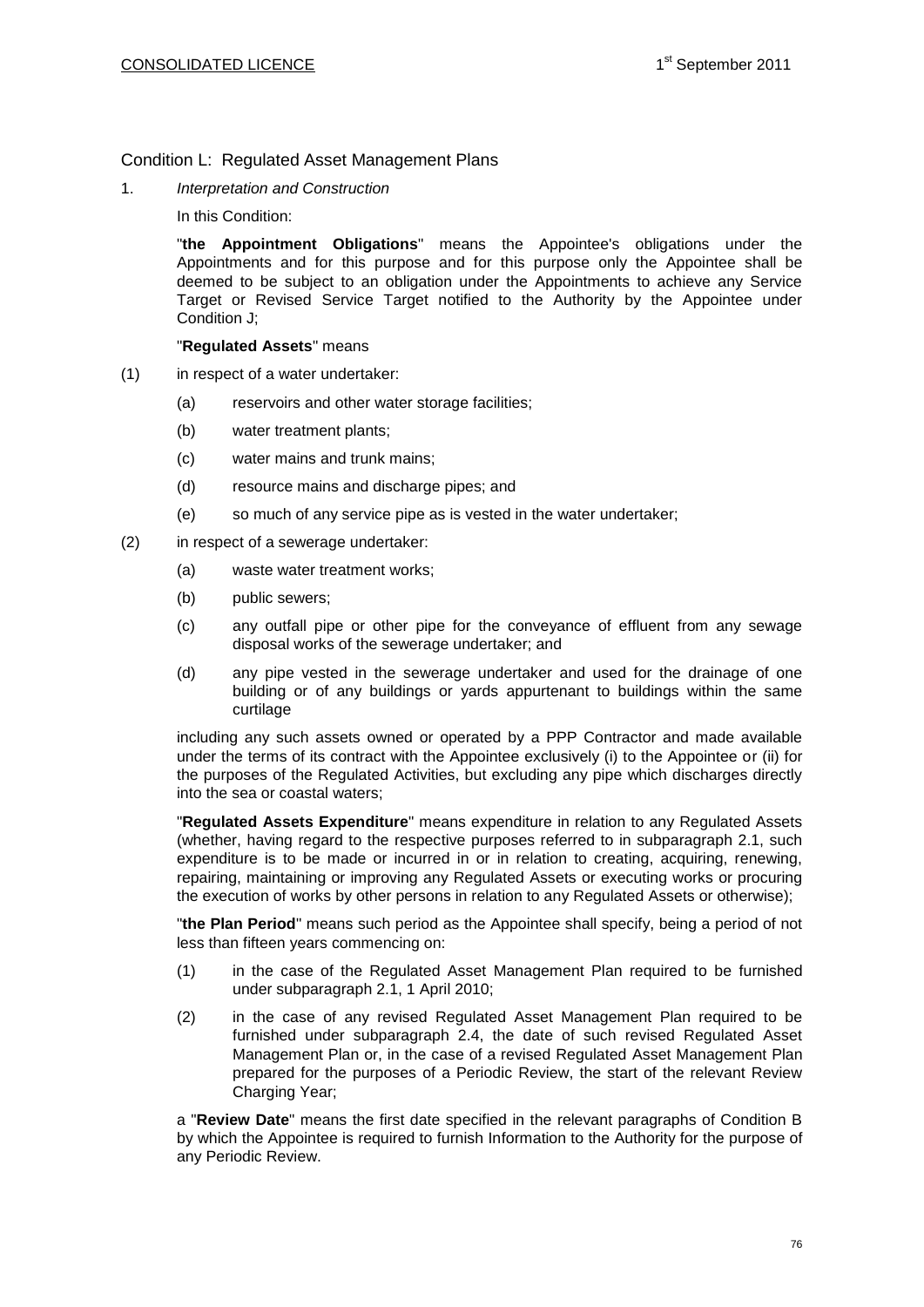#### 2. *Duty to Furnish Information*

- 2.1 The Appointee shall prepare and furnish to the Authority a regulated asset management plan (a "**Regulated Asset Management Plan**") showing separately:
	- (1) an estimate and other Information in respect of Regulated Assets Expenditure required to be made or incurred by the Appointee in each year during the Plan Period for the purposes of ensuring:
		- (a) that Regulated Assets used by the Appointee or any PPP Contractor as at the transfer date (or, in the case of a revised Regulated Asset Management Plan, as at the date of that revised Regulated Asset Management Plan) are, and will throughout the Plan Period be, maintained in such a state or condition as is necessary for the purposes described in subparagraph 2.2 (the "**Relevant Purposes**"), insofar as Regulated Assets are necessary for, or relevant to, the Relevant Purposes; and
		- (b) that the capacity of the system of water supply or, as the case may be, of public sewers comprising solely those Regulated Assets (but not including any other part of the Appointee's system of water supply or, as the case may be, of public sewers) is maintained

and the estimate and other Information shall show expenditure to be capitalised and, separately, expenditure to be incurred; and

- (2) an estimate and other Information in respect of Regulated Assets Expenditure required to be made or incurred by the Appointee or any PPP Contractor in each year during the Plan Period for the purpose of ensuring that, taking into account the expenditure to be made or incurred for the purposes referred to in subparagraph 2.1(1):
	- (a) the Appointee will at all times and from time to time have available to it for use all Regulated Assets (and in such a state or condition) as are necessary for the Relevant Purposes, insofar as Regulated Assets are necessary for, or relevant to, the Relevant Purposes; and
	- (b) the capacity of the system of water supply or, as the case may be, of public sewers comprising solely those Regulated Assets (but not including any other part of the Appointee's system of water supply or, as the case may be, of public sewers) is and will be such as is necessary for the Relevant Purposes.
- 2.2 The Relevant Purposes referred to in subparagraph 2.1 are:
	- (1) to enable the Appointee to carry out the Regulated Activities in respect of the whole of the Area in accordance with the provisions of the Order and of any other enactment or subordinate legislation relating to the Regulated Activities and in accordance with any service objectives which the Appointee has set itself in preparing the Regulated Asset Management Plan and to carry out the Regulated Activities in such manner economically and efficiently; and
	- (2) to enable the Appointee to perform the Appointment Obligations in respect of the whole of the Area (or, in the case of a Service Target or a Revised Service Target which applies only to part of the Area, then in respect of that part)

but so that, unless the context otherwise requires, references in this Condition to the Relevant Purposes shall be read and construed subject to any assumptions as may be specified by the Appointee in the Regulated Asset Management Plan as to the nature and scope of the Regulated Activities or, as the case may be, the Appointment Obligations and as to the effect of any provision of the Order or any other enactment or subordinate legislation relating to the Regulated Activities.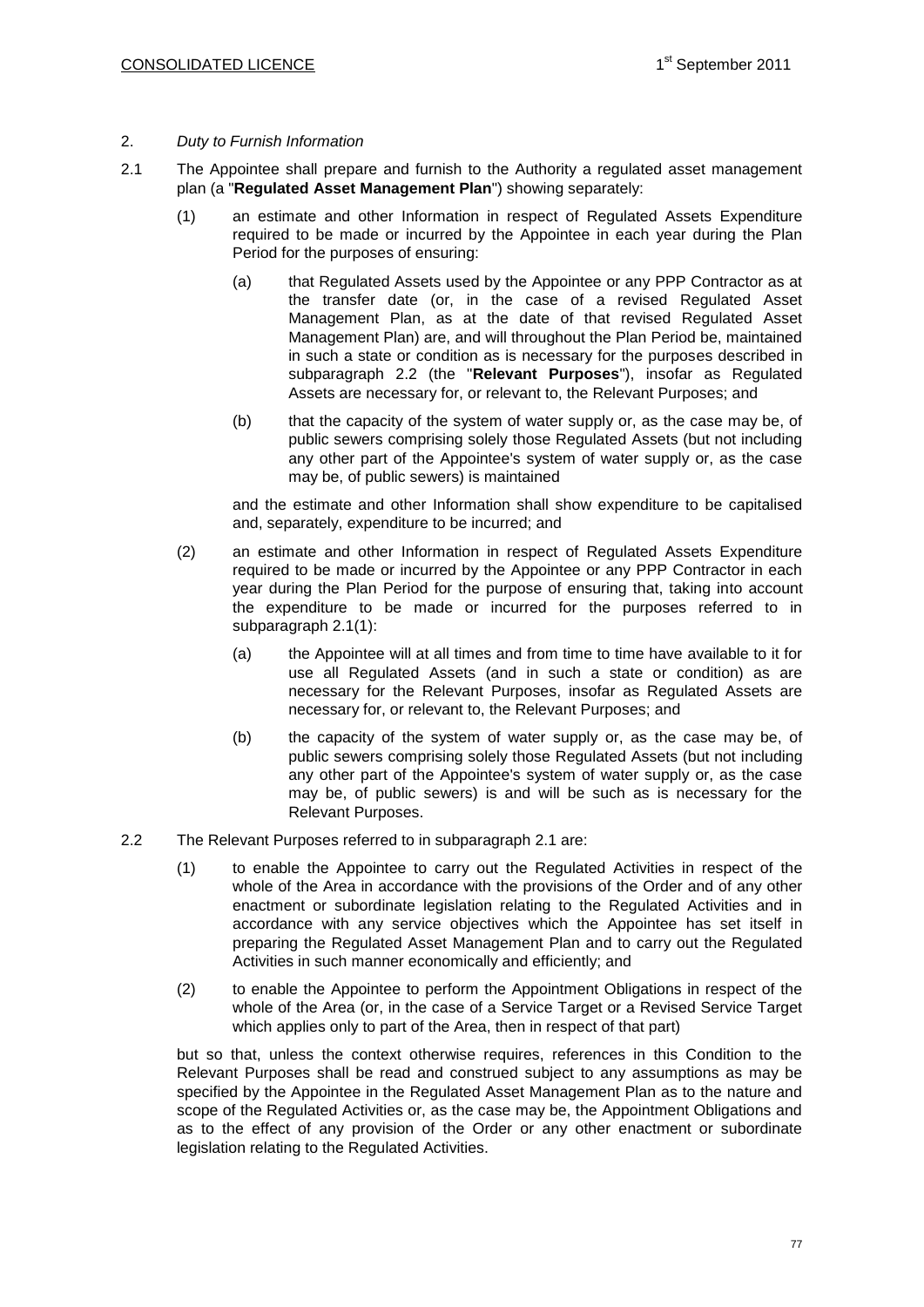- 2.3 Where the Appointee has specified any such assumptions as are referred to in subparagraph 2.2, the Appointee shall also furnish an estimate and other Information as described in subparagraphs 2.1(1) and (2) on the basis of such other assumptions as to the matters referred to in subparagraph 2.2 as may be specified by the Authority.
- 2.4 The Appointee shall keep the Regulated Asset Management Plan prepared under subparagraph 2.1 under review and shall prepare a revised Regulated Asset Management Plan in respect of the Plan Period from time to time and in any event by each Review Date, to the extent that such revision is necessary having regard to the Relevant Purposes, this Condition and Condition B and shall furnish to the Authority any such revised Regulated Asset Management Plan. Sub-paragraph 2.3 shall apply to any such revised Regulated Asset Management Plan and references in this Condition to a revised Regulated Asset Management Plan shall include references to any estimate and other Information which the Appointee is required to furnish under subparagraph 2.3 in respect of that revised Regulated Asset Management Plan.
- 2.5 For the purposes of subparagraphs 2.1 and 2.4:
	- (1) due allowance shall be made for Regulated Assets ceasing to be required for the Relevant Purposes during the Plan Period;
	- (2) the Appointee shall include in any Regulated Asset Management Plan furnished to the Authority under this paragraph a description of any agreement or arrangement under which the Appointee uses Regulated Assets which are owned by, or used in conjunction with, another water undertaker, sewerage undertaker or any PPP Contractor (including, without limitation, a description of any arrangements, as between the Appointee and the other undertaker or PPP Contractor, as the case may be, for the repair, renewal, maintenance and improvement of any such Regulated Assets) and an estimate and other Information in respect of any expenditure required to be made or incurred by the Appointee during the Plan Period in respect of such Regulated Assets for the Relevant Purposes; and
	- (3) there shall be taken into account any changes in the nature of the Regulated Activities and the Appointment Obligations which the Appointee knows have occurred or will occur or which the Appointee reasonably believes will, or are likely to, occur (including, without limitation, any change in demand for the provision by the Appointee of any services provided by it in the course of carrying out the Regulated Activities).
- 3. *Information Systems*
- 3.1 The Appointee shall establish and maintain methods and procedures for the purposes of:
	- (1) keeping under review, collecting Information in respect of, and carrying out surveys of, the state, condition, capacity and performance of Regulated Assets; and
	- (2) preparing, keeping under review and revising from time to time the Regulated Asset Management Plan for the purposes of:
		- (a) providing Information to the Authority in accordance with Condition B to enable it to carry out Periodic Reviews; and
		- (b) providing Information to the Authority in accordance with paragraph 19 of Condition B.
- 3.2 The Appointee shall furnish to the Authority a written description of such methods and procedures. The Appointee shall keep under review and shall revise such methods and procedures from time to time to the extent necessary having regard to the purposes for which such systems and procedures are intended to be used, this Condition and Condition B and shall furnish to the Authority a written description of any revision of such methods and procedures.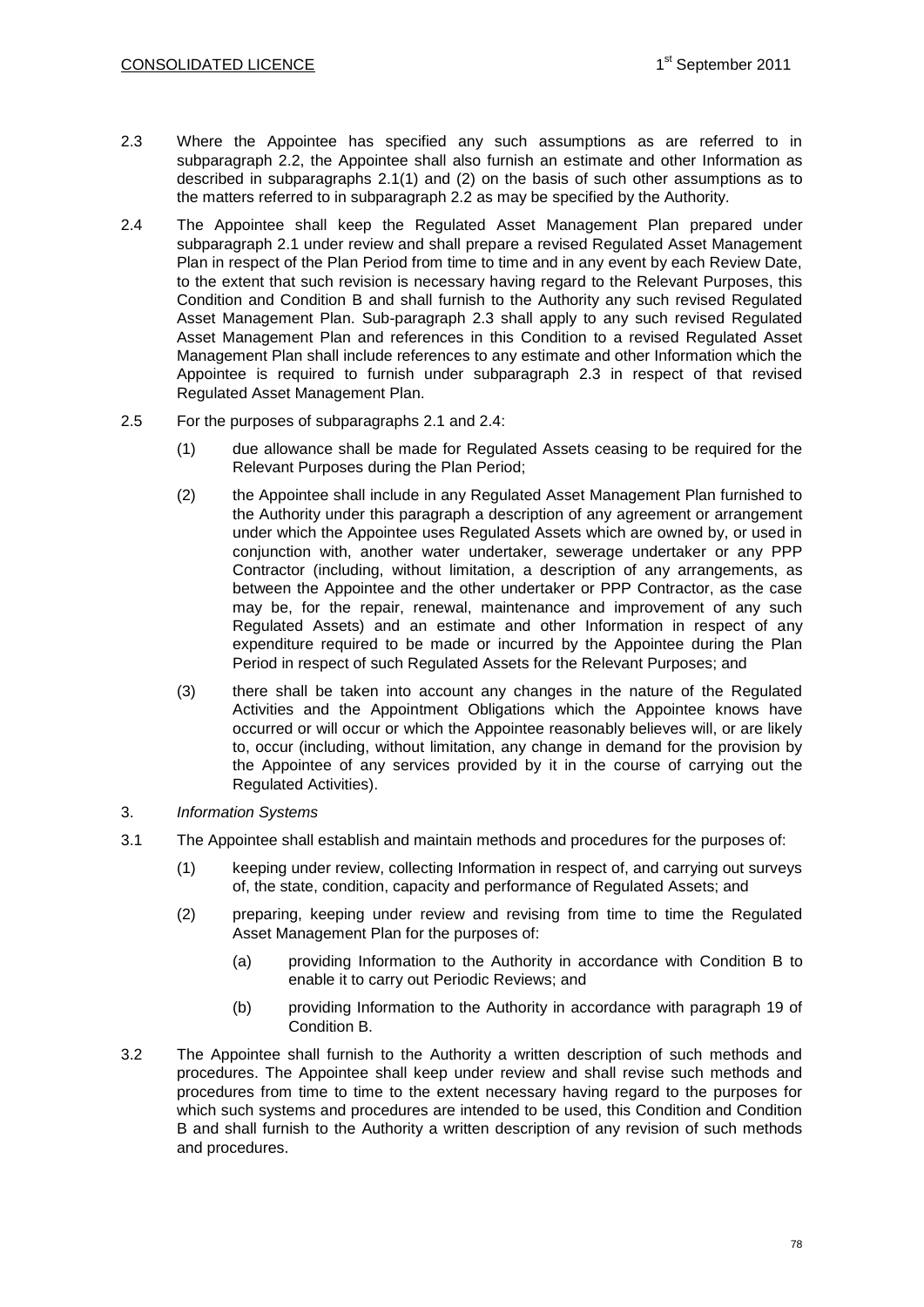### 4. *Reports*

- 4.1 Any revised Regulated Asset Management Plan and any revision of the methods and procedures referred to in paragraph 3 (which in the reasonable opinion of the Authority is material having regard to the purposes for which the Regulated Asset Management Plan and such methods and procedures are intended, to this Condition and to Condition B) shall, if so required by the Authority, be reported on by a person appointed by the Appointee and approved by the Authority (such approval not to be unreasonably withheld) ("the Assessor").
- 4.2 The Appointee shall enter into a written contract of engagement with the Assessor which shall:
	- (1) where such a report is required by the Authority under subparagraph 4.1, require the Assessor to prepare and furnish to the Authority, and separately to the Appointee, a written report addressed jointly to the Authority and the Appointee:
		- (a) in the case of a revised Regulated Asset Management Plan, stating whether, in his opinion, the estimate included in the revised Regulated Asset Management Plan has been prepared in accordance with the methods and procedures established and maintained by the Appointee under subparagraph 3.1 at the date at which the revised Regulated Asset Management Plan has been prepared and if the action to be taken as described in the other Information included in the Regulated Asset Management Plan were taken it would be sufficient for the Relevant Purposes, in so far as Regulated Assets are necessary for, or relevant to, the Relevant Purposes, (both on the basis of any assumptions specified by the Appointee and on the basis of any assumptions specified by the Authority) and, if not, what other action would need to be taken; and
		- (b) in the case of a revision of the methods and procedures referred to in paragraph 3, stating whether, in his opinion, the methods and procedures (as so revised) are sufficient for the purposes described in subparagraph 3.1 and if not, what changes would need to be made to those methods and procedures so that they were sufficient for those purposes; and
	- (2) include a term that the Assessor will provide such further explanation or clarification of his report as the Authority may reasonably require and that where, by reason of anything in the Assessor's report, it appears to the Authority:
		- (a) that the state or condition or capacity of Regulated Assets is such that they are or may be materially inadequate for the Relevant Purposes, in so far as Regulated Assets are necessary for, or relevant to, the Relevant Purposes, (either on the basis of the assumptions specified by the Appointee or on the basis of the assumptions specified by the Authority, if any); or
		- (b) that the methods and procedures are insufficient for the purposes described in subparagraph 3.1 and that as a result information as to the state, condition, capacity of performance of Regulated Assets is or may be materially inaccurate or incomplete

the Assessor will provide such further Information in respect of, or verification of, the matters which are the subject of his report as the Authority may reasonably require.

The contract of engagement may also include provisions requiring the Assessor, his employees and agents to keep confidential and not to disclose, except to the Authority or as required by law, any Information which the Assessor obtains in the course of preparing his report.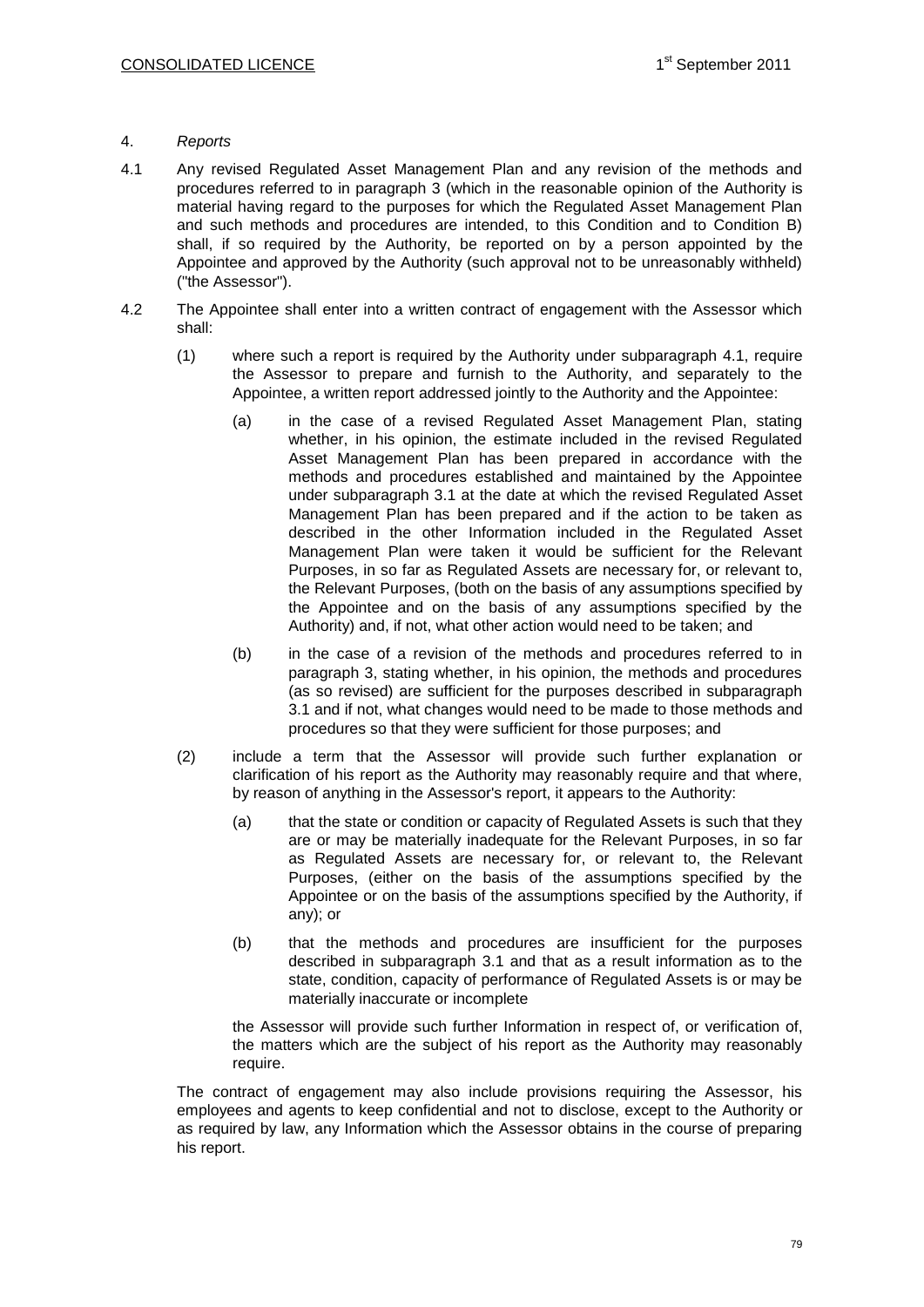- 4.3 The Appointee shall co-operate fully with the Assessor to enable him to prepare his report, including without limitation, so far as is necessary for that purpose:
	- (1) subject to reasonable prior notice to the Appointee, giving to the Assessor access at reasonable hours to any Regulated Assets used by the Appointee and to any premises occupied by the Appointee in relation to the carrying out of the Regulated Activities; and
	- (2) subject to reasonable prior notice to the Appointee, allowing the Assessor at reasonable hours:
		- (a) to inspect and make photocopies of, and take extracts from, any books and records of the Appointee maintained in relation to the carrying out of the Regulated Activities;
		- (b) to carry out inspections, measurements and tests on or in relation to any such premises or Regulated Assets; and
		- (c) to take on to such premises or on to on in to any Regulated Assets such other persons and such equipment as may be necessary for the purposes of preparing and completing his report.
- 4.4 Nothing in subparagraph 4.3 shall require the Appointee:
	- (1) to do anything which is outside its reasonable control; or
	- (2) to do, or to allow the Assessor to do, anything which would materially disrupt the Appointee's business (unless it is essential that that thing be done to enable the Assessor to prepare his report).
- 4.5 In subparagraphs 4.3 and 4.4 references to the Assessor include references to his employees and agents.
- 5. *General*
- 5.1 The Regulated Asset Management Plan and the written description of the Appointee's relevant methods and procedures required to be furnished to the Authority by the Appointee under subparagraphs 2.1 and 3.2 and shall be furnished not later than 1 September 2009 and if accepted by it shall be deemed to satisfy the obligations of the Appointee under those subparagraphs (insofar as subparagraph 3.2 requires the Appointee to furnish a written description of the methods and procedures established by it).
- 5.2 Any other Information required to be furnished by the Appointee to the Authority under this Condition shall be furnished within three months of the revision which gives rise to the requirement to furnish Information.
- 5.3 The Appointee shall deliver to the Authority, at the same time as it delivers to it accounting statements in respect of a financial year (other than one commencing before 1 April 2010) prepared under paragraph 4 of Condition F, a statement of the expenditure made or incurred in relation to Regulated Assets during that financial year, distinguishing between amounts which have been expended and amounts which have been capitalised, together with the details necessary to explain any difference between that expenditure and the expenditure which the Appointee had informed the Department for Regional Development or, as the case may be, the Authority under this Condition it intended to make or incur in relation to Regulated Assets during that financial year.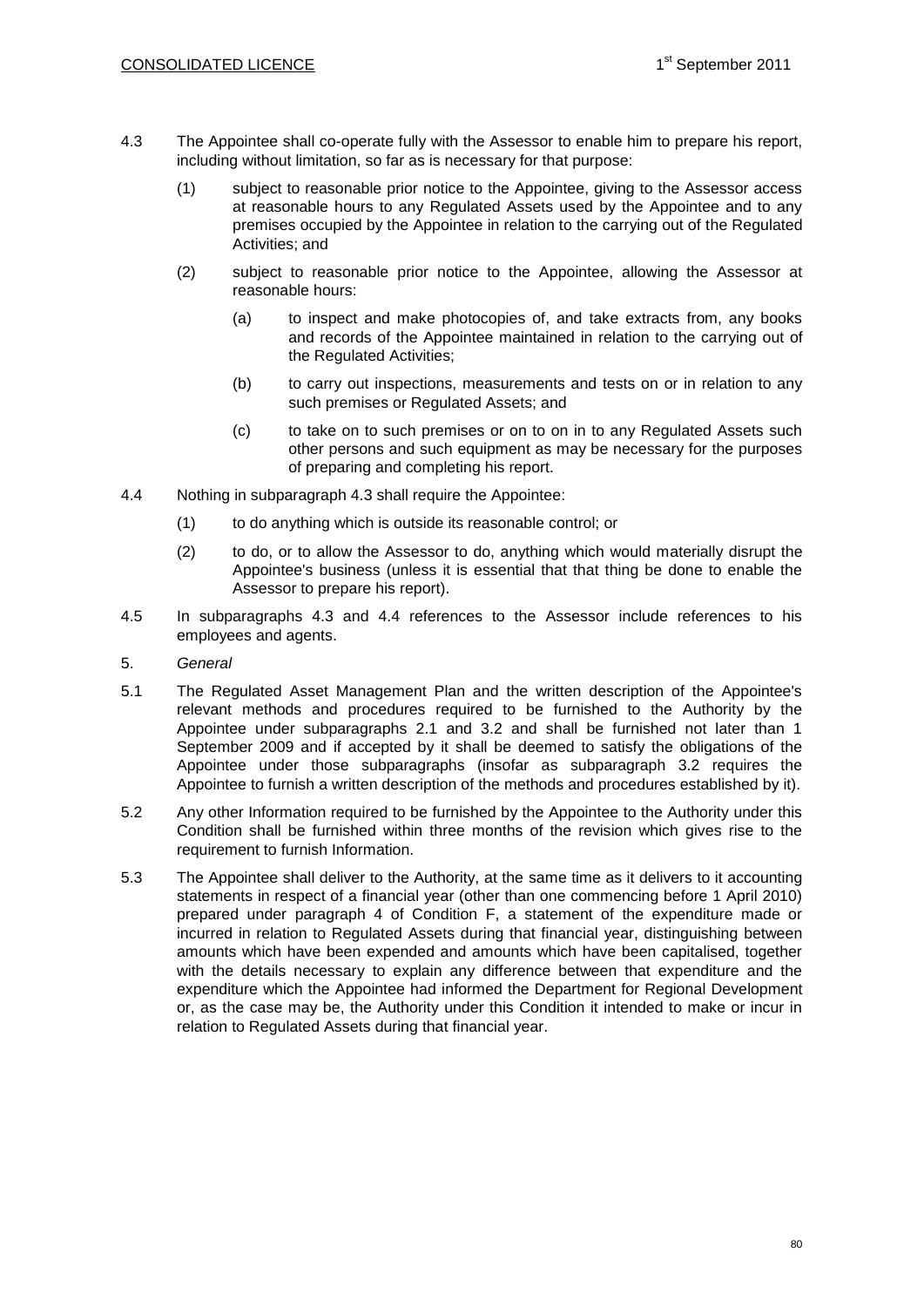# Condition M: Provision of Information to the Authority

- 1. Subject to paragraphs 3, 4 and 5 the Appointee shall furnish the Authority with such Information as the Authority may reasonably require for the purpose of carrying out any of its functions under the Order.
- 2. Information required to be furnished under this Condition shall be furnished in such form and manner and at such times and be accompanied or supplemented by such explanations as the Authority may reasonably require.
- 3. This Condition shall not require the Appointee to furnish the Authority with Information in respect of any function of the Authority under Articles 21, 60 and 259 of the Order but the Appointee shall, if requested by the Authority, give reasoned comments on the accuracy and text of any information or advice which the Authority proposes to publish pursuant to Article 259 of the Order and, subject always to Article 265 of the Order, nothing in this paragraph shall prevent the Authority from using or disclosing any Information with which it has been furnished under this Condition or any other Condition of this Appointment for the purpose of carrying out its functions under the Order (including, without prejudice to the generality, under Articles 21, 60 and 259 of the Order).
- 4. Neither this Condition nor any other Condition of this Appointment shall require the Appointee to furnish any Information for any such purpose as is referred to in Article 261 of the Order, which it could not be compelled to produce or furnish under that Article.
- 5. Neither this Condition nor any other Condition of these Appointments shall require the Appointee to furnish any Information which it would be entitled to refuse to disclose or produce on grounds of legal professional privilege in proceedings in the High Court.
- 6. Where, under any other Condition of these Appointments, the Appointee is or can be required to furnish Information to the Authority there shall be a presumption that the furnishing of that Information in accordance with that Condition is sufficient for the relevant purposes of that Condition but this presumption shall be rebutted, and shall not limit the right of the Authority to call for further Information under paragraph 1, if it states in writing that in its opinion such Information is or is likely to be necessary for the purpose of carrying out any of its functions under the Order.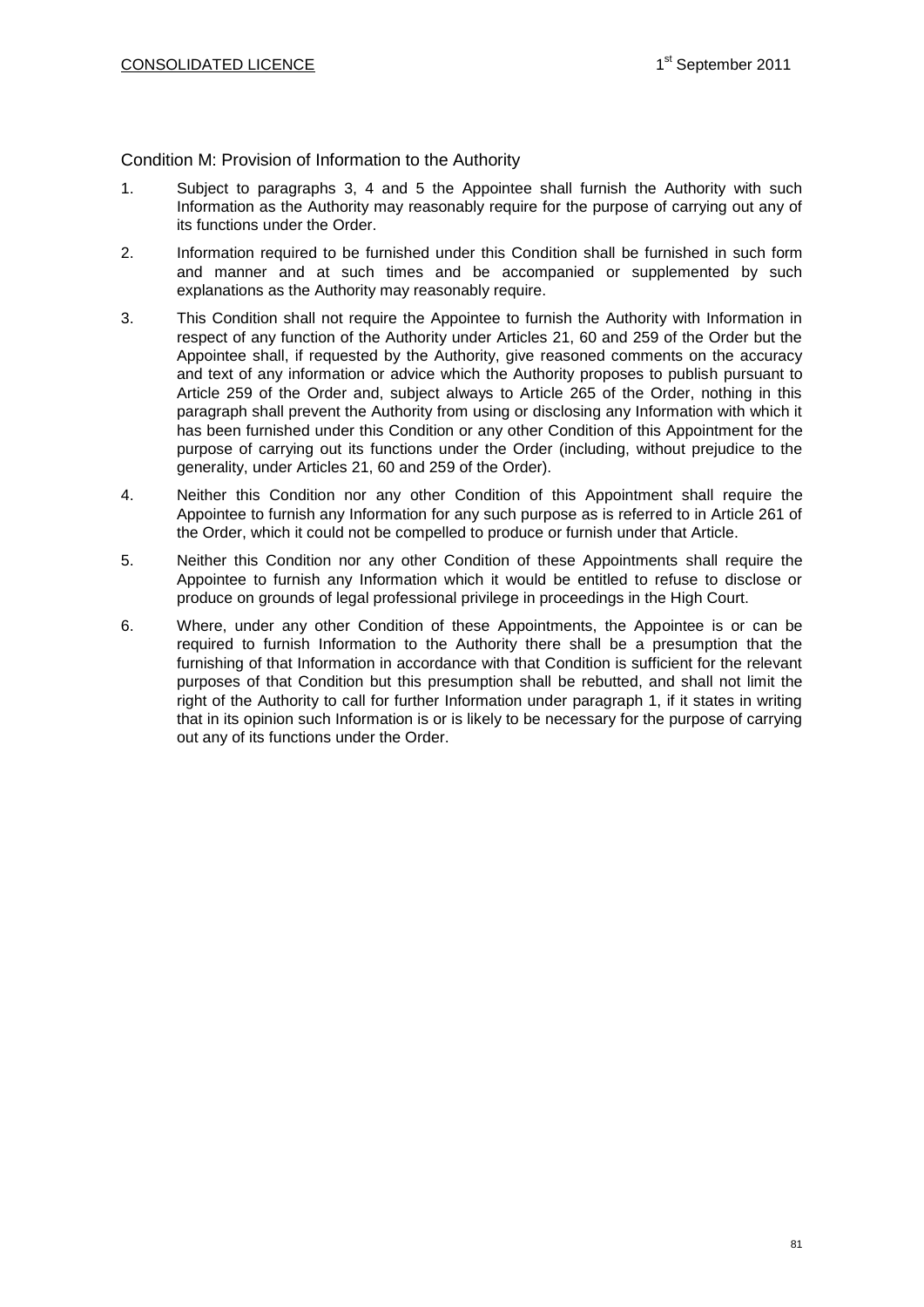# Condition N: Fees

1. Interpretation and Construction

In this Condition a "**Periodic Review Year**" means the Charging Year starting on 1st April immediately preceding the start of a Review Charging Year.

2. Fees

The Appointee shall render the following payments to the Authority at the times stated:

- (1) [Not used];
- (2) on 1 April 2008 and at the start of each subsequent Charging Year an amount equal to the costs estimated by the Authority (in consultation with the Commission) as having been incurred in the preceding Charging Year by the Competition Commission following:
	- (a) references under Article 21 of the Order which mention the Appointments (or either of them) only; and
	- (b) references under Condition B or Condition C;
- (3) within thirty days of the date on which the Authority notifies the Appointee of the amount payable under this subparagraph, an amount equal to the costs determined by the Authority as having been or likely to be incurred by it in respect of any reference by the Appointee under paragraph 15 of Condition B and any determination by the Authority under paragraph 16 of Condition B made in the Charging Year in which the Authority's notification for the purposes of this subparagraph is given;
- (4) on 1 July 2007 and on 1 July of each subsequent Charging Year (or such other dates as the Appointee and the Authority may agree) a renewal fee, which shall represent the costs estimated by the Authority and notified to the Appointee on or before the preceding 1 April as being likely to be incurred in that Charging Year by it in the regulation and enforcement of the Appointments and in the carrying out of its other functions under the Order;
- (5) on 1 July of the first Charging Year after the announcement by the Authority of its intention to carry out a Periodic Review, and at the start of each Charging Year up to but not including the Periodic Review Year, an additional fee, which shall represent the additional costs estimated by the Authority and notified to the Appointee on or before the preceding 1 April as being likely to be incurred in that Charging Year by it in the preparation for or the carrying out of a Periodic Review, over and above the costs estimated by the Authority as being likely to be incurred in that Charging Year under paragraph 2(4) above;
- (6) where the Authority so determines, on 1 January in any year, a special fee, which shall represent the amount, if any, by which the aggregate of the costs estimated by the Authority to have been already incurred in that Charging Year and to be incurred in the remainder of that Charging Year by the Authority in the regulation and enforcement of the Appointments and in the carrying out of its other functions under the Order exceeds the aggregate of:
	- (a) the renewal and additional fees payable at the start of that Charging Year under the Appointments; and
	- (b) all amounts (if any) payable in that Charging Year under subparagraph  $2(3)$ ;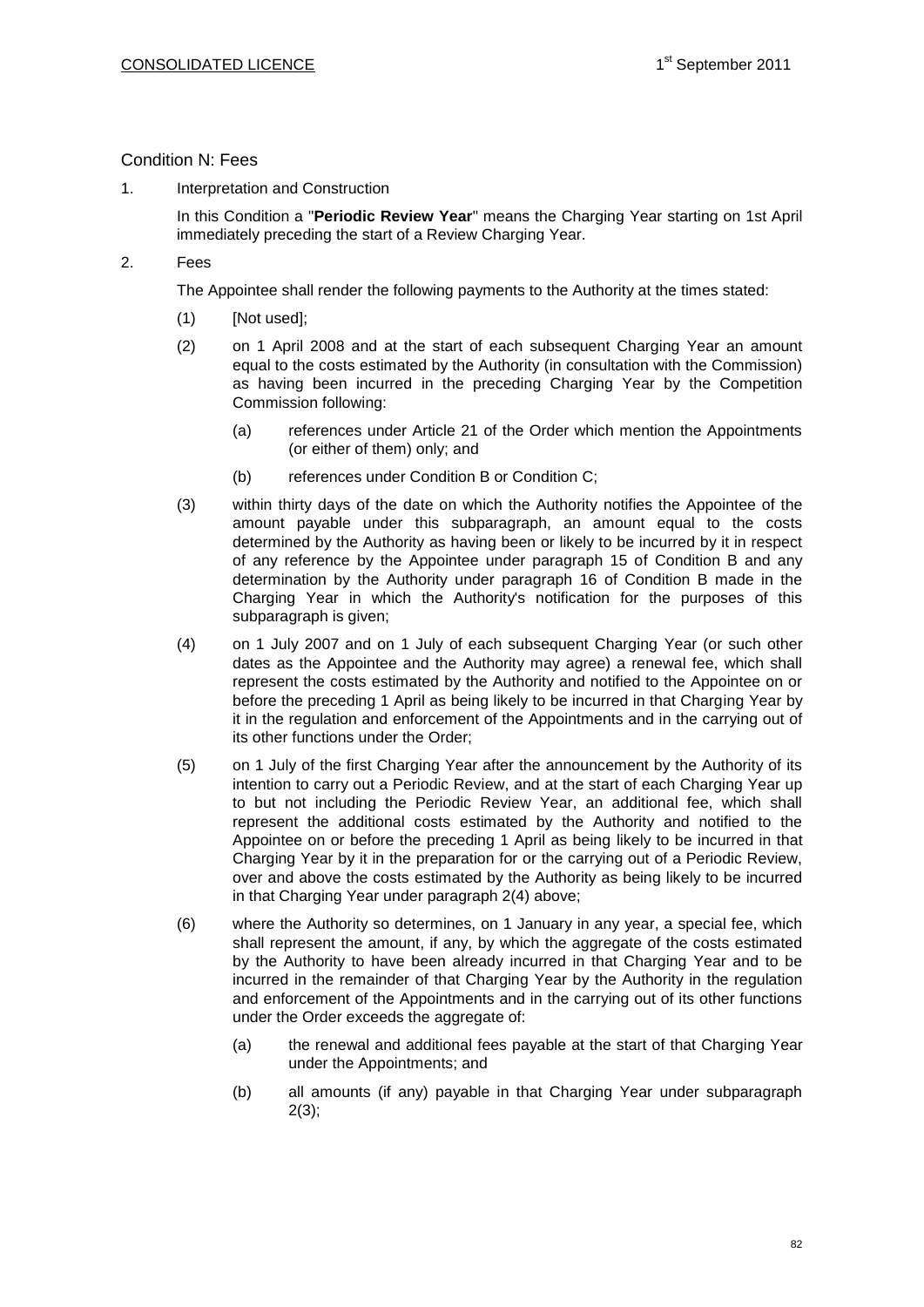subject to it apportioning the special fee, according to the nature of the costs intended to be covered by it, between the renewal fee, the additional fee and the amounts referred to in paragraph (b); and

(7) Within thirty days of the date on which the Authority notifies the Appointee of the amount payable under this subparagraph, an amount equal to the estimate of costs notified to the Authority by the Department of Enterprise, Trade and Investment as likely to be incurred by the Consumer Council in respect of the current Charging Year in the carrying out of its functions under Chapter III of Part III of the Order.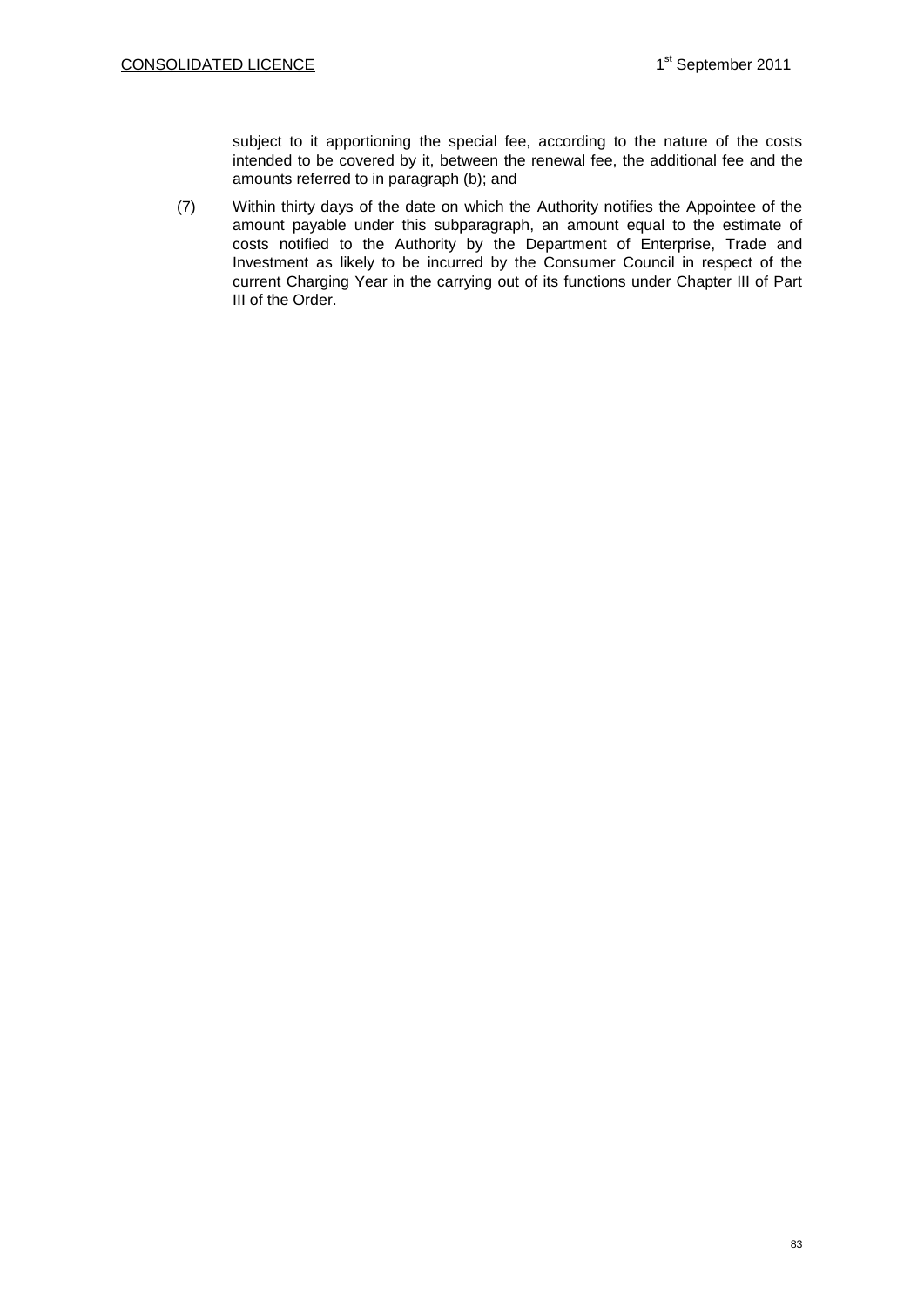## Condition O: Circumstances in which a replacement appointment may be made

For the purposes of Article 14(4)(d) of the Order, the only circumstances in which an appointment or variation may be made, in relation to the area for which the Appointee holds the Appointment as water undertaker or, as the case may be, sewerage undertaker under this instrument, are where the Department for Regional Development has given the Appointee at least 25 years' notice to terminate the relevant Appointment in relation to the whole of its area and that period of notice has expired.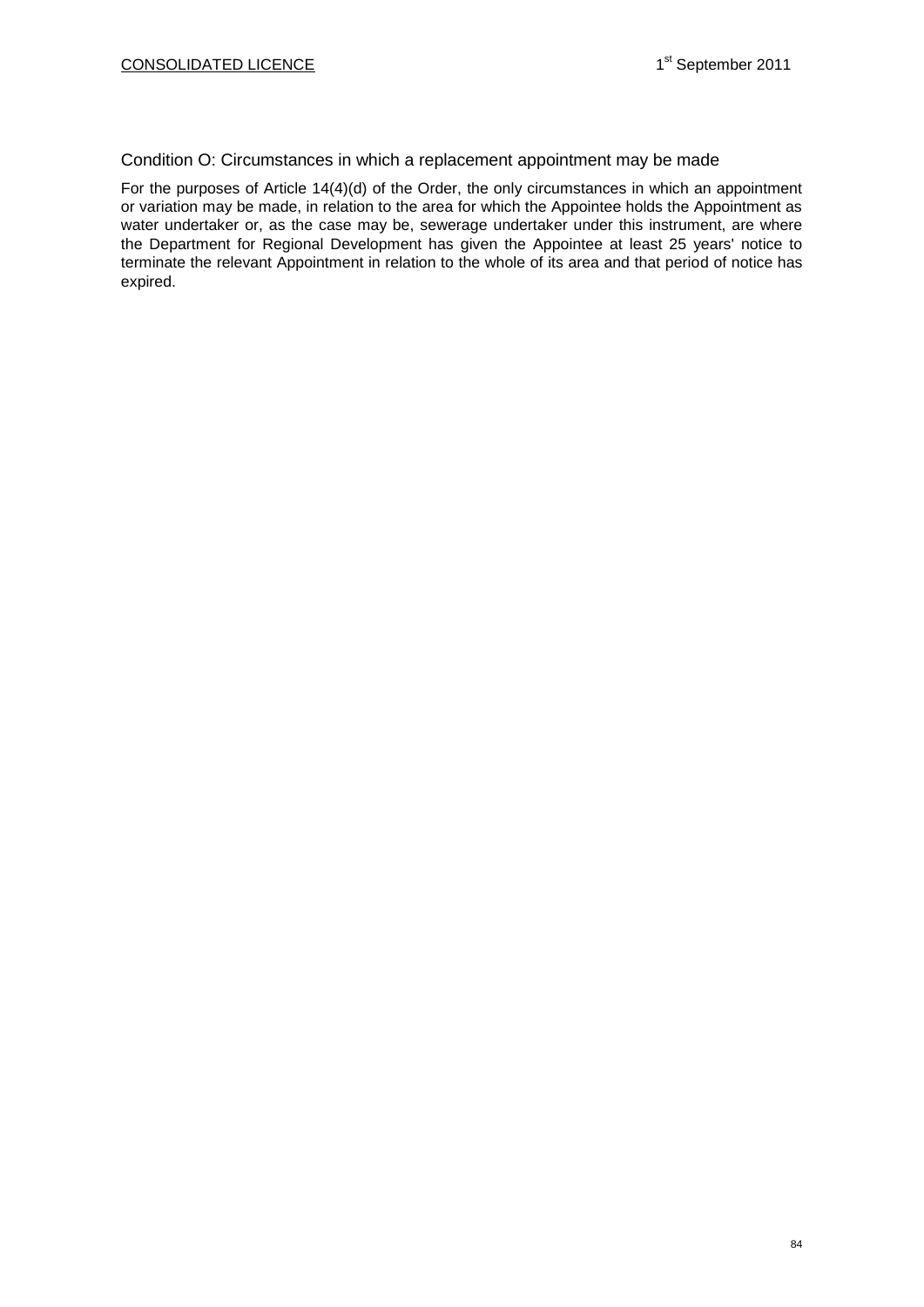# Condition Q: Interruptions in Supply because of Drought

1. *Explanatory Note*

The Authority has indicated that when deciding whether to require the Appointee to make a payment under paragraph 5 of Condition Q it will, while not being able to anticipate all relevant circumstances, take account of the following:

- (a) the resources available to the company and its management of those resources, including the exploration of new resources;
- (b) the promotion by the company of the efficient use of water by its customers;
- (c) The company's ability to prohibit or restrict the use of water by the exercise of its powers under Article 116 of the Order (hosepipe bans) or by obtaining a drought order containing the provision authorised by Article 138(1)(b) (non-essential use); and
- (d) the maintenance of the company's assets, including the management by the company of leakage
- 2. *Interpretation*

"**business customer**" means the person who is liable to pay the Appointee's charges in respect of a supply of water to premises other than domestic premises;

"**drought order**" means an order made under Article 137 of the Order;

"**household customer**" means the person who is liable to pay the Appointee's charges in respect of a supply of water to domestic premises.

- 3. *Liability and Amounts of Payments*
- 3.1 Where a supply of water to premises is interrupted or cut off under the authority of a drought order the Appointee shall, subject to subparagraph 3.2, pay to the customer (or credit to its account) whichever of the amounts referred to in paragraph 4 is applicable.
- 3.2 The Appointee shall not be liable to make any payments under this Condition where the circumstances were so exceptional that it would have been unreasonable to have expected the interruption or cut-off to have been avoided.
- 4. *Amounts Payable to Household and Business Customers*
	- 4.1.1 The Appointee shall pay to a household customer £10 for each day during which (or during part of which) the supply is interrupted or cut off.
	- 4.1.2 The amount payable to any household customer in any Charging Year shall not exceed:
		- (a) in relation to household customers who benefit from special provision by virtue of Regulations made under Article 202(2)(d)(i) of the Order ("**Vulnerable Customers**"), the average amount of water charges payable to the Appointee by Vulnerable Customers for the Charging Year preceding that in which the interruption or cut-of happens;
		- (b) in relation to household customers who are not Vulnerable Customers, the average amount of water charges payable to the Appointee by household customers who are not Vulnerable Customers for the Charging Year preceding that in which the interruption or cut-off happens.
	- 4.1.3 The Appointee shall pay to a business customer £50 for each day during which (or during part of which) the supply is interrupted or cut off.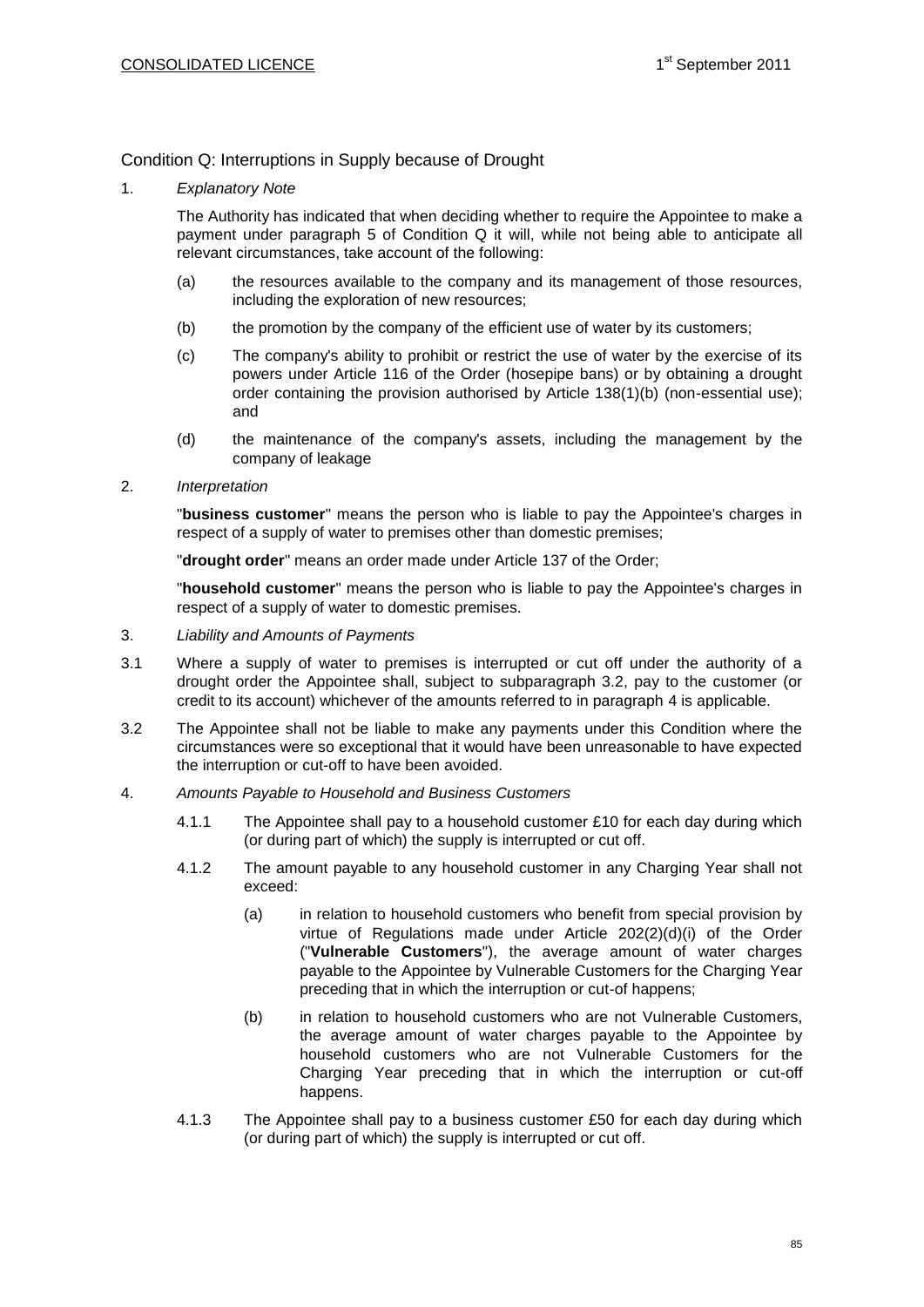- 4.1.4 The amount payable to any business customer in any Charging Year shall not exceed:
	- (a) the amount of water charges payable by that customer for the supply of water to those premises for the Charging Year preceding that in which the interruption or cut-off happens or
	- (b) if that customer was not liable to pay those charges, £500.
- 4.1.5 When calculating the charges payable by a business customer for the supply of water services, amounts payable in respect of any separate supply which was provided solely for purposes other than domestic purposes shall be excluded.
- 4.2 If, when a payment becomes due under this Condition, a customer owes money to the Appointee and the debt has been outstanding for more than 6 weeks, any payment from the Appointee to which the customer is entitled under this Condition shall, to the extent that it does not exceed the amount so owed, be made by way of credit to that customer's account.
- 5. *Determination of Disputes*
- 5.1 Where any dispute arises between the Appointee and a customer as to the right of that customer to a payment or credit under this Condition, the matter may be referred to the Authority by either party for determination.
- 5.2 Any determination under this Condition shall be final and, if the Appointee fails to give effect to the determination, the customer may set off the amount in question against any payment which is due to the Appointee.
- 6. *Cessation or Modification of this Condition*
- 6.1 This Condition shall cease to have effect in relation to any interruptions or cut-offs occurring on or after the commencement date of any Regulations made by the Department for Regional Development pursuant to Article 66 of the Order, implementing the recommendations made to them by the Authority for the making of payments to customers for interruptions or cut-offs because of drought.
- 6.2 If the Regulations referred to in subparagraph 6.1 relate to either household customers or business customers only, this Condition shall cease to have effect in so far as it relates to those customers.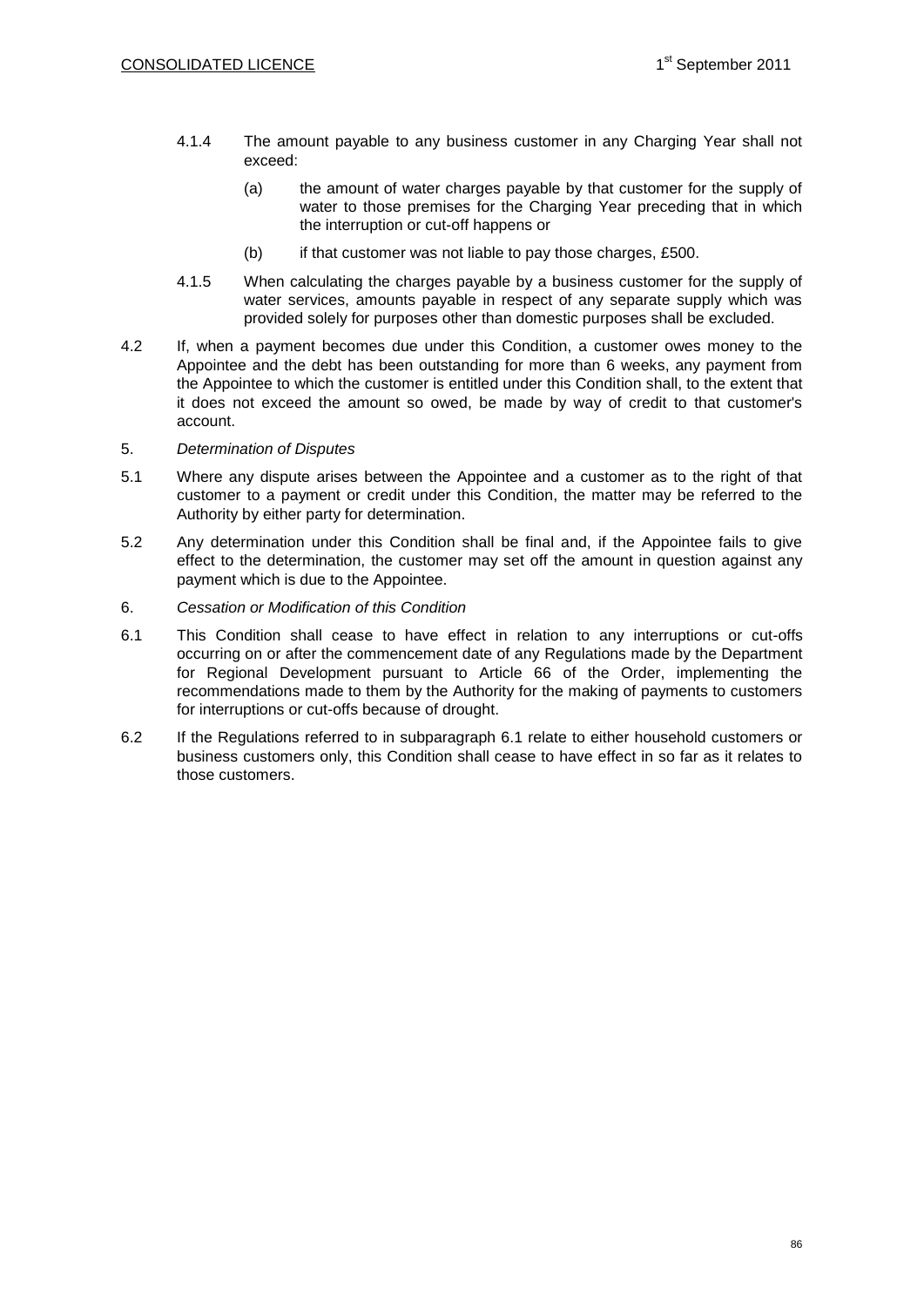# Guide to Defined Terms

1. The words and expressions set out in Column (1) below, which are used principally in the Conditions referred to in Column (2) below, are defined in the provision referred to in Column (3) below:

| (1)                                                        | (2)                    | (3)                         |  |  |  |
|------------------------------------------------------------|------------------------|-----------------------------|--|--|--|
| <b>The Appointed Business</b>                              | <b>Throughout</b>      | <b>Condition A</b>          |  |  |  |
| <b>The Appointee</b>                                       | <b>Throughout</b>      | <b>The Appointments</b>     |  |  |  |
| <b>The Appointments</b>                                    | <b>Throughout</b>      | <b>The Appointments</b>     |  |  |  |
| <b>The Auditors</b>                                        | B, F and J             | <b>Condition A</b>          |  |  |  |
| <b>Basket Items</b>                                        | B                      | <b>Condition B, Part I</b>  |  |  |  |
| <b>Charging Year</b>                                       | <b>Throughout</b>      | <b>Condition A</b>          |  |  |  |
| <b>Excluded Charges</b>                                    | В                      | <b>Condition B, Part I</b>  |  |  |  |
| <b>The</b><br>General<br><b>Consumer</b><br><b>Council</b> | G, H and I             | <b>Condition A</b>          |  |  |  |
| <b>Information</b>                                         | <b>Throughout</b>      | <b>Condition A</b>          |  |  |  |
| <b>Legal requirement</b>                                   | в                      | <b>Condition B, Part IV</b> |  |  |  |
| <b>Measured Basket Items</b>                               | в                      | <b>Condition B, Part I</b>  |  |  |  |
| <b>Notified Item</b>                                       | в                      | <b>Condition B, Part IV</b> |  |  |  |
| <b>Periodic Review</b>                                     | B, C, L and N          | <b>Condition A</b>          |  |  |  |
| <b>Prior Year</b>                                          | <b>B</b> and C         | <b>Condition A</b>          |  |  |  |
| <b>The Regulated Activities</b>                            | $B, F, J, K$ and $L$   | <b>Condition A</b>          |  |  |  |
| <b>Relevant</b><br>Change<br>of<br><b>Circumstance</b>     | В                      | <b>Condition B, Part IV</b> |  |  |  |
| <b>The Retail Prices Index</b>                             | <b>B</b> and C         | <b>Condition A</b>          |  |  |  |
| <b>Review Charging Year</b>                                | L and N                | <b>Condition A</b>          |  |  |  |
| <b>Standard Charges</b>                                    | <b>B</b> and E         | <b>Condition B, Part I</b>  |  |  |  |
| <b>Unmeasured Basket Items</b>                             | в                      | <b>Condition B, Part I</b>  |  |  |  |
| <b>The Water Service</b>                                   | B, C, E, F, J, K and Q | <b>Condition A</b>          |  |  |  |
| <b>Weighted Average Charges</b><br><b>Increase</b>         | В                      | <b>Condition B, Part I</b>  |  |  |  |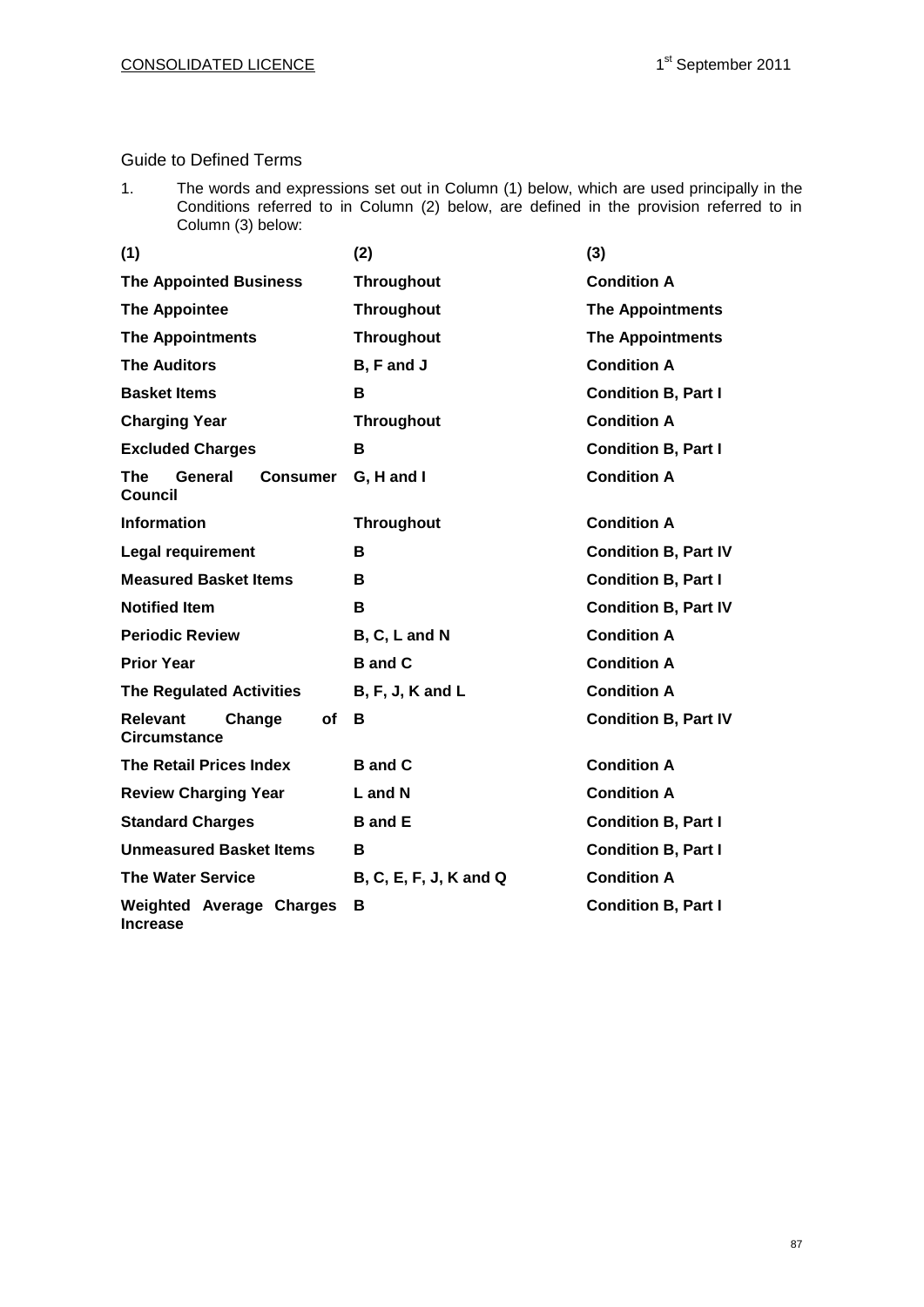#### *Guide to Defined Terms cont.*

2. The definitions of other words and expressions used in the Conditions may be found either in this instrument or, by virtue of paragraph 1 of Condition A, in the Order, in the Interpretation Act (Northern Ireland) 1954, in the 1986 Order or the Competition Act 1998. The words and expressions set out in Column (1) below, which are used principally in the Conditions referred to in Column (2) below, are defined in the provision of the Order or of the Interpretation Act (Northern Ireland) 1954 or of the 1986 Order or of the Competition Act 1998 referred to in Column (3)(A) or, as the case may be, Column (3)(B) below:

| (1)                                     | (2)                                       | (3)(A)                                    | (3)(B)                                                                                                                |  |  |  |  |
|-----------------------------------------|-------------------------------------------|-------------------------------------------|-----------------------------------------------------------------------------------------------------------------------|--|--|--|--|
|                                         |                                           | <b>Relevant provision of</b><br>the Order | <b>Relevant provision of</b><br>Interpretation<br>the<br>Act, the 1986 Order<br>or the Competition<br><b>Act 1998</b> |  |  |  |  |
| <b>Accessories</b>                      | <b>B</b> and J                            | Art. 2(2)                                 |                                                                                                                       |  |  |  |  |
| <b>Competition</b><br><b>Commission</b> | A, B, C, F and N                          |                                           | Para, 45 and Sch. 7<br>of the Competition<br><b>Act 1998</b>                                                          |  |  |  |  |
| potential<br>customer<br>or<br>customer | B, E and F                                | Art. 2(2)                                 |                                                                                                                       |  |  |  |  |
| discharge pipe                          | L                                         | Art. 252(1)                               |                                                                                                                       |  |  |  |  |
| <b>Functions</b>                        | N                                         | A, B, E, F, M and Art. 2(2) and Art. 304  |                                                                                                                       |  |  |  |  |
| holding company                         | A and F                                   |                                           | Art. 4 of the 1986<br>Order                                                                                           |  |  |  |  |
| <b>Information</b>                      | A, B, C, E, F, J, Art. 2(2)<br>K, L and M |                                           |                                                                                                                       |  |  |  |  |
| new appointee                           | в                                         | Art. 16(5)                                |                                                                                                                       |  |  |  |  |
| <b>Notice</b>                           | <b>Throughout</b>                         | Art. 2(2)                                 |                                                                                                                       |  |  |  |  |
| public sewer                            | C, D and L                                | Art. 2(2)                                 |                                                                                                                       |  |  |  |  |
| <b>Records</b>                          | $A, B, F, J$ and $L$                      | Art. 2(2)                                 |                                                                                                                       |  |  |  |  |
| resource main                           | L                                         | Art. 2(2)                                 |                                                                                                                       |  |  |  |  |
| service pipe                            | C, I and L                                | Art. 2(2)<br>and Art.<br>90(3)            |                                                                                                                       |  |  |  |  |
| sewerage services                       | B, C, D, E, F, G<br>and I                 | Art. 2(2)                                 |                                                                                                                       |  |  |  |  |
| sewerage undertaker                     | <b>Throughout</b>                         | Art. 13                                   |                                                                                                                       |  |  |  |  |
| special administrator                   | ĸ                                         | Sch. I, para. 1(4)                        |                                                                                                                       |  |  |  |  |
| administration<br>special<br>order      | Κ                                         | Art. 41                                   |                                                                                                                       |  |  |  |  |
| subordinate legislation                 | <b>B</b> and L                            |                                           | 1(a)<br>the<br>οf<br>s.<br><b>Interpretation Act</b>                                                                  |  |  |  |  |